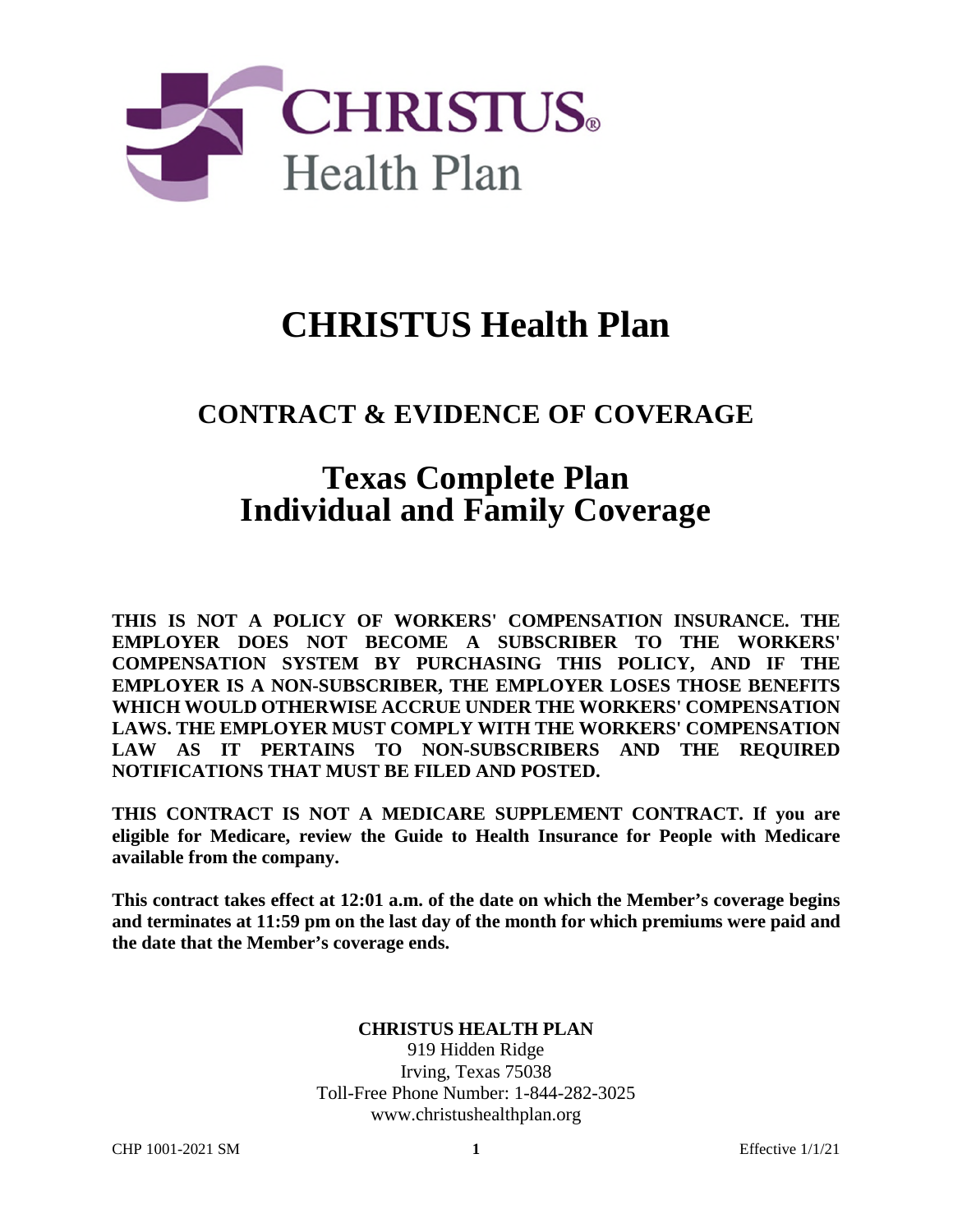

## **WELCOME TO CHRISTUS Health Plan**

We are glad You have chosen CHRISTUS Health Plan. We have been serving You, Your family and Your community for 150 years. We are pleased to now serve You through our health plan.

When You join CHRISTUS Health Plan, You are joining a health plan that is part of a larger health system. Our health system is faith-based and not-for-profit. As a health system, We can coordinate Your care. Whether You are healthy and want preventive care, need to see a doctor, or have a more serious health need, We are here to serve You. We believe that You, Your family, and Your community are critical to Your well-being. We will engage You in Your health care decisions and give You the tools and support You need to manage Your health and benefits.

This Contract & Evidence of Coverage Contract ("Contract") for the Texas Complete Plan is offered by CHRISTUS Health Plan, Inc., a Texas licensed Health Maintenance Organization (HMO). This Contract describes Your rights and benefits under this individual and family Health Maintenance Organization (HMO) Contract and CHRISTUS Health Plan. The Contract includes the *Schedule of Benefits* and is a legal contract between You, the Member (referred to as Member, You, or Your) and CHRISTUS Health Plan (referred to as CHRISTUS Health Plan, We, Our, and Us). The *Schedule of Benefits* is a separate document which is included in your welcome packet.

Throughout this Contract, please refer to Your *Schedule of Benefits* provided with this Contract, which shows some specific Covered Benefits this Contract provides, the specific amounts You may have to pay (Cost Sharing), and certain Coverage Limitations and Exclusions. The *Schedule of Benefits* is part of this Contract, and together the Contract and *Schedule of Benefits* provide a full description of the Covered Benefits, Exclusions, and conditions of the Plan.

**PLEASE READ THIS CONTRACT CAREFULLY** and keep this Contract, along with the *Schedule of Benefits* in a safe place that you can access quickly. Please also be aware that Your Physicians and Providers do not have a copy of this Contract and are not responsible for knowing or communicating Your Covered Benefits to you.

#### **This Contract provides important information about:**

- Your Rights and Responsibilities as a Member;
- Covered Benefits under the Plan and how to access them:
- Limitations and Exclusions from the Plan; and
- How to seek assistance from CHRISTUS Health Plan.

#### **Key Terms Used in this Contract**

Since this is a legal document, there are certain key terms that have special meanings. These terms are defined in the DEFINITIONS section of this Contract. Review this section carefully.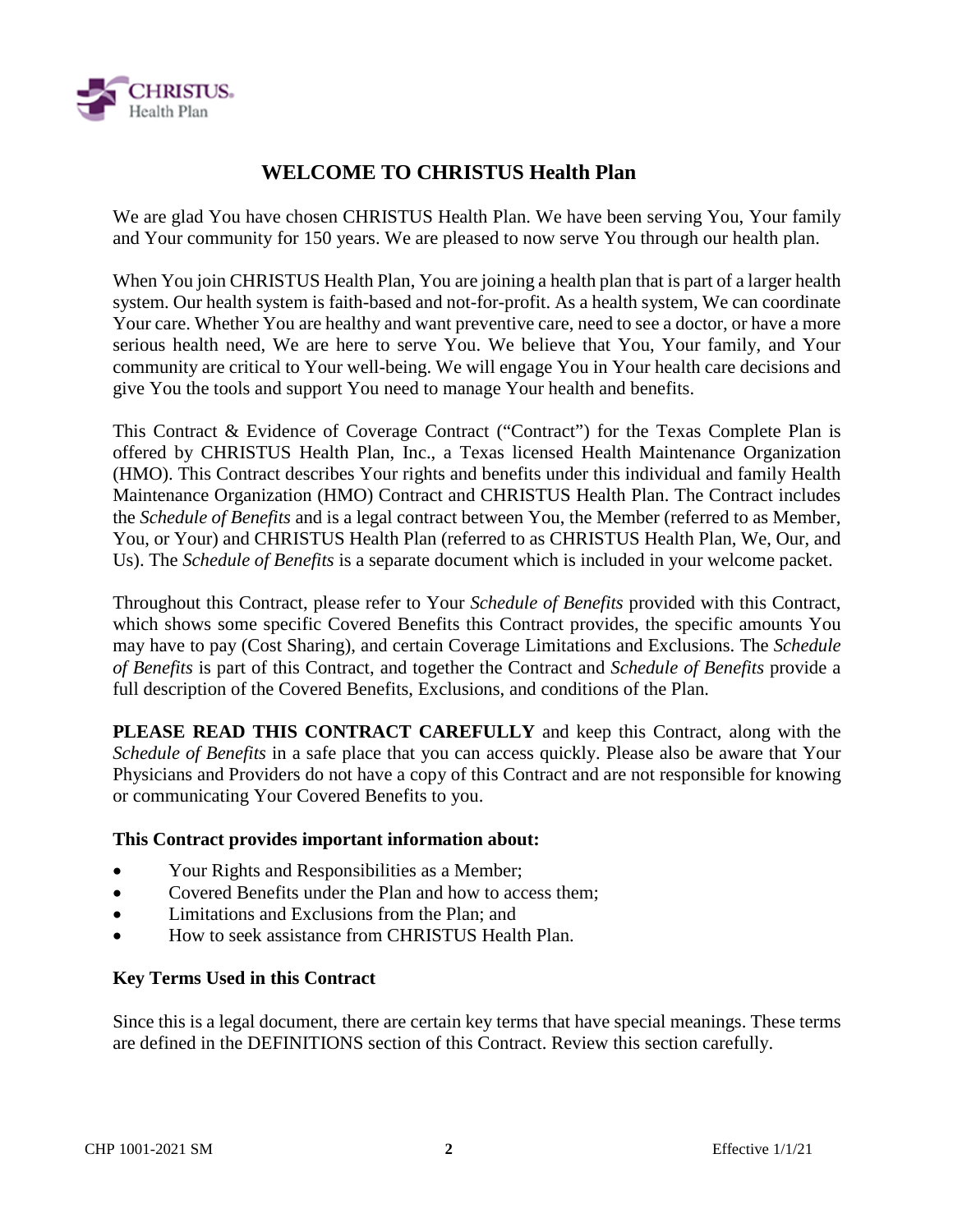

## **IMPORTANT PHONE NUMBERS AND ADDRESSES**

| <b>Member Services</b>                                                | <b>Address:</b><br><b>CHRISTUS Health Plan</b><br>Attn: Member Service Department<br>919 Hidden Ridge                         | <b>Toll-Free</b><br>1-844-282-3025<br><b>TTY</b><br>$7 - 1 - 1$ |  |  |
|-----------------------------------------------------------------------|-------------------------------------------------------------------------------------------------------------------------------|-----------------------------------------------------------------|--|--|
|                                                                       | Irving, Texas 75038                                                                                                           |                                                                 |  |  |
| Preauthorization                                                      | <b>Address:</b><br><b>CHRISTUS Health Plan</b>                                                                                | <b>Toll-Free</b><br>1-844-282-3025                              |  |  |
|                                                                       | <b>Attn: Preauthorization Department</b><br>919 Hidden Ridge<br>Irving, Texas 75038                                           | <b>TTY</b><br>$7 - 1 - 1$                                       |  |  |
| Claims                                                                | <b>Address:</b><br><b>CHRISTUS Health Plan</b>                                                                                | <b>Toll-Free</b><br>1-844-282-3025                              |  |  |
|                                                                       | <b>Attn: Claims Department</b><br>P.O. Box 169012<br>Irving, Texas 75016                                                      | <b>TTY</b><br>$7 - 1 - 1$                                       |  |  |
| Complaints, Appeals<br>and                                            | <b>Address:</b>                                                                                                               | <b>Toll-Free</b><br>1-844-282-0380                              |  |  |
| Grievances                                                            | <b>CHRISTUS Health Plan</b><br>Attn: Complaints, Appeals & Grievances<br>Department<br>P.O. Box 169009<br>Irving, Texas 75016 | <b>TTY</b><br>$7 - 1 - 1$                                       |  |  |
| Fraud, Waste and<br>Abuse                                             | <b>Email:</b>                                                                                                                 | <b>Toll-Free</b><br>1-855-771-8072<br><b>TTY</b><br>$7 - 1 - 1$ |  |  |
|                                                                       | CHRISTUSHealthSIU@CHRISTUSHealth.org                                                                                          | <b>Secure Fax:</b><br>1-210-766-8849                            |  |  |
| Website<br>www.christushealthplan.org                                 |                                                                                                                               |                                                                 |  |  |
| <b>Language Access Services</b><br><b>Toll Free</b><br>1-800-752-6096 |                                                                                                                               |                                                                 |  |  |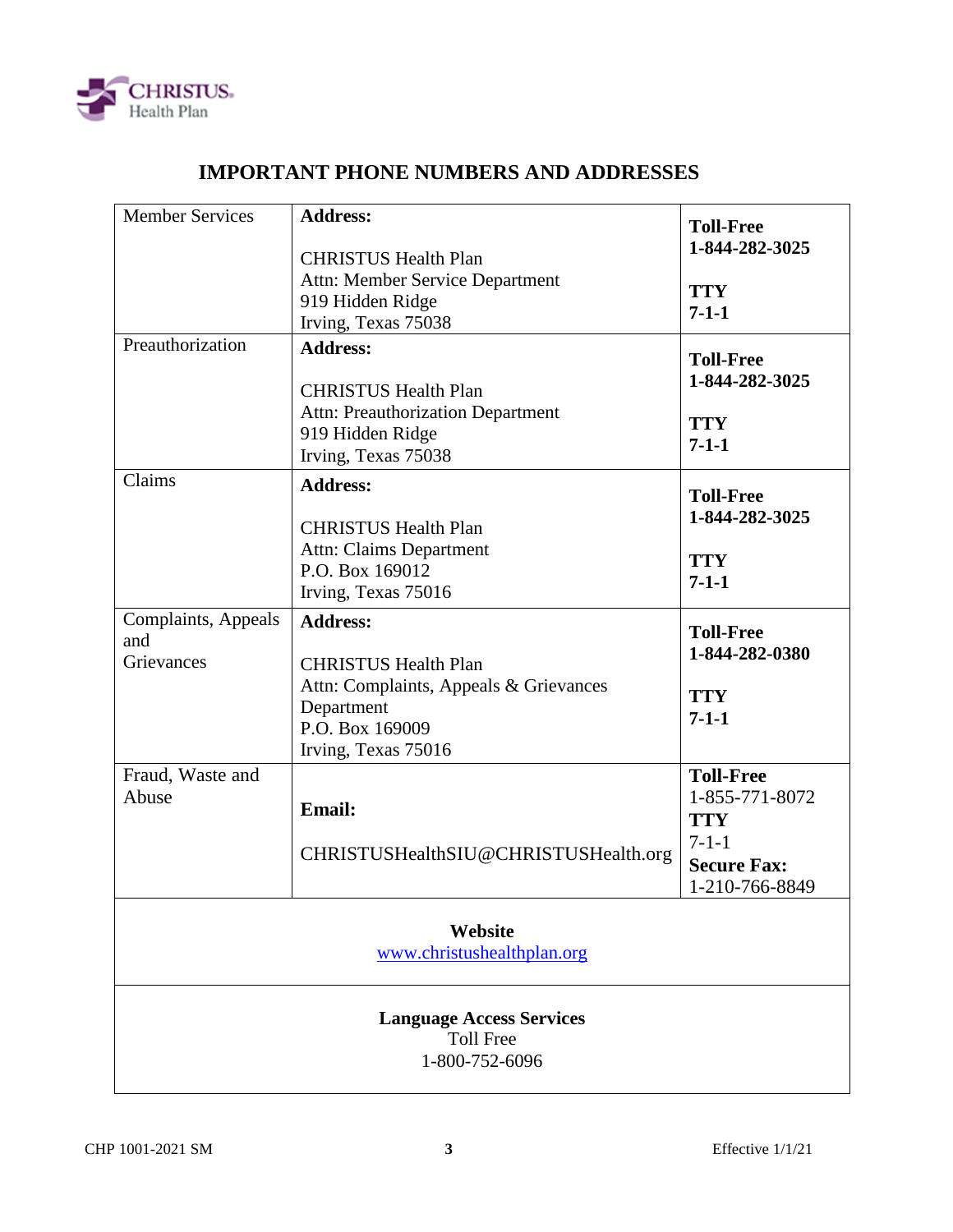

## TABLE OF CONTENTS

| CHP 1001-2021 SM<br>$\blacktriangle$ | Effective 1/1/21 |
|--------------------------------------|------------------|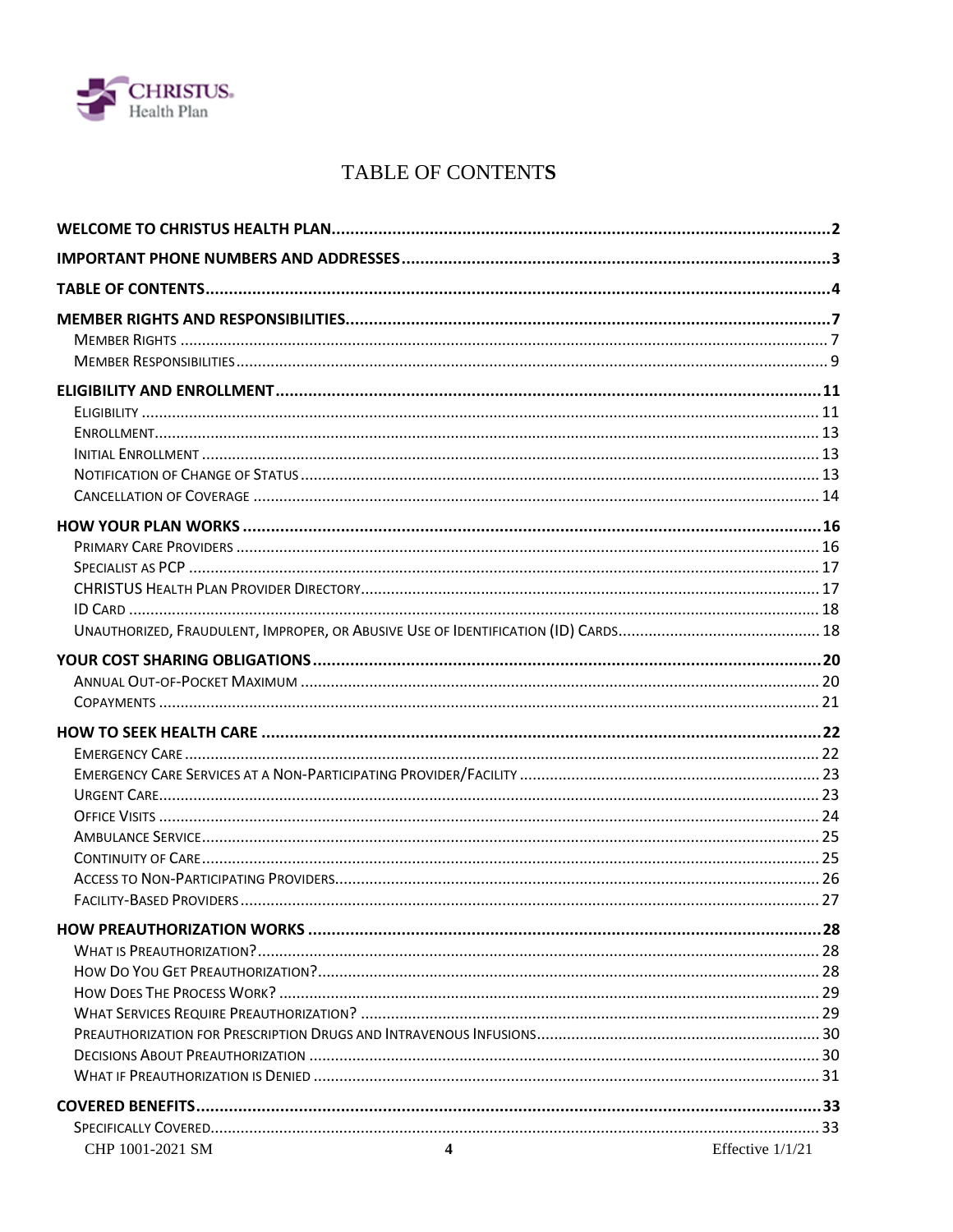

| ACCIDENTAL INJURY (TRAUMA), URGENT CARE, EMERGENCY CARE SERVICES, AND OBSERVATION SERVICES 34         |  |
|-------------------------------------------------------------------------------------------------------|--|
|                                                                                                       |  |
|                                                                                                       |  |
|                                                                                                       |  |
|                                                                                                       |  |
|                                                                                                       |  |
|                                                                                                       |  |
|                                                                                                       |  |
|                                                                                                       |  |
|                                                                                                       |  |
|                                                                                                       |  |
|                                                                                                       |  |
|                                                                                                       |  |
|                                                                                                       |  |
|                                                                                                       |  |
|                                                                                                       |  |
|                                                                                                       |  |
|                                                                                                       |  |
|                                                                                                       |  |
|                                                                                                       |  |
| DURABLE MEDICAL EQUIPMENT, ORTHOTIC APPLIANCES, PROSTHETIC DEVICES, REPAIR AND REPLACEMENT OF DURABLE |  |
|                                                                                                       |  |
|                                                                                                       |  |
|                                                                                                       |  |
|                                                                                                       |  |
|                                                                                                       |  |
|                                                                                                       |  |
|                                                                                                       |  |
|                                                                                                       |  |
|                                                                                                       |  |
|                                                                                                       |  |
|                                                                                                       |  |
|                                                                                                       |  |
|                                                                                                       |  |
|                                                                                                       |  |
| MENTAL HEALTH SERVICES, BEHAVIORAL HEALTH TREATMENT, ALCOHOLISM AND SUBSTANCE ABUSE SERVICES 54       |  |
|                                                                                                       |  |
|                                                                                                       |  |
|                                                                                                       |  |
|                                                                                                       |  |
|                                                                                                       |  |
|                                                                                                       |  |
|                                                                                                       |  |
|                                                                                                       |  |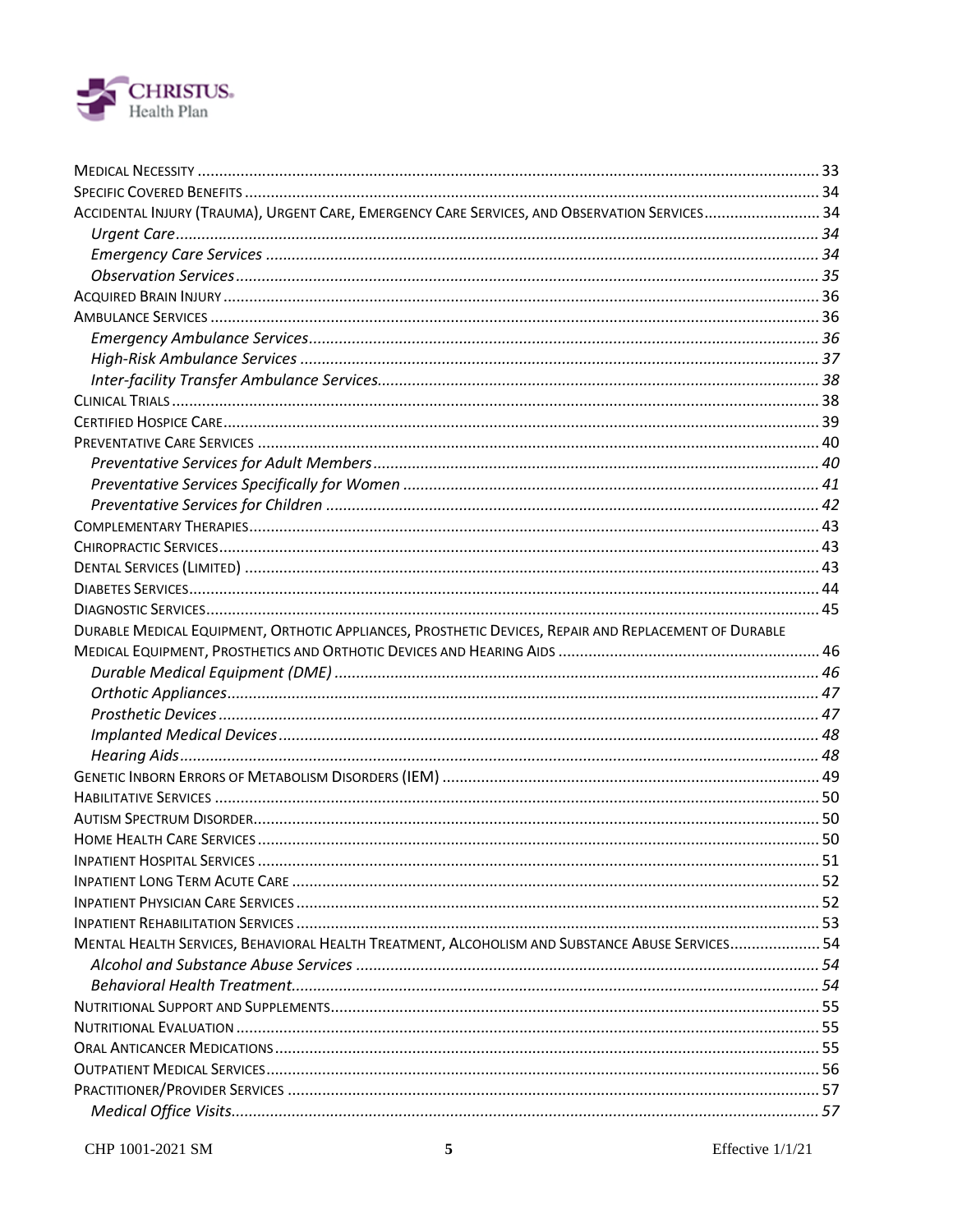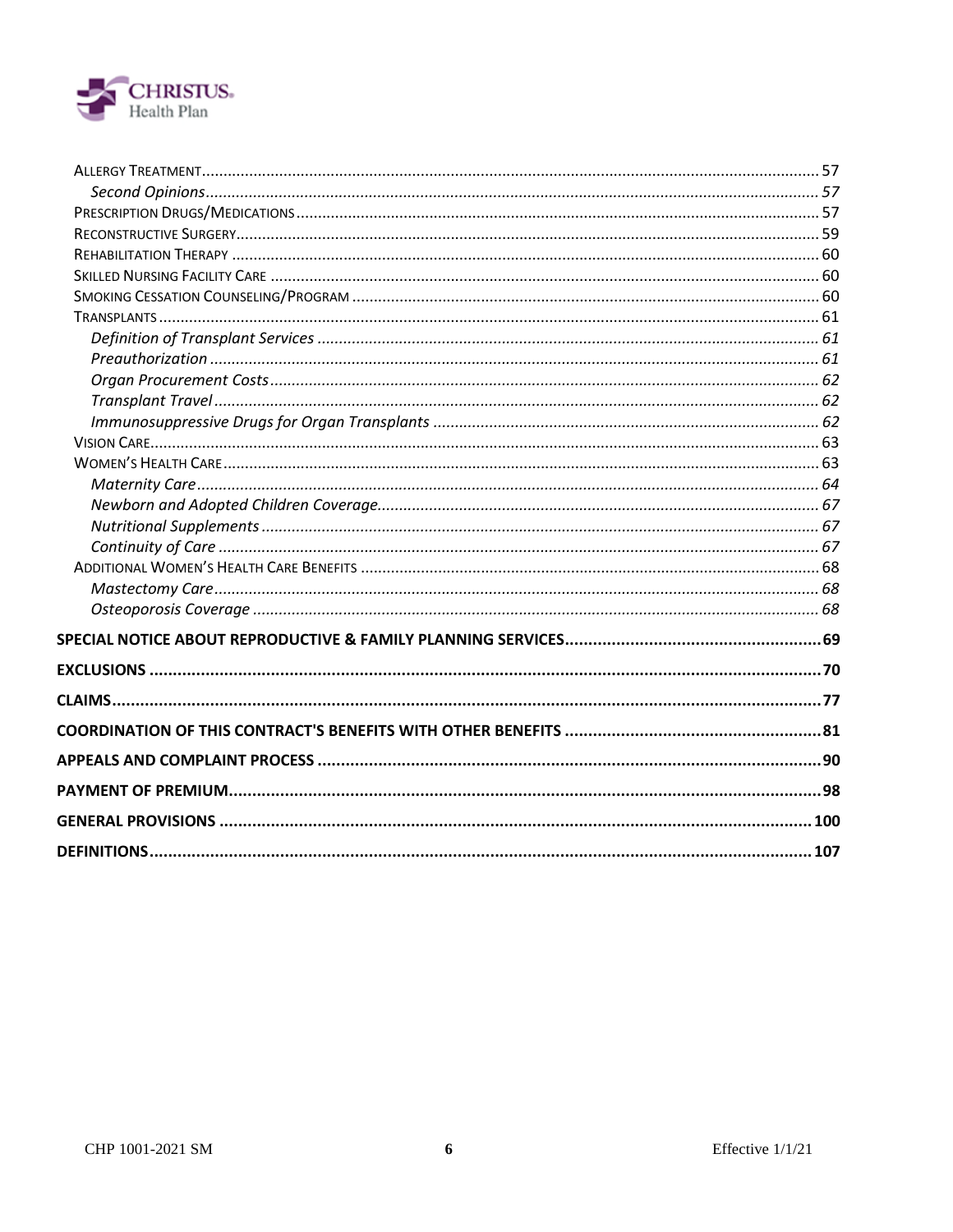

## **MEMBER RIGHTS AND RESPONSIBILITIES**

CHRISTUS Health Plan is committed to providing high-quality health care benefits to You. As a Member of the CHRISTUS Health Plan (Plan), there are certain rights that you are entitled to, as well as some responsibilities. It is important that You fully understand both Your rights and Your responsibilities under this Contract. This Section explains Your rights and responsibilities under this Contract and how You can participate in Our Consumer Advisory Board.

## **NOTICE TO MEMBERS OF TEXAS HMO**

A health maintenance organization (HMO) plan provides no benefits for services you receive from out-of-network physicians or providers, with specific exceptions as described in your evidence of coverage and below.

You have the right to an adequate network of in-network physicians and providers (known as network physicians and providers).

If you believe that the network is inadequate, you may file a complaint with the Texas Department of Insurance at: www.tdi.texas.gov/consumer/complfrm.html.

You may obtain a current directory of network physicians and providers at the following website: www.christushealthplan.org or by calling 1-844-282-3025 for assistance in finding available network physicians and providers. If you relied on materially inaccurate directory information, you may be entitled to have a claim by an out-of-network physician or provider paid as if it were from a network physician or provider, if you present a copy of the inaccurate directory information to the HMO, dated not more than 30 days before you received the service.

#### **Member Rights**

As a Member of the Plan, You have the right to:

- Available and accessible services for Medically Necessary and Covered Services, including 24 hours per day, 7 days per week for Urgent or Emergency Care Services, and for other Health Care Services as defined by this Contract or *Schedule of Benefits*.
- Be treated in a prompt, courteous and responsible manner that respects Your dignity and privacy.
- Detailed information about Your coverage; benefits; and services offered under this Contract. This includes any Exclusions of specific Conditions; ailments or disorders, including restricted prescription benefits; the Plan's policies and procedures regarding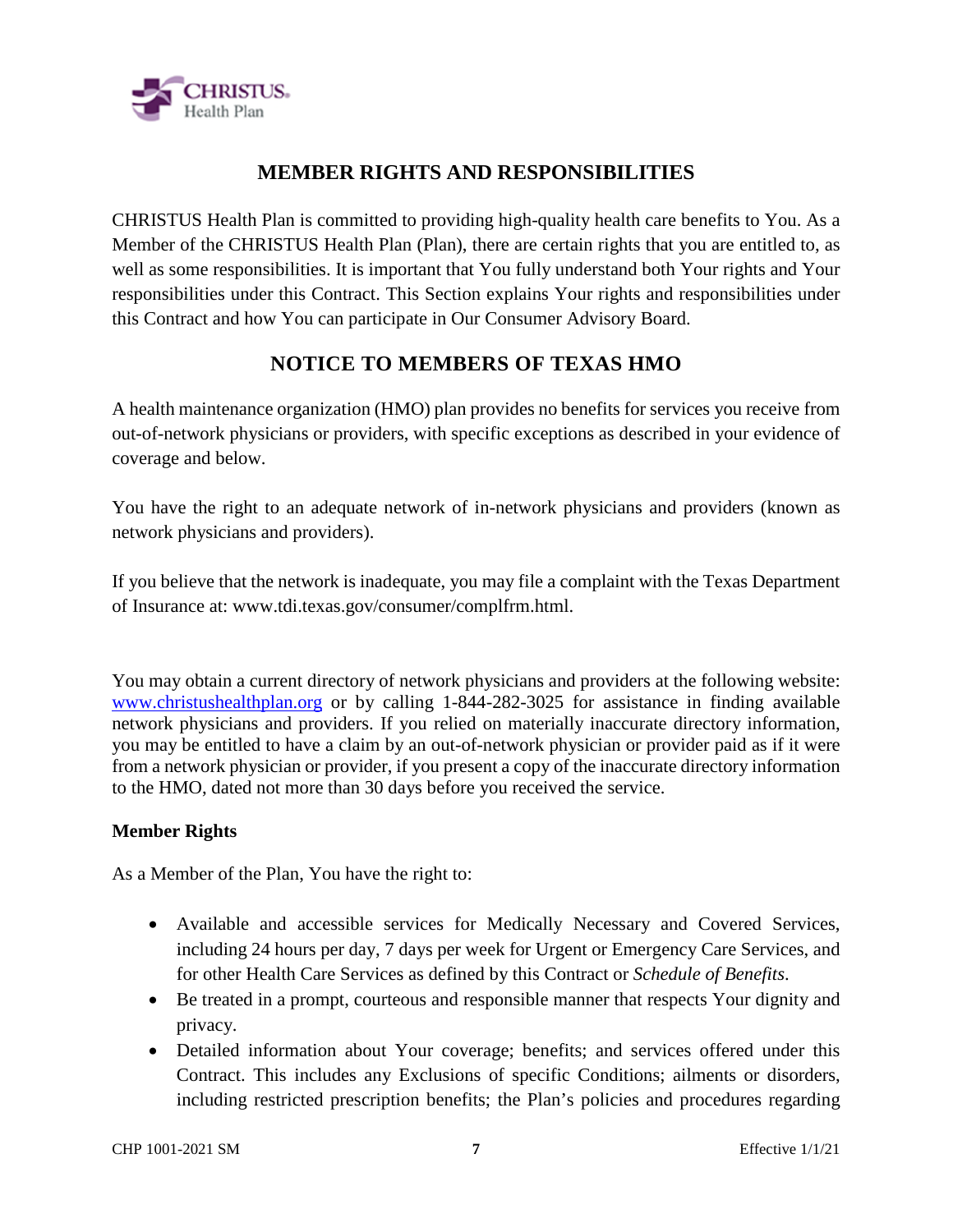

products, services, Providers appeal procedures and other information about the Plan and the benefits We provide to You. This also includes access to a current list of Participating Providers in the Plan's network; information about a particular Participating Provider's education, training, and practice; and the Member Rights and Responsibilities, as well as the right to make recommendations regarding Our Member Rights and Responsibilities policies.

- Affordable health care including information regarding Your out-of-pocket expenses; limitations; the right to seek care from a Non-Participating Provider; and an explanation of Your financial responsibility when services are provided by a Non-Participating Provider or without Prior Authorization.
- Choose a Primary Care Provider within the limits of the Covered Services, the Plan's network, and as provided by the Contract, including the right to refuse care of specific Health Care Professionals. In addition, You have the right to participate with Your Providers in making decisions about Your health care.
- Be given an explanation of Your medical Condition, recommended treatment, risks of the treatment, expected results, and reasonable medical alternatives by Your Participating Provider in terms that You understand. If You are unable to understand the information, an explanation must be given to Your next of kin, guardian or another authorized person. This information shall be documented in Your medical records.
- All rights afforded by law, rule, or regulation as a patient in a licensed Health Care Facility, including the right to be informed about Your treatment by Your Participating Provider in terms that You understand; to request your consent (agreement) to the treatment; to refuse treatment, including medication; and to be told of possible consequences of refusing such treatment. This right exists even if treatment is not a Covered Benefit or Medically Necessary under the Plan. The right to consent or agree to treatment by You or Your next of kin, guardian, or another authorized person may not be possible in an emergency where Your life and health are in serious danger.
- Voice Complaints or Appeals with the Plan or the Commissioner of Insurance (Commissioner) about the Plan or the coverage We provide. You as a Member also have the right to receive an answer within a reasonable time and in accordance with existing law and without fear of retaliation.
- Be promptly notified of termination or changes in benefits, services or the Provider Network.
- Confidential handling of all communications, including medical and financial information maintained by the Plan. Privacy of Your medical and financial records will be maintained by Us and Our Providers in accordance with existing law.
- A complete explanation of why a benefit is denied, the opportunity to appeal the denial decision, to our internal review and the right to request help from the Commissioner.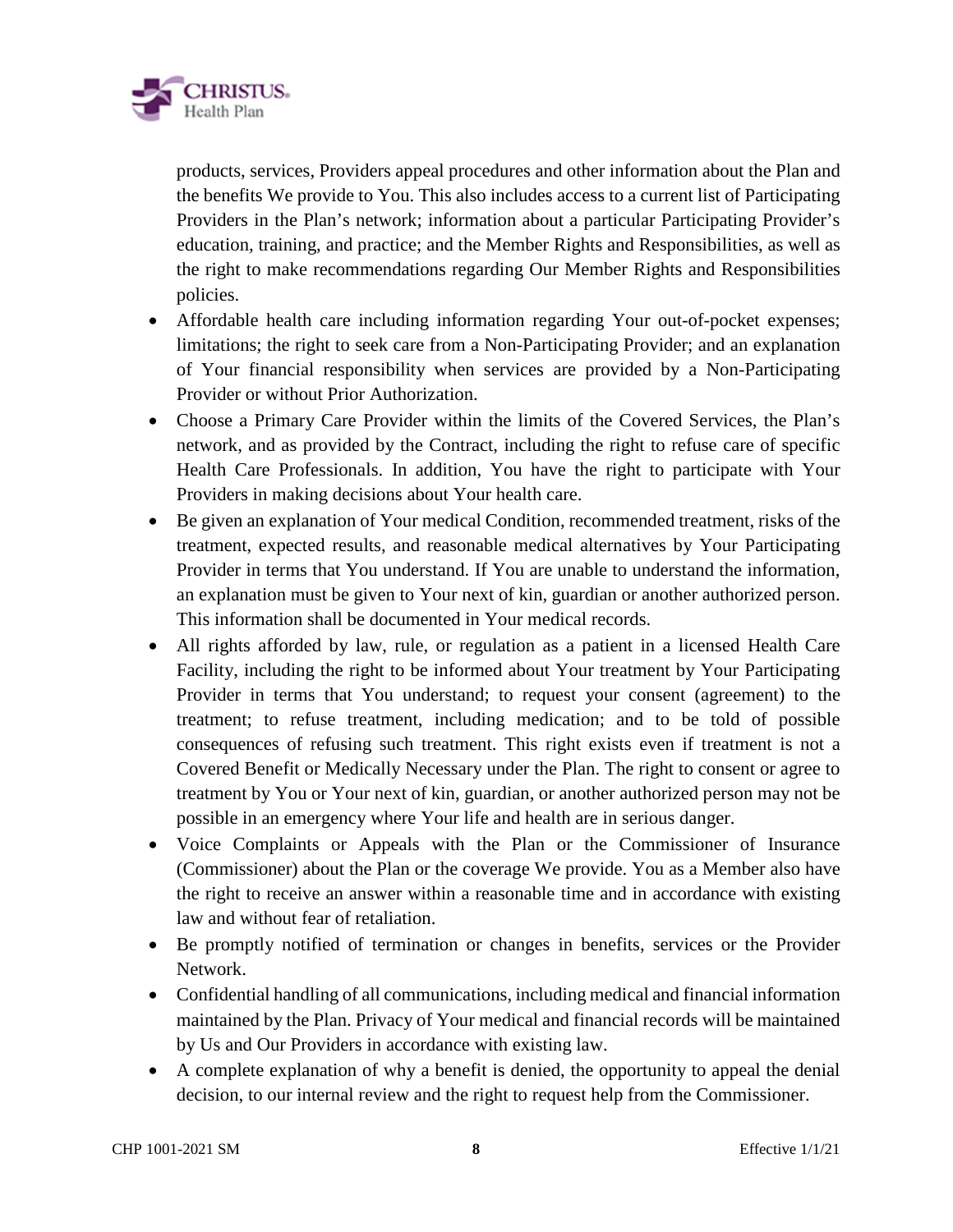

- Know, upon request, of any financial arrangements or provisions between the Plan and Our Participating Providers, which may restrict referrals or treatment options or limit the services offered to You.
- Oualified Health Care Professionals for treatment and services that are Covered Benefits near where You live or work within the Plan's Service Area.
- Receive information about how benefits are authorized or denied. You have the right to know how new technology for Covered Benefits are evaluated. You can also request and receive information about the Plan's quality assurance plan and Utilization Review methodology.
- Receive detailed information about all requirements that you must follow for Prior Authorization and Utilization Review.

#### **Member Responsibilities**

As a Member of the Plan, You have the responsibility to:

- Provide honest and complete information to those providing You care.
- Review and fully understand the information You receive about Your Plan.
- Know the proper use of the services covered by the Plan.
- Present Your Plan ID card before You receive care.
- Consult Your Physician before receiving medical care, unless Your Condition is life threatening.
- Promptly notify Your Provider if You will be delayed or unable to keep an appointment.
- Pay all charges or Cost Sharing amounts, including those for missed appointments.
- Express Your opinions, Complaints or Concerns in a constructive way to CHRISTUS Health Plan Member Services or to your Provider.
- Inform the Plan of any changes in family size, address, phone number or Membership status within thirty (30) calendar days of the change.
- Make Premium payments on time.
- Notify the Plan of other coverage.
- Follow Our Complaint and Appeal process when displeased with the Plan or a Providers' actions or decisions.
- Understand Your health problems and participate in developing treatment goals that You agree to with Your Providers.
- Follow plans and instructions for care that You have agreed to with Your Provider.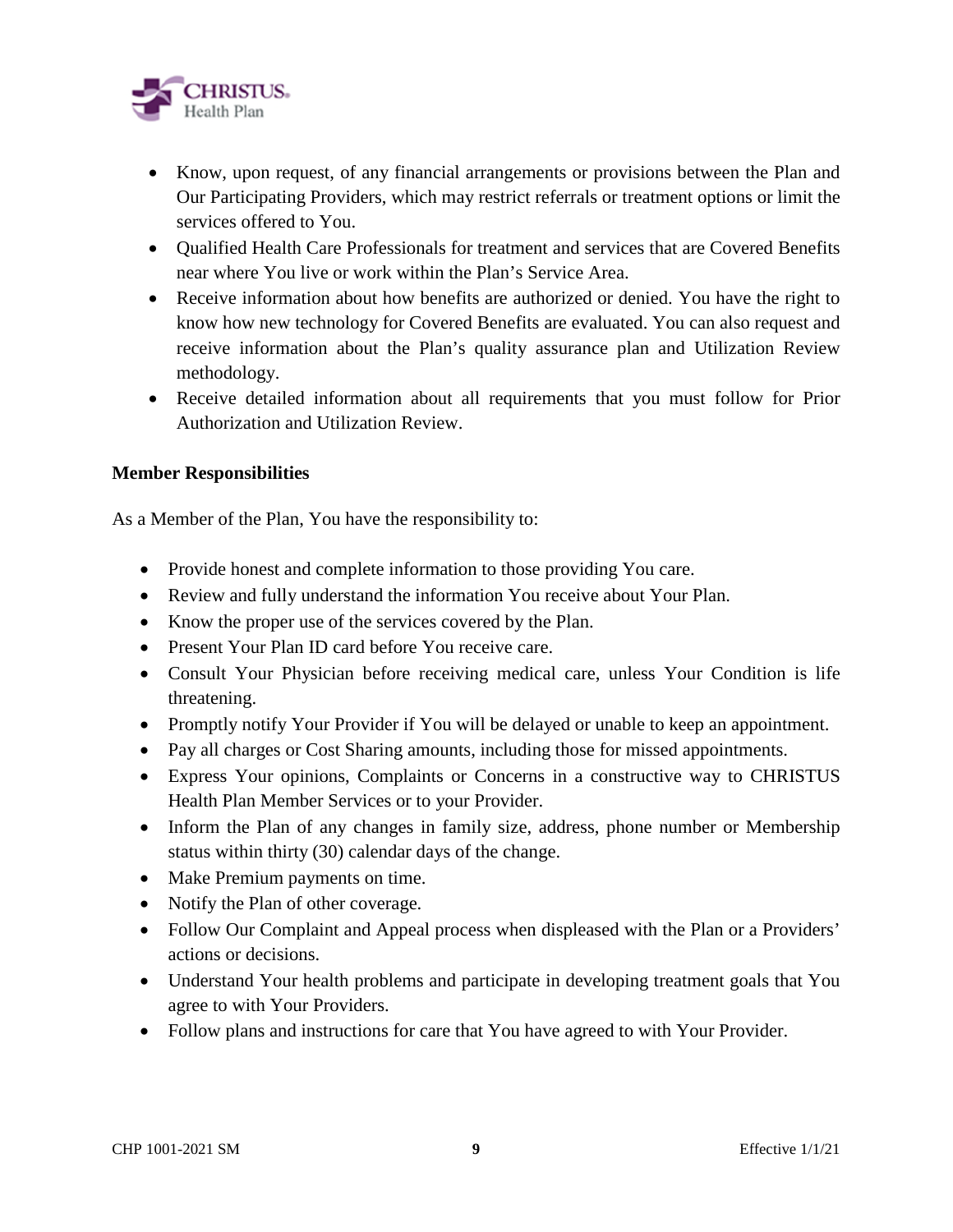

All Members are responsible for understanding how the Plan works. You should carefully read and refer to this Contract and Your *Schedule of Benefits*. Contact the Member Services Department when You have questions or Concerns about Your Plan.

## **Electronic Communication**

With Your consent, We may deliver written communication to you by electronic means. Before You give consent, We will provide You notice that You may have materials or communications provided in paper or non-electronic format and how to request that information. You may withdraw Your consent at any time. Your consent will tell us if You would only like a specific transaction sent electronically or if there are identified categories of information You would like to receive electronically.

The notice will also provide You information on how to withdraw your consent and how to update your contact information with Us.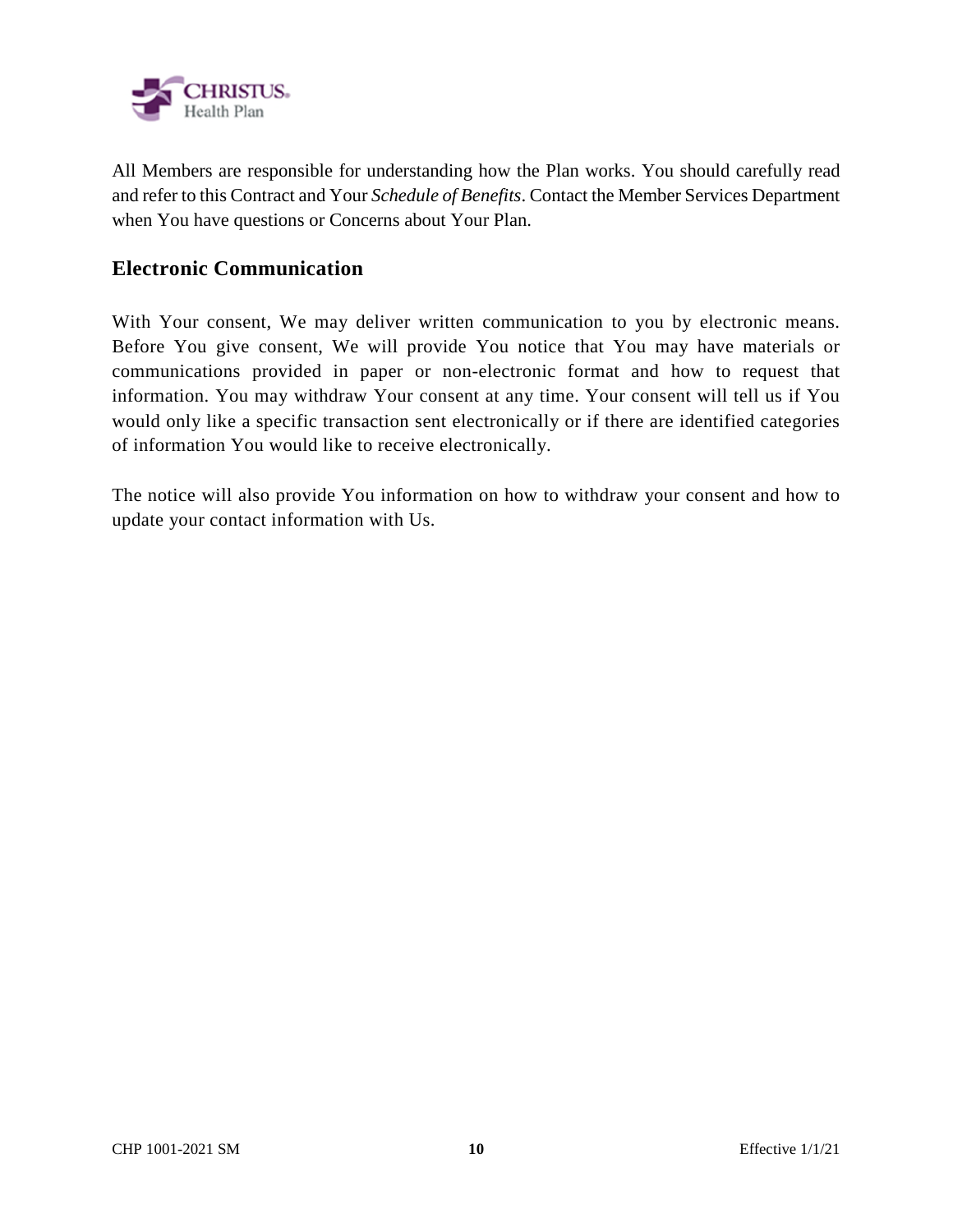

## **ELIGIBILITY AND ENROLLMENT**

#### **Eligibility**

To be eligible for Covered Benefits in accordance with this Contract, You must be enrolled as a Member. In this context, the Member is the individual who has applied for coverage on behalf of his/herself and his/her Dependents, and to whom this Contract has been issued.

To enroll in CHRISTUS Health Plan, You must be a Qualified Individual:

- Be a citizen or natural of the United States:
- Be lawfully present in the United States, if not a citizen or natural of the United States;
- Not be incarcerated, other than incarceration pending disposition of charges;
- Be ineligible for Medicare due to age, illness or disability, other than individuals with end stage renal disease, or be over age 65 and eligible for premium-free part A, but is not collecting Social Security benefits and has not enrolled in either Part A or Part B;
- You must reside in the CHRISTUS Health Plan Service Area, or the Subscriber must reside in the Service Area, and Continue to meet these criteria.

You may add newborn and other Dependents to Your Plan by completing an enrollment form for the Dependent and submitting it to Us. You must notify Us within 31 days after the birth of a child You wish to add as a Dependent and pay any premium required to continue the coverage. We will not exclude or limit coverage for a newborn child of the Subscriber or Subscriber's spouse; congenital defects will be treated the same as any other illness or injury for which coverage is provided. We will not require that Your newborn child receive services from Participating Providers if the newborn child is born outside the Service Area due to an emergency, or born in a Non-Participating Facility to a mother who does not have HMO coverage. We may require that the newborn be transferred to a Participating Facility at Our expense and, if applicable, to a Participating Provider when such transfer is medically appropriate as determined by the newborn's treating physician.

A newborn child of the Subscriber or the Subscriber's spouse is entitled to coverage during the initial 31 days following birth. We allow an enrollee 31 days after the birth of a child to notify Us, either verbally or in writing, of the addition of the newborn as a covered Dependent. In addition, grandchildren living with and in the household of the Subscriber may also qualify as a Dependent.

To qualify, grandchildren must be:

• Unmarried:

CHP 1001-2021 SM **11** Effective 1/1/21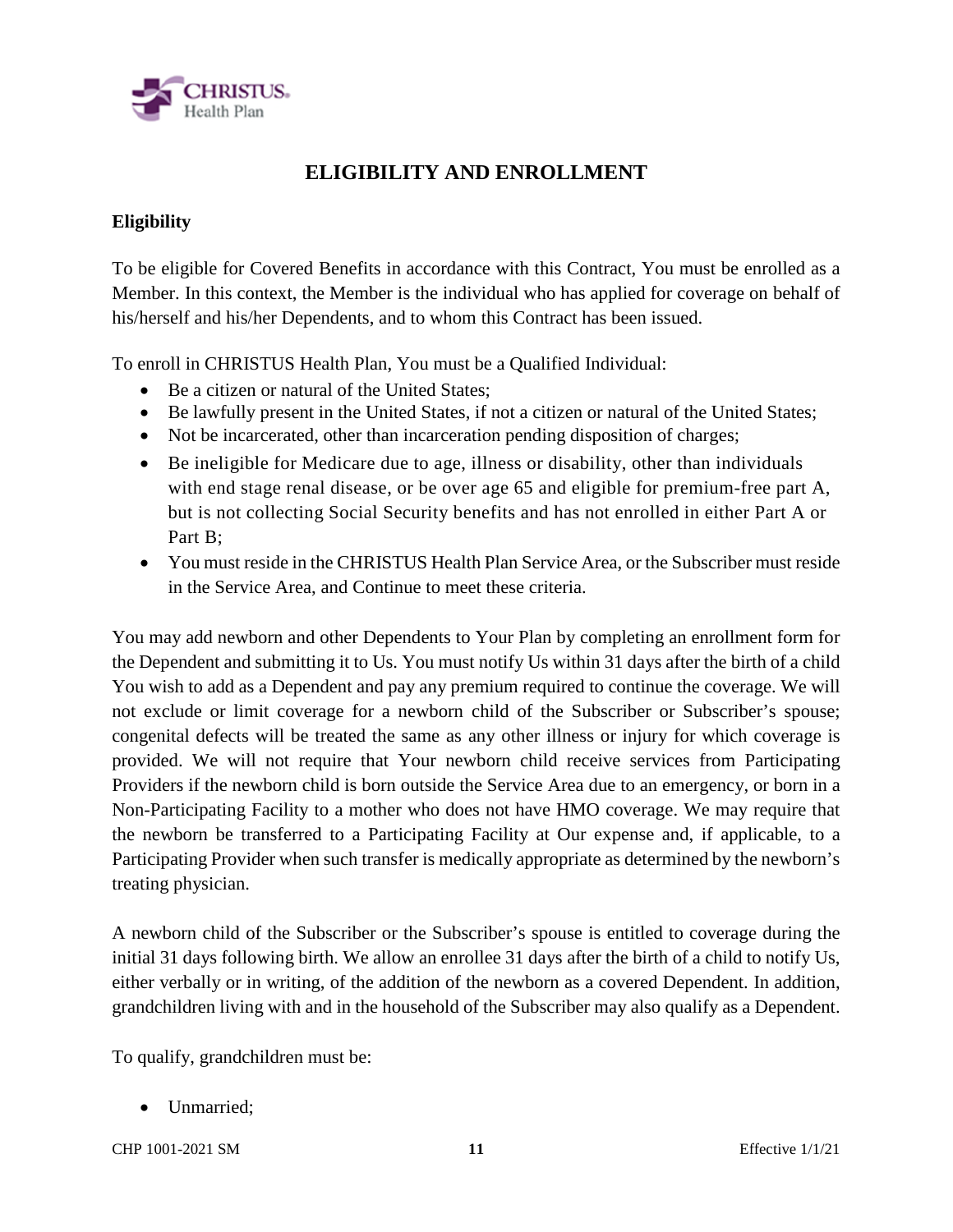

- Younger than 25 years of age; and
- A dependent for federal income tax purposes at the time of the application for coverage.

Coverage for a grandchild may not be terminated solely because the grandchild is no longer a dependent for income tax purposes.

Unless special circumstances apply, coverage of such Dependents is limited to those under the age of twenty-six (26). Dependent children, age 26 or older, may qualify for continued dependent coverage while the child is incapable of self-sustaining employment due to a mental retardation or physical disability, which existed prior to attaining and chiefly dependent upon the Subscriber for support and maintenance.

#### **To be eligible as a Dependent:**

- Be enrolled at the same time as the Member;
- Be a Dependent of the Subscriber under Texas law;
- Be enrolled within 31 days of birth.

A Dependent is a Member's lawful spouse, or Domestic Partner, and children under age 26. The term "child/children" includes a natural child, a stepchild, legally or adopted child, including children who have become subject of a suit for adoption of the Member or the Members' spouse or Domestic Partner, or a child for whom the Member or the Member's spouse or Domestic Partner are the legal guardian.

Dependent also includes any child twenty-six (26) or older who is continuously incapable of selfsustaining support because of a mental or a physical handicap. You must submit proof of the child's mental or physical handicap and dependency to Us within thirty-one (31) days after the date the child ceases to qualify as a Dependent. Once a year, We may require proof of the continuation of the child's disability and dependence.

Any child(ren) for whom You are the permanent legal guardian must be supported pursuant to a court order imposed on You (such as a Qualified Medical Child Support Order). We will provide coverage to Dependent children as required due to a Qualified Medical Child Support Order in accordance with applicable federal or state laws or regulations. These Dependents are not bound by enrollment season restrictions.

#### *The Rights of Custodial Parents*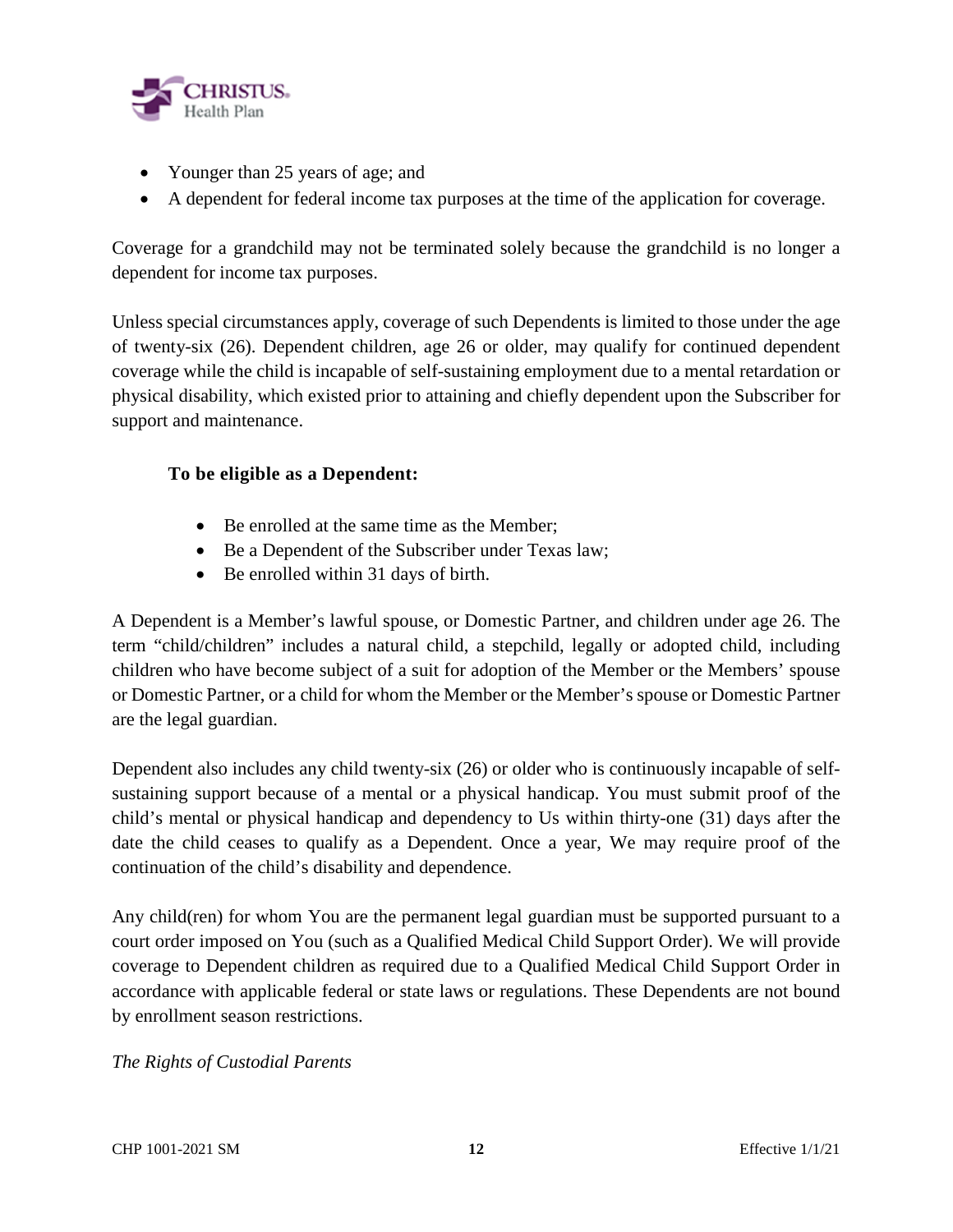

If a Dependent child has coverage under a noncustodial parent, or a parent that does not have primary custody of the child, We will provide information to the custodial parent, as necessary, for the child to obtain benefits; permit the custodial parent or the Provider to submit claims for Covered Services without the approval of the noncustodial parent; and make payments on claims submitted in accordance with Texas law directly to the custodial parent, the Provider or the state Medicaid agency.

#### *The Rights of Non-Custodial Parents*

We acknowledge the rights of the non-custodial parents of children who are covered under a custodial parent's Contract, unless these rights have been rescinded per court order or divorce decree. Non-custodial parents are able to contact Us to obtain and provide necessary information including but not limited to Provider information, Claim information, claims payment, and benefits or services information for the child.

#### **Enrollment**

If You meet the Member or Dependent eligibility criteria, You may enroll by submitting a completed enrollment application to Us. A paper version of the application may be found at www.christushealthplan.org.

If approved, Members and Dependents will have coverage effective at 12:01 a.m. on the approved effective date set by Us.

The effective date of coverage for Dependents enrolled due to a Qualified Medical Child Support Order is the first of the month following receipt of the Order or the effective date of the Order, not to exceed sixty (60) days retroactive coverage.

#### **Initial Enrollment**

Coverage under this Contract shall become effective as of the date approved by Us.

#### **Notification of Change of Status**

Any change in a Member's status after the Effective Date of coverage should be reported to Member Services. Changes may also be cause for a change in premiums. Examples include:

- Change in address or contact information;
- Change in eligibility status; or
- Change in tobacco use.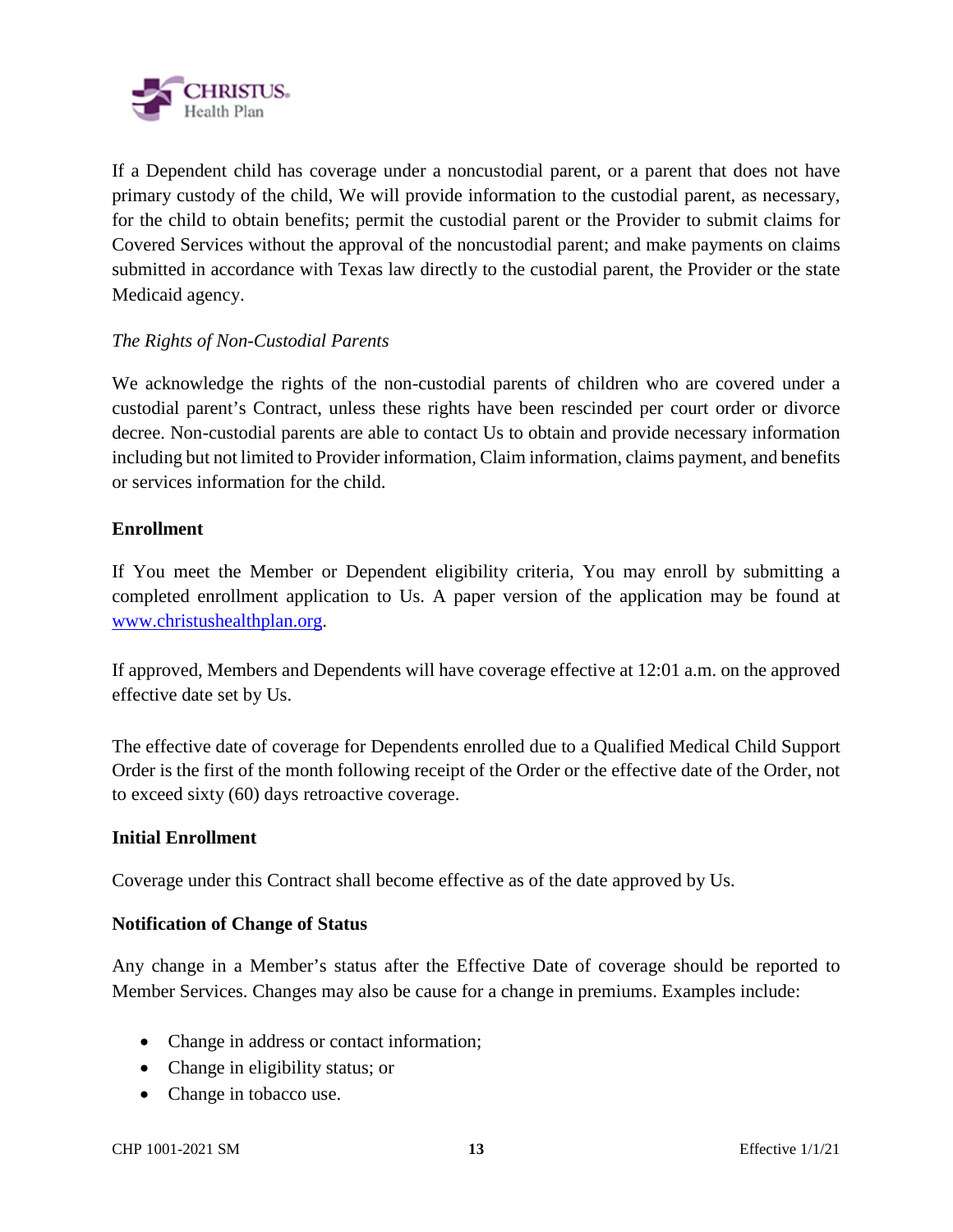

In the event of a change in marital status, that person shall be issued.

#### **Cancellation of Coverage**

A Member's coverage will end under this Contract on the earliest of the following dates when:

- 1) The premium is not received by Us when due, subject to the Grace Period provision of this Contract.
- 2) After not less than 30 days written notice, the Member no longer lives, resides or works in the Service Area; except that We will not cancel the coverage for a child who is the subject of a medical support order because the child does not reside in the Service Area;
- 3) The Plan or a particular type of individual coverage is terminated; but only if coverage is terminated uniformly without regard to any health status-related factor of enrollees and dependents of enrollees who may become eligible for coverage. We may cancel terminate coverage after 90 days written notice, and must offer each enrollee on a guaranteed-issue basis any other individual basic health care coverage offered by Us in that Service Area. In case of termination by discontinuance of all individual basic health care coverage by Us in that area, but only if coverage is discontinued uniformly without regard to health statusrelated factors of enrollees and dependent of enrollees who may become eligible for coverage, We may terminate coverage after written notice to the commissioner and the enrollees.
- 4) The Member engages in fraud or intentional misrepresentation of a material fact in the enrollment application, after not less than a 15 days written notice;
- 5) The Member engages in fraud in the use of services or facilities, after not less than a 15 days written notice.

## **Unless otherwise stated above, coverage will end on at 11:59 pm on the last day of the month for which premiums were paid. The Member will be responsible for claims paid after the Termination Date.**

We will not pay for any Covered Services provided to a Member or Dependent after the date of termination. Unless We agree, in writing, no Covered Benefits will be provided under this Contract following the date this Contract terminates, including if Your or Your Dependent are or remain in the hospital after the date of termination of this Contract.

#### Conversion of Coverage

Eligible Dependents under this Contract have a right to a conversion to a new Contract upon:

1) the death of the Member; or

CHP 1001-2021 SM **14** Effective 1/1/21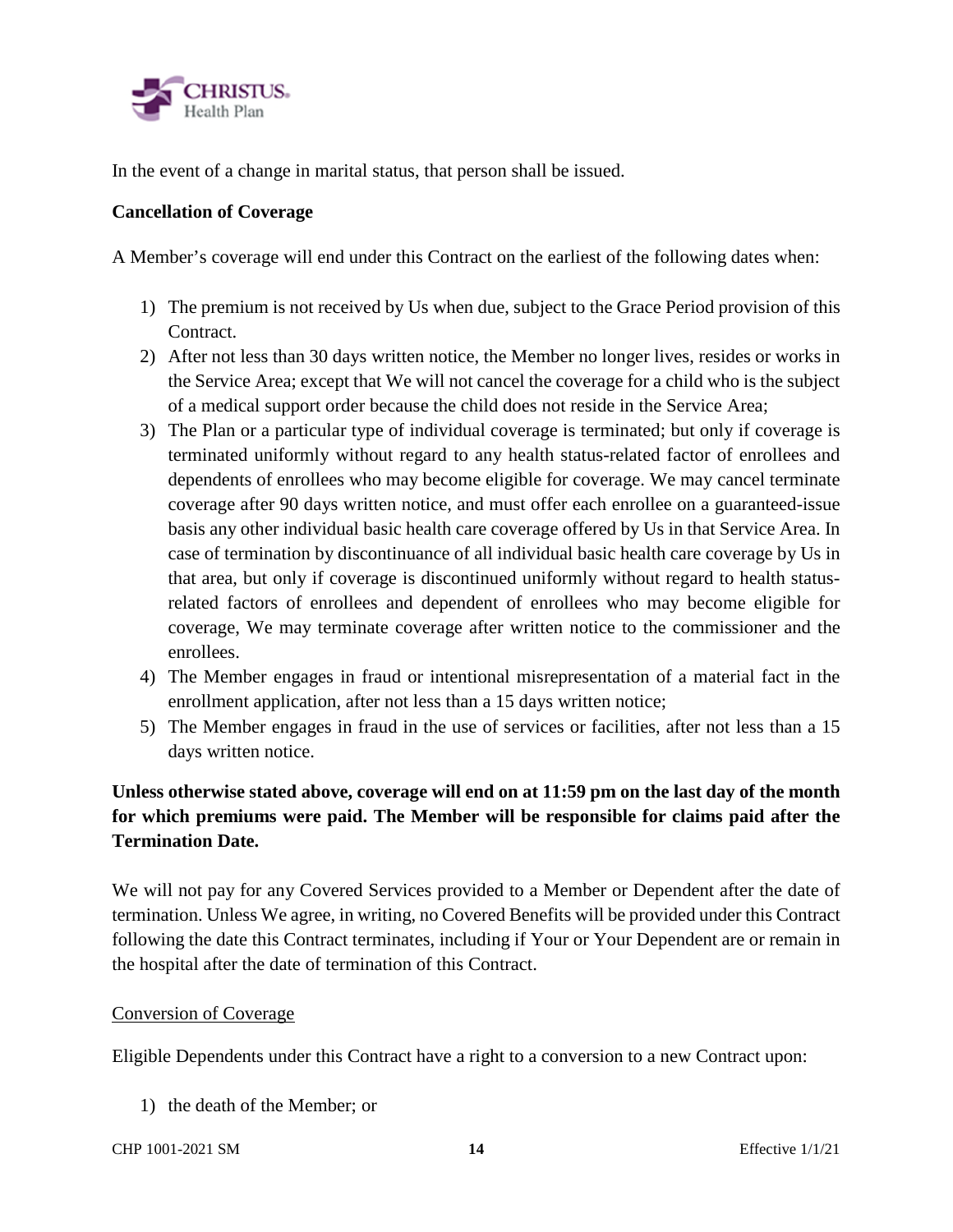

2) Divorce, annulment or dissolution of marriage or legal separation of the spouse from the Member.

The right to conversion does not apply if:

- coverage ends due to non-payment of premium,
- the Dependent is eligible for or enrolled in Medicare.

The Dependent must notify Us of their desire to convert their coverage. We will then send notice of conversion rights. The Dependent must pay the applicable premium within thirty days following receipt of the notice of conversion rights sent by Us.

A Dependent who becomes a Member under the new Contract must continue to reside in the Service Area. Dependents of the Member are not required to reside in the Services Area. The conversion plan will be the same form of coverage then being offered by Us that the original Member and his/her Dependents had, prior to conversion. Required Premiums must be paid on time. If the Dependent wishes to enroll on a different benefit plan, he/she may be required to reapply for coverage.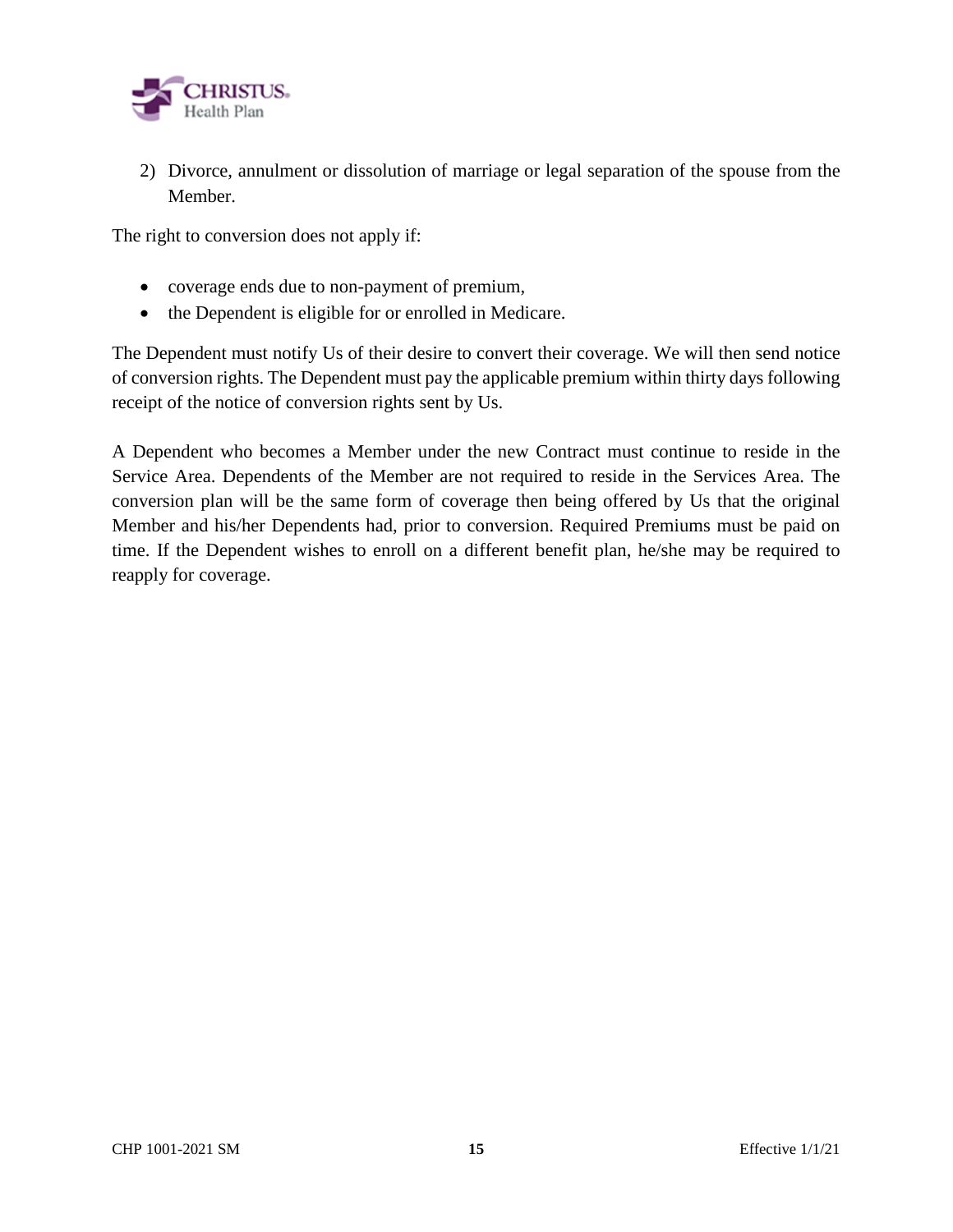

## **HOW YOUR PLAN WORKS**

This section explains how Your Plan works, how to access Your Primary Care Provider to get healthcare, and the rules You must follow when getting care.

The Plan is an "HMO" style plan, which means that You select a Primary Care Provider (PCP) to arrange all of Your care. The Plan also requires that:

- You must live, reside, or work in the Service Area, unless You are a Dependent, and meet all the rules for Coverage in this Contract.
- You must receive healthcare services by our network of Participating Providers. Our network is made of doctors and hospitals that we contract with to provide You medical services. If You do not use Our network of Participating Providers, you may have to pay for the services you receive.
- You may obtain Covered Services from a Non-Participating Provider only when a Participating Provider is not available within the Service Area. To get an Authorization for these Covered Services, Your PCP will submit a referral request to Us. Urgent Care and Emergency Care Services are covered even if the provider is not a Participating Provider.
- You pay Your Cost Sharing at the time You receive Covered Services. CHRISTUS Health Plan will pay the Provider the balance due for Covered Services. Your *Schedule of Benefits* provides specific information on the Cost Sharing requirements.
- Some healthcare services will require Preauthorization to be covered under the Plan. For example, Preauthorization is required for some Hospitalizations (maternity care does not require a Preauthorization) and some types of outpatient care. Your Participating Provider is required to make sure that Preauthorization is in place when it is required. Please refer to the HOW PREAUTHORIZATION WORKS section of this Contract for more details.
- Emergency Care Services and Urgent Care Services outside the Service Area are Covered, but other types of care may not be Covered.

#### **Primary Care Providers**

A strong relationship with Your Primary Care Provider (PCP) will help You and Your family make the most of Your Plan benefits. As a CHRISTUS Health Plan Member, You can select a PCP for Yourself and each Covered Dependent. You may consult Our online Provider Directory by visiting Our website at www.christushealthplan.org, or contact Member Services to assist You in selecting a PCP who is a part of the CHRISTUS Health Plan provider network.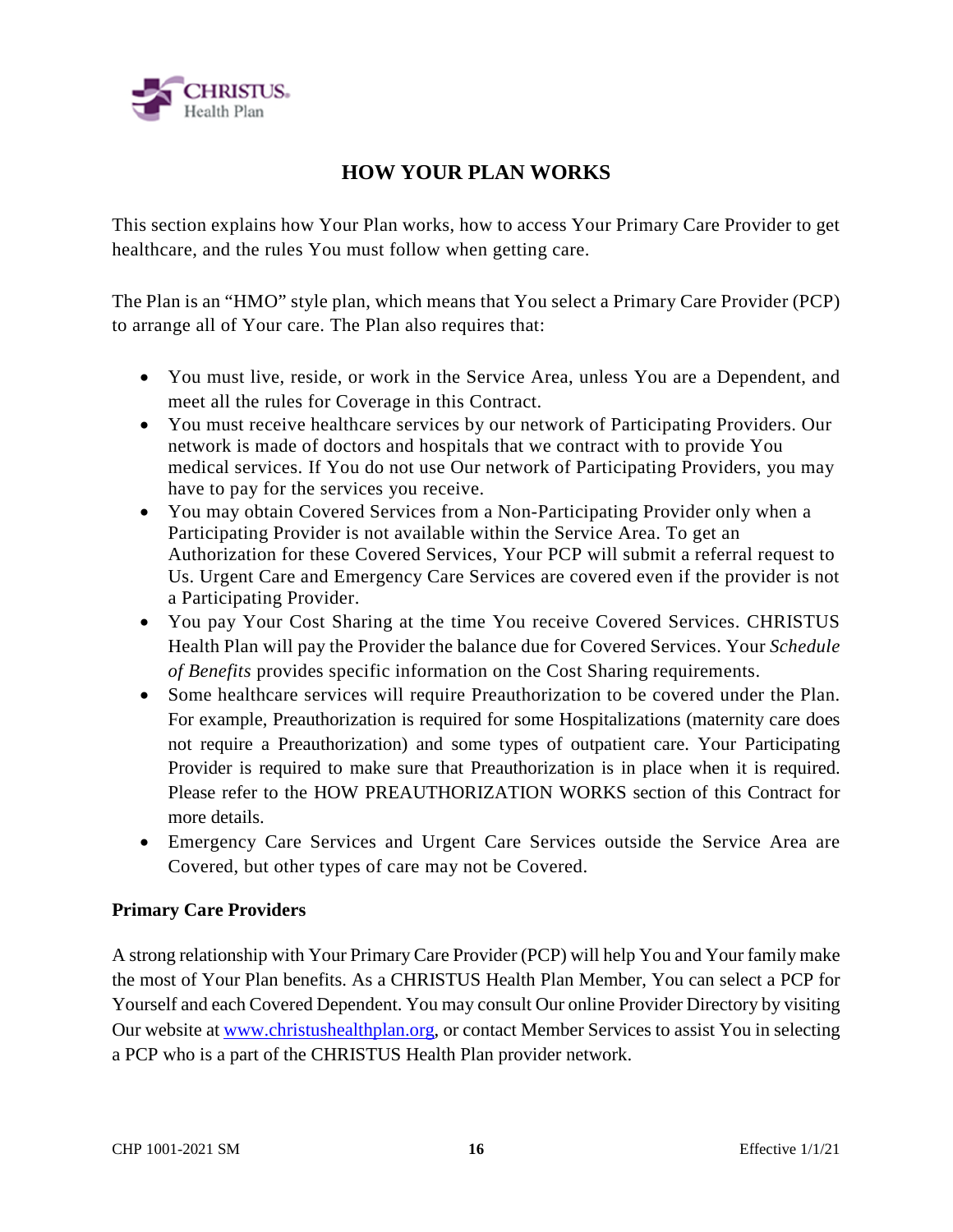

If You do not select a PCP at the time of Your enrollment, a PCP near Your home will be selected for You by Us. However, You are not required to use the PCP we automatically assign to You, if You do not select a PCP at the time of Your enrollment. Please contact Member Services at 1-844- 282-3025 to change this or any PCP You select.

PCPs include, but are not limited to family practice physicians; general practitioners; internists; pediatricians; obstetricians and/or gynecologists (OB/GYN). Each Member may choose what type of PCP they prefer. Female Members may choose to have an OB/GYN as their Primary Care Provider, if desired. For female Members who do not choose an OB/GYN as their PCP, no referral is required for services provided from OB/GYN Participating Providers. Your PCP is responsible for providing Your Primary Care Services. These include annual examinations, routine immunizations, and treatment of non-emergency acute illnesses and injuries. A female member may also select an OB/GYN in addition to a PCP.

If You are a new Member and have a medical problem or are on medication, You should contact Your PCP's office and arrange for an appointment as soon as possible following Your Effective Date.

#### **Specialist as PCP**

Some Specialists may act as a PCP for Members with a severe chronic, disabling, or life threatening medical Condition. This is permitted if the Specialist provides all basic Health Care Services and they are contracted with Us to perform PCP duties. Contact Member Services to find out which Providers serve in both roles.

#### **CHRISTUS Health Plan Provider Directory**

Our Provider directory is a list of Physicians, Hospitals, pharmacies, and other Providers that are contracted with Us. The Provider directory is subject to change as new Providers become contracted or their contracts end. If a Provider is listed in the directory, it does not guarantee that the Provider is still contracted or that the Provider is accepting new patients.

If You would like to check the status of a Participating Provider, You can access the online Provider directory on Our website at www.christushealthplan.org. You can also contact Member Services for information about a Participating Provider.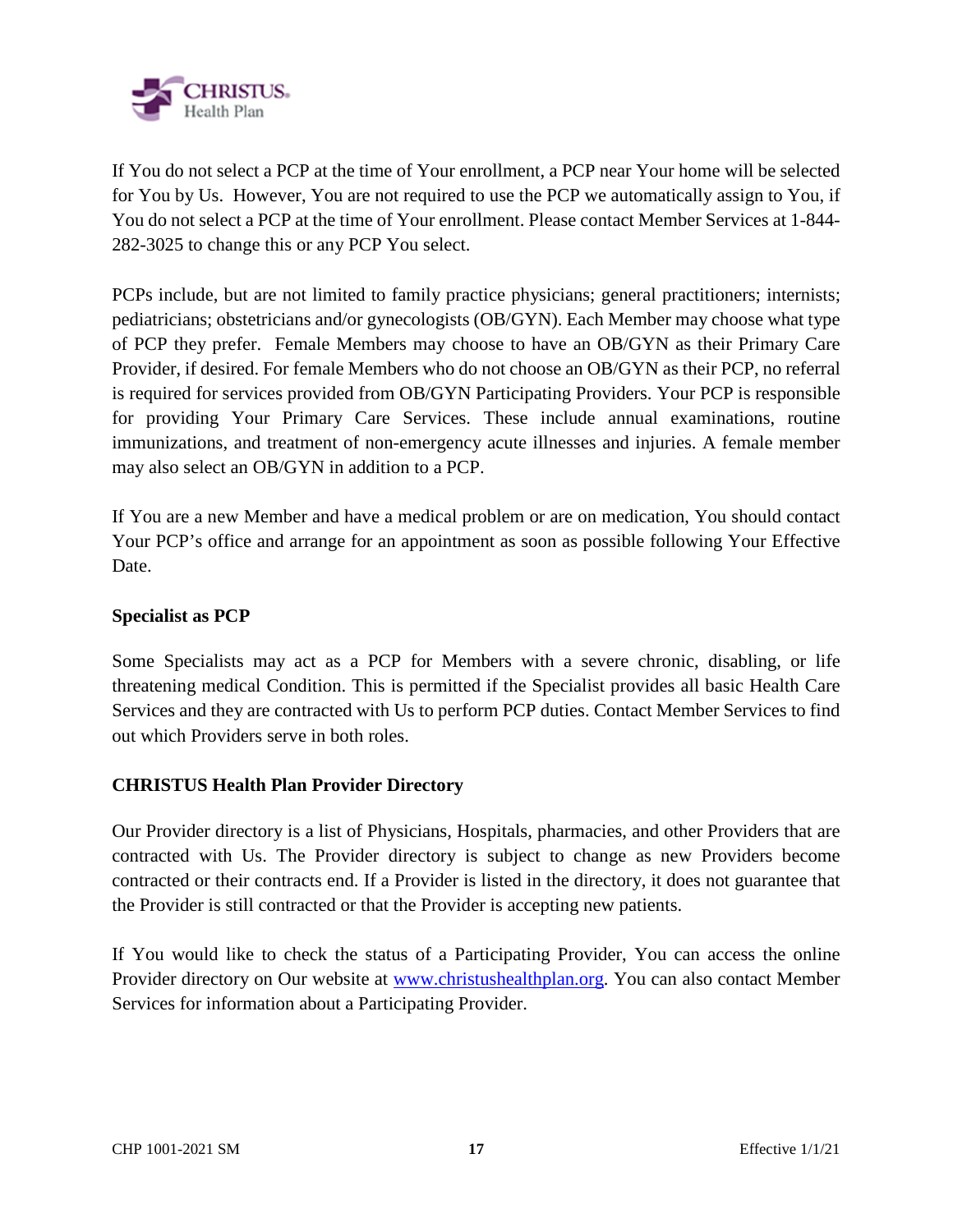

#### **ID Card**

You have been issued a Plan ID card. If additional cards are needed, please contact Member Services. Always carry Your Plan ID card with You. The Plan ID card lists some of those benefits to which Members are entitled that may require Copayment amounts. Additional Cost Sharing information can be found in Your *Schedule of Benefits,* if applicable.

You are entitled to Plan benefits for Covered Services if all applicable Cost Sharing amounts have been paid and You are eligible to receive Plan benefits. Possession of a Plan ID card alone does not entitle You to benefits. Do not allow others to use Your Plan ID card. By doing so, You will be responsible for the cost of services provided to the non-Member. In addition, Your Plan Membership and that of Your covered Dependents, may be terminated. Contact Member Services immediately if Your Plan ID card is lost or stolen.

#### **Unauthorized, Fraudulent, Improper, or Abusive Use of Identification (ID) Cards**

WARNING: It is important to follow the advice of medical professionals and to receive the best care and treatment possible. This section does not provide any guidance or advisement for medical treatment and may not be interpreted as prescribed medical services. Do not use any information in this section to make decisions about your health care needs.

This section is designed to provide general information to protect the unauthorized use of your medical benefits and ID card. The information can help raise awareness of strategies used by unscrupulous people to take advantage of you for financial gain. Also, in the event there is use of your ID card or health care benefits for anyone other than you, you are asked to make a report using the phone, fax or email listed in the next paragraph.

- 1. The use of your ID card or Personal Health Information by anyone else, whether you know him/her or not, may be considered fraud and must be reported immediately to the CHRISTUS Fraud Hot Line 855-771-8072, Fraud secure fax 210-766-8849 or dedicated email CHRISTUSHealthPlanSIU@CHRISTUSHealth.org .
- 2. Please report any occurrence of the following:
	- a. A health care provider bills for medical treatment, services or equipment you did not receive, or on a date other than the date of treatment.
	- b. A health care provider or other person offers you cash, a gift card or other benefits in exchange for you visiting a specific health care provider.
	- c. If you are solicited with an offer for free treatment at an inpatient sober living house, whether in state or out of town.
	- d. A health care provider bills an excessive amount for treatment you received.
	- e. A health care provider performs treatment or services that are medically unnecessary and unrelated to any condition for which you sought treatment.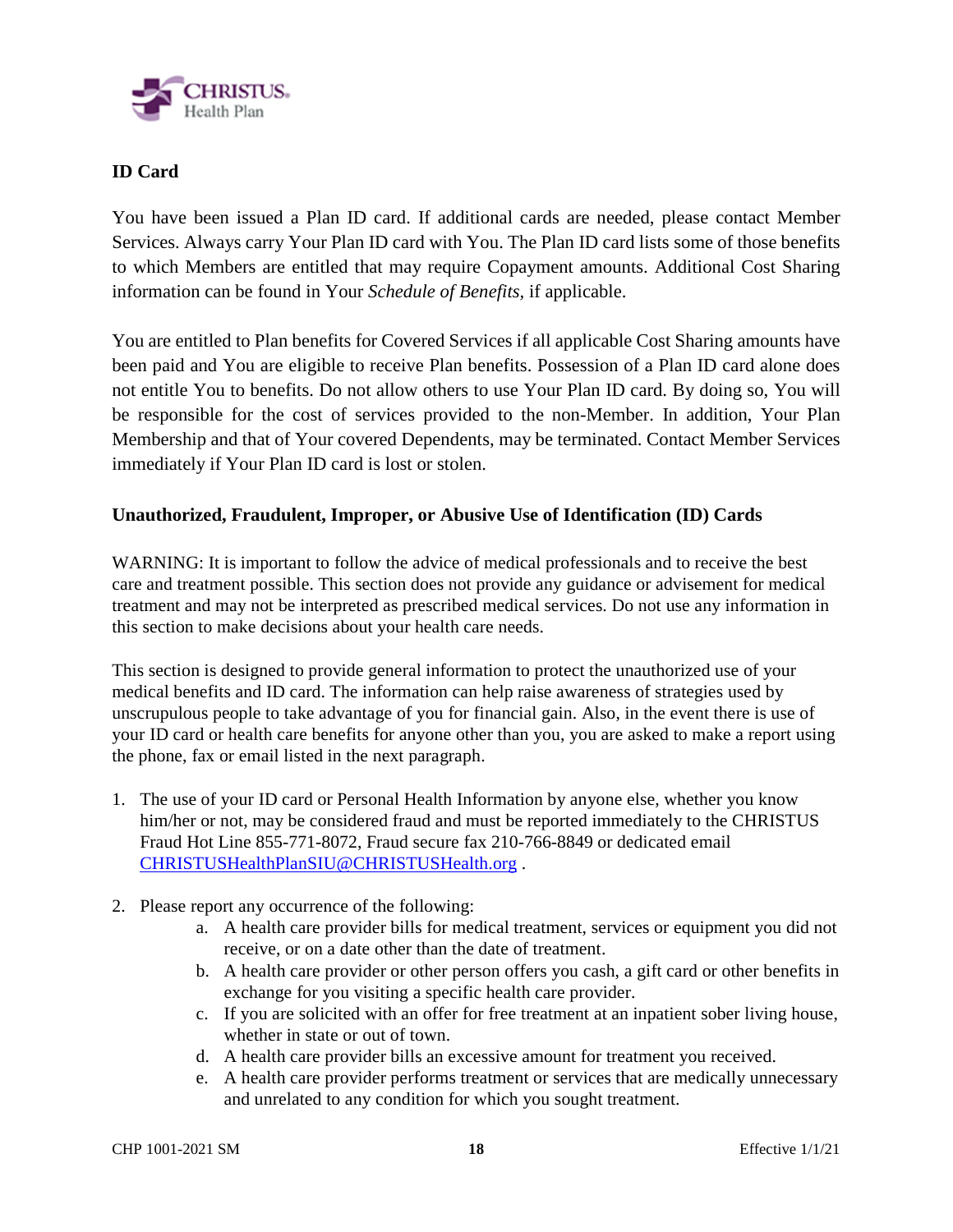

- f. A health care provider asks you to recruit family or friends for any treatment or services.
- g. You continue to receive ongoing delivery of medical equipment you no longer need or use. (Please DO NOT stop any prescribed treatment without consulting a medical professional)
- h. Your treatment period lasts significantly longer than the prescribed time period or appears to have no end date, or no Plan of Care has been presented to you.
- i. Your treatment is abnormally spread out over multiple visits without any medical reason.
- 3. The unauthorized, fraudulent, improper, or abusive use of ID cards issued to Members include, but are not limited to, any of the following actions, when intentional:
	- a. Use of the ID card prior to Your effective date;
	- b. Use of the ID card after Your termination of coverage under the Plan;
	- c. Obtaining Prescription Drugs or other benefits for persons not covered under the Plan;
	- d. Obtaining Prescription Drugs or other benefits that are not covered under the Plan;
	- e. Obtaining Prescription Drugs for resale or for use by any person other than the person for whom the drugs are prescribed, even though the person is otherwise covered under the Plan;
	- f. Obtaining Prescription Drugs without a prescription or through the use of a forged or altered prescription;
	- g. Obtaining quantities of prescription drugs in excess of Medically Necessary or prudent standards of use or in circumventions of the quality limitations of the Plan;
	- h. Obtaining prescription drugs using prescriptions for the same drugs from multiple providers; or
	- i. Obtaining prescription drugs from multiple Pharmacies through the use of the same prescription.
- 4. The fraudulent or intentionally unauthorized, abusive, or other improper use of ID cards by any Member can result in, but is not limited to:
	- a. Denial of benefits;
	- b. Cancellation of coverage;
	- c. Limitation on the use of the ID card to one designated Physician, other Provider, or In-Network Pharmacy;
	- d. Recoupment from You of any benefit payment made;
	- e. Pre-approval of drug purchases and medical services; or
	- f. Notice to proper authorities of potential violations of law or professional ethics.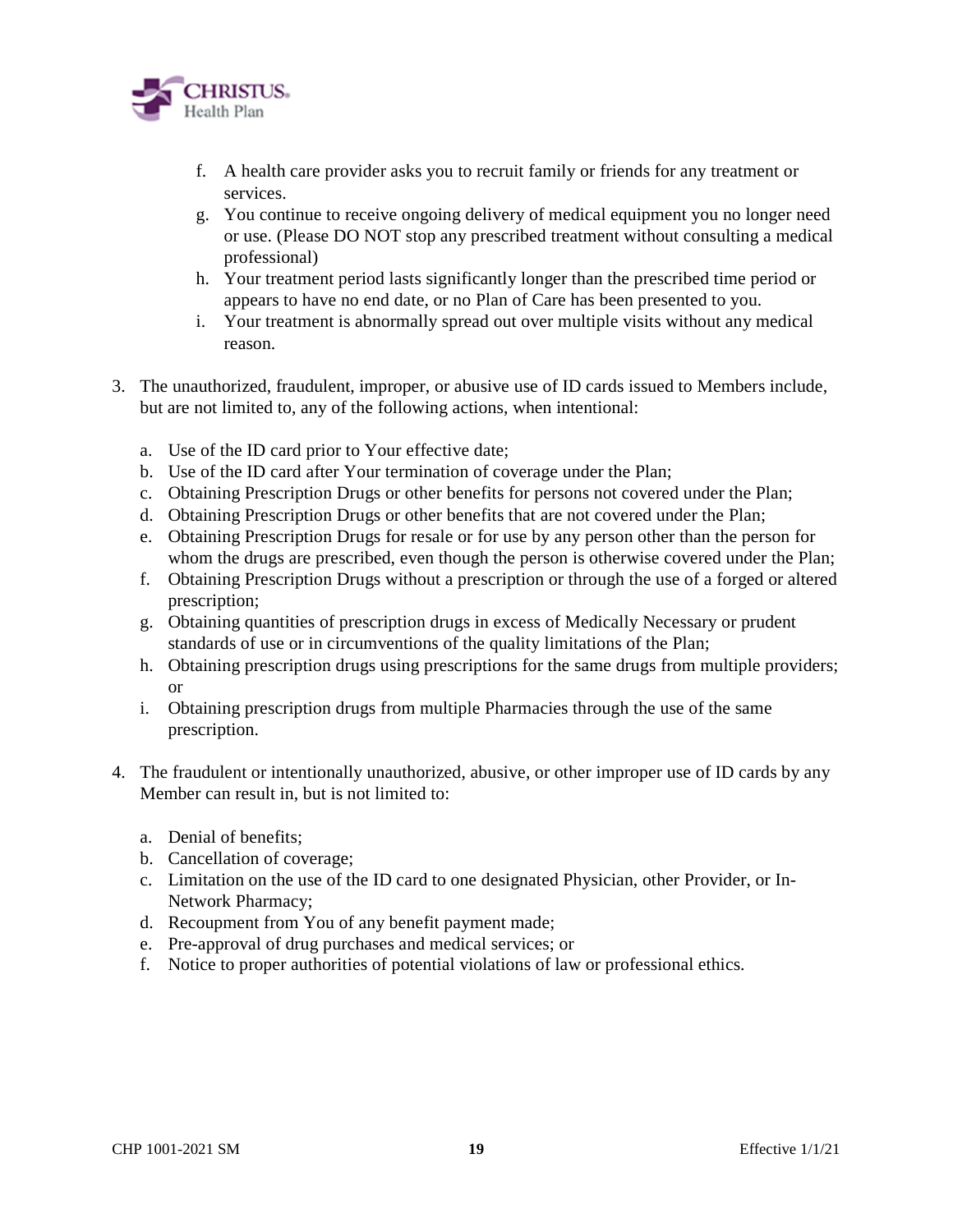

## **YOUR COST SHARING OBLIGATIONS**

Cost Sharing is the share of the cost that You pay for Covered Benefits under the Plan. The Cost Sharing payments under Your Plan include the Copayment amounts for each type of service as listed in Your *Schedule of Benefits*.

#### **Annual Out-of-Pocket Maximum**

Your Plan includes an Annual Out-of-Pocket Maximum to protect You and Your Dependents from the high cost of a catastrophic event. The Annual Out-of-Pocket Maximum is the most You will pay for Cost Sharing in a Calendar Year for certain Covered Benefits. Please refer to Your *Schedule of Benefits* for the Out-of-Pocket Maximum.

Only Copay amounts paid out of Your pocket for Covered Benefits are applied to the Annual Outof–Pocket Maximum. Once this amount is met then Covered Benefits are paid at 100% for the remainder of the Calendar Year.

Copays amounts paid for vision services do not apply toward this Plan Out-of-Pocket Maximum as well.

Copay payments that You pay for Covered Services will apply to Your Out-of-Pocket Maximum. Amounts or services that do not apply to Your Out-of-Pocket Maximum are:

- penalty amounts;
- premium payments; and
- amounts paid for non-Covered Benefits.

#### *Per Person Out-of-Pocket Maximum*

If You have single coverage, You have an Individual Per Person Out-of Pocket Maximum to meet. Once You have met this amount, Covered Benefits are paid at 100% for the remainder of the Calendar Year.

#### *Family Coverage Out-of-Pocket Maximum*

For Members who have family coverage, there is a Family Out-of-Pocket Maximum. Each individual Member's Per-Person Out–of-Pocket Maximum applies until the Family Out-of-Pocket Maximum has been met. Any combination of family Members can contribute toward meeting the Family Out-of-Pocket Maximum. Once the Family Out-of-Pocket Maximum is met, Covered Benefits are paid at 100% for the remainder of the Calendar Year. For example, if the individual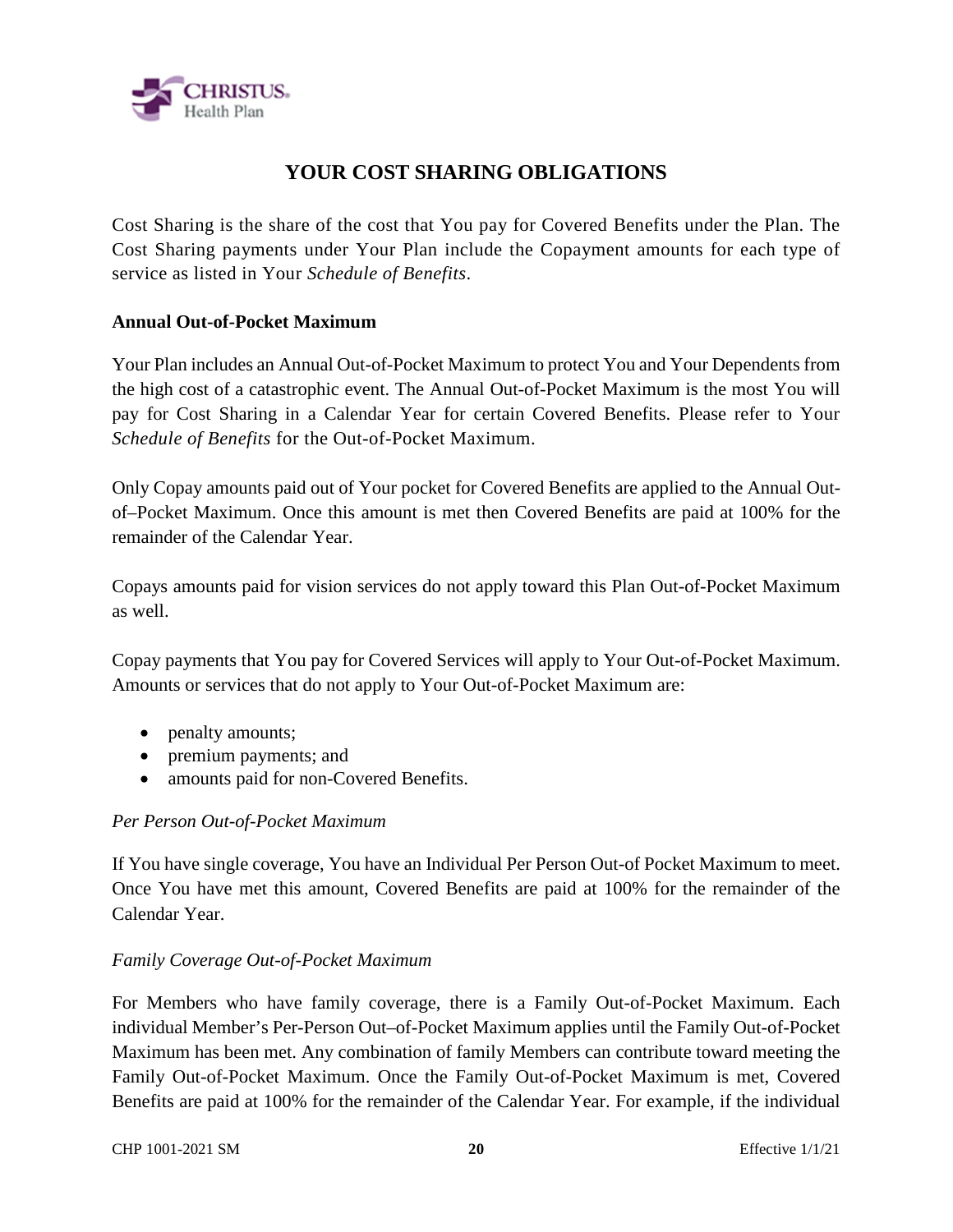

Member's Per Person Out-of-Pocket Maximum is \$2,000, then up to \$2,000 per Member can be applied to the Family Out-of-Pocket Maximum. Any remaining amount on the Family Out-of-Pocket Maximum must be satisfied by other family Members.

If You have questions, or wish to report that You have reached Your Out-of-Pocket Maximum, please contact Member Services at 1-844-282-3025.

#### **Copayments**

Section 11.506(2)(A), Subchapter F, Title 28 Texas Insurance Code: A reasonable copayment option may not exceed 50 percent of the total cost of services provided. A basic service HMO may not impose copayment charges on any enrollee in any calendar year, when the copayments made by the enrolled in that calendar year total two hundred percent of the total annual premium cost which is required to be paid by or on behalf of that enrollee.

The Copayment or Copay is the amount shown on Your *Schedule of Benefits* that must be paid by You directly to the Provider each time certain Covered Services are received.

Copays may be due for each Service Your Provider conducts, even if You have more than one appointment in the same day. Copays do apply toward the Out-of-Pocket Maximum.

If You are unsure of the benefits covered under Your Plan or the Cost Sharing amounts, please contact Member Services at 1-844-282-3025.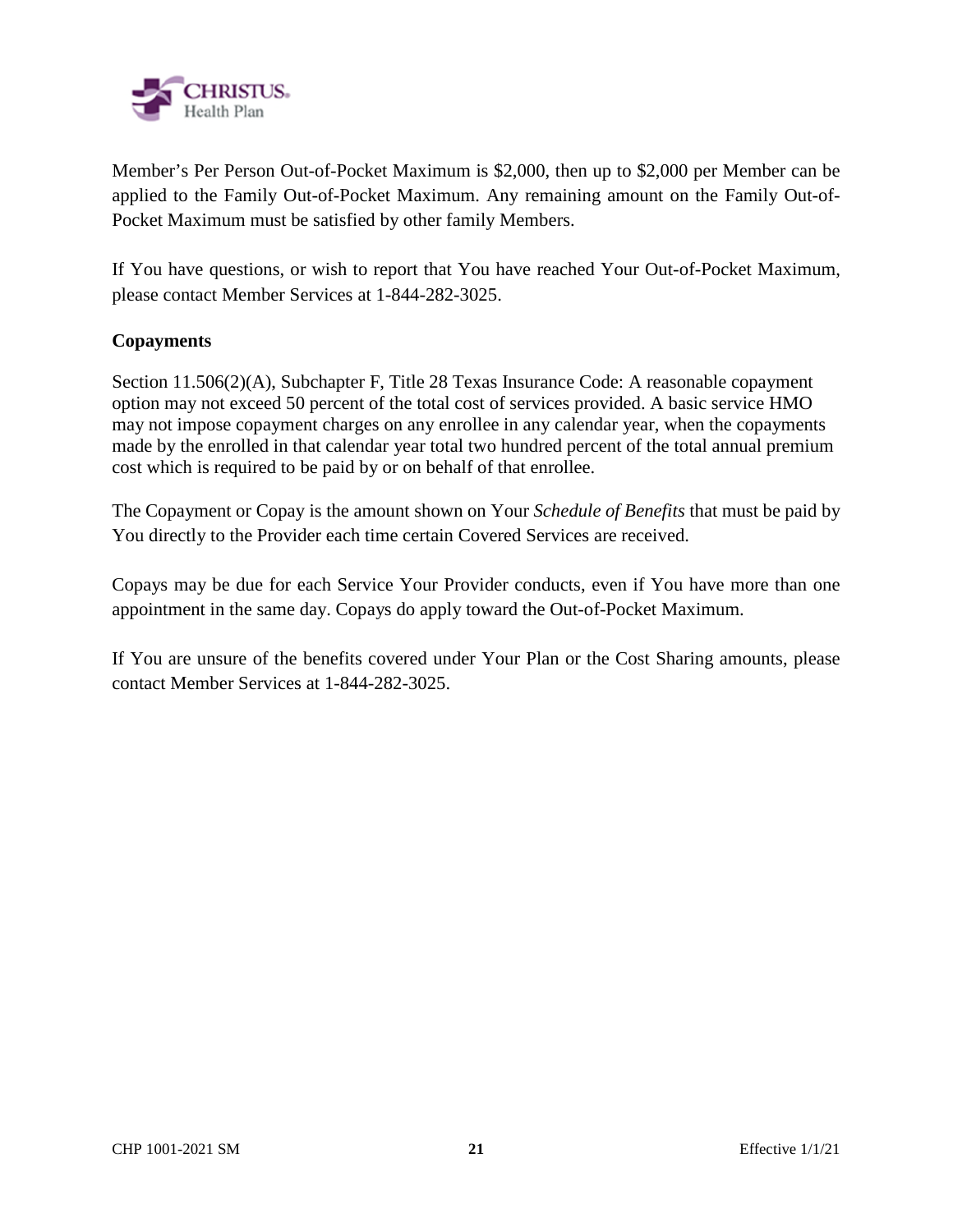

## **HOW TO SEEK HEALTH CARE**

The Plan offers You a network of doctors, healthcare facilities, labs and pharmacies. This section of the Contract explains how and where You can obtain care. Please also refer to the *Schedule of Benefits* attachment to this Contract for specific information.

When You need care:

- Contact Your Primary Care Provider (PCP).
- Identify Yourself as a Member. Your PCP may ask for information on Your Member ID Card, so have it ready.
- At the healthcare visit, show Your Member ID Card.
- If necessary, get a Preauthorization from Your PCP for certain Covered Benefits. More information on this is available in the HOW PREAUTHORIZATION WORKS section of this Contract.
- Please contact Member Services at 1-844-282-3025 if You have any questions or wish to file a complaint.

#### **Emergency Care**

If You have an emergency, You should call 911, or seek treatment at the nearest emergency facility, whether or not it is a Participating Provider. An emergency is any medical problem that you reasonably believe could cause death or permanent injury if not treated quickly.

If You are able, tell the emergency room staff that You are a Member and provide them Your Member ID Card.

Emergency Care Services may be required to treat an accidental injury or the sudden onset of a medical Condition causing severe symptoms such as new, severe pain. A reasonable layperson would expect the lack of immediate medical attention to result in jeopardy to a Member's health, impairment of bodily functions, serious dysfunction of a bodily organ or part, or disfigurement to a person, or for a pregnant woman, could result in serious jeopardy to the health of the fetus.

Emergency Care Services may also be required to treat Conditions that may become more serious or life threatening if not treated promptly, such as severe bleeding, severe abdominal pain, chest pain, a severe eye injury, or the sudden inability to breathe.

If You seek Emergency Care for an illness or injury that You believe requires immediate medical attention, the services will be covered by Your Plan. Emergency Care does not require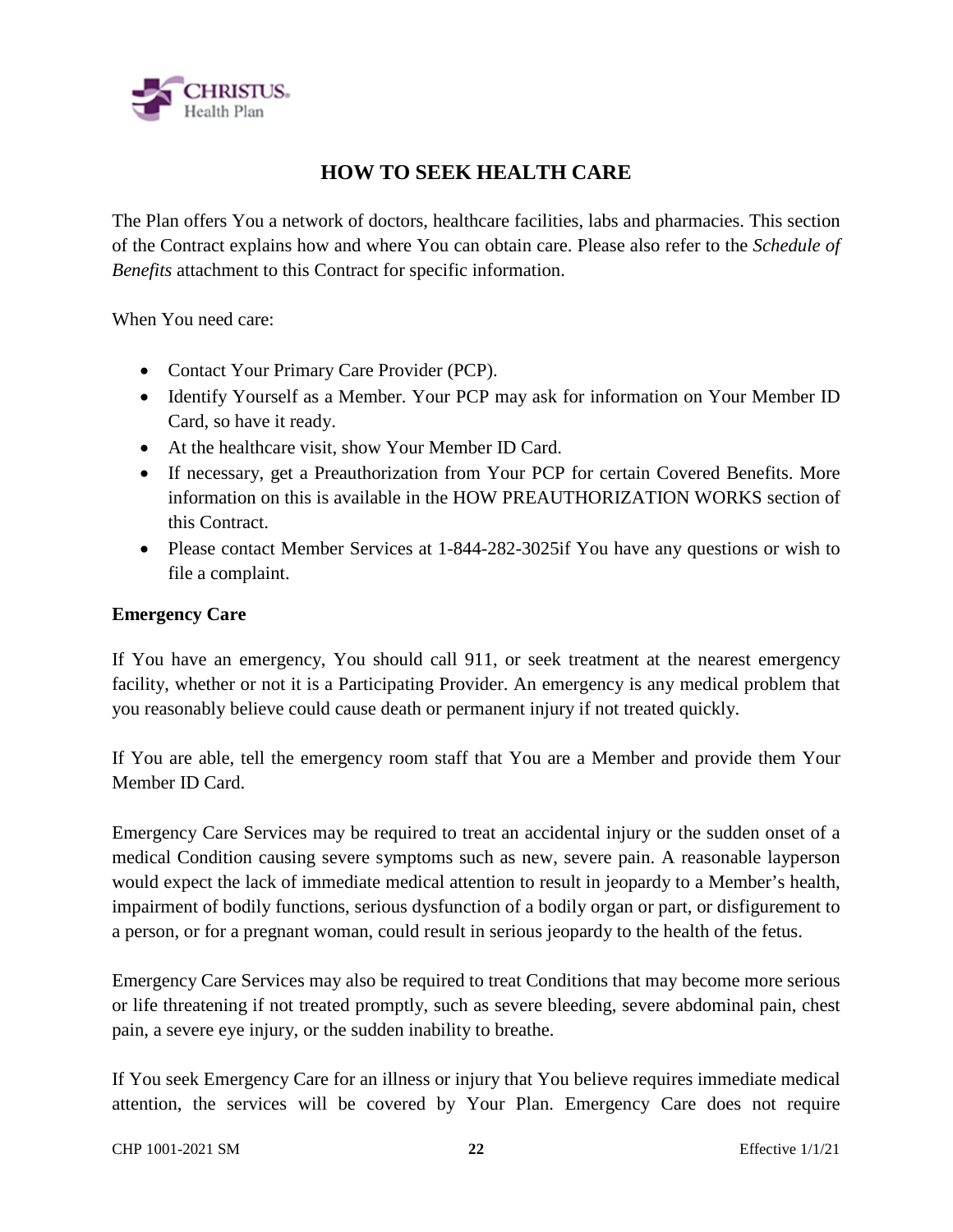

Preauthorization. However, if Your emergency causes You to be admitted to the Hospital, notification and authorization will be required for Your Hospital Admission.

#### **Emergency Care Services at a Non-Participating Provider/Facility**

In an emergency, You should go to the nearest available Provider or Facility. You do not need Preauthorization to obtain Emergency Care Services from Participating and Non-Participating Providers.

Emergency Care Services obtained from Non-Participating Providers will be paid by Us at the maximum amount payable as described below in the section entitled "Costs for Non-Participating Providers". However, You may be transferred to a Participating Provider for continued care if it is medically wise to do so. You will pay the same Cost Sharing You would pay for a Participating Provider. If You receive a balance bill from a Non-Participating Provider, contact Us.

Make sure You contact Us and We will determine in consult with Your Provider if arrangements should be made to transfer You. If You receive non-emergency follow-up care from an Out-of-Network Provider after You are discharged, You will be responsible for the cost of those services.

Non-Emergency Care Services, such as follow-up care from a prior emergency require Preauthorization from the Plan. If You do not receive Preauthorization for non-Emergency Care Services that require Preauthorization, We will not pay for the services that You receive.

All Inpatient admissions require Preauthorization by Us. If You are admitted to a Non-Participating or Out–of-Network Facility, You must contact the Plan for Preauthorization. An authorized family member or caregiver should contact Us if You are not able to do so. Preauthorization must be obtained in order for Covered Services to be paid at the highest benefit level. Upon receiving Preauthorization and admission, a physician other than Your PCP may direct and oversee Your care.

#### **Urgent Care**

Urgent Care includes Medically Necessary services provided to treat Urgent Illness or Injury that are not life-threatening but may require prompt medical attention. Care that is needed after a Primary Care Provider's normal business hours is also considered to be Urgent Care.

Members are encouraged to contact their Primary Care Provider for an appointment before seeking care from another Provider. If the Primary Care Provider is not available and the Condition persists, call the Nurse Advice Line at 1-800-678-4367. The Nurse Advice Line is available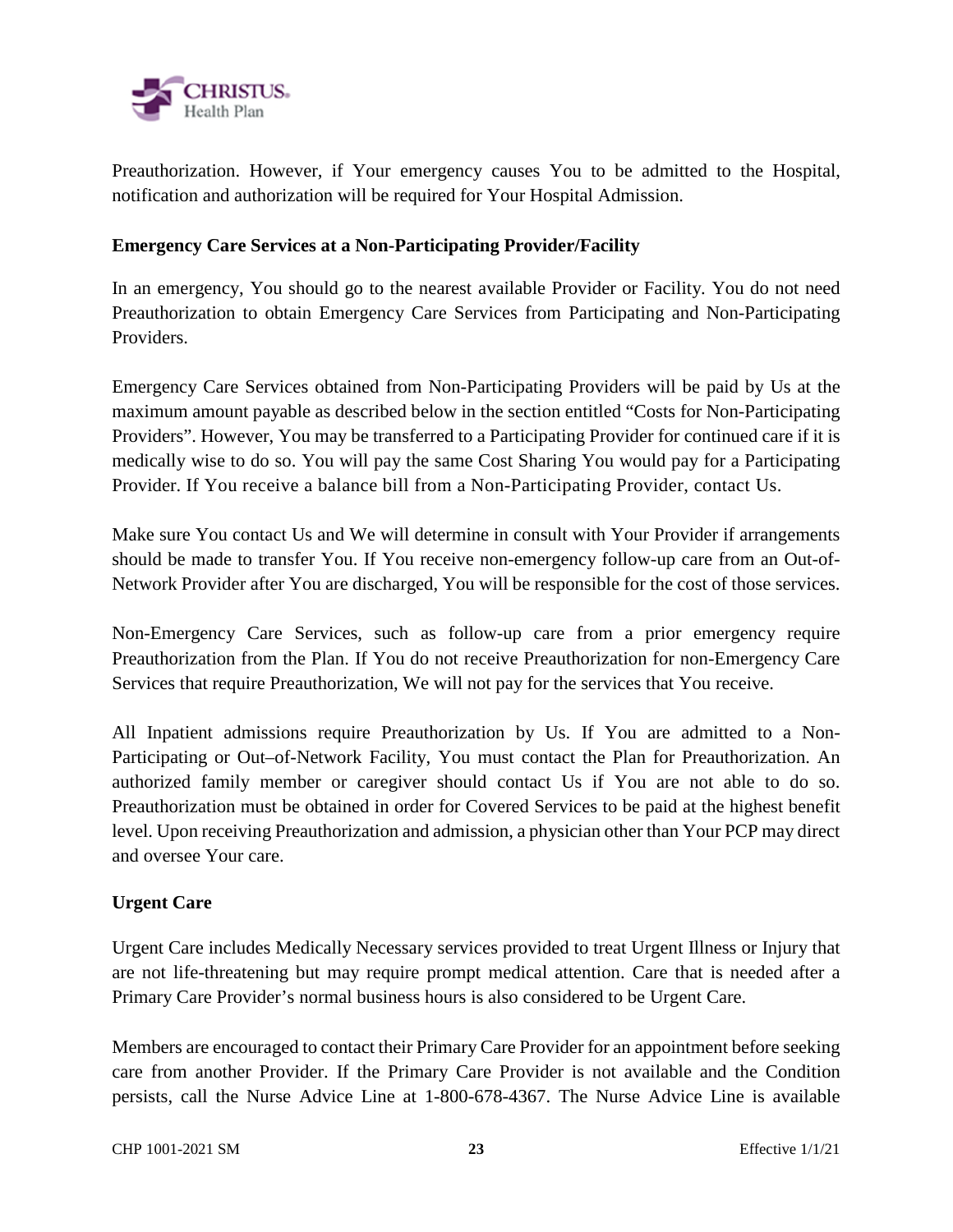

twenty-four (24) hours a day, seven (7) days a week. A Registered Nurse can help You decide the kind of care most appropriate for Your specific need.

A few examples or Urgent Illness or Injury are:

- Sprains or a possible broken bone;
- A cut that may need stitches;
- A rising fever;
- Severe vomiting or diarrhea;
- Ear pain; and
- Flu symptoms.

Urgent Care is not limited to these situations. If You need assistance finding an Urgent Care Provider, please contact Member Services at 1-844-282-3025.

#### **Office Visits**

Physicians and other Providers who You see in an office setting will provide You with both primary care and specialty care services. These Covered Services may include annual examinations, routine immunizations, and treatment of non-emergency/acute illnesses and injuries. For preventive, routine or specialty care, call or make an appointment with Your Physician or other Provider. Your Provider will arrange for Preauthorization as needed.

If You need a same day appointment or have an Urgent Illness, call Your Physician's office to make an appointment. If Your Provider is unable to see You, You may be offered an appointment with another Physician, Certified Nurse Practitioner or Physician Assistant in his/her group. After hours, Your Physician may offer an answering service.

When You arrive for Your appointment show Your Plan ID card to the receptionist. You may be required to make a Copay before receiving services. If You are unable to keep an appointment, cancel as soon as possible, as missed appointment charges may apply and those charges are not covered under the Plan.

Telemedicine and telehealth services are Covered Services under this Contract at the same level and copayment amounts as other office visits.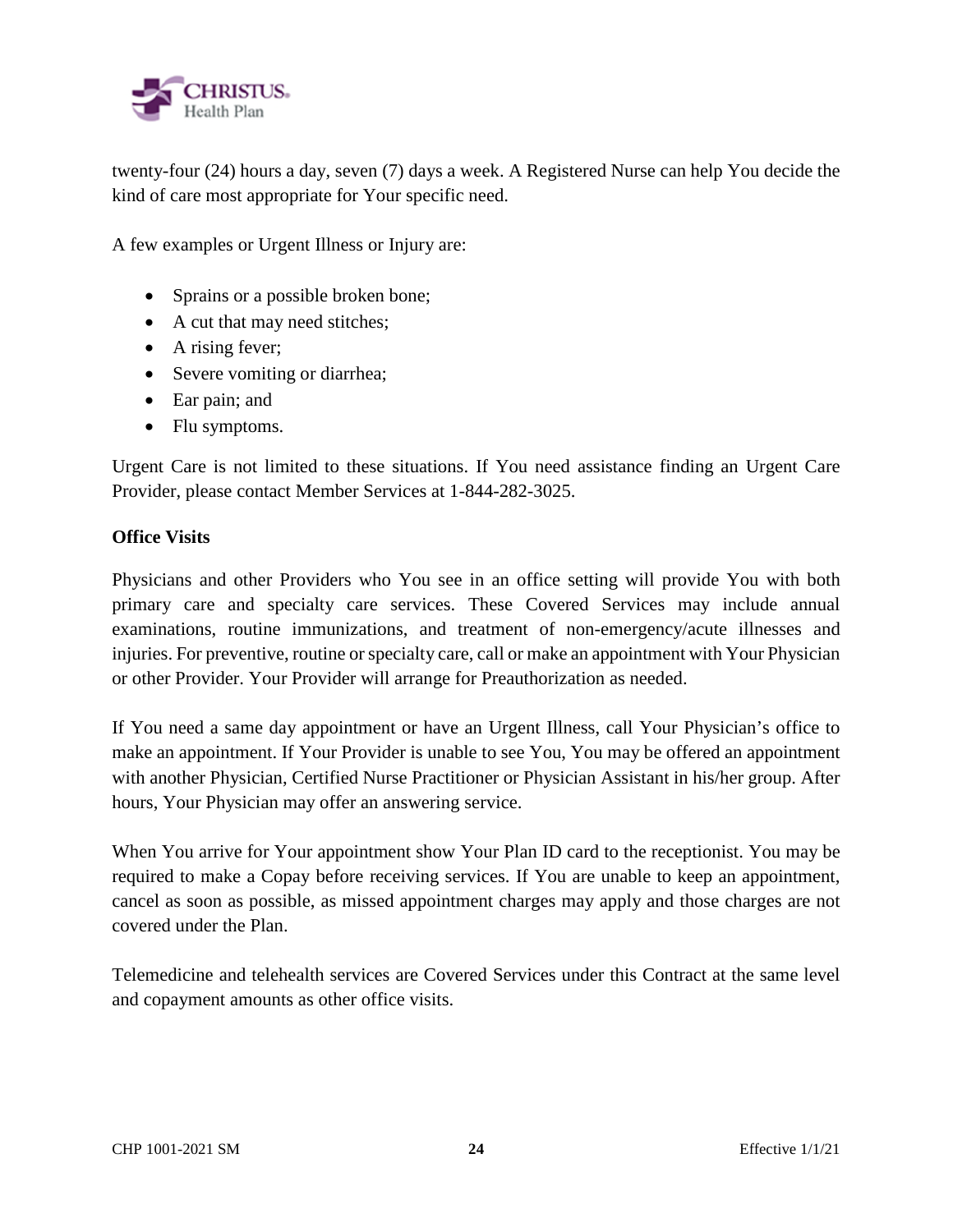

#### **Ambulance Service**

If you need an Ambulance, call 911 or a local Ambulance service. This service is covered if it is Medically Necessary because of an emergency. The Plan's Medical Director determines this by reviewing Ambulance and medical records.

Non-Emergency Ambulance transport requires Preauthorization from the Plan. If Ambulance services are not Medically Necessary and are not authorized by the Plan, You are responsible for payment.

#### **Continuity of Care**

If You are receiving an ongoing course of treatment from a Non-Participating Provider or a Participating Provider whose contract ends during an on-going or active course of treatment, You may be eligible to continue to receive services as though Your Provider was still a Participating Provider. This is called Continuity of Care.

If a Participating Provider/Practitioner terminates from the Plan, We will continue to reimburse the Provider/Practitioner for providing Medically Necessary treatment to a Member with a "special circumstance". "Special circumstance" means a condition regarding which a treating Provider or Practitioner reasonably believes that discontinuing care by that Provider or Practitioner could cause harm to the Member (including without limitation a disability, acute condition, lifethreatening illness, or pregnancy past 24 weeks).

The Plan will continue to cover Covered Services until the latest of: (a) the 90th day after the effective date of termination from the provider network; (b) if the Member has been diagnosed with a terminal illness at the time of termination, the expiration of the nine-month period after the effective date of the termination; or (c) if the Member is past the 24th week of pregnancy at the time of termination, through delivery of the child, immediate post-partum care and the six-week follow-up checkup.

#### *For New Members*

If You are receiving an ongoing course of treatment with a Provider that is not within the CHRISTUS Health Plan Provider Network, You may be able to receive services from that Provider and have them paid for at the Participating Provider benefit level. Members with certain Conditions may request for Continuity of Care from Us within thirty (30) days of the date of enrollment.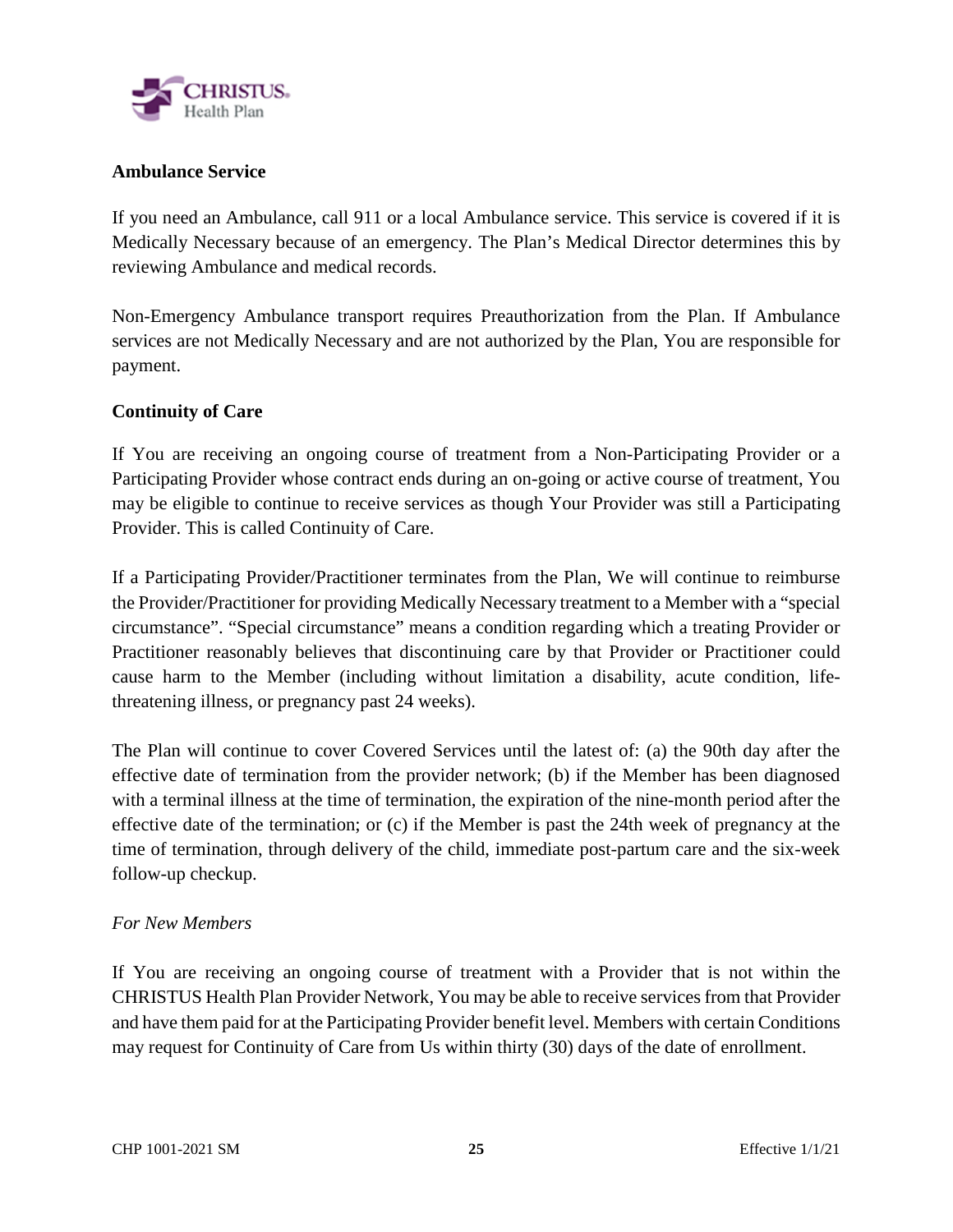

#### *For Existing Members*

If Your Provider's contract with CHRISTUS Health Plan ends during Your course of treatment, You may be eligible to continue seeing that Provider. Existing Members with certain medical Conditions may be eligible for Continuity of Care. This transitional period will allow a Member to have continued access to a Provider. You do not need to request for care to be continued since care is coordinated through the Plan.

#### **Access to Non-Participating Providers**

If a Covered Service is Medically Necessary and is not available through a Participating Provider, We will refer You to a Non-Participating Provider no more than five business days after receipt of Your request and documentation, or sooner depending on your Condition. We will coordinate the referral. **You must have Our approval before receiving the services, or You will be responsible for payment**.

We will pay the Provider at the usual and customary rate or at a rate that We agree upon with the Provider. You will pay the same Cost Sharing You would pay for a Participating Provider. If You receive a balance bill from a Non-Participating Provider, contact Us.

Before We deny a referral to a Non-Participating Provider, We will ensure that the request is reviewed by a Specialist that is familiar with Your medical Condition and is of the same or similar specialty as the physician or provider on your referral request.

#### **Costs for Non-Participating Providers**

The Allowable Charge is the amount that We have determined to be the maximum amount payable for a Covered Service. For Covered Services provided by Non-Participating Providers, the amount payable will be either a rate agreed upon by Us and the Non-Participating Provider, or based upon Our out-of-network fee schedule. Our out-of-network fee schedule is based on generally accepted industry standards and practices for determining the customary billed charge for a service, and fairly and accurately reflects market rates, including geographic differences in costs, and is consistent with nationally recognized and generally accepted bundling edits and logic.

These Non-Participating Providers may not balance bill You for amounts not paid by Us. If You receive a balance bill from a Non-Participating Provider, contact Us.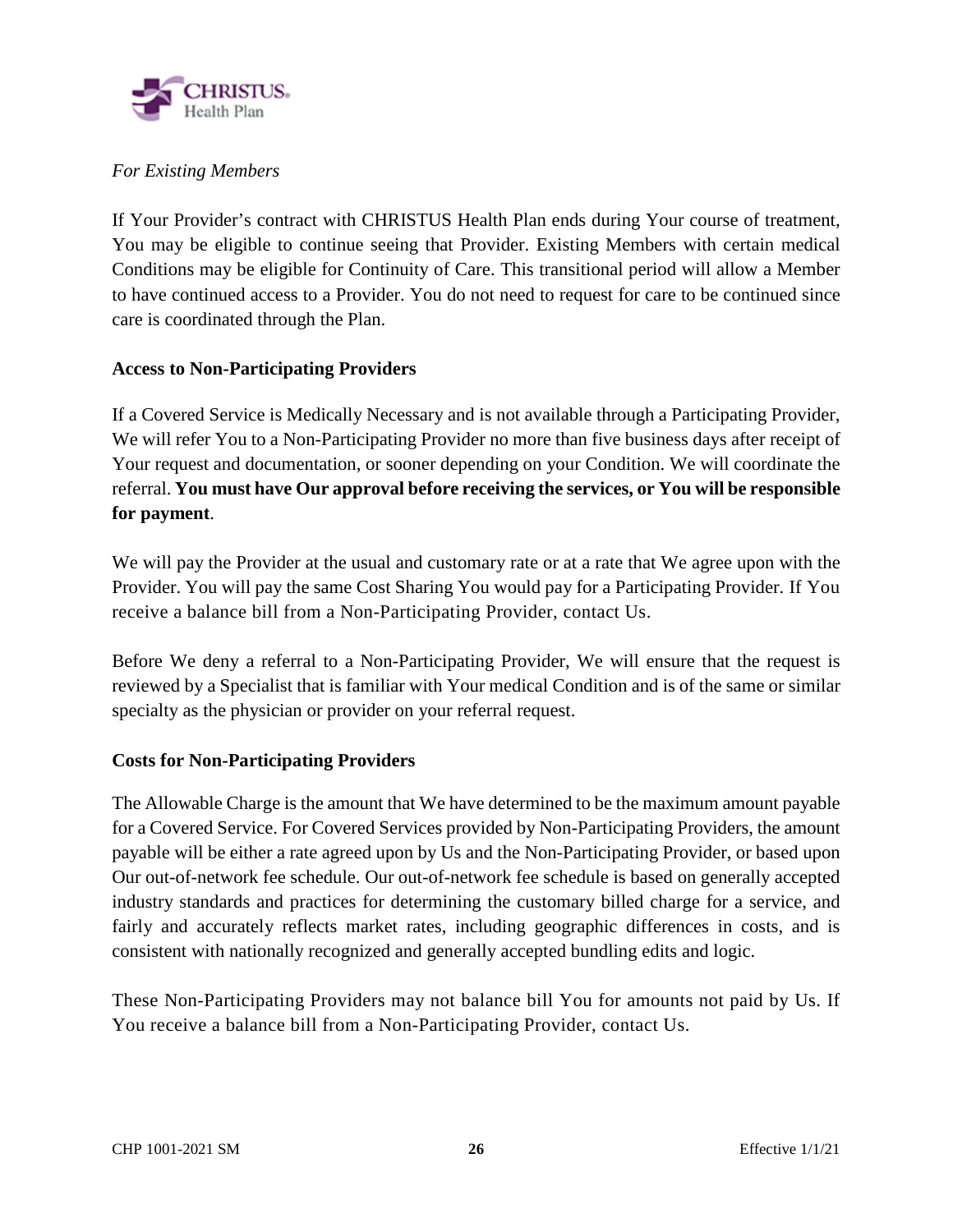

#### **Facility-Based Providers**

A facility-based Provider may not a Participating Provider. These Non-Participating Providers may balance bill You for amounts not paid by Us. If You receive a balance bill from a Non-Participating facility-based Provider, contact Us.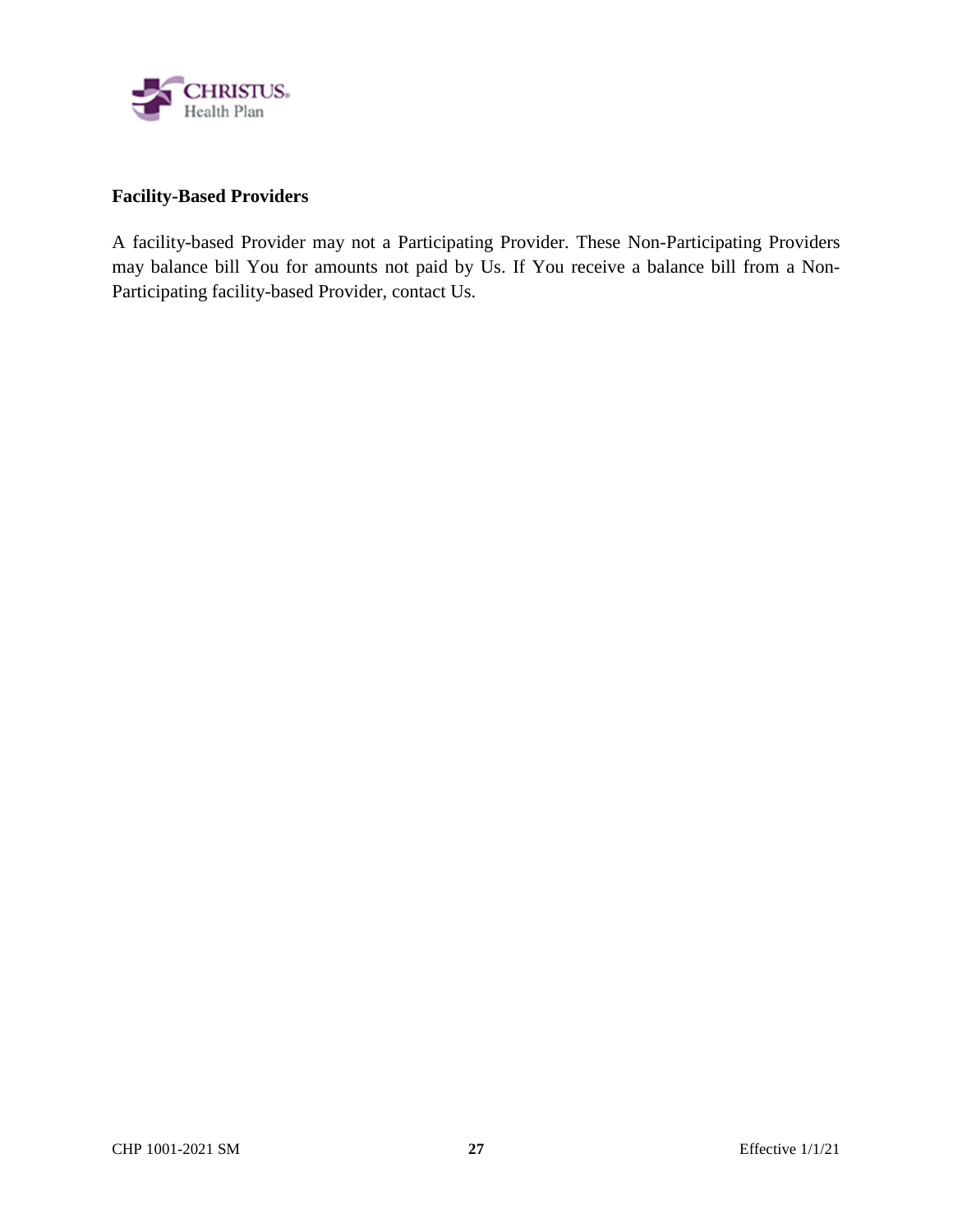

## **HOW PREAUTHORIZATION WORKS**

Under Your Plan, some healthcare services are not Covered Benefits unless You have Preauthorization. This Section explains the Preauthorization process and explains what services require Preauthorization. **This is not a complete list.** More information can be obtained on Our website at https://www.christushealthplan.org/provider-resources/prior-authorization or by calling Member Services 1-844-282-3025.

#### **What is Preauthorization?**

Preauthorization is a clinical review process where We review Your case to determine if a healthcare service is Medically Necessary and a Covered Benefit before that healthcare service is provided to You.

Our Medical Director or other clinical professionals will review the proposed healthcare service, Your medical information, the place of treatment, and other information to decide whether to approve the proposed care.

#### **Without Preauthorization, the proposed healthcare service may not be covered.**

If You have questions about the Preauthorization process or what services require Preauthorization, please contact Member Services1-844-282-3025.

#### **How Do You Get Preauthorization?**

When a Participating Provider recommends care that needs to be Preauthorized, it is up to that Provider to contact Us for the approval. Your Provider is required to notify Us and obtain approval prior to receiving these services. We may need to discuss details of the requested treatment or service with Your Provider.

If You need to obtain Covered Services from a Non-Participating Provider, it is Your responsibility to obtain any necessary Preauthorization for those services. If You do not obtain Preauthorization where it is required, Your care may not be covered by Us.

After Preauthorization has been requested and all required documentation has been submitted, We will notify You and Your Provider if the request has been approved. We will also tell You and Your Provider if continued review of the Member's services will be required during the course of treatment.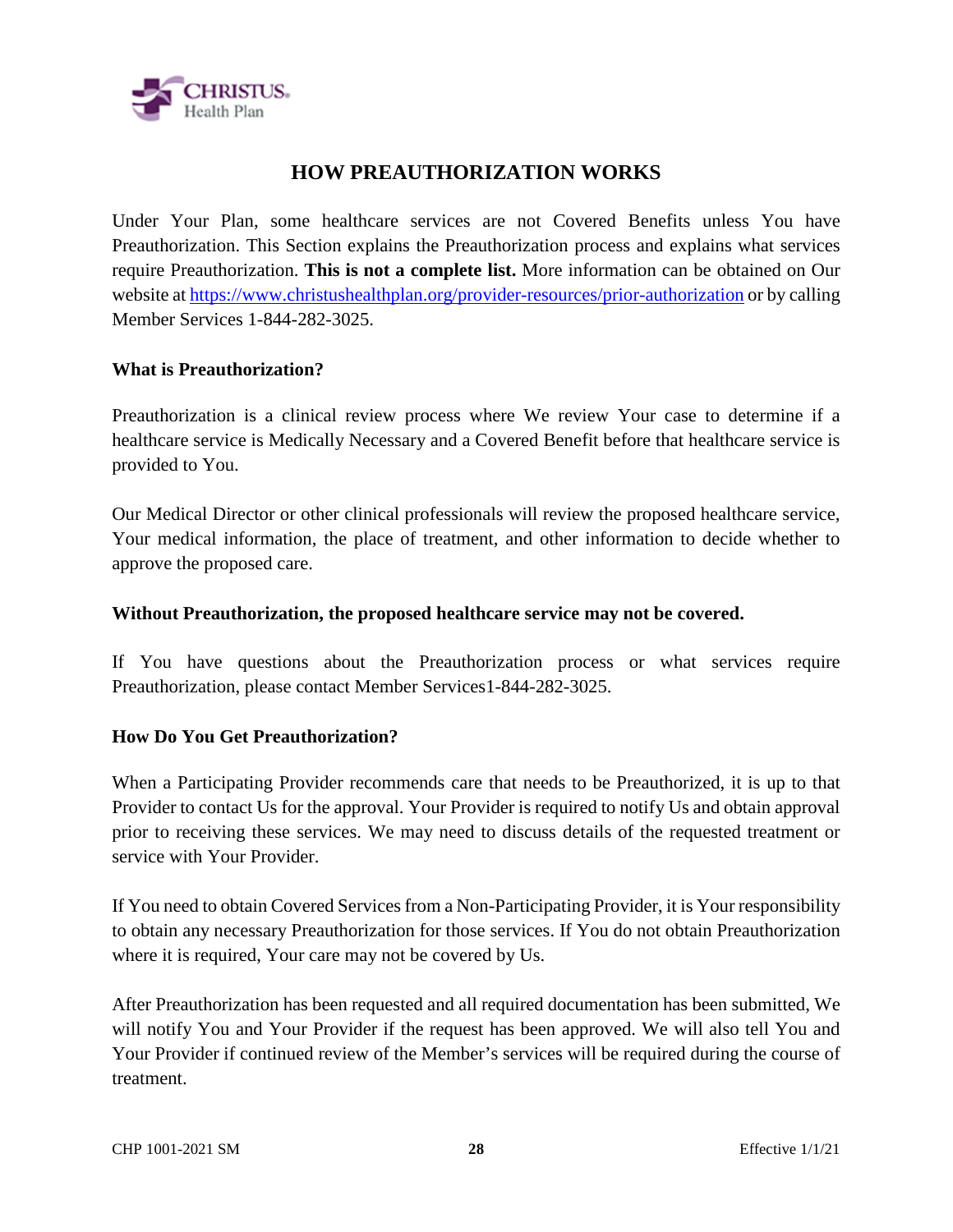

To ensure that a necessary Preauthorization has been obtained, contact Member Services 1-844- 282-3025 at least fourteen (14) days prior to obtaining services. Failure to obtain Preauthorization may result in a denial of claims.

#### **How Does The Process Work?**

When We receive a request for Preauthorization, Our clinical staff reviews the request using nationally recognized guidelines. These guidelines are consistent with sound clinical principles and have been developed by the Plan and practicing health care Providers. If guidelines do not exist for a certain service or treatment, resource tools based on peer-reviewed, scientific medical evidence are used.

A Preauthorization will specify the length of time for which it is valid. A Preauthorization may also be for only a certain number of treatments or services. Requests for renewal of an existing Preauthorization may be submitted 60 days prior to the expiration.

#### **What Services Require Preauthorization?**

The following services require Preauthorization and are subject to the Coverage rules in this Contract:

- All Medical Inpatient Acute Care Hospitalizations;
- All Inpatient Rehabilitation Hospitalizations;
- All Subacute Facility Admissions;
- All Inpatient Long Term Acute Care Hospitalization;
- Bariatric or weight loss surgical procedures and treatment of morbid obesity;
- Clinical Trial Services;
- Cosmetic or Reconstructive Surgery;
- Craniomandibular Joint (CMJ) and Temporomandibular Joint Dysfunctions (TMJ)
- Dental Services;
- Durable Medical Equipment over \$500;
- Genetic Testing and counseling and treatment of Genetic Inborn Errors of Metabolism Disorders (IEM);
- Home Health Care;
- Hospice Services, Inpatient and outpatient;
- MRI, CT Scan or other imaging procedures;
- Non-Emergency Ambulance transport;
- Organ Transplant Services;
- Outpatient Physical Therapy, excluding initial evaluation;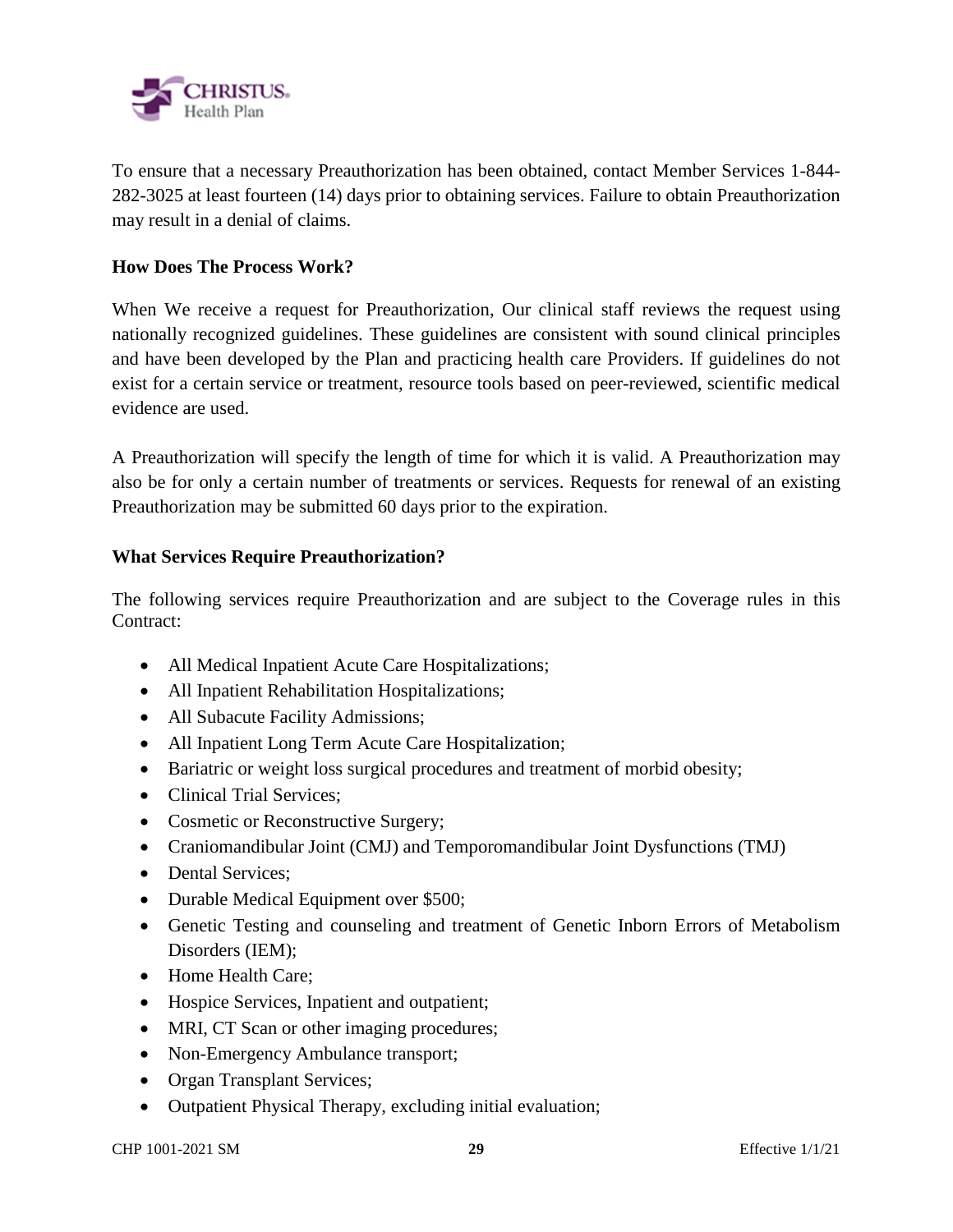

- Outpatient Occupational Therapy, excluding initial evaluation;
- Pain Management;
- Prosthetic Appliances and Orthotics;
- Other services provided during a Medical Office Visit;
- Skilled Nursing Facility Care; and
- Surgical Procedures.

**This list may not include all services requiring Preauthorization**. If You need help determining if a service requires Preauthorization, contact Member Services at 1-844-282-3025.

#### **Preauthorization for Prescription Drugs and Intravenous Infusions**

Preauthorization is required for certain Prescription Drugs. Restricted drugs or other prescriptions that are not on the *Formulary,* but which are determined to be Medically Necessary and appropriate by the Provider may be submitted for Preauthorization to the Pharmacy Exceptions Center via fax, phone or mail with appropriate documentation to support Medical Necessity.

If You do not get this approval, Your drug might not be covered by the Plan. Please contact Member Services at 1-844-282-3025 for more information.

#### **Decisions About Preauthorization's for Prescription Drugs and Intravenous Infusions**

If Our clinical staff is not able to approve Your Preauthorization for clinical reasons, Your case will be referred to the CHRISTUS Health Plan Medical Director. The Medical Director will consider Your case, review information including information provided to Us by Your Provider, and may speak with Your Provider for more information.

You and Your Provider will be notified in writing or by electronic means if Preauthorization is approved.

You and Your Provider will be notified by phone or other means, depending on the particular services requested, if the request for Preauthorization cannot be approved based on the information We received, or if Your Plan does not cover the service.

#### *Appeal for* **Prescription Drugs and Intravenous Infusions**

We will evaluate non-emergent appeal requests and notify You and Your Provider of our decision within 72 hours following receipt of an Appeal for **Prescription Drugs and Intravenous Infusions**.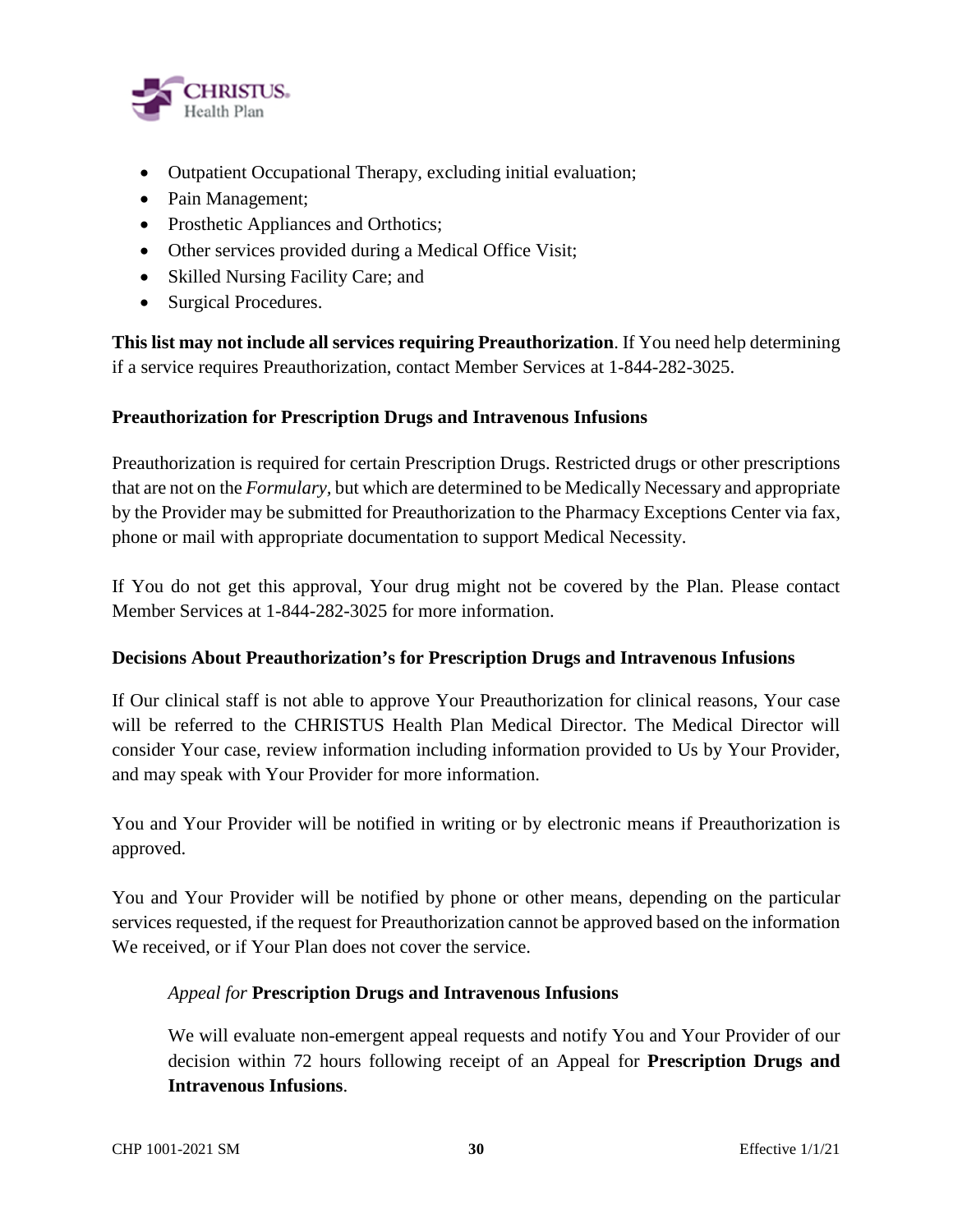

#### *Expedited*/*Review of Ongoing Services*

We will evaluate Expedited Appeal requests based on exigent circumstances.

Exigent circumstances exist when you are suffering from a health condition that may seriously jeopardize your life, health, or ability to regain maximum function or when you are undergoing a current course of treatment using a non-formulary drug. We will make Expedited appeal decision and notify You and Your Provider of the decision no later than 24 hours following receipt of the request for **Prescription Drugs and Intravenous Infusions**.

We will notify You and Your Provider of an expedited decision within 24 hours of our receipt of a written or verbal request.

#### NOTE: Emergency Care and In-Network Urgent Care do not require Preauthorization.

The Appeal will be reviewed by a health care Provider who has not previously reviewed the case and who is of the same or similar specialty as the health care Provider that typically manages the medical condition, procedure, or treatment under review.

If we approve your request for an exception to cover drugs that are usually not covered by the plan, we will treat the excepted drug (s) as an essential health benefit, including by counting any cost-sharing towards your annual limitation on cost-sharing. We will provide coverage of the nonformulary drug for the duration of the prescription, including refills.

#### **What if Preauthorization is Denied**

#### **External Review by** MAXIMUS Federal Services

You, an individual acting on Your behalf, or Your Provider has the right to request an immediate external review of Our Appeal decision by MAXIMUS Federal Services. You do not have to exhaust Our Appeal process before asking for an external review with MAXIMUS Federal Services if the Appeal process timelines are not met or if You are suffering from a health condition that may seriously jeopardize your life, health, or ability to regain maximum function or when you are undergoing a current course of treatment using a non-formulary drug. Our notice of determination of the Appeal will include complete instructions for making a request for an external review by MAXIMUS Federal Services. Expedited external review may be initiated at the same time as expedited internal appeals.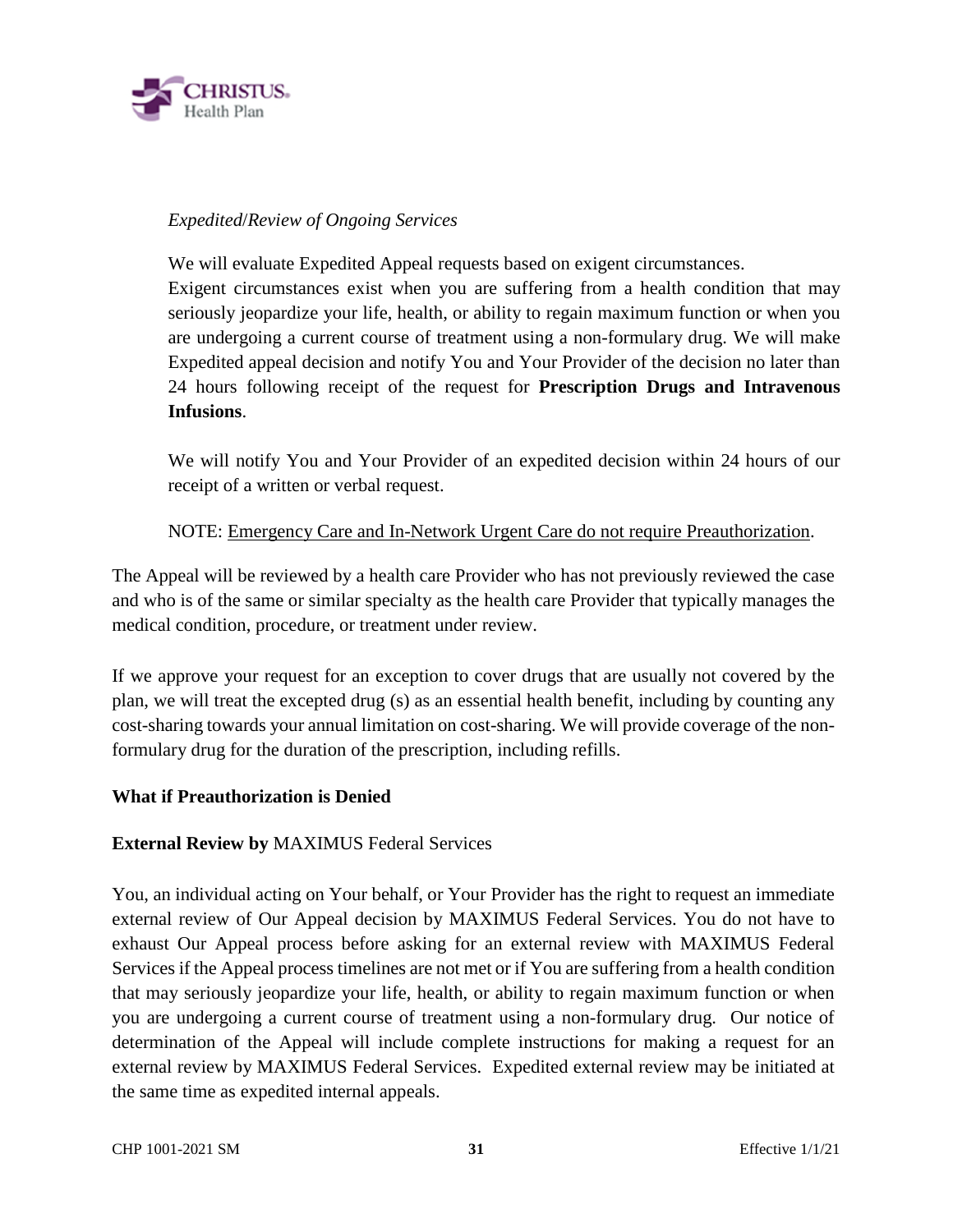

MAXIMUS Federal Services is required to issue an urgent care decision to Us and You no later than 72 hours from receipt of the request for external review and no later than 45 days for Standard request. There is no cost to You for the external review.

- You must be eligible for Coverage and covered by this Contract on the date services are provided.
- All the terms of this Contract determine whether a serviced is a Covered Benefit.
- A Member shall not rely on verbal communications from a representative of CHRISTUS Health Plan that conflict with the written terms of this Contract.
- In any instance where a verbal communication from a representative of CHRISTUS Health Plan differs from the terms of this Contract, the terms of this Contract shall prevail.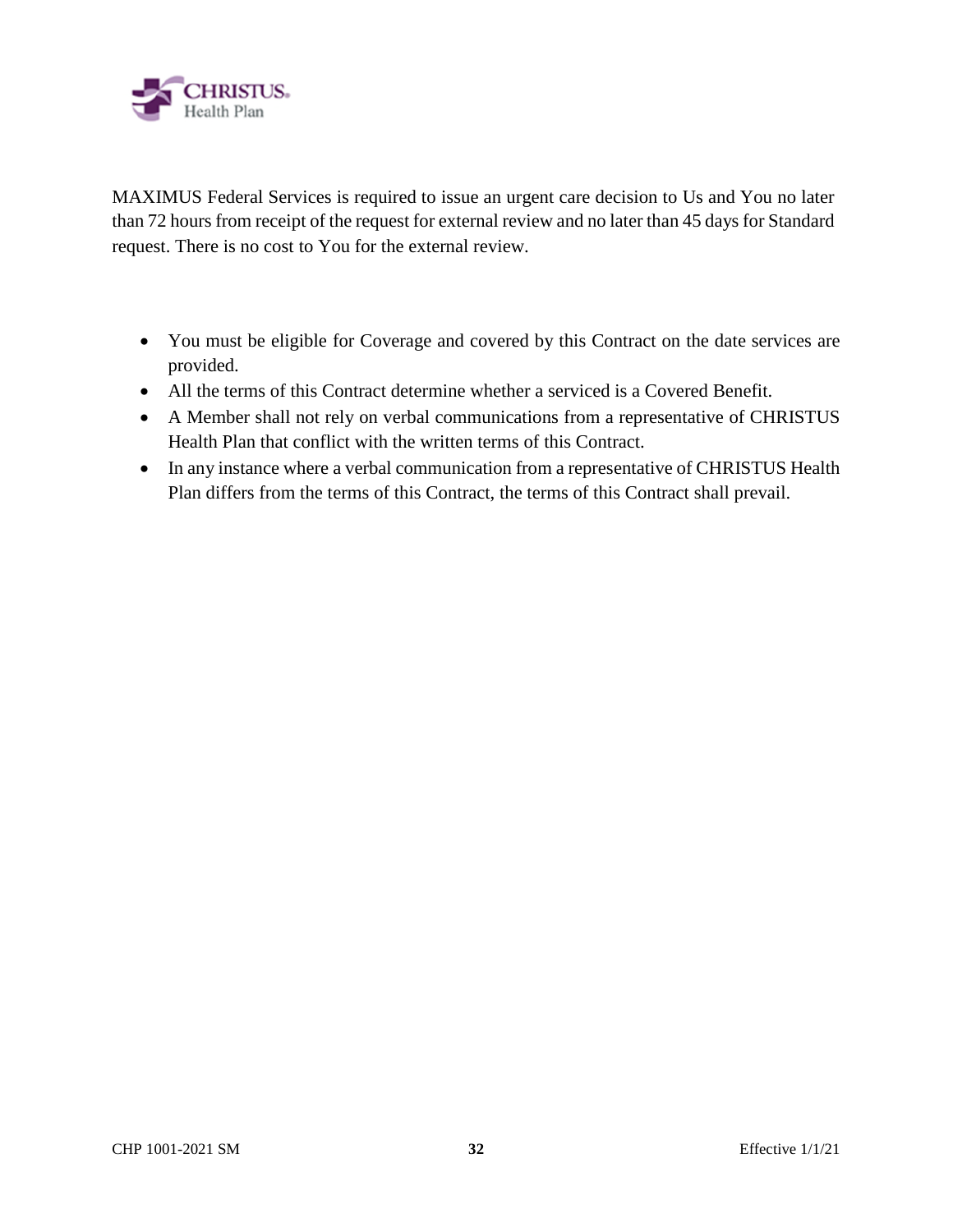

### **COVERED BENEFITS**

Your Plan offers Coverage for a wide range of Health Care Services. This Section gives You the details about Your Covered Benefits and other requirements, Limitations and Exclusions. You will be required to pay Your Cost Sharing, as shown on the *Schedule of Benefits,* and certain other charges.

#### **Specifically Covered**

Your Plan helps pay for health care expenses that are Medically Necessary and Specifically Covered in this Contract. Specifically Covered means only those Health Care Services that are expressly listed and described in the Benefits Sections of the Contract. Specifically Covered Benefits and Services are subject to Limitations, Exclusions, Preauthorization and other provisions of this Contract. You should refer to the Exclusions section that lists services that are not Covered Benefits under the Plan. All other benefits and services not specifically listed as Covered in this Section shall be excluded, except for Clinical Preventative Health Services.

We determine whether a Health Care Service or supply is a Specifically Covered Benefit. The fact that a Provider prescribes, orders, recommends, or approves a Health Care Service or supply does not guarantee that it is a Covered Benefit, even if it is not listed as an Exclusion.

#### **Medical Necessity**

Covered Services must be Medically Necessary, except for Clinical Preventative Care Services. Medical Necessity or Medically Necessary means Health Care Services determined by a Provider, in consultation with CHRISTUS Health Plan, to be appropriate or necessary, according to applicable generally accepted principles and practices of good medical care or practice guidelines developed by the federal government, national or professional medical societies, boards and associations, or any other applicable clinical protocols or practice guidelines We develop consistent with such federal, national, and professional practice guidelines, for the diagnosis or direct care and treatment of a physical, behavioral or mental health Condition, illness, injury or disease.

Experimental, Investigational or Unproven drugs, medicines, treatments, procedures or devices are not Covered.

You must receive Preauthorization in order for some services to be Covered Services. The Plan will not pay for any of these services received without Preauthorization. Please refer to the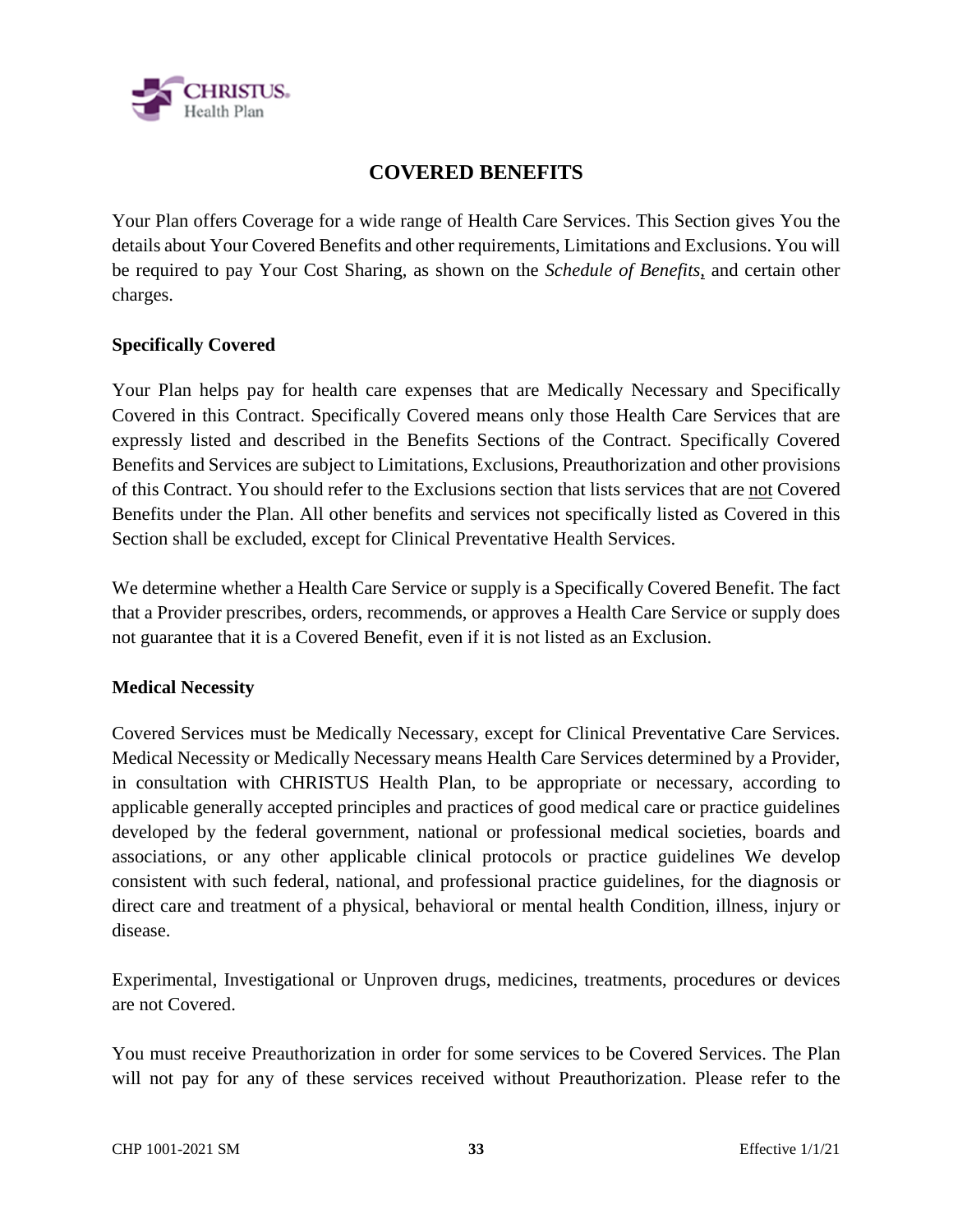

Preauthorization section of this Contract or contact Member Services for more information regarding Preauthorization.

Please refer to Your *Schedule of Benefits* or call Member Services at 1-844-282-3025 for more information.

#### **Specific Covered Benefits:**

#### **Accidental Injury (Trauma), Urgent Care, Emergency Care Services, and Observation Services**

#### **Urgent Care**

Urgent Care is Medically Necessary medical or surgical procedures, treatments, or Health Care Services You receive in an Urgent Care center or in a Provider's office for a sudden Condition due to illness or injury. Urgent Conditions require prompt medical attention to prevent a serious deterioration in Your health but do not have to be life threatening. We encourage You to contact Your Primary Care Physician for an appointment, if available, before seeking care from another Provider. Preauthorization is required for follow-up care by a Non-Participating Provider. If You believe Your Condition is life threatening, You should seek Emergency Care Services.

#### **Emergency Care Services**

We provide coverage for Emergency Care Services 24 hours per day, 7 days per week, when needed. You should seek medical treatment from a Participating Provider whenever possible. If You cannot reasonably access a Participating Provider, We will arrange to pay the care at a Non-Participating Provider at the Allowable Charge for:

- Any medical screening examination or evaluation required by state or federal law to be provided in the emergency facility of a Hospital that is needed to decide if an Emergency Medical Condition exists;
- Necessary Emergency Care Services including treatment and stabilization of an Emergency Medical Condition; and
- Services originating in a Hospital emergency facility, freestanding emergency medical care facility or comparable emergency facility following treatment or stabilization of an Emergency Medical Condition as authorized by Us.

Coverage for trauma services and all other Emergency Care Services will continue at least until You are medically stable, do not require critical care, and can be safely transferred to a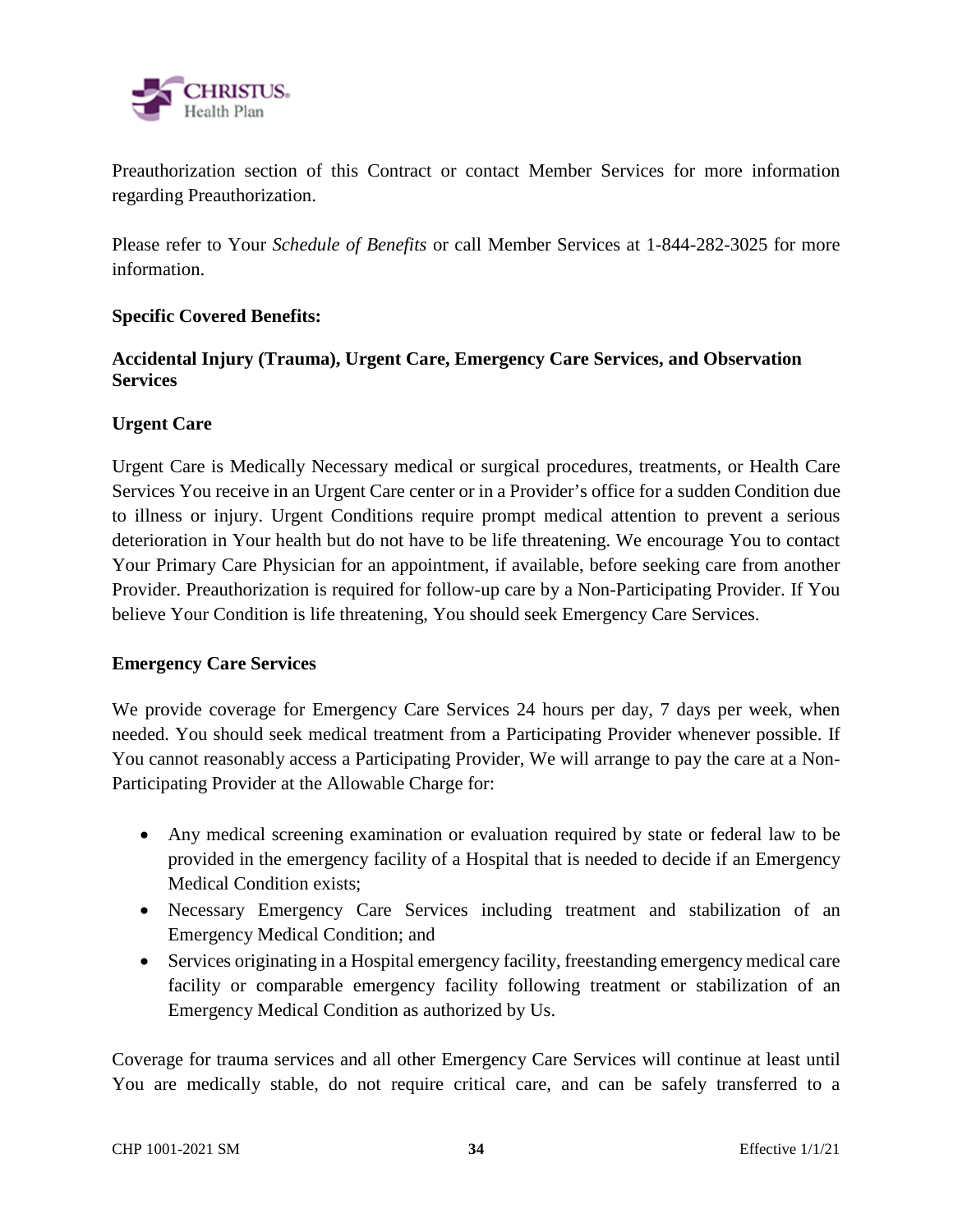

Participating Provider based on the judgment of the attending Physician in consultation with Us and in accordance with federal law.

We will provide reimbursement when You, acting in good faith, obtain Emergency Care Services for what reasonably appears to be an acute Condition that requires immediate medical attention, even if Your Condition is later determined to not be an emergency.

Preauthorization is not required for Emergency Care Services. If You are admitted as an Inpatient to a Hospital, You or Your Practitioner needs to notify Us as soon as possible so we can review Your Hospital stay. We will approve or deny coverage of post stabilization care as requested by Your treating Practitioner within the appropriate time, depending on the services requested and Your condition, but in no more one hour from the time of the request.

We will not deny a claim for Emergency Care Services when You are referred to the emergency room by Your PCP or by Our representative. If Your Emergency Care Services results in a hospitalization directly from the emergency room, You are responsible for paying the Inpatient Hospital Cost Sharing amounts rather than the emergency room visit Copayment. Refer to Your *Schedule of Benefits* for the Cost Sharing amount.

For Emergency Care Services received from a Non-Participating Provider and/or outside of Texas, You may seek Emergency Care Services from the nearest appropriate facility where Emergency Care Services can be rendered. Non-emergency follow-up care received outside of Texas for Your convenience or preference is not a Covered Benefit.

Follow-up care from a Non-Participating Provider requires Our Preauthorization. You are responsible for any such charges that We do not authorize.

Whether You require hospitalization or not, You should notify Your PCP or Physician within 48 hours, or as soon as reasonably possible, of any emergency medical treatment so he can recommend the continuation of any necessary medical services.

#### **Observation Services**

Observation Services are Outpatient services provided by a Hospital and a Provider on the Hospital's premises. These services may include the use of a bed and periodic monitoring by a Hospital's nursing staff that are reasonable and necessary to evaluate Your Condition, determine the need for a possible admission to the Hospital, or when rapid improvement of the Your Condition is expected.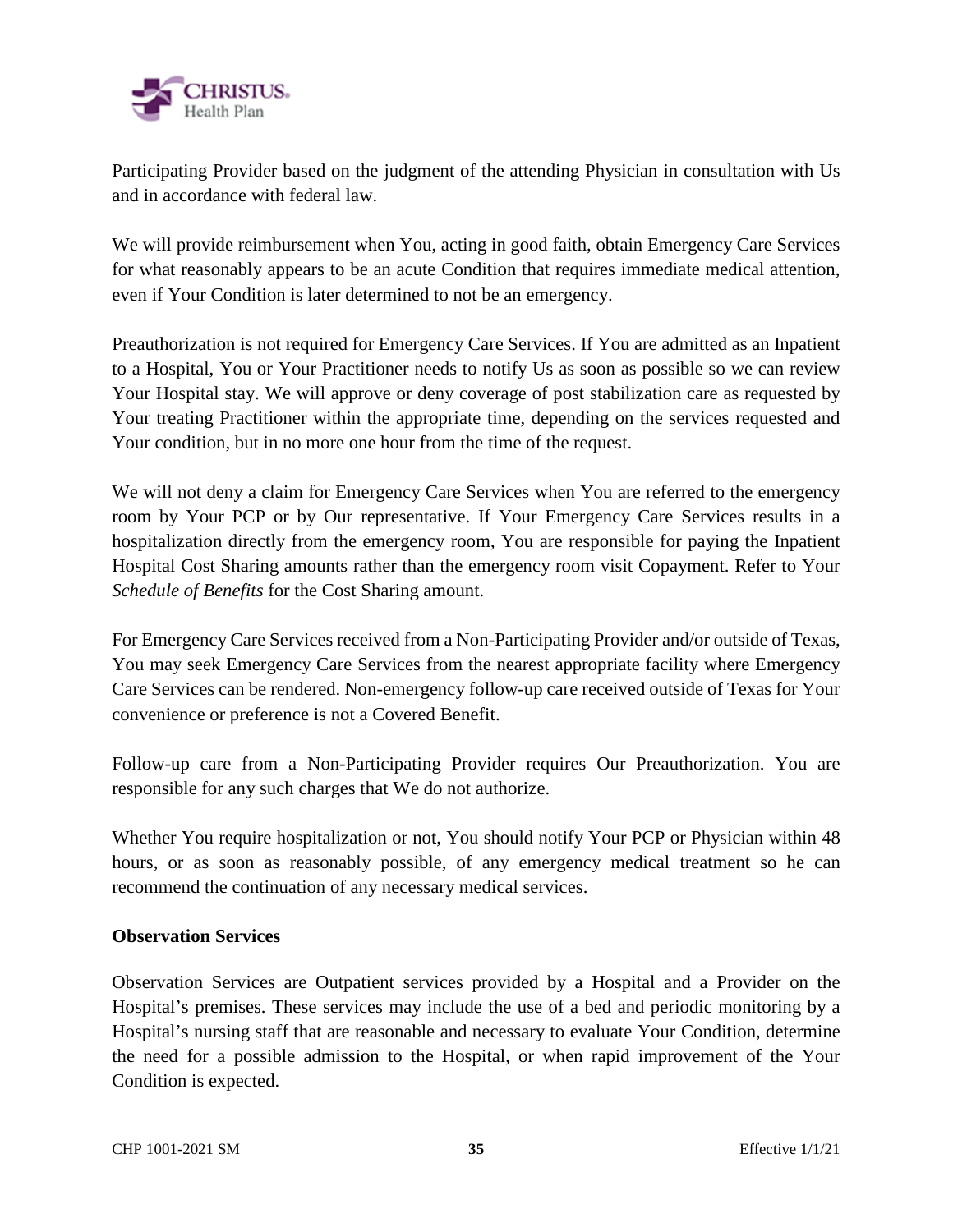

When a Hospital places You under Outpatient Observation, it is based upon the Provider's written order. To move from Observation to an Inpatient admission, Our level of care criteria must be met. The length of time spent in the Hospital is not the only factor determining Observation instead of an Inpatient stay. Medical criteria will also be considered.

All Accidental Injury (trauma), Urgent Care, Emergency Care Services, and Observation Services whether provide within or outside of the Plan's Service Area are subject to the Limitations listed in the Limitations Section and the Exclusions listed in the Exclusions Section.

#### **Acquired Brain Injury**

The Plan covers treatment of an Acquired Brain Injury on the same basis as treatment for any other physical condition. Cognitive rehabilitation therapy, cognitive communication therapy, neurocognitive therapy, and rehabilitation; neurobehavioral, neuropsychological, neurophysiological and psychophysiological testing and treatment; neuro feedback and remediation therapy, post-acute transition and reintegration services, or other treatment services are covered if such services are Medically Necessary as a result of and related to an Acquired Brain Injury.

#### **Ambulance Services**

The Plan covers the following types of Ambulance Services: (1) Emergency Ambulance Services, (2) High-Risk Ambulance Services, and (3) Inter-facility Transfer services.

#### **Emergency Ambulance Services**

Emergency Ambulance Services are defined as ground or air Ambulance Services delivered to a Member who requires Emergency Care Services under circumstances that would lead a Reasonable and Prudent Layperson acting in good faith to believe that transportation in any other vehicle would endanger Your health. Emergency Ambulance Services are Covered only under the following circumstances:

- Within Texas, to the nearest In-network facility where Emergency Care Services and treatment can be rendered, or to an Out-of-network facility if an In-network facility is not reasonably accessible. Such services must be provided by a licensed Ambulance Service in a vehicle that is equipped and staffed with life-sustaining equipment and personnel.
- Outside of Texas, to the nearest appropriate facility where Emergency Care Services and treatment can be rendered. Such services must be provided by a licensed Ambulance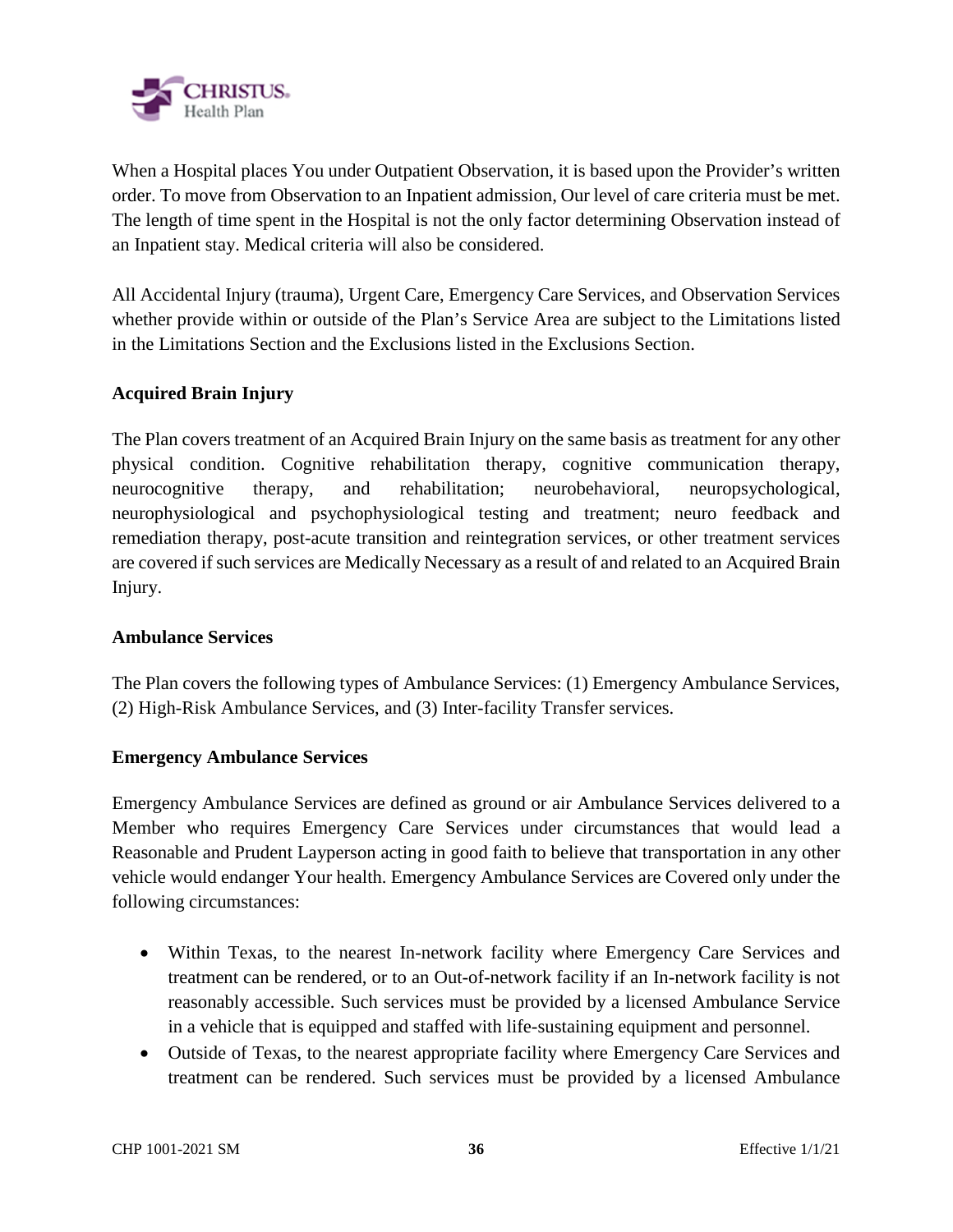

Service in a vehicle that is equipped and staffed with life-sustaining equipment and personnel.

- We will not pay more for air Ambulance Services than We would have paid for ground Ambulance services over the same distance unless Your Condition renders the utilization of such ground transportation services medically inappropriate.
- In determining whether You acted in good faith as a Reasonable and Prudent Layperson when obtaining Emergency Ambulance Services, We will take the following factors into consideration:
	- o Whether You required Emergency Care Services, as defined above
	- o Your symptoms
	- o Whether a Reasonable and Prudent Layperson who possesses average knowledge of health and medicine would have believed that transportation in any other vehicle would have endangered Your health
	- o Whether You were advised to seek an Ambulance service by Your Practitioner/Provider or by Our staff. Any such advice will result in reimbursement for all Medically Necessary services rendered, unless otherwise limited or excluded under this Contract.
	- o Ground or air Ambulance Services to any Level I or II or other appropriately designated trauma/burn center according to established emergency medical services triage and treatment protocols.

Ambulance Services (ground or air) to the coroner's office or to a mortuary is not Covered, unless the Ambulance had been dispatched prior to the pronouncement of death by an individual authorized under state law to make such pronouncement.

### **High-Risk Ambulance Services**

High-Risk Ambulance Services are defined as non-Emergency Ambulance Services prescribed by Your Practitioner/Provider that are Medically Necessary for transporting a high-risk patient.

Coverage for High-Risk Ambulance Services is limited to:

 Air Ambulance Services when Medically Necessary. However, We will not pay more for air Ambulance Services than We would have paid for transportation over the same distance by ground Ambulance Service, unless Your Condition renders the utilization of such ground Ambulance Services medically inappropriate.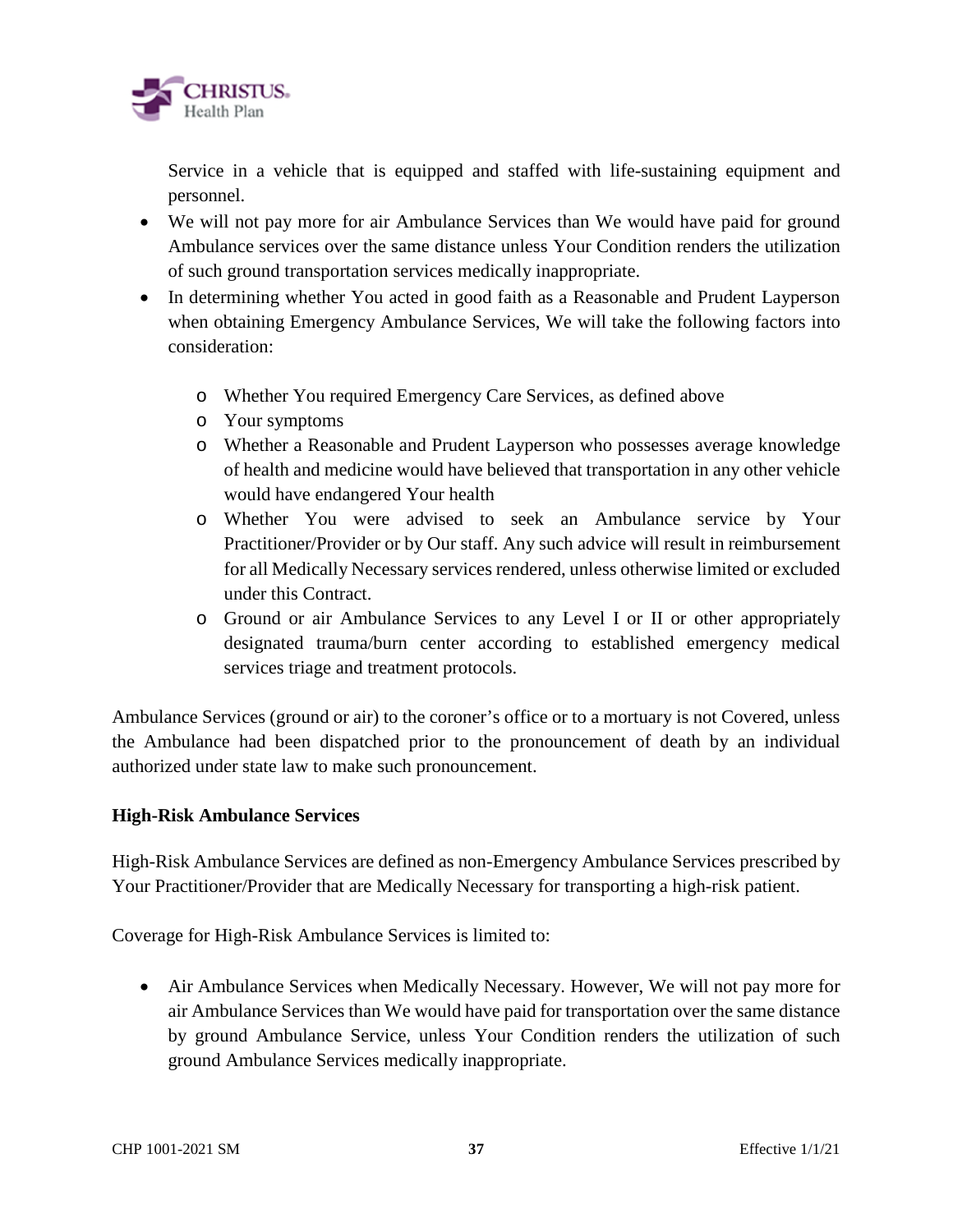

- Neonatal Ambulance Services, including ground or air Ambulance Service to the nearest Tertiary Care Facility when necessary to protect the life of a newborn.
- Ground or air Ambulance Services to any Level I or II or other appropriately designated trauma/burn center according to established emergency medical services triage and treatment protocols.

### **Inter-facility Transfer Ambulance Services**

Inter-facility Transfer Ambulance Services are defined as ground or air Ambulance Service between Hospitals, Skilled Nursing Facilities or diagnostic facilities. Inter-facility transfer services are Covered only if they are:

- Medically Necessary
- Prescribed by Your Practitioner/Provider
- Provided by a licensed Ambulance Service in a vehicle which is equipped and staffed with life-sustaining equipment and personnel.

### **Clinical Trials**

The Plan provide coverage for Medically Necessary routine patient care at a Texas facility, incurred as a result of the Member's participation in a clinical trial if:

- (A) Federally funded trials.— The study or investigation is approved or funded (which may include funding through inkind contributions) by one or more of the following: (i) The National Institutes of Health. (ii) The Centers for Disease Control and Prevention. (iii) The Agency for Health Care Research and Quality. (iv) The Centers for Medicare & Medicaid Services. (v) A cooperative; group or center of any of the entities described in clauses (i) through (iv) or the Department of Defense or the Department of Veterans Affairs. (vi) A qualified nongovernmental research entity identified in the guidelines issued by the National Institutes of Health for center support grants. (vii) Any of the following if the conditions described in paragraph are met: (I) The Department of Veterans Affairs. (II) The Department of Defense. (III) The Department of Energy.
- (B)Conditions for departments. The conditions described in this paragraph, for a study or investigation conducted by a Department, are that the study or investigation has been reviewed and approved through a system of peer review that the Secretary determines:
	- i) to be comparable to the system of peer review of studies and investigations used by the National Institutes of Health, and
	- ii) assures unbiased review of the highest scientific standards by qualified individuals who have no interest in the outcome of the review.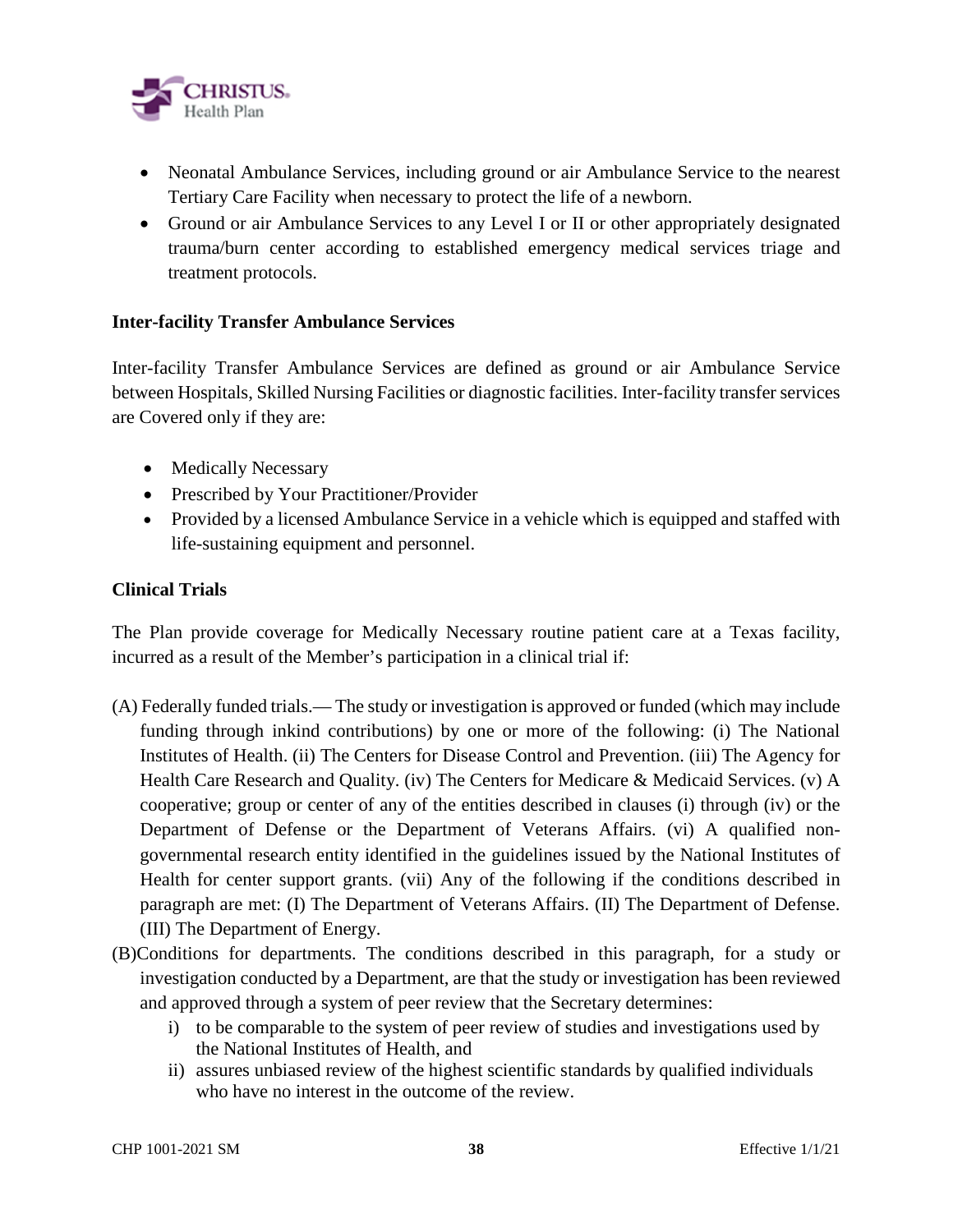

For the purposes of this specific Covered Benefit and Service, the following terms have the following meaning:

 "Routine Patient Care Cost" – means (1) A medical service or treatment that is a benefit under the Plan that would be covered if the patient were receiving cancer or lifethreatening Illness treatment; or (2) A drug provided to a patient during a clinical trial if the drug has been approved by the United States Food and Drug Administration, whether or not that organization has approved the drug for use in treating the patient's particular Condition, but only to the extent that the drug is not paid for by the manufacturer, distributor or Provider of the drug; (3) Costs for types of services that are typically covered for members who have received treatment for cancer or a life threating illness; (4) All items and services consistent with the coverage provided in the plan (or coverage) that are typically covered for a qualified individual who is not enrolled in a clinical trial. Routine Patient Care Cost does not include (1) The cost of an investigational drug, device or procedure; (2) The cost of a non-Health Care Service that the patient is required to receive as a result of participation in the clinical trial; (3) Costs associated with managing the research that is associated with the clinical trial; (4) Costs that would not be covered by the patient if non-investigational treatments were provided; or (5) Costs paid or not charged for by the clinical trial Providers.

# **Certified Hospice Care**

This Plan covers Hospice Care Program Services. To be covered, these services must be provided due to terminal illness. These services are limited as stated in Your *Schedule of Benefits*. The services must be given under a Hospice Care Program and provided by a licensed and qualified Provider. Hospice care services include Inpatient care and outpatient services. Also included are the professional services of a Physician. Other Covered Services include those of a psychologist, social worker or family counselor, physical, speech, and respiratory therapy services by licensed therapists. The following services are not covered by the Plan:

- Services provided by a family member or someone who usually lives in Your home or Your Dependent's home,
- Services or supplies not listed in the Hospice Care Program,
- Curative or life prolonging procedures,
- Services for which any other benefits are payable under the Plan,
- Services or supplies that are primarily to aid in daily living,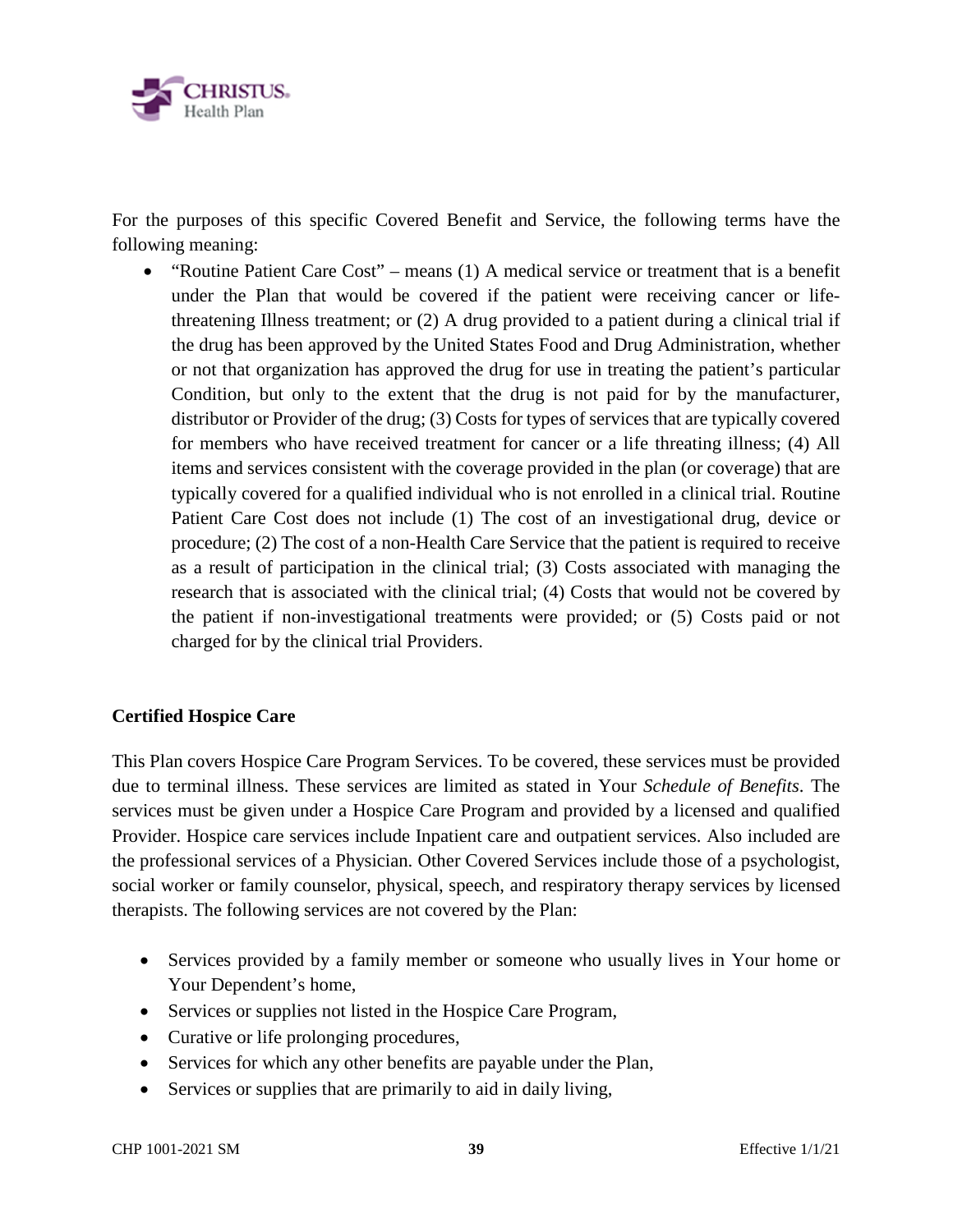

- Bereavement counseling,
- Nutritional supplements, non-Prescription Drugs or substances, medical supplies, vitamins or minerals; or
- Respite care.

### **Preventative Care Services**

The Plan covers Primary Care and Specialist services for Preventative Care and periodic health exams. Although Preventative Care is covered at no charge, an office visit Copay may apply for other Covered Services provided during Your visit. The Plan also covers all Essential Health Benefits, including those listed in this Contract. There is no cost sharing for Essential Health Benefit Preventative Care Services. Coverage of Benefits is available for all USPSTF A and B recommendations, HRSA for women and HRSA and ACIP for infants, children and adolescents.

### **Preventative Services for Adult Members:**

- Abdominal aortic aneurysm screening for male Members of specific ages (one time screening)
- Alcohol misuse screening and counseling
- Aspirin use for Members of certain ages
- Blood pressure screening
- Cholesterol screening for Members of certain ages or at higher risk
- Colorectal cancer screening for Members over 50, including Colonoscopies
- Depression screening
- Type 2 Diabetes screening for Members with high blood pressure
- Diet counseling for Members at higher risk for chronic disease
- HIV screening for all Members at higher risk
- Immunization vaccines doses, recommended ages and recommended populations can vary
- Obesity screening and counseling
- Sexually Transmitted Infection (STI) prevention counseling for Members at higher risk
- Tobacco use screening for all Members and cessation interventions for tobacco users, including expanded counseling for pregnant tobacco users
- Syphilis screening for all adults at higher risk

Additional Preventative Services include but are not limited to: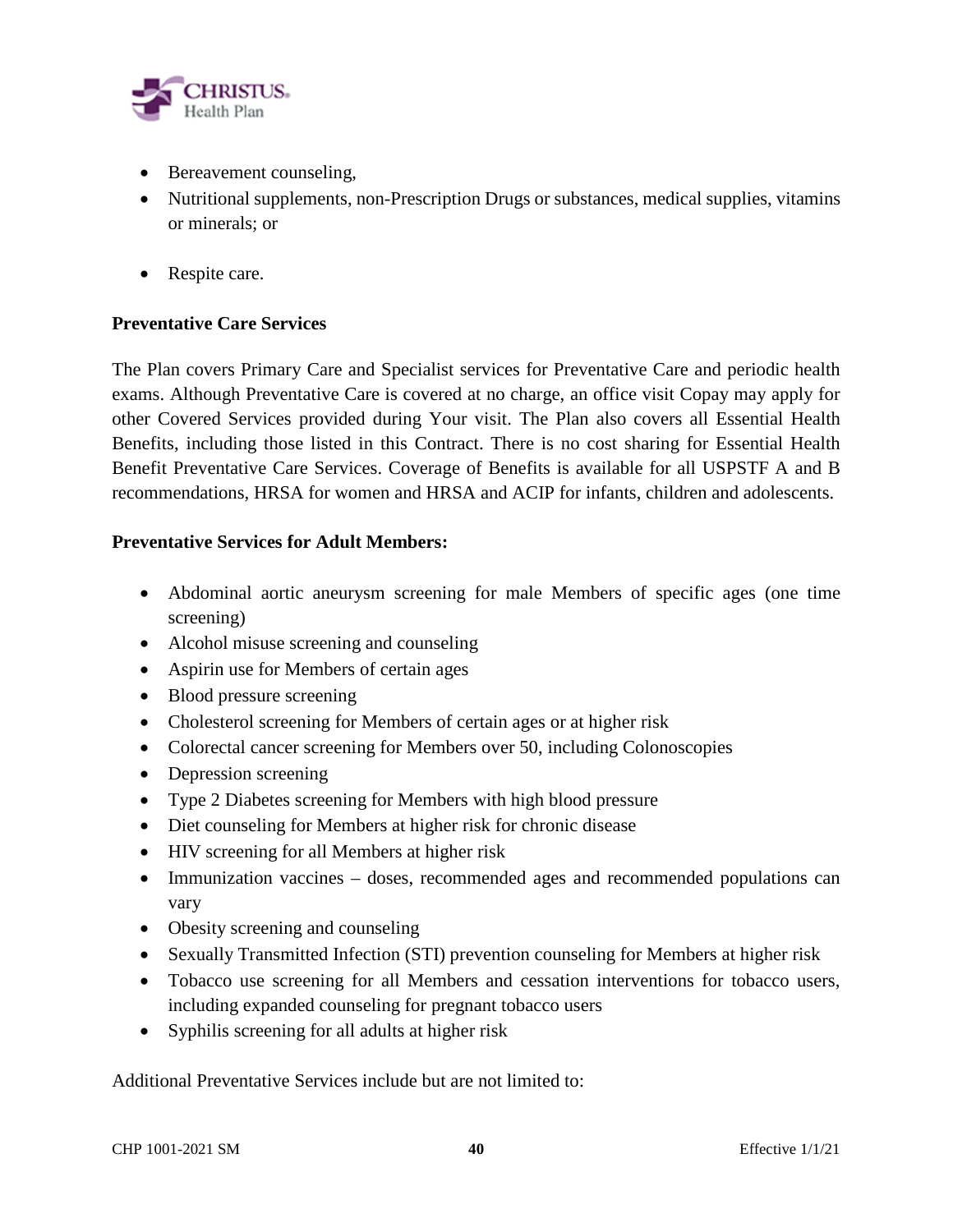

- Annual physical examinations, one per Calendar Year;
- Educational materials or consultations from Providers to promote healthy living;
- Periodic Glaucoma eye tests for all Members thirty-five (35) years of age or older;
- Periodic laboratory screening tests, including tests that determine metabolic, blood hemoglobin, blood glucose level, and blood cholesterol level; and
- Periodic radiological screening tests.
- Over the counter medications and drugs prescribed by a Practitioner/Provider, except as listed in the Formulary;
- Osteoporosis screening
- Hepatitis B screening
- Hepatitis C virus infection screening
- Skin Cancer behavioral counseling
- Falls Prevention in older adults, including exercise or physical therapy and Vitamin D
- Lung cancer screening
- Noninvasive screening tests for atherosclerosis and abnormal artery structure and function for Members who are diabetic or have a risk of developing heart disease and are:
	- o Men between the age of 45 and 76, and
	- o Women between the age of 55 and 76.

# **Preventative Services Specifically for Women:**

- Routine anemia screening;
- Bacteriuria urinary tract or other infection screening;
- Breastfeeding comprehensive support, supplies and counseling;
- Folic acid supplements for Members who may become pregnant;
- Hepatitis B screening for pregnant Members at their first prenatal visit;
- RH incompatibility screening and follow-up testing for Members at higher risk;
- Preeclampsia prevention;
- Osteoporosis screening;
- RH incompatibility screening and follow-up testing for Members at higher risk;
- Perinatal depression counseling and intervention;
- Syphilis screening for pregnant Members;
- Cervical cancer screening every 3 years with cervical cytology alone in women aged 21 to 29 years and for women 30-65 years, every 3 years with cervical cytology alone, every 5 years with high-risk human papillomavirus (hrHPV) testing alone, or every 5 years with hrHPV testing in combination with cytology (contesting);
- BRCA risk assessment and genetic counseling/testing;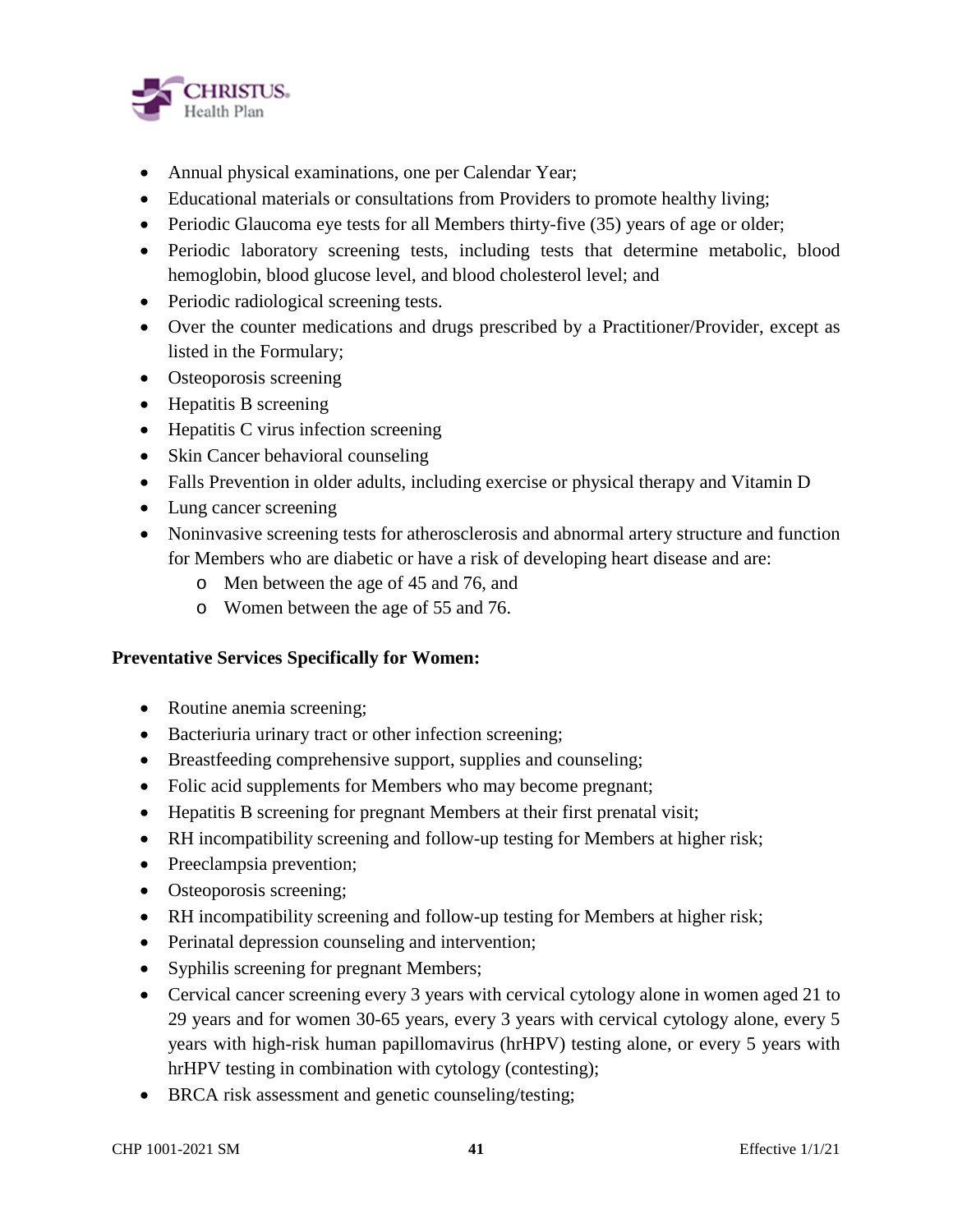

- Breast cancer preventative medicine and screening;
- Chlamydia screening;
- Gestational diabetes mellitus screen in asymptomatic pregnant women after 24 weeks of gestation;
- Gonorrhea screening in sexually active women age 24 years and younger as well as in older women who are at increased risk; and
- Intimate partner violence screening for women of productive age.

### **Preventative Services for Children:**

- 1) Well baby and well childcare from birth in accordance with recommendations of the American Academy of Pediatrics;
- 2) Alcohol and drug use assessments for adolescents;
- 3) Autism screening for children at 18 and 24 months;
- 4) Behavioral assessments for children of all ages;
- 5) Blood pressure screening;
- 6) Cervical dysplasia screening for sexually active females;
- 7) Congenital hypothyroidism screening for newborns;
- 8) Depression screening for adolescents;
- 9) Developmental screening for children under age 3 and surveillance throughout childhood;
- 10) Dyslipidemia screening for children at higher risk of lipid disorders;
- 11) Fluoride chemoprevention supplements for children without fluoride in their water source;
- 12) Gonorrhea preventive medication for the eyes of all newborns;
- 13) Hearing screening for all newborns up to Members age 17;
- 14) Height, weight and Body Mass Index measurements for children;
- 15) Hematocrit or hemoglobin screening for children;
- 16) Hemoglobinopathies or sickle cell screening for newborns;
- 17) Hypothyroidism screening for newborns;
- 18) HIV screening for adolescents at higher risk;
- 19) Immunization vaccines for children from birth to age 18 doses, recommended ages and recommended populations vary;
- 20) Iron supplements for children ages 6 to 12 months at risk for anemia;
- 21) Lead screening for children at risk of exposure;
- 22) Medical History for all children throughout development;
- 23) Obesity screening and counseling;
- 24) Oral health risk assessment for young children (newborns to children age 10);
- 25) Phenylketonuria (PKU) screening for this genetic disorder in newborns;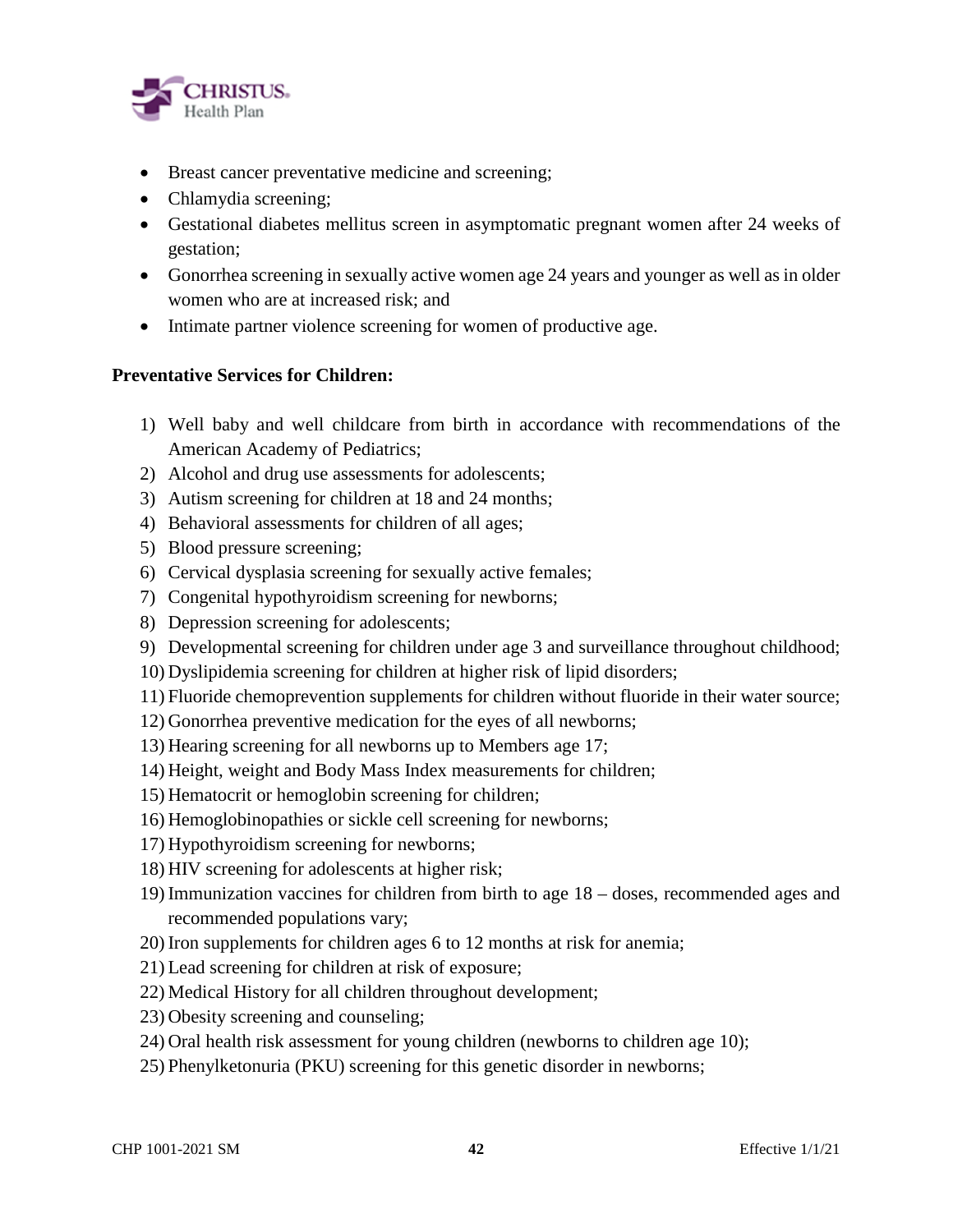

- 26) Sexually Transmitted Infection (STI) prevention counseling and screening for adolescents at higher risk;
- 27) Tuberculin testing for children at higher risk of tuberculosis;
- 28) Vision screening for all children;
- 29) Administration and cost of newborn screening test,
- 30) Educational materials or consultations from Providers to promote a healthy lifestyle;
- 31) Immunizations, including diphtheria, haemophilus influenza type b, hepatitis B, measles, mumps, pertussis, polio, rubella, tetanus, varicella, and rotovirus; and
- 32) Reconstructive surgery for the craniofacial abnormalities;
- 33) Habilitative therapies for children with developmental delay as specified by an Early Childhood Intervention individualized family service plan.
- 34) Tobacco use screening for all Members and cessation interventions for tobacco users

### Complementary Therapies

#### **Chiropractic Services**

Chiropractic Services are available for specific medical Conditions and are not available for maintenance therapy such as routine adjustments. Chiropractic Services are subject to the following:

- The Practitioner/Provider determines in advance that Chiropractic treatment can be expected to result in Significant Improvement in Your Condition within a period of two months;
- Chiropractic treatment is specifically limited to treatment by means of manual manipulation; i.e., by use of hands, and other methods of treatment approved by Us including, but not limited to, ultrasound therapy; and
- Subluxation must be documented by Chiropractic examination and documented in the chiropractic record. We do not require Radiologic (X-ray) demonstration of Subluxation for Chiropractic treatment.

Chiropractic services are limited to 35 visits per Calendar Year maximum benefits.

Biofeedback is only Covered for treatment of Raynaud's disease or phenomenon and urinary or fecal incontinence. Biofeedback is limited to a Calendar Year maximum benefit. Refer to Your *Schedule of Benefits* for this maximum.

### **Dental Services (Limited)**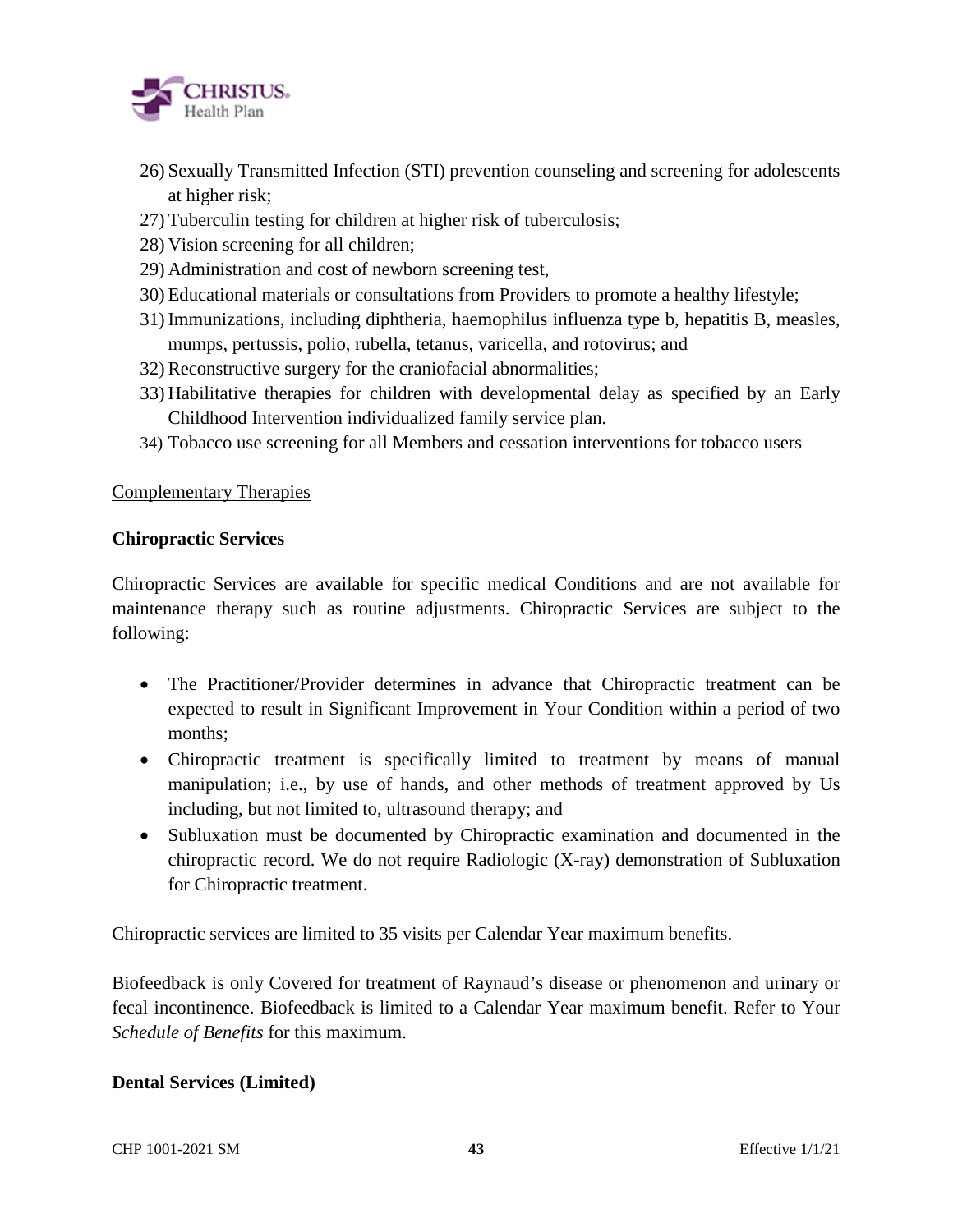

Please refer to Your *Schedule of Benefits* for Cost Sharing amounts.

Please refer to Your *Pediatric Dental Rider for more information.*

Routine Dental Services may be covered for children only. Covered Services under this Contract include, but are not limited to:

- Services to diagnose or to prevent tooth decay and other forms of oral disease.
	- o Oral exams (once every six months)
	- o Bitewings (once every six months)
	- o Panoramic films (once every six months)
	- o Topical application of fluoride
	- o Tooth sealants
	- o Space maintainer
- Services to treat oral disease, including Services to:
	- o Restore decayed or fractured teeth
	- o Repair dentures or bridges Rebase or reline dentures
	- o Repair or recement bridges, crowns, and onlays
	- o Remove diseased or damaged natural teeth
- Service and supplies to treat oral disease including Services to:
	- o Replace missing natural teeth with artificial ones,
	- o Remove diseased or damaged natural teeth
	- o Restore severely decayed or fractured teeth
- Medically Necessary Orthodontics
- Anesthesia for medically covered dental Services provided in a hospital setting

Dental services related to accidental injury are Covered Services regardless of age.

This is not an all-inclusive list of benefits and the required FEDVIP dental benefits are provided to children until age 19.

### **Diabetes Services**

When used to treat insulin dependent diabetes, non-insulin dependent diabetes, or high blood glucose levels induced by pregnancy, the Plan will cover the following Medically Necessary services and supplies:

- Blood glucose monitors, including those for the legally blind, and test strips;
- Glucagon emergency kits;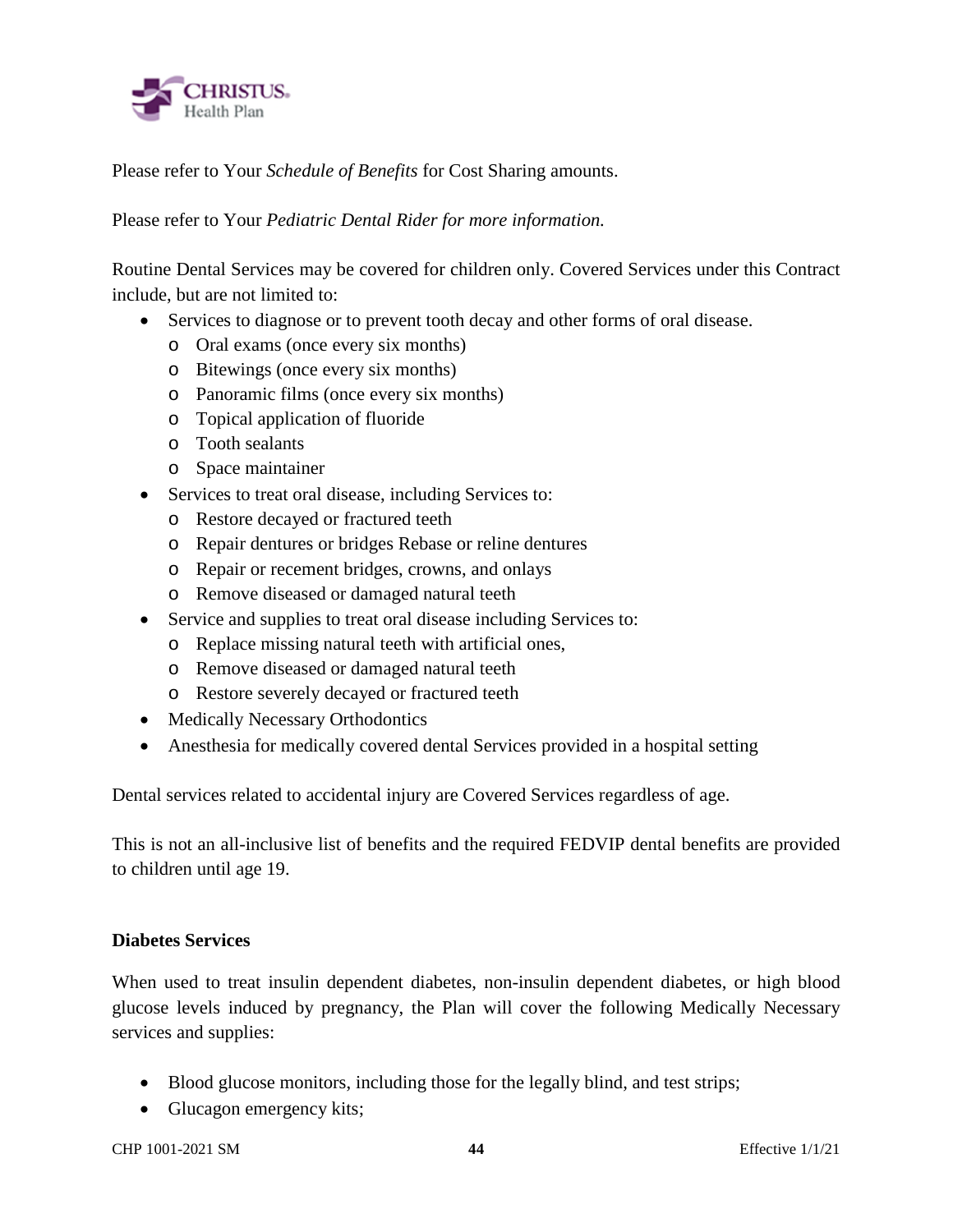

- Insulin, insulin analogs, insulin pumps and associated appurtenances;
- $\bullet$  Insulin infusion devices:
- Prescriptive oral agents and non-prescriptive oral agents for controlling blood sugar levels;
- Injection aids, including those adaptable to meet the needs of the legally blind;
- Lancet and lancet devices:
- Podiatric appliances for the prevention of foot complications associated with diabetes, including therapeutic molded or depth-inlay shoes, functional orthotics, custom molded inserts, replacement inserts, preventive devices and shoe modifications for prevention and treatment;
- Physician visits and post-diagnosis follow-up care;
- Self-management training, including medical nutritional therapy related to diabetes management; Medically Necessary visits upon diagnosis of diabetes; visits following a Physician diagnosis that represents a significant change in patient; and visits for reeducation;
- Syringes; and
- Visual reading Urine and Ketone strips.

Contact Member Services for questions regarding these requirements at 1-844-282-3025.

The Plan will evaluate if changes to the *Formulary* or Contract are needed when new or improved equipment is approved by the Food and Drug Administration (FDA). This may include new or improved appliances, Prescription Drugs, insulin or diabetic supplies. Contact the Plan or visit Our website at www.christushealthplan.org for up-to-date information.

### **Diagnostic Services**

Laboratory, x-ray and other diagnostic tests are a Covered Service when Medically Necessary and provided under the direction of Your Provider; including, but not limited to:

- Blood tests;
- Urinalysis;
- Pathology tests;
- X-rays, ultrasounds, and other imaging studies;
- Electrocardiograms (EKGs), Electroencephalograms (EEGs), and other electronic diagnostic procedures; and
- CT scans; PET scans; MRIs; and CT colonoscopies (virtual colonoscopies).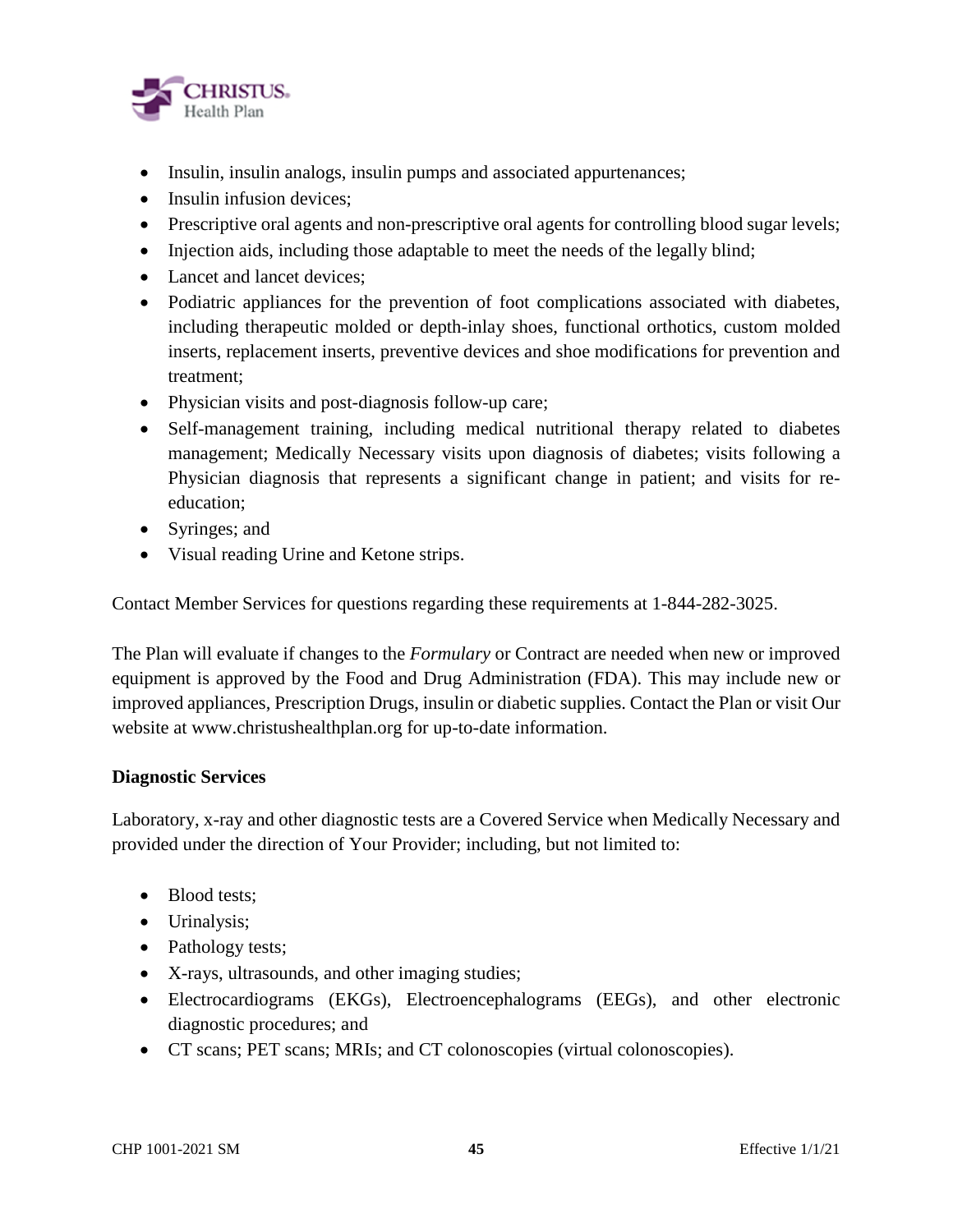

Some Diagnostic Services require Preauthorization. Refer to the Preauthorization Section for more information.

**Durable Medical Equipment, Orthotic Appliances, Prosthetic Devices, Repair and Replacement of Durable Medical Equipment, Prosthetics and Orthotic Devices and Hearing Aids** 

### **Durable Medical Equipment (DME)**

DME is a Covered Service when it is Medically Necessary and Preauthorized by the Plan. Equipment must be necessary for a person's case or health status.

Coverage includes the rental or purchase of DME, at Our option. Examples of DME include, but are not limited to:

- Crutches:
- Hospital beds;
- Oxygen equipment;
- Wheelchairs; and
- Walkers.

In addition to being Medically Necessary and Preauthorized by the Plan, Durable Medical Equipment should meet the following criteria:

- Be able to withstand repeated use;
- Be reusable by other people;
- Be used to serve a medical purpose; and
- The equipment is generally not useful to a person who is not ill or injured.

There are some Exclusions and limitations to DME coverage:

- DME coverage is for medically appropriate equipment only, and does not include special features, upgrades or equipment accessories unless Medically Necessary.
- The Plan will cover the rental or purchase of Medically Necessary DME, including repair and adjustment of DME. We will not cover repairs that exceed the purchase price.
- Repair or replacement of DME is covered if it is Medically Necessary, as determined by Us, or due to a change in the Member's physical or medical Condition. Repair of DME or prosthetic or orthotic devices which were previously owned by the Member and not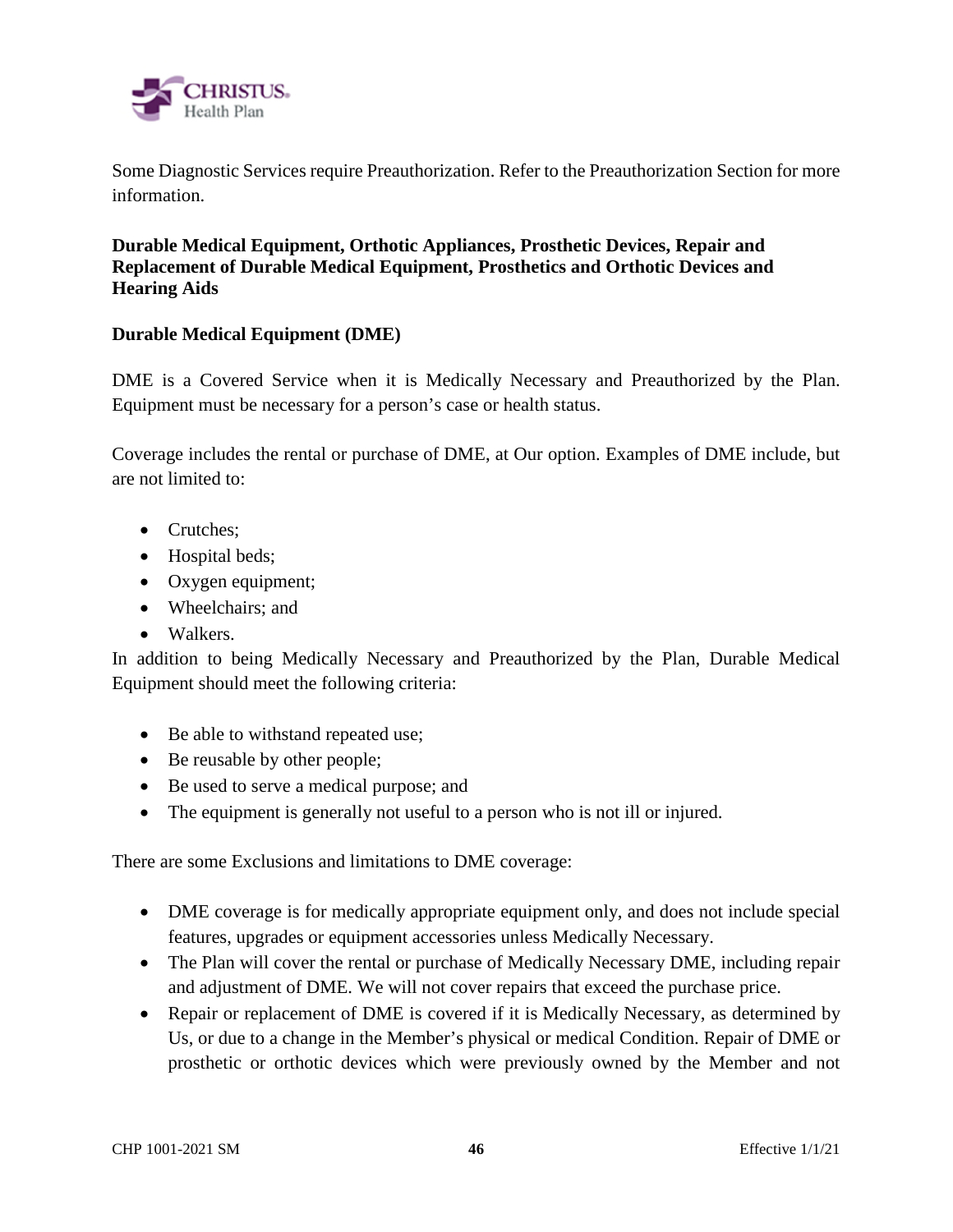

supplied to them through the Plan may be covered, except as defined under Diabetes Supplies and Treatment. Coverage for these repairs shall be at Our discretion.

- The Plan follows guidelines established by Medicare for the lifetime of DME. Equipment is expected to last at least 5 years;
- Replacement due to loss, theft, misuse, abuse, or destruction is not covered. The Plan also will not cover replacement in cases where the patient improperly sells or gives away the equipment;
- The Plan does not cover replacement of DME solely for warranty expiration, or new improved equipment becoming available. The Plan does not cover duplicate or extra DME for the purpose of Member comfort, convenience or travel.

### **Orthotic Appliances**

Orthotic Appliances are Covered when Medically Necessary. Orthotic Appliances include braces and other external devices used to correct a body function including clubfoot deformity. Professional services related to the fitting and use of those devices that equals the coverage provided under federal laws for health insurance for the aged and disabled. Orthotic Appliances are subject to the following limitations:

• Foot Orthotics or shoe appliances are not Covered, except for Our Members with diabetic neuropathy or other significant neuropathy. Custom fabricated knee-ankle-foot orthoses (KAFO) and ankle-foot orthoses (AFO) are Covered for Our Members in accordance with nationally recognized guidelines.

### **Prosthetic Devices**

Internal prosthetics and/or medical appliances are covered when ordered by a Physician and Preauthorized by Us.

An External Prosthetic Appliance (EPA) is covered with Preauthorization and when it is Medically Necessary for a person's case or health status. External Prosthetic Appliances are artificial substitutes worn on, or attached to the outside of the body; are used to replace a missing part (such as the leg, arm, or hand); or are needed to alleviate or correct an illness, injury, or congenital defect.

We will cover EPA that is necessary to accomplish ordinary activities of daily living. Professional services related to the fitting and use of those devices that equals the coverage provided under federal laws for health insurance for the aged and disabled. Braces are considered EPA. (This does not include orthodontic braces.)

There are some Exclusions and limitations that apply to coverage for EPA: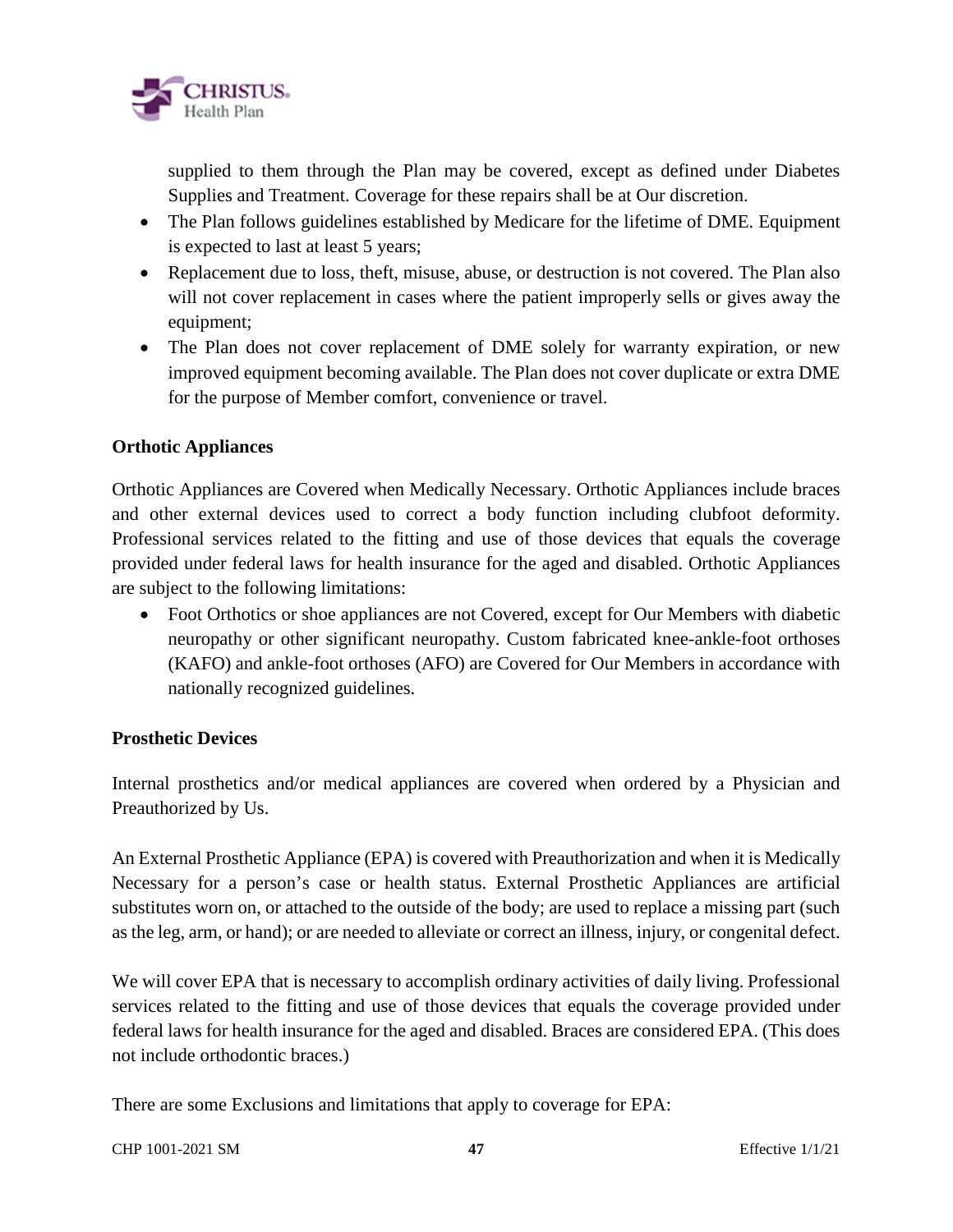

- The Plan covers EPA for K1-3 ambulators. EPA for Level 0 or Level 4 ambulators are not covered.
- This Plan will cover replacement of EPA if it is needed due to normal body growth or for changes due to illness or injury.
- The Plan follows Medicare guidelines to determine the lifetime of EPA.
- The Plan covers pre-fabricated EPA unless there is clinical documentation supporting that custom EPA is Medically Necessary. This includes upgrades or accessories that do not serve a therapeutic purpose.
- EPA for the purpose of being able to participate in recreational or leisure activities is not covered.
- EPA for the purpose of being able to play a sport is not covered.
- Repair or replacement of EPA is covered if it is Medically Necessary as determined by the Plan.
- Repair or replacement of EPA is not covered if due to loss, theft or destruction.
- The Plan does not cover duplicate or extra EPA for Your convenience or comfort.

### **Implanted Medical Devices**

The Plan covers Implanted medical devices when Medically Necessary and ordered by a Participating Provider. These devices include but are not limited to pacemakers, artificial hip joints, cochlear implants and cardiac stents. Coverage consists of permanent or temporary internal aids and supports for defective body parts. We will also cover the cost for repairs or maintenance of covered appliances. Services require Preauthorization; refer to the Preauthorization Section for more information.

# **Hearing Aids**

The Plan covers Hearing aids and certain related services, Services include fitting and dispensing fees; and ear molds, as necessary, to maintain optimal fit of the hearing aids. Hearing aid means durable medical equipment that is of a design and circuitry to optimize audibility and listening skills in the environment commonly experienced by children. Services must be provided by an audiologist, hearing aid dispenser or Physician. This benefit is limited to one hearing aid in each ear every three years.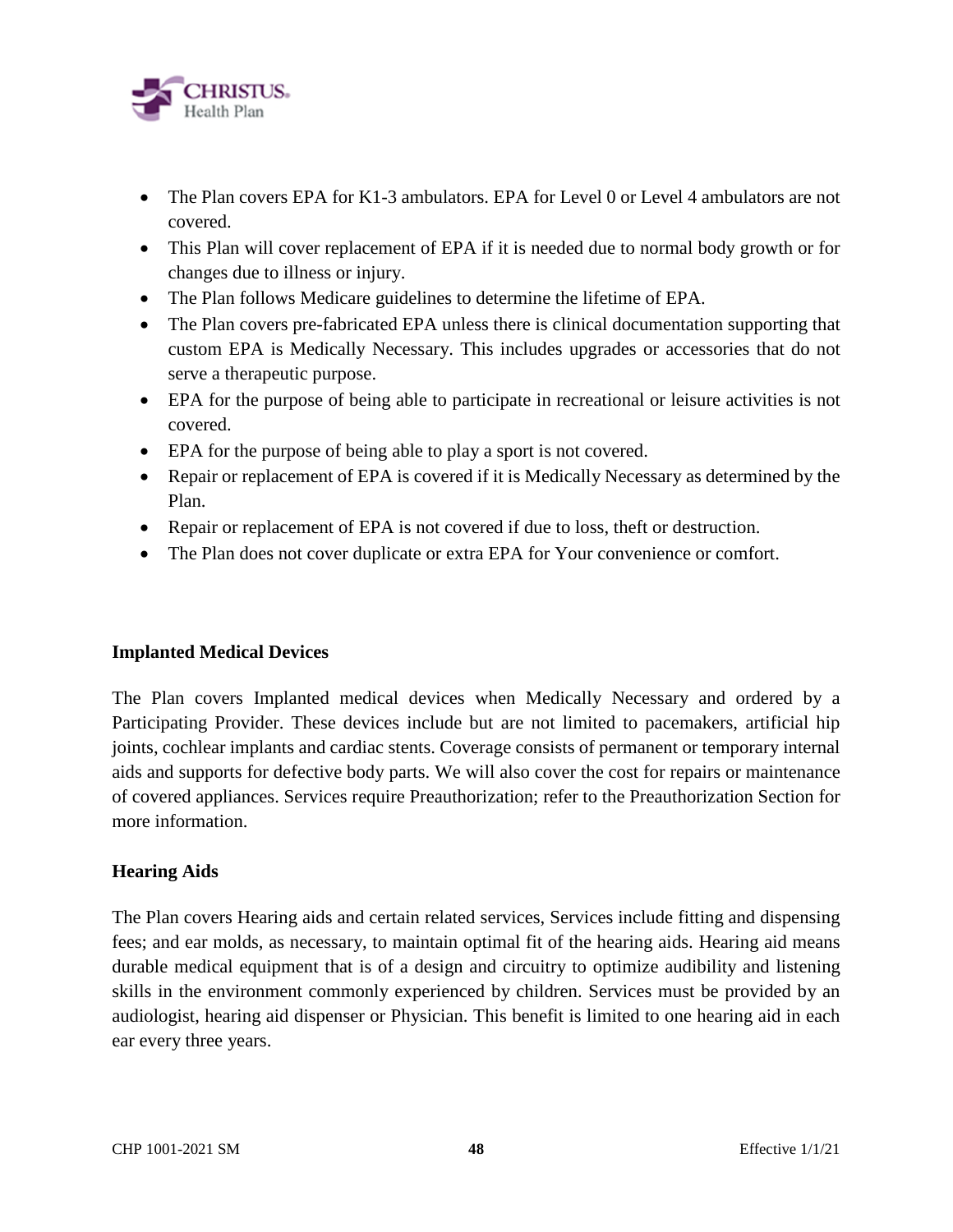

Medically or audiologically necessary cochlear implants for each ear with internal replacement are Covered under this Plan for individuals 18 years and younger. Services include fitting and dispensing services, treatment for habilitation and rehabilitation, and external speech processor and controller with necessary component and replacement every three years.

### **Genetic Inborn Errors of Metabolism Disorders (IEM)**

A genetic inborn error of metabolism is a rare, inherited, disorder that is present at birth and can result in death if untreated. Inherited or genetic errors of metabolism are genetic Conditions that result in metabolism problems. Most people with inherited metabolic disorders have a defective gene that results in an enzyme deficiency. There are many different metabolic disorders, but each disorder is usually rare in the general population. Inherited metabolic disorders are present at birth.

Covered Services for Genetic Inborn Errors of Metabolism include the treatment of genetic inborn errors of metabolism that involve amino acids, carbohydrate and fat metabolism for which medically standard methods of diagnosis, treatment, and monitoring exist. Such treatments include special diets that eliminate or replace certain nutrients, taking enzyme replacements or other supplements to support metabolism, treating the blood to remove toxic products of metabolism, clinical services, biochemical analysis, medical supplies, Prescription drugs, and corrective lenses for Conditions related to the genetic inborn error of metabolism.

An inborn error of metabolism is not just allergy or intolerance to certain foods, such as lactose intolerance or gluten sensitivity.

Covered Services under this section must be performed by Providers with specific training in managing patients diagnosed with genetic inborn errors of metabolism diagnosing, monitoring, and controlling disorders by nutritional and medical assessment.

### **Special Medical Foods for Genetic Inborn Errors of Metabolism**

The Plan will cover Special medical foods such as amino acid-based elemental formulas, regardless of the formula delivery method, to treat inborn errors of metabolism. Special medical foods include nutritional substances that:

- Are intended for the medical and nutritional management of a patient with limited capacity to metabolize ordinary food;
- Are specifically processed or formulated to be distinct in one or more nutrients that is present in natural foods;
- Are formulated to be consumed or administered internally; and
- Are essential for optimal growth, health and metabolic homeostasis.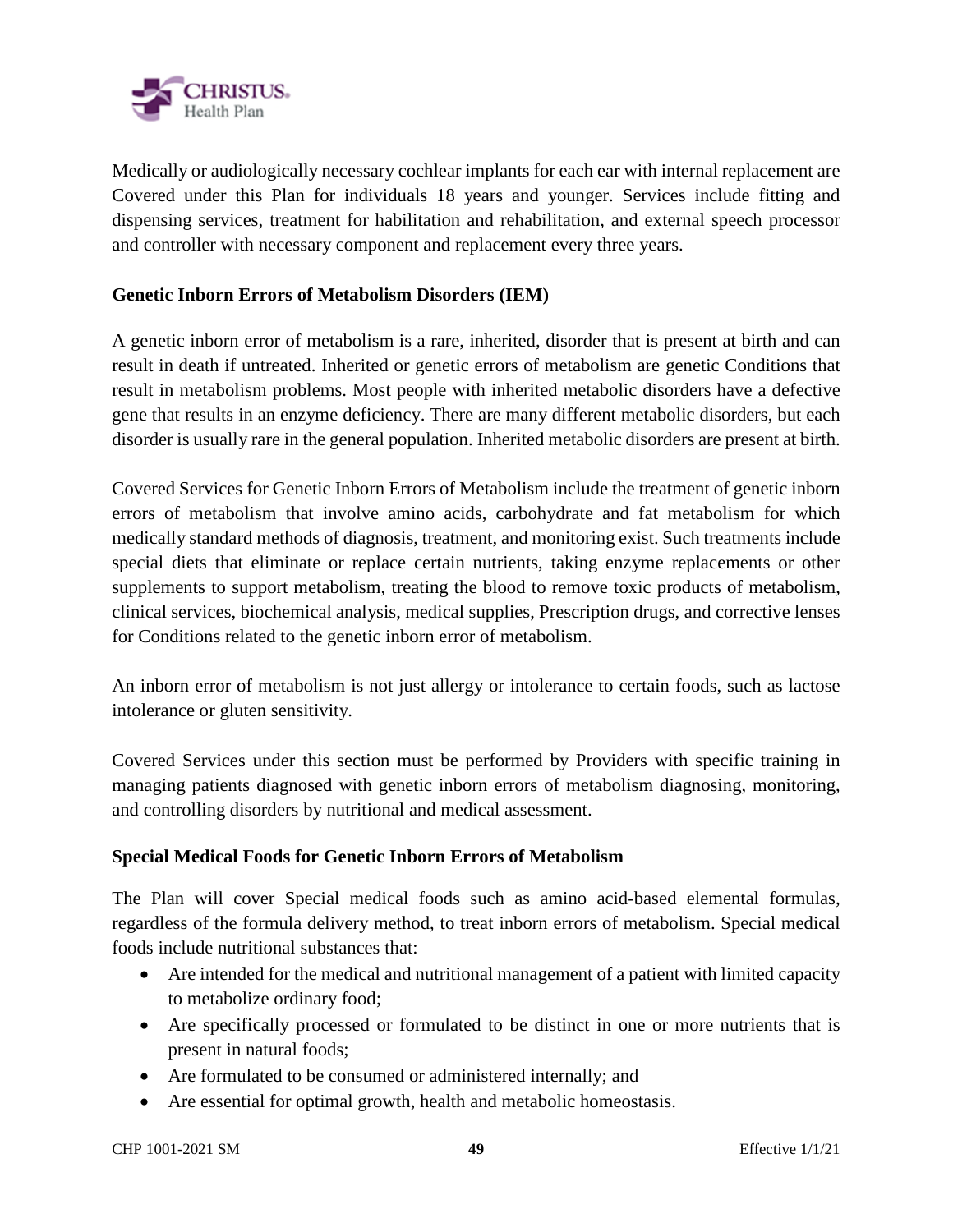

Special medical foods must be obtained from a Plan Participating vendor or Provider, and must be prescribed by a Physician for the treatment of an inborn error of metabolism. We cover formulas necessary to treat phenylketonuria or a heritable disease to the same extent that We provide coverage for drugs that are available only on the orders of physician.

### **Habilitative Services**

Habilitative Services help a person keep, learn or improve the skills and functions required for daily living. Such functions may include eating and bathing. The Plan covers Habilitative Services such as Physical and Occupational Therapy; speech-language pathology; and other services for people with disabilities.

### **Autism Spectrum Disorder**

"Autism spectrum disorder" means a neurobiological disorder that includes autism, Asperger's syndrome, or Pervasive Developmental Disorder--Not Otherwise Specified.

Coverage includes well-baby and well-child screeningsfor diagnosing the presence of Autism Spectrum Disorder as well as treatment of Autism Spectrum Disorder through Speech, Occupational, and Physical Therapy. Providers of these services must be certified, registered or licensed to provide these services. In addition, providers must be recognized and accepted by an appropriate agency of the United States or certified as a Provider under the TRICARE military health system, or acting as under the supervision of such a provider.

Coverage is limited to all generally recognized services in the treatment plan as prescribed by the Member's Primary Care Physician. Generally recognized services may include (1) evaluation and assessment services; (2) applied behavior analysis; (3) behavior training and behavior management; (4) speech therapy; (5) occupational therapy; (6) physical therapy; or (7) medications or nutritional supplements used to address symptoms of autism spectrum disorder. Some services may need to be Preauthorized by the Plan.

### **Home Health Care Services**

Medically Necessary home health services are covered under certain conditions. Home Health Services must be provided based on an attending Physician's certification that hospitalization or confinement in a skilled facility would be required if a treatment plan for home care is not provided. Services must be provided by a licensed and qualified Provider. Coverage is limited under this Plan.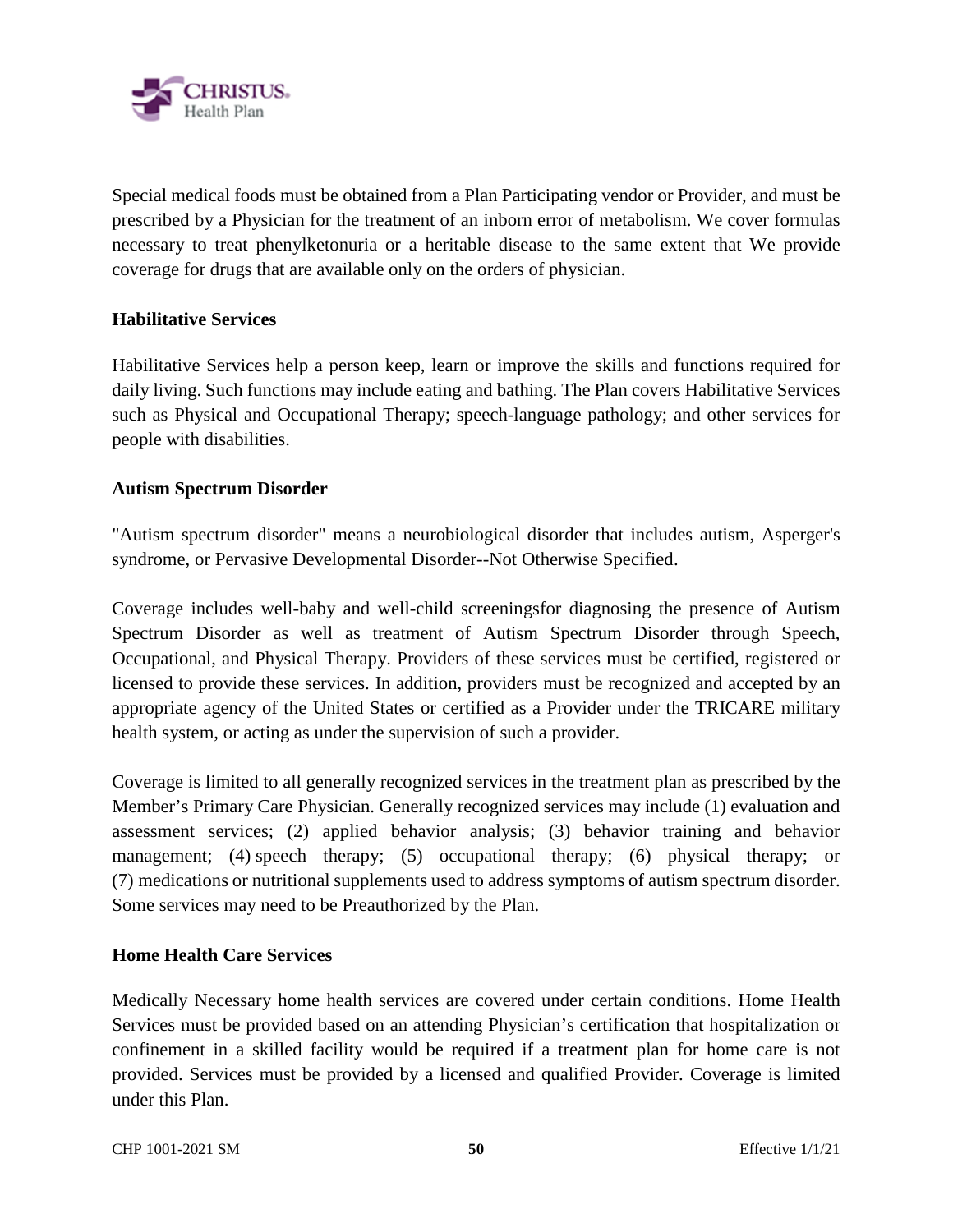

Home health services may include:

- Visits from professional nurses including but not limited to Registered Nurses, licensed professional nurses, and other Participating health professionals such as physical, occupational and respiratory therapists, speech pathologists, home health aides, social workers and dieticians;
- The administration or use of consumable medical supplies and DME by professional staff during an authorized home health visit;
- home infusion therapy;
- Covered Drugs and medications prescribed by a Participating Provider for the duration of home health services;
- Private duty nursing for extended care services, when medically necessary.

Physical, occupational, respiratory, and speech therapy provided in the home will be covered by the Plan. These are limited to services provided on the written order of a Provider provided the order is renewed at least every sixty (60) days.

# **Inpatient Hospital Services**

The Plan covers Inpatient Hospital services when Medically Necessary. Services include the treatment and evaluation of Conditions for which outpatient care would not be appropriate.

Inpatient Hospital Services include:

- Semi-private room and board;
- Use of Intensive care unit services;
- Medications, Biologicals, fluids and chemotherapy;
- Meals:
- Medically Necessary special diet and nutritional supplements;
- Dressings and casts;
- Medically Necessary general nursing care and special duty nursing;
- The Use of the operating room and related facilities;
- Whole blood and blood, including the cost of blood, blood plasma, and blood plasma expanders that are not replaced by or for the Member;
- Administration of whole blood and blood plasma;
- X-rays, laboratory and other diagnostic services;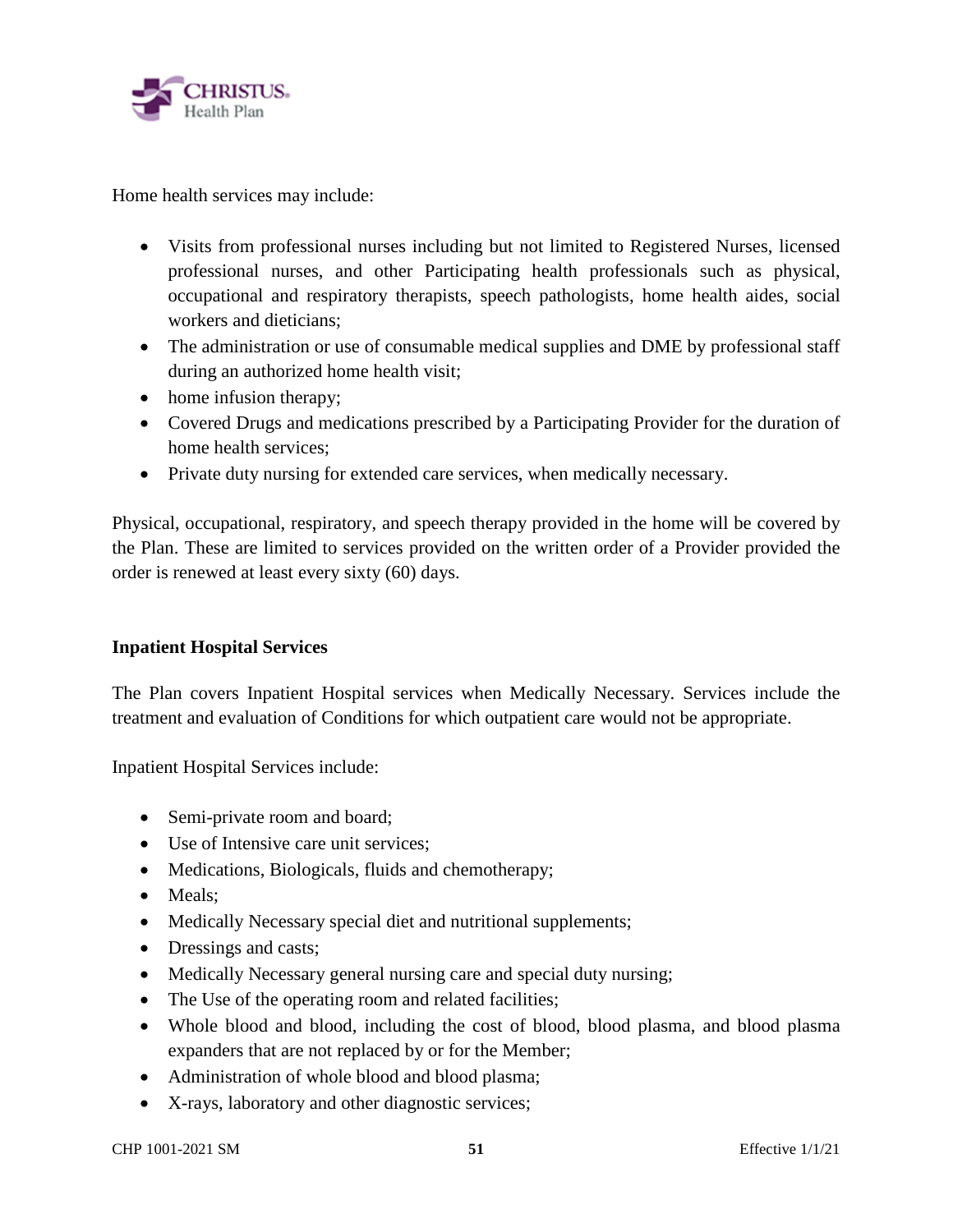

- Anesthesia and oxygen services;
- Inhalation therapy (Respiratory Therapy);
- Private duty nursing when medically necessary,
- Radiation therapy; and
- Other services provided in an acute care Hospital.

Inpatient Acute Care Hospital Services require Preauthorization; please refer to the Preauthorization Section for more information.

### **Inpatient Long Term Acute Care**

The Plan covers Long Term Acute Care (LTAC) hospitalizations when Medically Necessary. LTAC Hospitals provide care for Members that require longer-term Inpatient care due to complex Conditions that cannot be treated at a facility with a lower level of care. LTAC may include pulmonary care, advanced wound care, and critical care services.

Services that are covered by the Plan include:

- Laboratory testing;
- Respiratory therapy;
- 3 or more IV antibiotics, other IV medications, TPN, and IV fluids;
- Pain management;
- Limited Rehabilitation, including Physical, Occupational, cognitive, and Speech therapy;
- Frequent vital sign, neurologic sign, or vascular checks;
- Cardiac monitoring;
- Medication monitoring;
- Nutrition management;
- Fluid management, intake and output, and daily weights; and
- Education for the Patient, family, and/or the patient's caregivers.

Inpatient Long Term Acute Care Hospital Services require Preauthorization; please refer to the Preauthorization Section for more information.

# **Inpatient Physician Care Services**

The Plan covers Inpatient services provided by Physicians or other health professionals. These services must be Medically Necessary. Inpatient Physician Care Services include services performed, prescribed, or supervised by Physicians or other health professionals, including: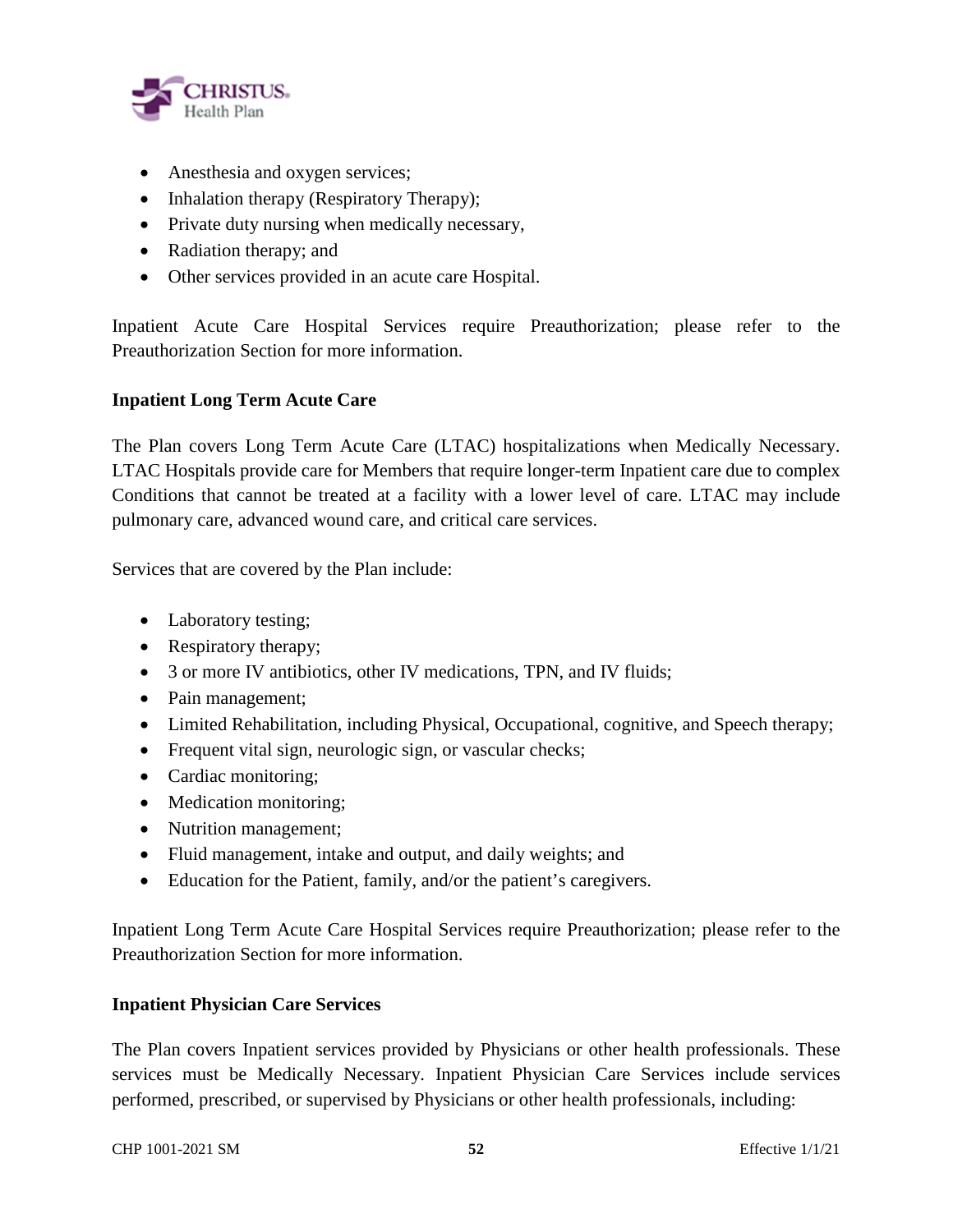

- Diagnostic;
- Therapeutic;
- Medical;
- Surgical;
- Preventative:
- Referral: and
- Consultative Health Care Services.

# **Inpatient Rehabilitation Services**

The Plan covers Inpatient services at an acute Rehabilitation facility. These services must be Medically Necessary. These services are also Covered Services for children with developmental delays and include occupational therapy evaluations and services; physical therapy evaluations and services; speech therapy evaluations and services; and dietary or nutritional evaluations.

Services must be rendered by a licensed and qualified Provider and include the following:

- Semi-private room and board;
- Physician services;
- Skilled nursing services;
- Skilled therapy services (PT/OT/ST);
- Multidisciplinary team services (dietician, MSW services);
- Medications, Biologicals, fluids;
- Meals, including Medically Necessary diet and nutritional supplements;
- X-rays, laboratory and other diagnostic services; and
- Oxygen and inhalation therapy (Respiratory Therapy services).

Inpatient Rehabilitation Services require Preauthorization, please refer to the Preauthorization Section for more information.

# **Hyperbaric Oxygen Therapy**

Hyperbaric Oxygen Therapy is a covered benefit only if the therapy is proposed for a Condition recognized as one of the accepted indications as defined by the Hyperbaric Oxygen Therapy Committee of the Undersea and Hyperbaric Medical Society (UHMS). Hyperbaric Oxygen Therapy is Excluded for any other Condition. Hyperbaric Oxygen Therapy requires Preauthorization and services must be provided by a Participating Provider in order to be Covered.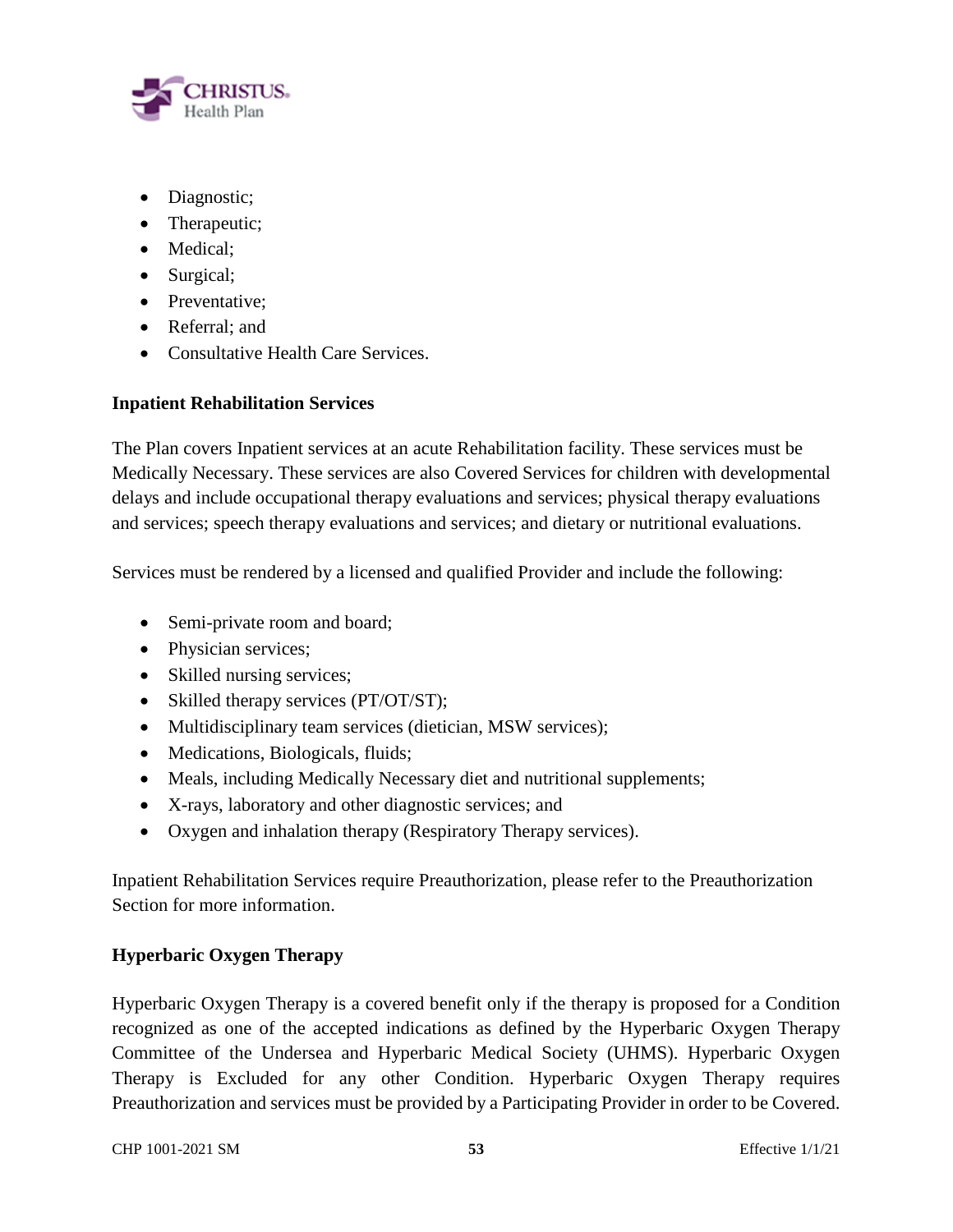

# **Mental Health Services, Behavioral Health Treatment, Alcoholism and Substance Abuse Services**

We provide benefits and coverage for mental health conditions and substance use disorders under the same terms and conditions applicable to the plan's medical and surgical benefits and coverage. Coverage may not impose quantitative or non-quantitative treatment limitations on benefits for a mental health condition or substance use disorder that are more restrictive than quantitative or nonquantitative treatment limitations imposed on coverage of benefits for medical or surgical expenses.

### **Alcohol and Substance Abuse Services**

This Plan will cover the diagnosis and treatment of Substance Abuse, which includes alcohol and drug abuse disorders in an Inpatient and outpatient setting.

Inpatient services include Hospitalization for alcohol and drug abuse detoxification, Rehabilitation partial Hospitalization. Rehabilitation does not include a Residential Treatment Center or other facility using a social model to provide Rehabilitation. Inpatient services must be furnished by a licensed and qualified Provider.

Outpatient services includes assessment, outpatient detoxification, individual, family or couple therapy and counseling, intensive outpatient program (IOP), group therapy, as well as medication management by a licensed and qualified Provider.

### **Behavioral Health Treatment**

This Plan will cover the diagnosis and treatment of Behavioral Disorders or Mental Illness disorders in an Inpatient and outpatient setting.

Inpatient services include Hospitalization, partial Hospitalization, and electroconvulsive therapy (ECT). Inpatient and ECT services require Preauthorization and must be furnished by a licensed and qualified Provider. Continued stay must meet medical necessity criteria and any applicable state law requirements.

Outpatient services include assessment, individual, group, family or couple therapy and counseling, intensive outpatient program (IOP), electroconvulsive therapy (ECT) and medication management. All services must be provided by a licensed and qualified Provider.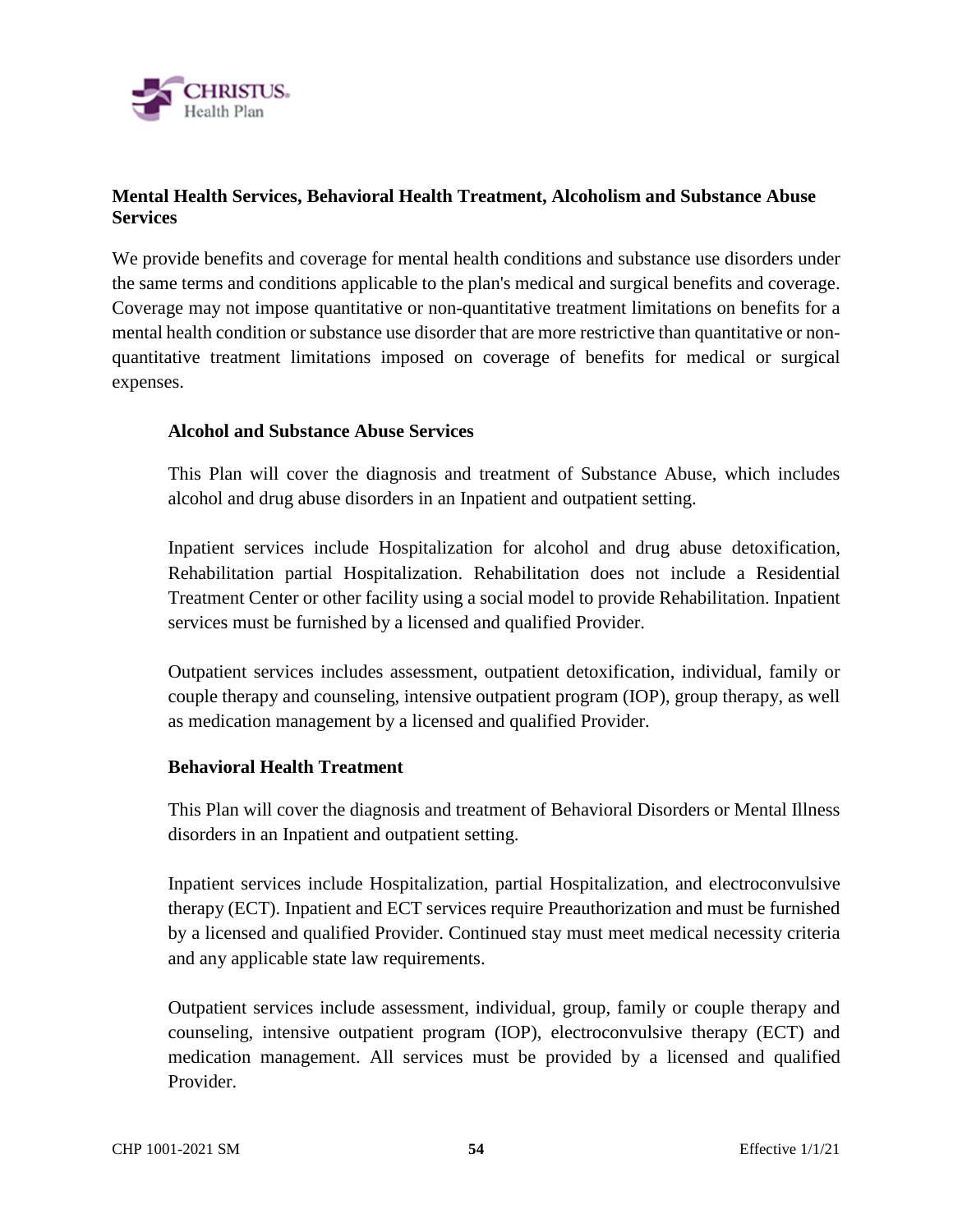

### **Nutritional Support and Supplements**

This Plan will cover the following Nutritional Supplements that are prescribed by a licensed and qualified Provider:

- Nutritional Supplements for prenatal care for a pregnant Member;
- Nutritional Supplements when Medically Necessary to replace a specific documented deficiency;
- Nutritional Supplements when Medically Necessary and administered by injection at the Provider's office;
- Enteral formulas or products, as Nutritional support, when administered by enteral tube feedings;
- Total Parental Nutrition (TPN) through intravenous catheters via central or peripheral veins; and
- Special Medical Foods as listed in the IEM Benefit section of this Contract.

Some Nutritional Support and Supplements require Preauthorization; please refer to the Preauthorization Section for more information.

The Plan also covers amino acid-based elemental formulas, regardless of the formula delivery method, that are used for the diagnosis and treatment of:

- Immunoglobulin E and non-immunoglobulin E mediated allergies to multiple food proteins;
- Severe food protein-induced enterocolitis syndrome;
- Eosinophilic disorders, as evidenced by the results of a biopsy; and
- Impaired absorption of nutrients caused by disorders affecting the absorptive surface, functional length, and motility of the gastrointestinal tract.

# **Nutritional Evaluation**

The Plan covers dietary evaluations and counseling for the medical management of a documented disease. This includes coverage for obesity. These services must be obtained from a licensed and qualified Provider or a registered dietician. Refer to the Exclusions section of this Contract for further details.

# **Oral Anticancer Medications**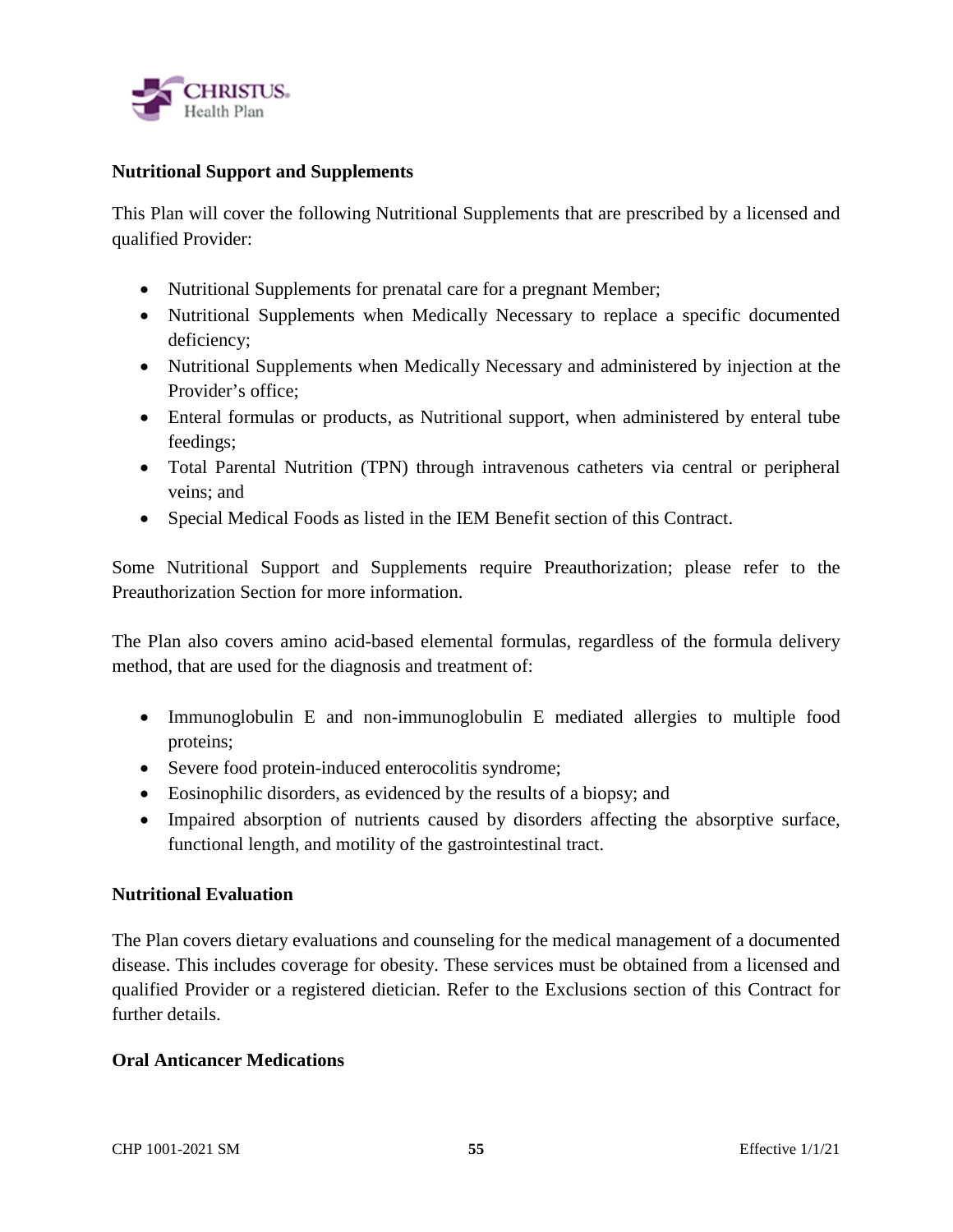

The Plan covers a prescribed, orally administered anticancer medication that is used to kill or slow the growth of cancerous cells with the same coverage terms as intravenously administered or injected cancer medications that are Covered Services. Prior Authorization is required.

### **Outpatient Medical Services**

The Plan covers Outpatient Hospital and/or ambulatory surgical procedures. These services must be Medically Necessary and prescribed by Your Primary Care Provider or attending Health Care Professional. Services may be provided at a Hospital; a Physician's office; or any other appropriately licensed facility. The Provider delivering services must be licensed to practice; and must be practicing under authority of the health care plan, a medical group, an independent practice association or other authority as applicable by Texas law.

Outpatient Hospital or Ambulatory Surgical Procedures may include:

- Primary care and specialist Physician services;
- Outpatient services by other providers;
- Diagnostic services, including laboratory, imaging and radiological services;
- Therapeutic radiology services;
- Prenatal services:
- Outpatient rehabilitation therapies, including physical therapy, speech therapy and occupational therapy;
- Home health services, as prescribed or directed by the responsible Physician or other authority designated by the Plan;
- Preventative Services required by law, including certain periodic health examinations for adults, immunizations for children, well-child care from birth, cancer screenings relating to mammography, prostate cancer or colorectal cancer, eye and ear examinations for children through age 17, and immunizations for adults;
- Treatment for PKU and other genetic disorders;
- Outpatient mental health visits;
- Emergency services;
- Physician and surgeon services;
- Diagnostic laboratory tests, x-rays and pathology services;
- Pre-surgical testing;
- Whole blood, including cost of blood, blood plasma, and blood plasma expanders that are not replaced by or for the enrollee;
- Administration of blood, blood plasma and other Biologicals;
- Dressings, casts and sterile tray services;
- Medical supplies;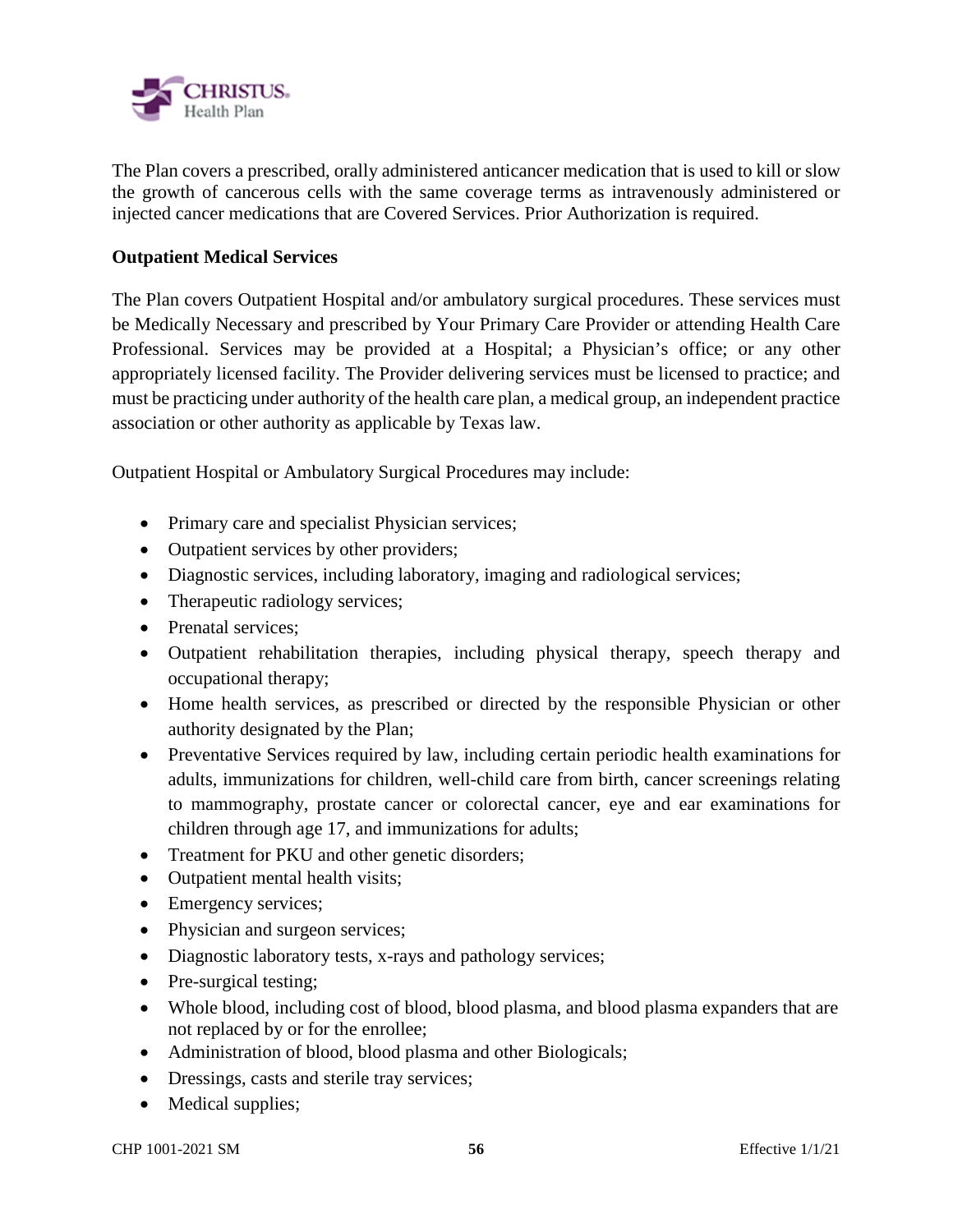

- Outpatient hospital services, including treatment services, ambulatory surgery services, diagnostic services (including laboratory, radiology, and imaging services); and
- Anesthetics and/or anesthesia services.

Some Outpatient Hospital or Ambulatory Services require Preauthorization; please refer to the Preauthorization Section for more information.

### **Practitioner/Provider Services**

Practitioner/Provider services are those services that are reasonably required to maintain good health. These services include, but are not limited to, periodic examinations and office visits.

### **Medical Office Visits**

The Plan will cover Primary Care and Specialist services for the diagnosis and treatment of an Illness or injury.

#### **Allergy Treatment**

Coverage is provided for allergy consultation, testing, treatment and injections by an allergy Specialist or Immunologist.

#### **Second Opinions**

Second Opinions can be obtained from In-Network Participating Providers without need for Preauthorization. If We determine, in consultation with a Participating Provider, that a Second Opinion is not available in network, coverage is limited to one out of network consultation per diagnosis. An out of network Second Opinion requires Preauthorization by Us.

#### **Prescription Drugs/Medications**

The Plan will provide coverage for drugs, supplies, supplements and administration of a drug (if such services would not otherwise be excluded from coverage) when prescribed by a licensed and qualified Provider and obtained at a Pharmacy or through the Plan's Mail Order program. Coverage for Prescription Drugs includes generic, brand name or non-preferred drugs.

We use a Formulary, which is a list of Prescription Drugs that are covered by the Plan. The *Formulary* includes drugs for a variety of disease states and Conditions. If there is any modification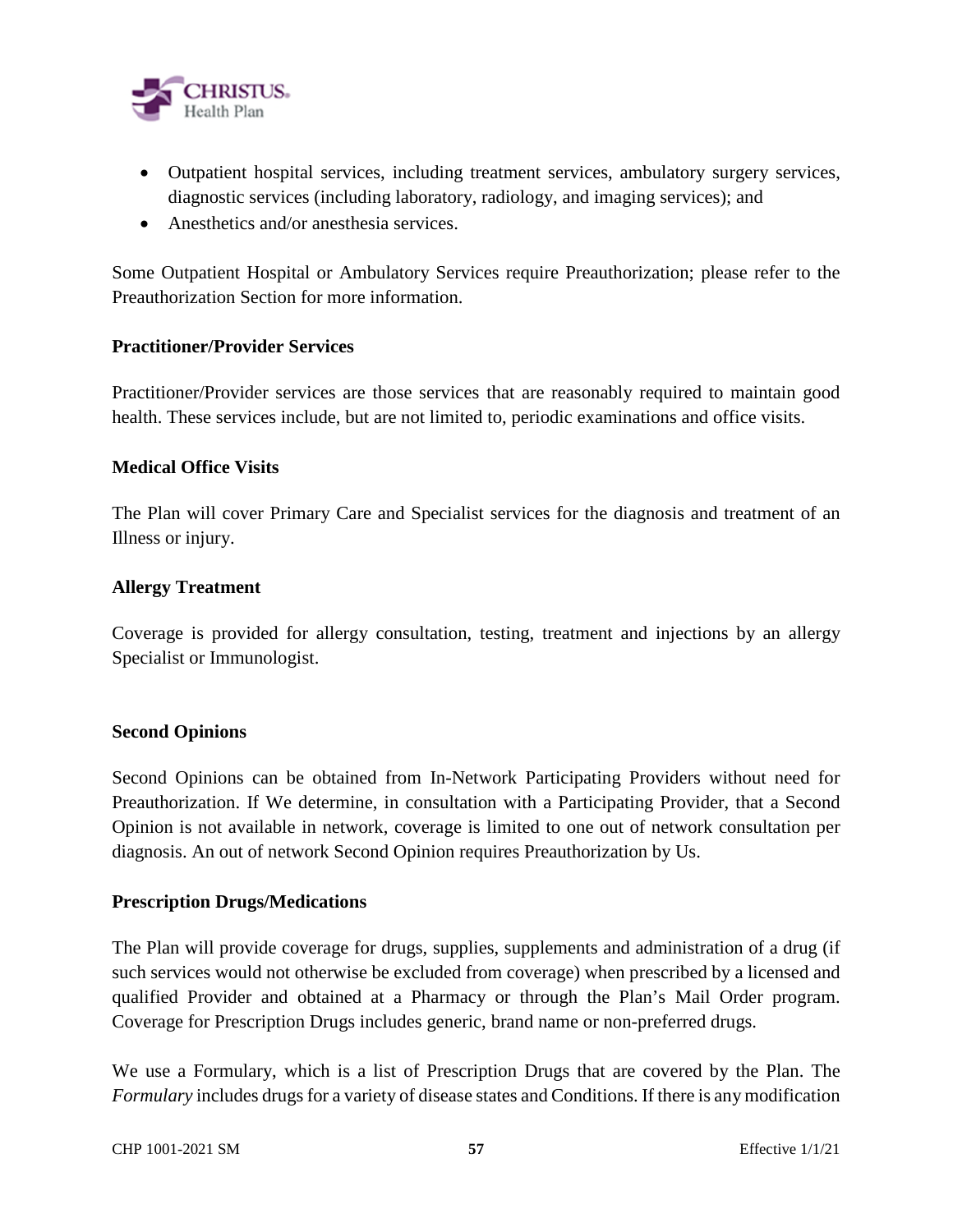

of the *Formulary*, the Plan will send Members a 60 day notification. Drugs listed on the Plan's formulary will continue to be offered at the contracted benefit level until the Plan's renewal date. Sometimes it is Medically Necessary for a Member to use a drug that is not on the *Formulary*. When this occurs, the prescribing Physician may request an exception for coverage through the Plan's Pharmacy Exception Center. In addition, some of the *Formulary* drugs may require a Preauthorization, a Step Therapy requirement, or may have quantity limits before coverage. See the Exclusions Section for more information on Prescription Drugs that are not Covered.

Step Therapy protocol complies with all mandated requirements, which includes disclosing an exceptions request process to You and disclosing Your expedited Adverse Determination appeal rights and external review rights for denials of exception requests. Prescription Drugs associated with the treatment of stage-four advanced, metastatic cancer or associated conditions do not apply.

Some Prescription Drugs may be limited to a Specialty Pharmacy or a specific pharmacy based upon FDA approval. These drugs will be designated in the *Formulary* with such limitations.

If a Member received out-of-area Emergency Care and had a prescription filled, the Plan requires that the Claim be submitted for reimbursement no later than 1 year (365 days) following the date of service. The Claim must contain an itemized statement of expenses.

The formulary is developed and maintained by a medical committee made up of 15 independent doctors and pharmacists. The committee decides if a drug should be on the *Formulary* after reviewing clinical, safety, and financial information. Clinical reasons are always considered before the cost of the drug when determining coverage and placement on the formulary. Some drugs may need pre-authorization.

The *Formulary* is reviewed periodically, and drugs on the list may be added, changed, or deleted. We will only remove a drug or change the requirements, limits or restrictions when your coverage is renewed. We will give you sixty (60) days notice of changes to the *Formulary.* 

If You have questions regarding the *Formulary* or regarding Your Prescription Drug benefits, call Member Services for assistance. Additional information regarding Your Prescription Drug Cost Sharing including Copays, Out of Pocket Limits, Mail Order program, Limitations and Exclusions can be found in *Schedule of Benefits*.

Some Prescription Drugs may be limited to a Specialty Pharmacy or a specific pharmacy based upon FDA approval. These drugs will be designated in the *Formulary* with such limitations.

The *Formulary* includes all drugs required by the Affordable Care Act and the Texas Department of Insurance. There are certain medications that are not required to be covered by law. These drugs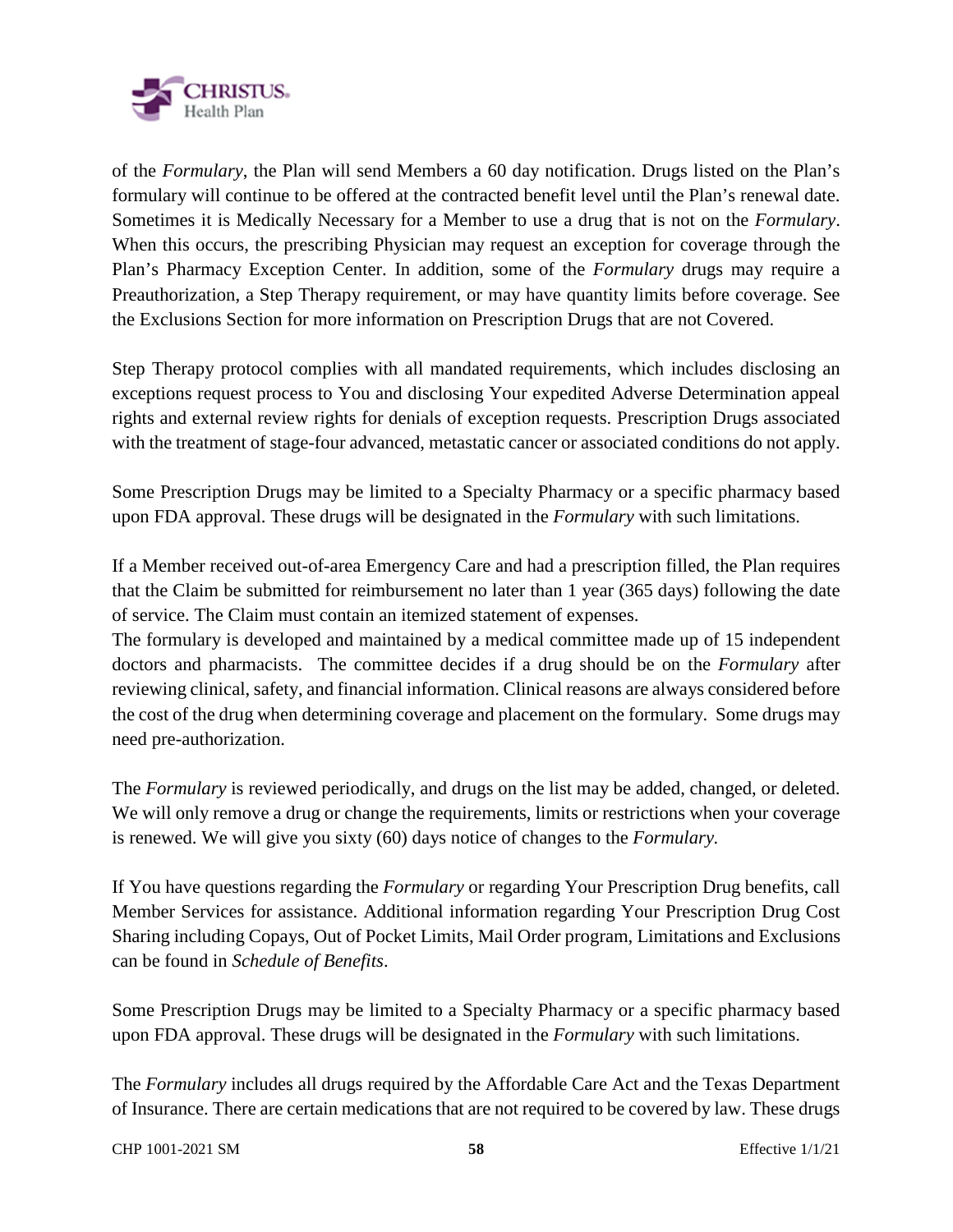

are related to the treatment of cancer, diabetes and smoking cessation. Please refer to the sections of this Contract and Your *Schedule of Benefits* regarding these covered Prescription Drugs.

You are required to pay for your covered Prescription Drugs according to the lesser of:

- the Copayment;
- the Allowable claim amount for the Prescription Drug; or
- the amount You would pay for the Prescription Drug if You purchased the drug without using Your health coverage.

If You receive a partial supply of a prescription drug from Your pharmacy, the cost-sharing amount will be prorated based on the number of days' supply of the drug actually dispensed. If You are needing eye drops to treat a chronic eye disease or condition, You may have Your eye drops refilled on or before the last day of the prescribed dosage period and:

- not earlier than the  $21<sup>st</sup>$  day after the date a prescription for a 30-day supply of eye drops is dispensed;
- not earlier than the  $42<sup>nd</sup>$  day after the date a prescription for a 60-day supply of eye drops is dispensed; or
- not earlier than the  $63<sup>rd</sup>$  day after the date a prescription for a 90-day supply of eye drops is dispensed.

We have established a medication synchronization plan. This is a plan established for the purpose of synchronizing the filling or refilling of multiple prescriptions.

Off-label drugs are covered benefits when it has been approved by the Food and Drug Administration for at least on indication and it is recognized for treatment of the indication for which the drug is prescribe in a standard drug reference compendium or substantially accepted peer-reviewed medical literature. The drug must be prescribed to treat a Covered Services and must be medically necessary. Off-label drugs will not be denied solely on the basis that the drug is not included in the *Formulary*.

# **Reconstructive Surgery**

This Plan will cover Medically Necessary services for surgery from which an improvement in physiologic function can reasonably be expected and performed for the correction of functional disorders resulting from accidental injury or from congenital defects or disease. Reconstructive surgery benefits are limited and include:

> Treatment provided for the correction of defects in an Accidental Injury sustained by the Member; or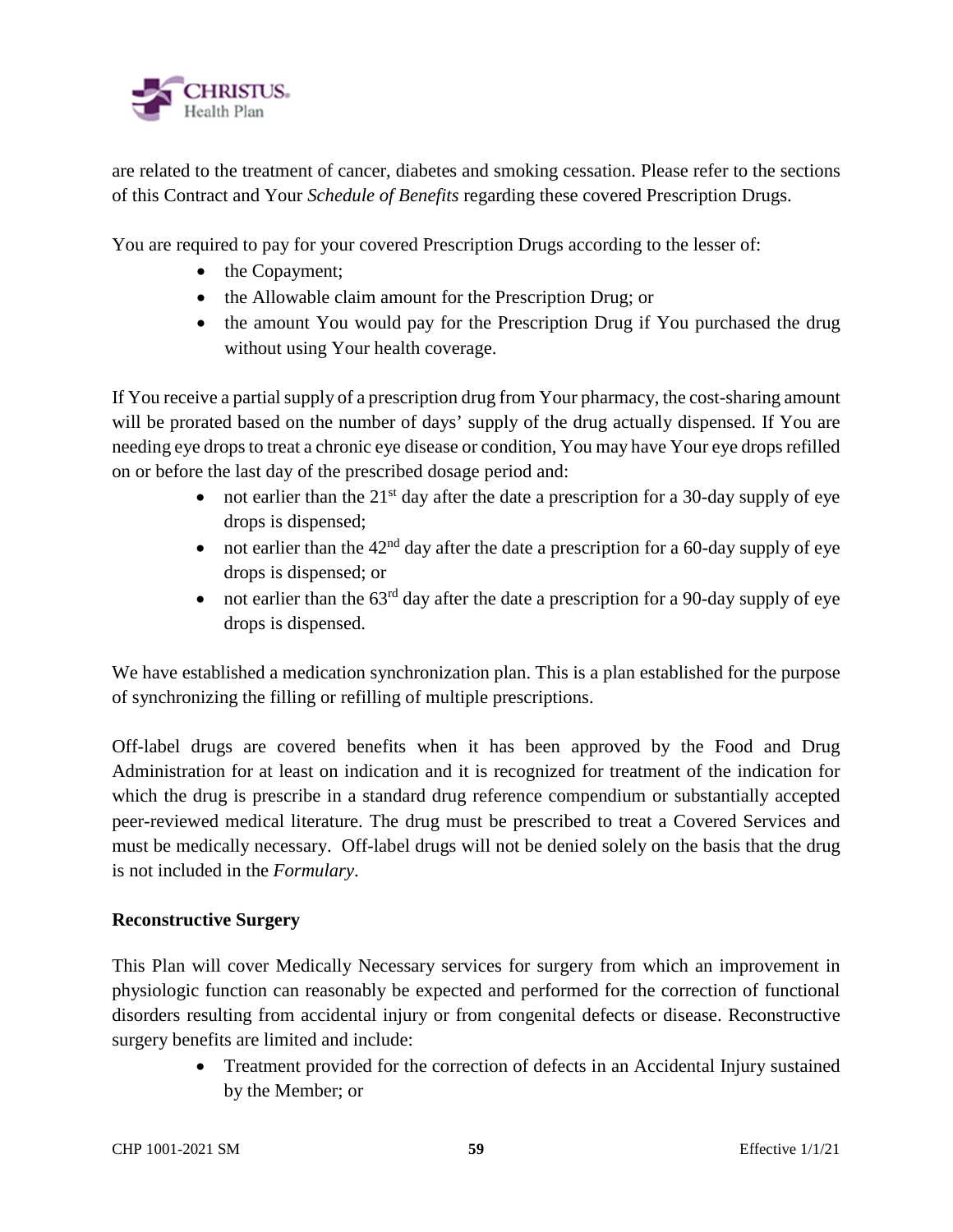

- Treatment provided for reconstructive surgery following cancer surgery; or
- Surgery performed on a newborn child for the treatment or correction of a congenital defect; or
- Surgery performed on a covered Dependent child (other than a newborn child) under the age of 19 for the treatment or correction of a congenital defect other than conditions of the breast; or
- Reconstruction of the breast on which mastectomy has been performed; surgery and reconstruction of other breast to achieve a symmetrical appearance; and prostheses and treatment of physical complications, including lymohedemas, at all stages of the mastectomy.

### **Rehabilitation Therapy**

Rehabilitation Therapy includes Physical; Speech; Occupational; and cardiac and pulmonary Therapy. These therapies are covered by the Plan when it has been determined that they can be expected to result in significant improvement of a Member's physical Condition. These services may be needed as a result of an injury; surgery or an acute medical Condition. Related Occupational Therapy is provided for the purpose of training Members to perform the activities of daily living.

### **Skilled Nursing Facility Care**

Inpatient services at a Skilled Nursing Facility are covered under Your Plan. These services must be Medically Necessary, Preauthorized, and be furnished by a licensed and qualified Provider. Covered Services are limited as stated in the *Schedule of Benefits* and include:

- Semi-private room and board;
- Skilled and general nursing services,
- Physician visits;
- Limited rehabilitative therapy;
- X-rays; and
- Administration of covered drugs, medications, Biologicals and fluids.

### **Smoking Cessation Counseling/Program**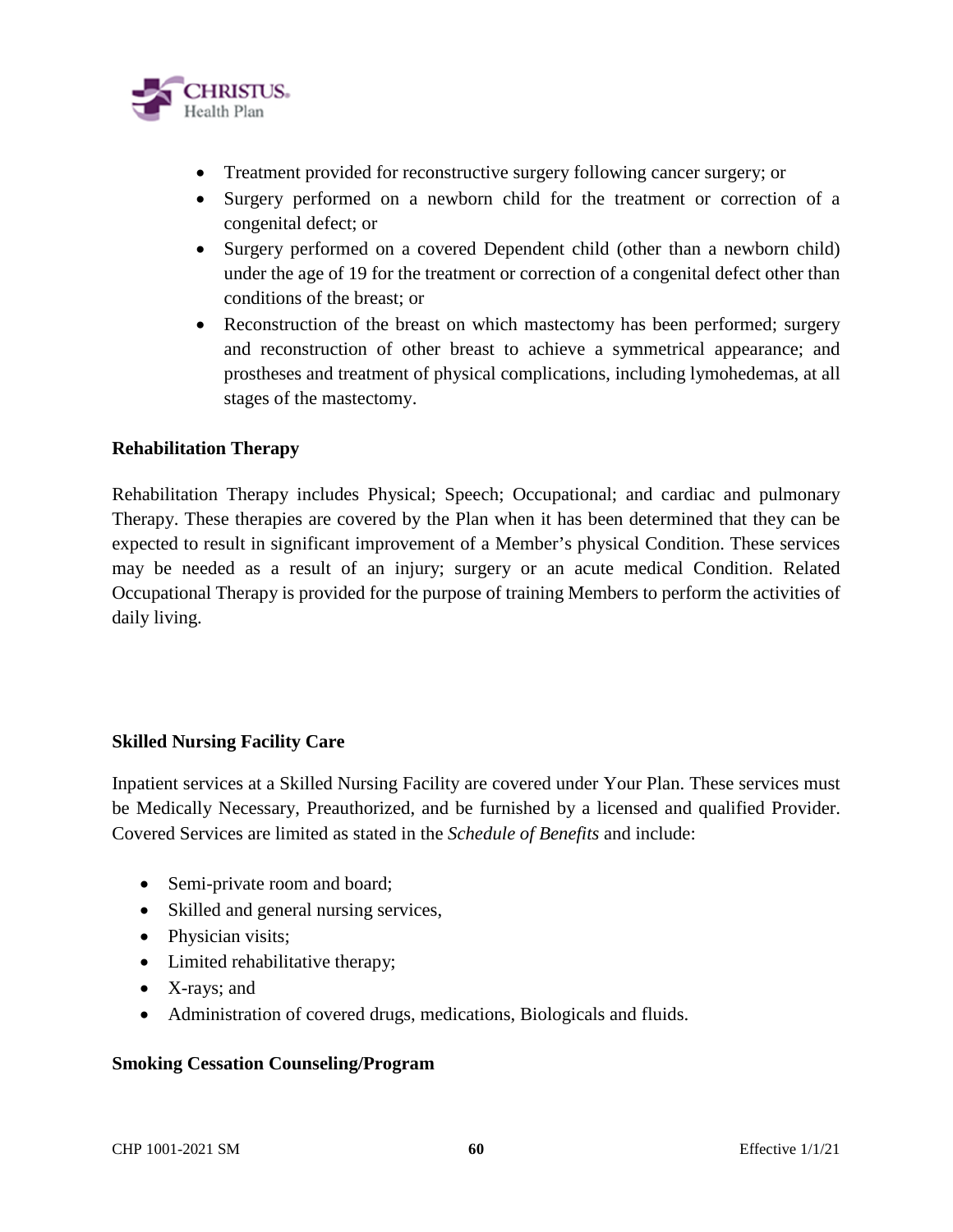

Diagnostic services and smoking cessation counseling, as set forth below, and certain smoking cessation Drugs as set forth on the *Formulary*.

Diagnostic services necessary to identify tobacco use, use-related Conditions and dependence. Group counseling, including classes or a telephone Quit Line, are covered through a Participating Provider. No Cost Sharing applies and there are no dollar limits or visit maximums.

Please contact Member Services at 1-844-282-3025 for more information.

### **Transplants**

The Plan will cover human organ and tissue transplant services when Preauthorized; and services are received from Plan-approved facilities within the United States.

The recipient of an organ transplant must be a Member at the time of services. Benefits are not available when the Member is a donor. Benefits are not available if the recipient is not a Member. The term recipient is defined to include a Member receiving authorized transplant-related services during any of the following: (a) evaluation, (b) candidacy, (c) transplant event, or (d) posttransplant care. Coverage is subject to the conditions and limitations outlined in the *Schedule of Benefits* and in this Contract.

# **Definition of Transplant Services**

Transplant services include medical, surgical and Hospital services for the recipient. This Plan also covers organ procurement needed for human-to-human organ or tissue transplant. The types of transplants covered include, but are not limited to, kidney, kidney/pancreas, cornea, bone marrow, some stem cell, heart, heart/lung, liver and pancreas.

### **Preauthorization**

Transplant services must be Preauthorized by the Plan. Preauthorization is based on an evaluation conducted by a Plan-approved transplant facility and on the relevant evidence-based medical guidelines.

A Member may seek authorization from the health plan for dual transplant listing. The second listing must be within a separate or different Organ Procurement Organization. While dual listing is authorized, payment will be made to only one facility for the actual transplant event.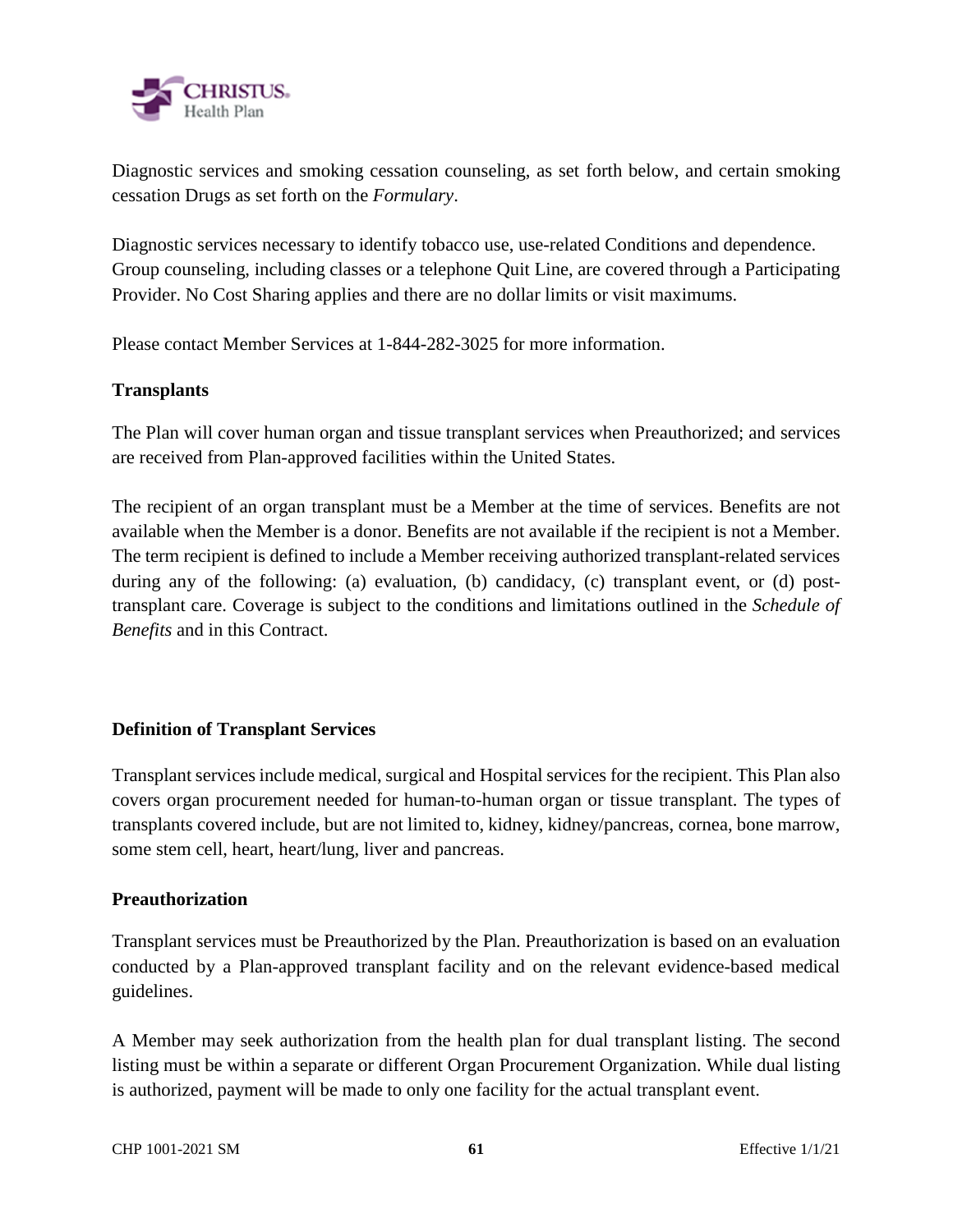

### **Organ Procurement Costs**

The Plan will cover costs directly related to the procurement of an organ from a cadaver or from a live donor. Surgery needed for organ removal; organ transit and the transportation; hospitalization and surgery of a live donor are also covered by the Plan. Compatibility testing that is done prior to procurement is covered if it is determined to be Medically Necessary by the Plan.

### **Transplant Travel**

Travel expenses incurred in connection with a pre-approved transplant are covered up to \$10,000 per lifetime. Benefits for transportation; lodging; and food are available to Members only if they are the recipient of a pre-approved organ/tissue transplant from a Plan approved Provider. Transplant Travel must be Preauthorized by the Plan.

Covered Travel expenses for a Member receiving a transplant will include charges for:

- Transportation to and from the transplant site, including charges for a rental car used during a period of care at the transplant facility;
- Lodging while at, or traveling to and from the transplant site;
- Food while at, or traveling to and from the transplant site.

The Plan will also cover travel expenses for one companion to accompany the patient as described above. Patients that are minors are allowed travel benefits for themselves, one or both parents, or a parent and a designated companion. A companion may be a spouse; a family member; a legal guardian; or any person not related to the Member but actively involved in the Member's care.

The following travel expenses travel expenses are excluded from coverage:

- $\bullet$  travel costs incurred due to travel within sixty (60) miles of the Member's home;
- laundry bills;
- telephone bills;
- alcohol or tobacco products; and
- charges for transportation that exceed coach rates.

### **Immunosuppressive Drugs for Organ Transplants**

The Plan will cover Inpatient immunosuppressive drugs for organ transplants. Prescription Drugs may be covered. Please refer to Your *Schedule of Benefits* for information regarding Your Prescription Drug benefits.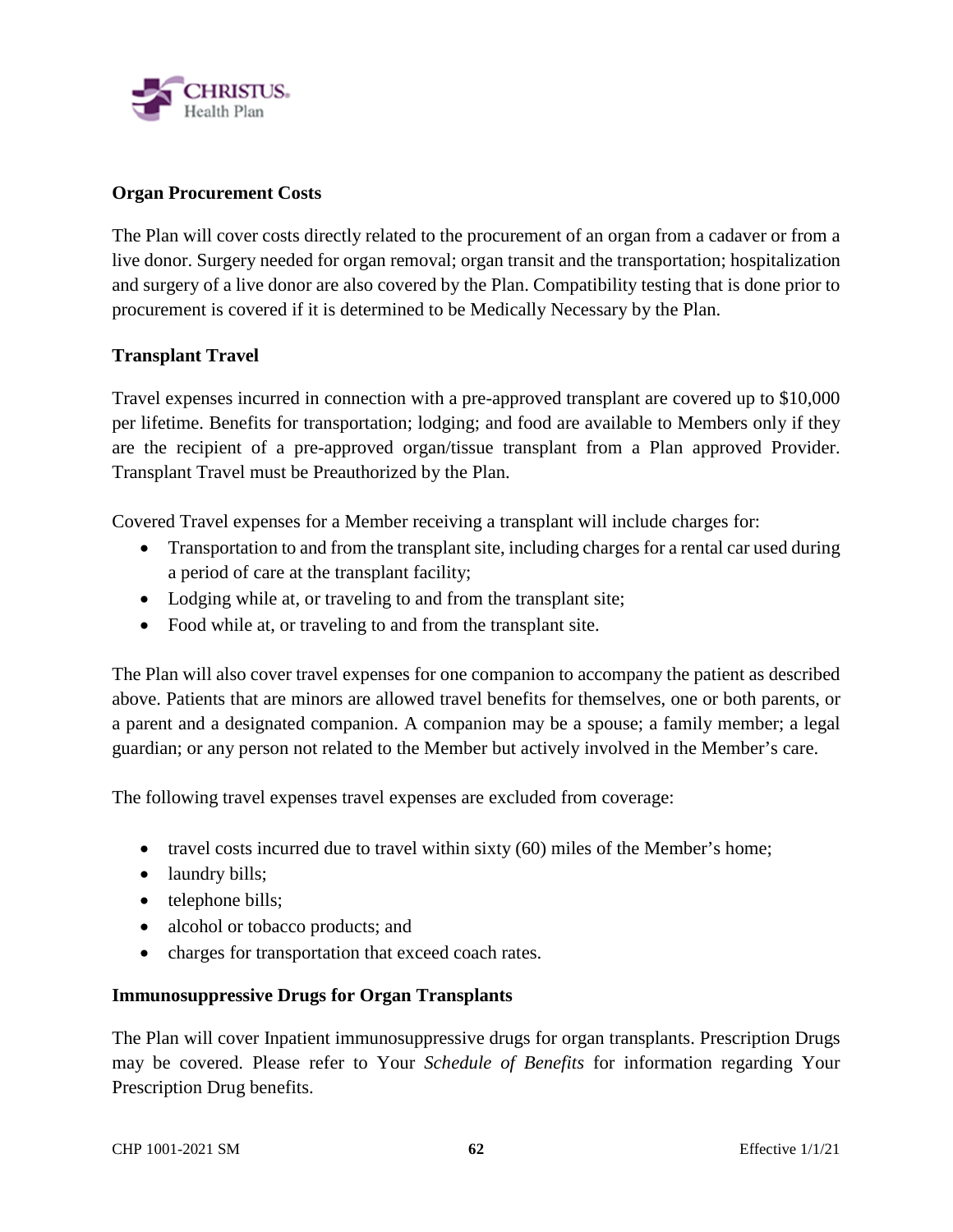

### **Vision Care**

- One wellness eye exam per year for children, one wellness eye exam every 24 months for adults.
- One pair of glasses per year for children, one every 24 months for adults.
- Vision services for Dependent children that are Essential Health Benefits

#### **Women's Health Care**

# **Please see the SPECIAL NOTICE ABOUT REPRODUCTIVE & FAMILY PLANNING SERVICES Section of this Contract.**

The Plan covers certain services related to women's health care. Some Covered Services are:

- Prenatal care, including nutritional supplements that are Medically Necessary and prescribed by a Physician;
- Mammograms for screening and diagnosis. These services include but are not limited to low-dose mammography screenings, including digital and mammography or breast tomosynthesis, performed at a designated imaging facility; and mammograms for screening and diagnostic purposes, including but not limited to low-dose mammography screenings performed at designated and approved imaging facility. At a minimum, the Plan shall cover one annual mammogram to persons age thirty-five (35) and older while diagnostic mammograms have no age limit;
- Breast Cancer Chemoprevention counseling for women at higher risk;
- Cytologic Screenings (Pap tests) including a screening for papillomavirus to determine the presence of precancerous or cancerous Conditions and other health problems, including the CA 125 blood test. These tests are available for women age thirteen (13) or older; and for women who are at risk of cancer, or at risk of other health Conditions that can be identified through a Cytological Screening;
- Human papillomavirus vaccine available to female Members age nine (9) to fourteen (14) years of age;
- Breast and ovarian cancer genetic testing and genetic counseling based on family history;
- Screening for gestational diabetes;
- Counseling and screening for HIV and other sexually transmitted diseases;
- Screening and counseling for interpersonal and domestic violence and abuse;
- Forty-eight (48) hours of Inpatient care following a mastectomy; and twenty-four (24) hours of Inpatient care following lymph node dissection for the treatment of breast cancer; and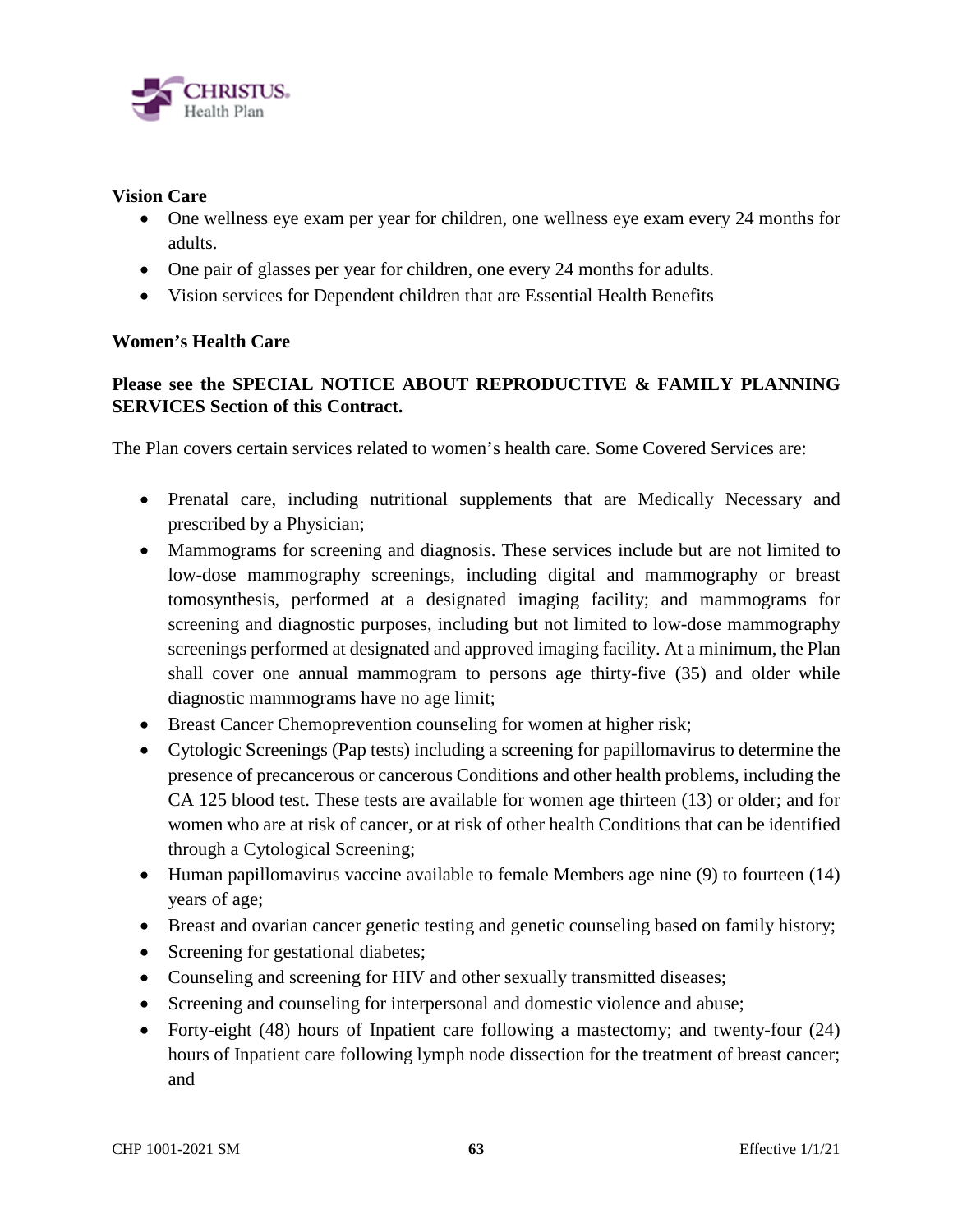

 Mastectomy-related services including all stages of reconstruction and surgery to achieve symmetry between the breasts; prostheses; and complications resulting from a mastectomy, including lymphedema; Direct access to qualified obstetric and gynecological care for female Members.

#### **Maternity Care**

Maternity Care is covered as shown on Your *Schedule of Benefits.* You are entitled to receive the maternity services and benefits listed in this section. Some Covered Services may require Preauthorization by the Plan before services are provided.

### **Prenatal Maternity Care**

Coverage for Prenatal Care includes:

- a minimum of one prenatal office visit per month during the first two trimesters of pregnancy;
- a minimum of two office visits per month during the seventh and eighth months; and
- a minimum of one office visit per week during the ninth month and until term by a Participating Provider.

Each office visit shall also include; prenatal counseling and education, necessary and appropriate screening, including history, physical examination and the laboratory and diagnostic procedures deemed appropriate by the Participating Provider/Practitioner. This is based upon recognized medical criteria for the risk group of which the patient is a Member.

Complications of pregnancy are covered under this Contract in the same manner as other illnesses or sicknesses. Complications of pregnancy mean conditions, requiring hospital confinement (when the pregnancy is not terminated), whose diagnoses are distinct from pregnancy but are adversely affected by pregnancy or are caused by pregnancy, such as acute nephritis, nephrosis, cardiac decompensation, missed abortion, and similar medical and surgical conditions of comparable severity, but shall not include false labor, occasional spotting, physician prescribed rest during the period of pregnancy, morning sickness, hyperemesis gravidarum, pre-eclampsis, and similar conditions associated with the management of a difficult pregnancy not constituting a nosologically distinct complication of pregnancy; and non-elective cesarean section, termination of ectopic pregnancy, and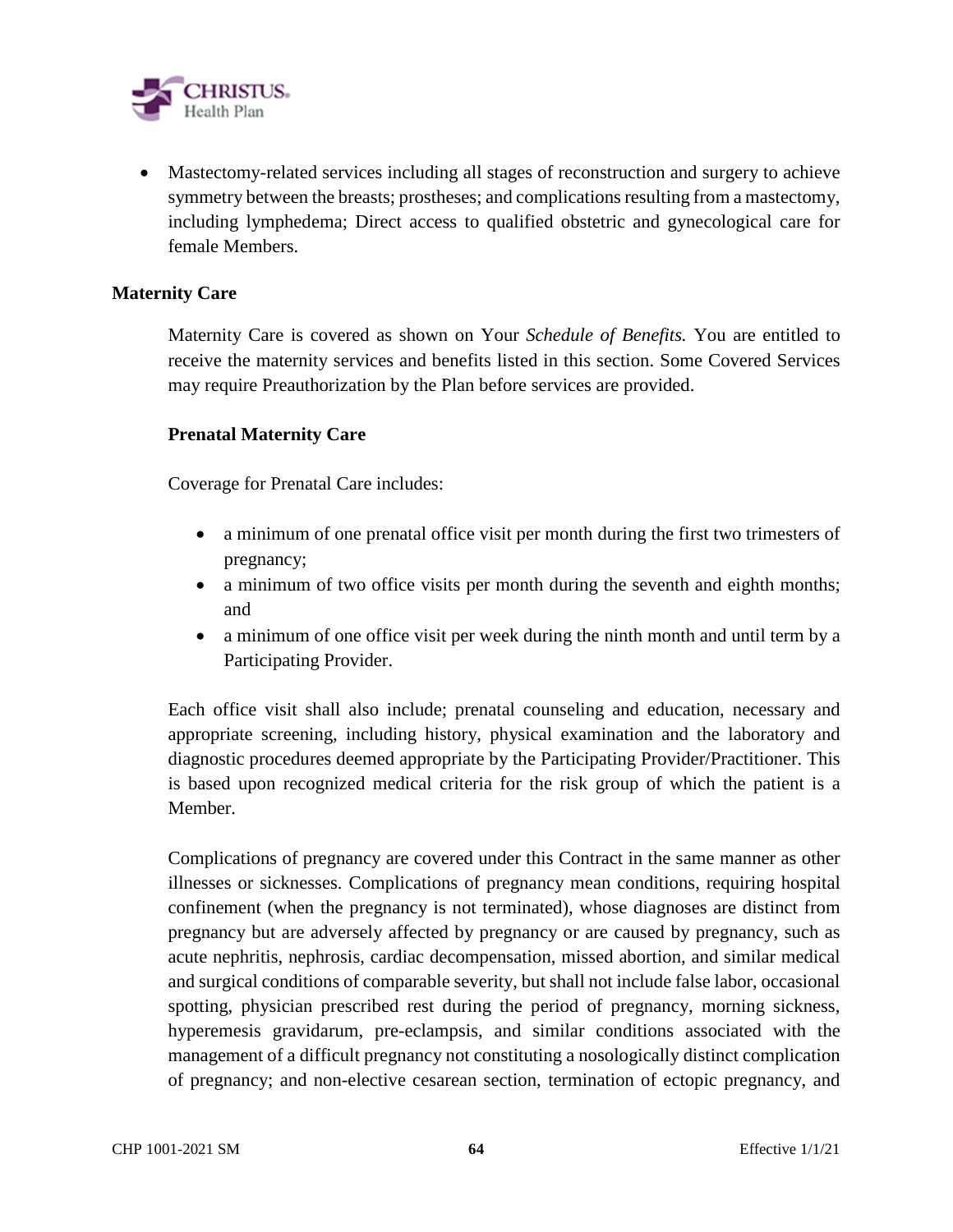

spontaneous termination of pregnancy, occurring during a period of gestation in which a viable birth is not possible.

### **Obstetrical Care**

Maternity Care includes coverage for Obstetrical care, including Participating Physician's, Participating Licensed Certified Nurse Midwife's, and Participating delivery room and other Medically Necessary services directly associated with delivery.

### **Services Provided by a Licensed Certified Nurse Midwife**

The services of a Licensed Certified Nurse Midwife are covered, subject to the following Limitations:

- The Licensed Certified Nurse Midwife is a Participating Provider.
- The Licensed Certified Nurse Midwife's services must be provided under the supervision of a Participating licensed Obstetrician or a licensed Family Practice Provider.
- The services must be provided in preparation for, or in connection with, the delivery of a newborn infant at a site that is covered under this Maternity benefit.
- For the purposes of this Maternity benefit, the only allowable sites of delivery are a Participating Hospital or a licensed birthing center. The combined fees of the Licensed Certified Nurse Midwife and any attending or supervising Physician(s), for all services provided before, during and after the birth, may not exceed the allowable fee(s) that would have been payable to the Physician had he/she been the sole Provider of those services.

# **Delivery Services**

Medical, surgical and Hospital care during the term of pregnancy, upon delivery and during the postpartum period for normal delivery, spontaneous abortion (miscarriage) and complications of pregnancy are covered. Coverage for a mother shall be available for a minimum of forty-eight (48) hours of Inpatient care following a vaginal delivery and a minimum of ninety-six (96) hours of Inpatient care following a Cesarean section. Any decision to shorten the period of Inpatient care for the mother or the newborn must be made by the attending Physician or Provider in consultation with the mother and must include appropriate post-delivery care in either the mother's home, the Physician's office, a healthcare facility, or another appropriate location.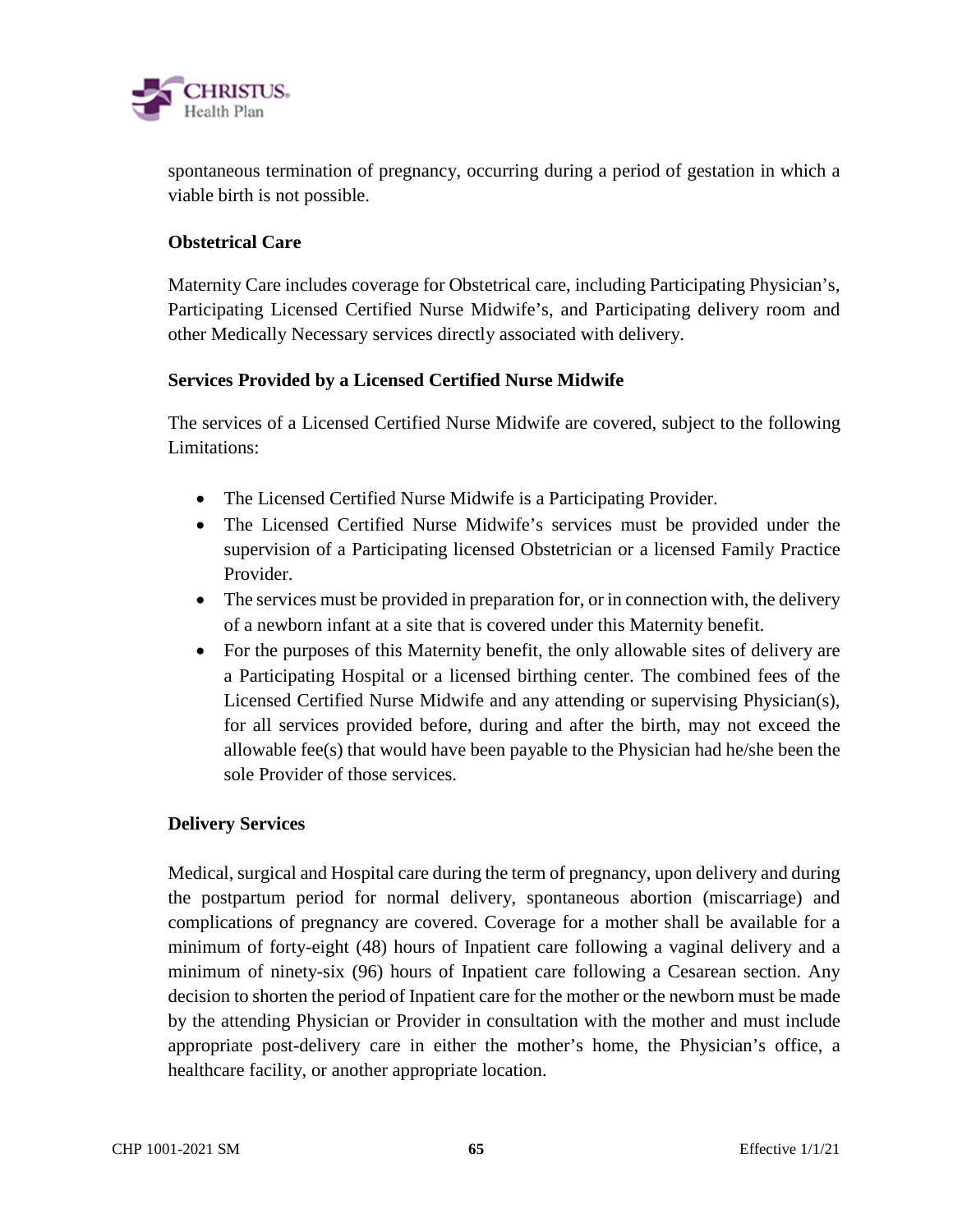

Transportation, including air transport to the nearest available contracted appropriately licensed Health Care Facility, is available for medically high-risk pregnant women with an impending delivery of a potentially viable infant. When necessary to protect the life of the infant, transportation, including air transport, to the nearest available tertiary care Health Care Facility, is covered.

### **Postpartum Care**

Maternity Care includes postpartum visits. Postpartum care in the home is covered in accordance with accepted maternal and neonatal Physician assessments, by a person with appropriate licensure, training and experience to provide postpartum care. Services provided by such person shall include, but not be limited to, parent education, assistance and training in breast and bottle feeding, and the performance of any necessary and appropriate clinical tests.

Coverage for postpartum care in the home includes a minimum of three home visits, unless one or two home visits are determined to be sufficient by the attending Physician or person with appropriate licensure, training and experience to provide postpartum care, and the mother. The home visits shall be conducted within the time period ordered by the attending Physician or person with appropriate licensure, training and experience to provide postpartum care.

### **Breast feeding support, supplies and counseling**

The following benefits and services are covered at no cost to the Member when received from a Participating Provider:

- Member must have a prescription for a manual breast pump, supplies, and counseling to prove that the Member gave birth.
- o Member will be provided with one (1) manual breast pump. One (1) replacement manual breast pump is allowed the following year and every year thereafter. A replacement set of associated supplies is allowed per Member for the duration of breastfeeding, in conjunction with each birth. Supplies include such items as breast pump, tubing and pads.
- If it is deemed Medically Necessary for the Member to use an electric breast pump, the Member's Durable Medical Equipment benefit would apply and may include a cost share.
- o Breastfeeding counseling services are avaliable for the duration of breastfeeding, in conjunction with each birth.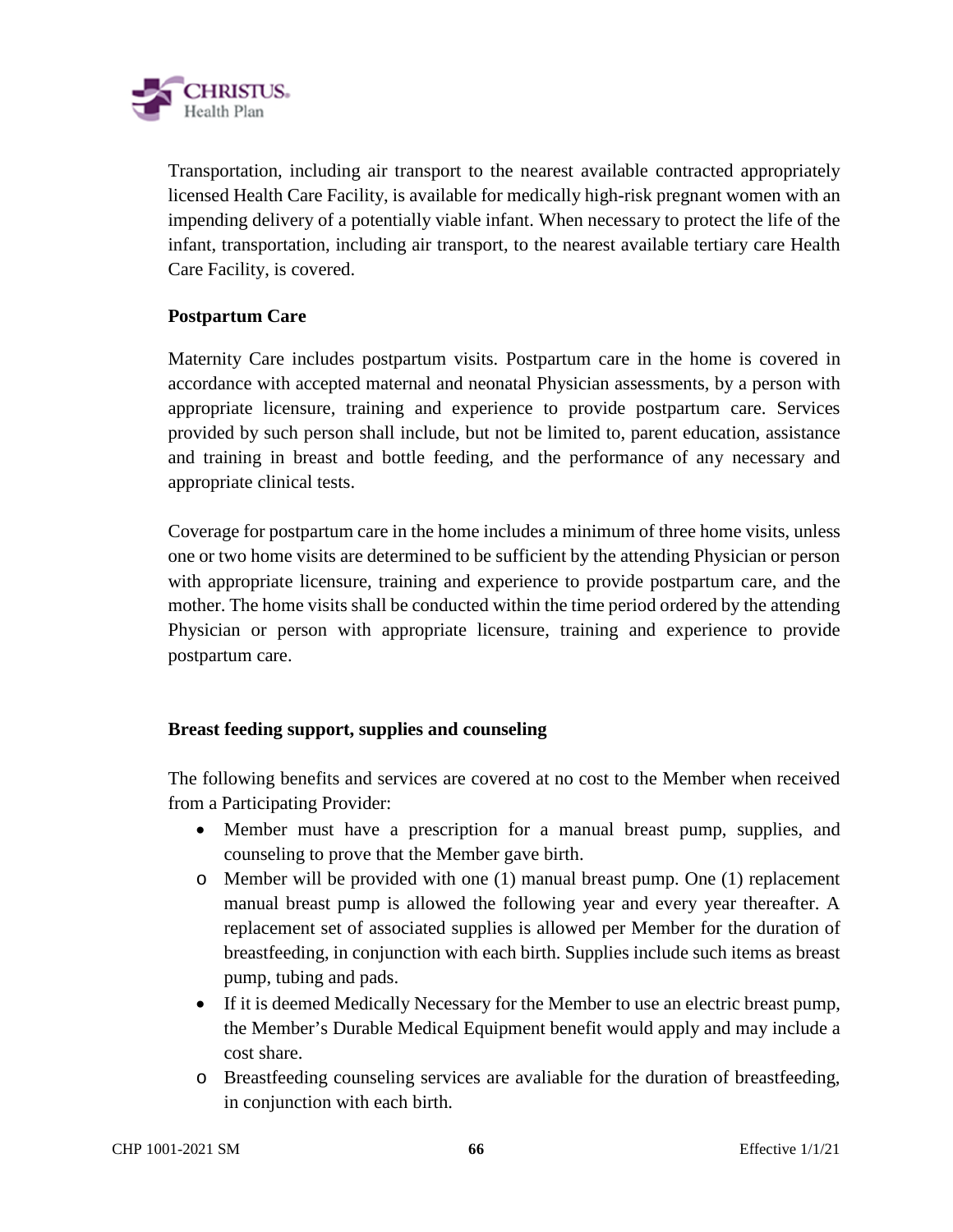

### **Alpha-fetoprotein IV Screening**

The alpha-fetoprotein IV screening test for pregnant women. The test screens for certain genetic abnormalities in the fetus. This test generally occurs between the sixteenth (16th) and twentieth (20th) week of pregnancy.

### **Newborn and Adopted Children Coverage**

The Plan will cover Injury or Illness of a newborn child. The child can be natural or adopted or in a "placement for adoption" status. This includes circumcision for newborn males, and the necessary care and treatment of medically diagnosed congenital defects and birth abnormalities. Ground or air transportation to the nearest available Tertiary Care Facility is covered when necessary to protect the life of the infant.

### **Nutritional Supplements**

This Maternity Benefit includes coverage for Medically Necessary nutritional supplements listed on the *Formulary* (as directed by the attending Participating Provider/Practitioner).

### **Continuity of Care**

If a Participating Provider/Practitioner terminates from the Plan, We will continue to reimburse the Provider/Practitioner for providing Medically Necessary treatment to a Member with a "special circumstance". "Special circumstance" means a condition regarding which a treating Provider or Practitioner reasonably believes that discontinuing care by that Provider or Practitioner could cause harm to the Member (including without limitation a disability, acute condition, lifethreatening illness, or pregnancy past 24 weeks).

The Plan will continue to cover Covered Services until the latest of: (a) the 90th day after the effective date of termination from the provider network; (b) if the Member has been diagnosed with a terminal illness at the time of termination, the expiration of the nine-month period after the effective date of the termination; or (c) if the Member is past the 24th week of pregnancy at the time of termination, through delivery of the child, immediate post-partum care and the six-week follow-up checkup.

In the event that a member is seeing a physician or provider that is pending termination from the plan, CHRISTUS Health Plan will provide notice to the member.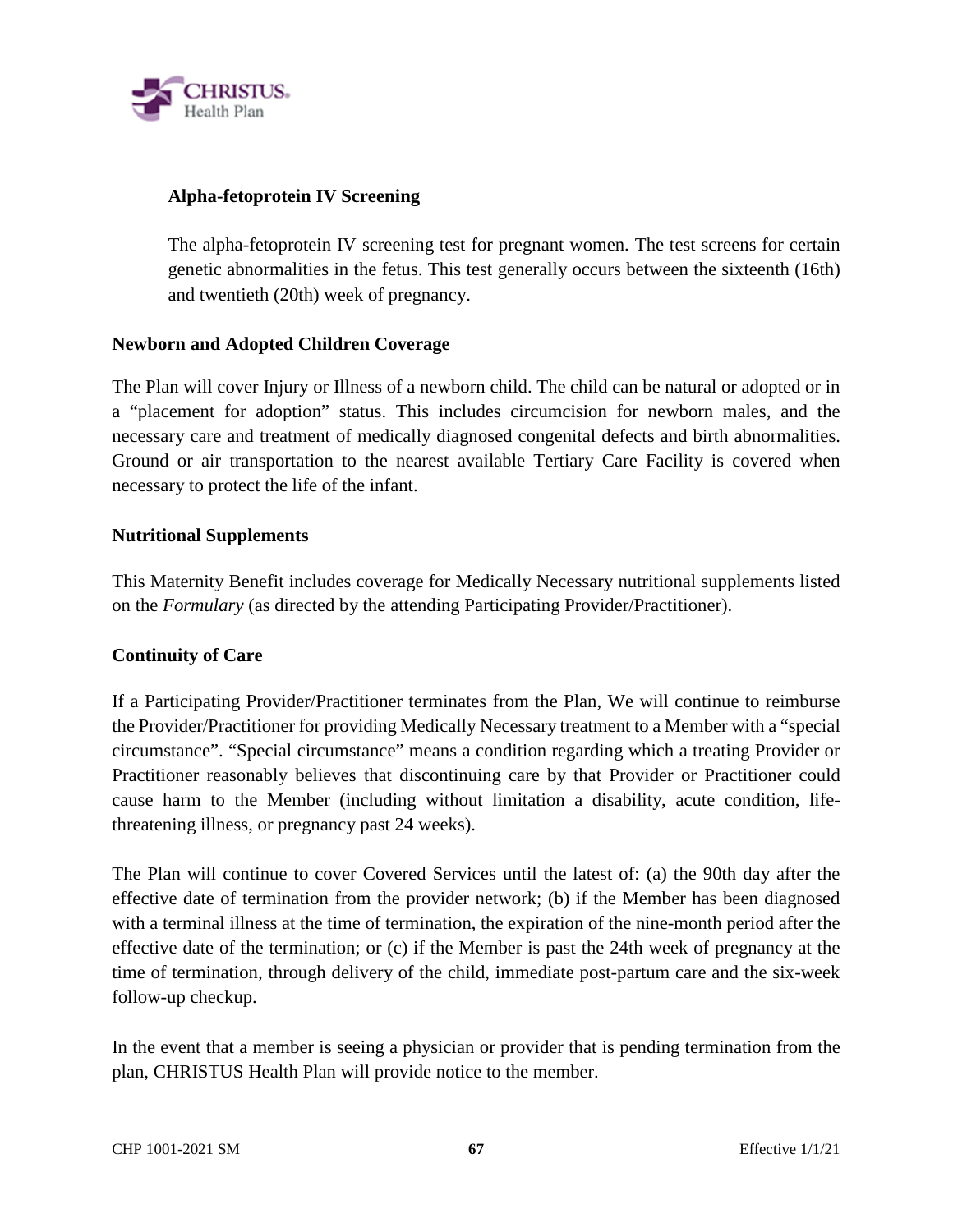

### **Additional Women's Health Care Benefits**

#### **Mastectomy Care**

The Plan shall offer forty-eight (48) hours of Inpatient care for a mastectomy; and twenty-four (24) hours of Inpatient care following lymph node dissection for the treatment of breast cancer. The Plan will also cover mastectomy-related services; including all stages of breast reconstruction and surgery to achieve symmetry between the breasts; prostheses; and any complications resulting from a mastectomy, including lymphedema. Requests for reconstructions after initial reconstruction post-mastectomy require Preauthorization, and clinical information must be reviewed by a Medical Director for Medical Necessity. Requests that are not an initial reconstruction that are cosmetic in nature are not a Covered Benefit.

#### **Osteoporosis Coverage**

Services related to the diagnosis, treatment, and appropriate management of osteoporosis when Medically Necessary.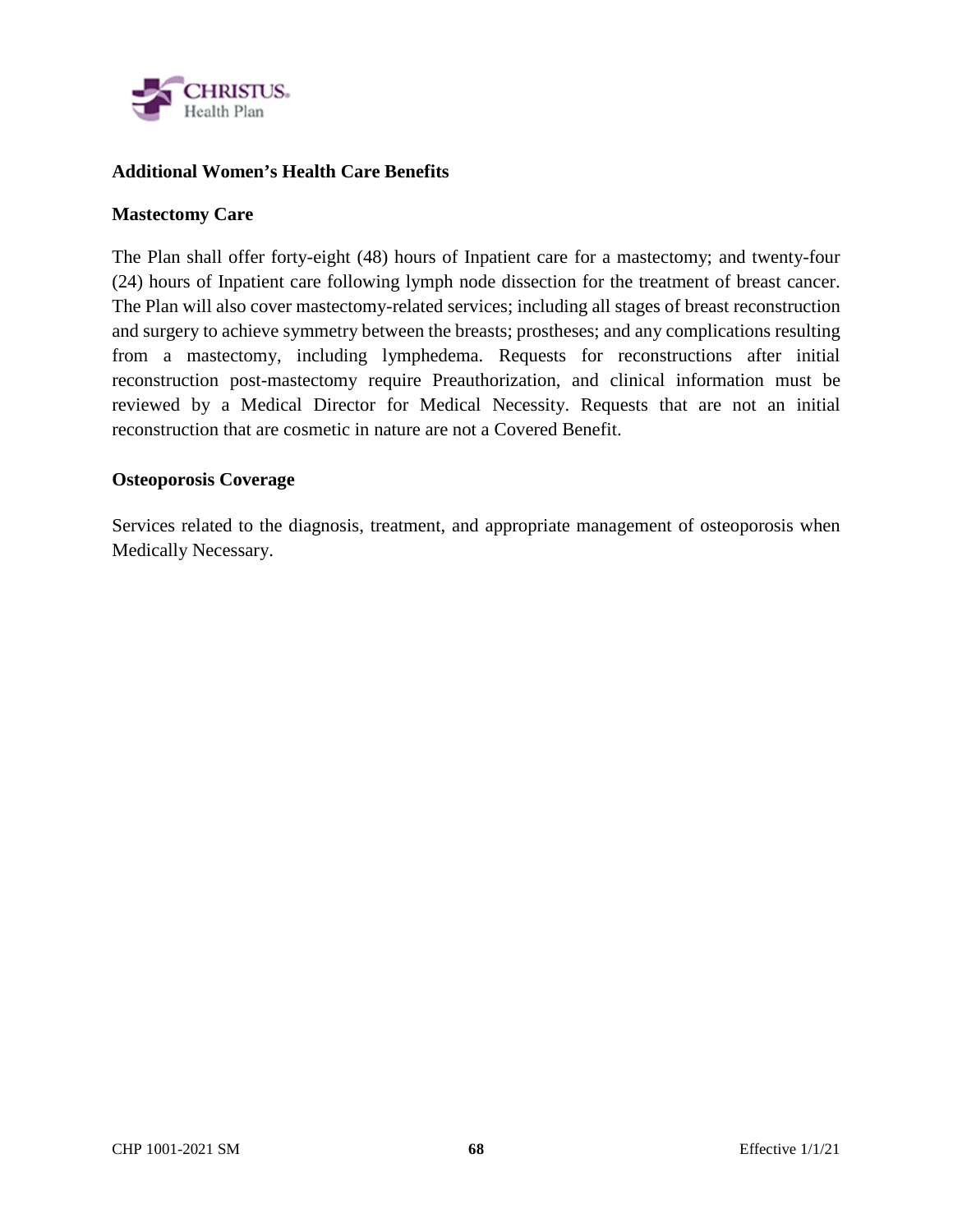

# **SPECIAL NOTICE ABOUT REPRODUCTIVE & FAMILY PLANNING SERVICES**

CHRISTUS Health Plan is an affiliate of a Catholic health care system, which is subject to the Ethical and Religious Directives for Catholic Health Care Services. Based on religious beliefs, we limit performance of certain services. Such services include sterilization, tubal ligation and artificial contraceptives, or any counseling or referrals for such services, when performed for family planning purposes. However, certain of these services are designated under federal law as covered Essential Health Benefits for women with reproductive capacity; these covered services may include:

- FDA-approved contraceptive methods (not including abortifacient drugs), such as:
	- o Barrier methods (used during intercourse), like diaphragms and sponges
	- o Hormonal methods, like birth control pills and vaginal rings
	- o Implanted devices, like intrauterine devices (IUDs)
	- $\circ$  Emergency contraception, like Plan B<sup>®</sup> and Ella<sup>®</sup>
	- o Sterilization procedures
	- o Patient education and counseling
- FDA-approved sterilization procedures
- Patient education and counseling

Direct abortion is not a covered benefit. The termination of a pregnancy is a covered benefit only in the following circumstances: 1) as a result of treating a proportionately serious pathological condition of a pregnant woman, and 2) when the intervention cannot be safely postponed until the fetus is viable.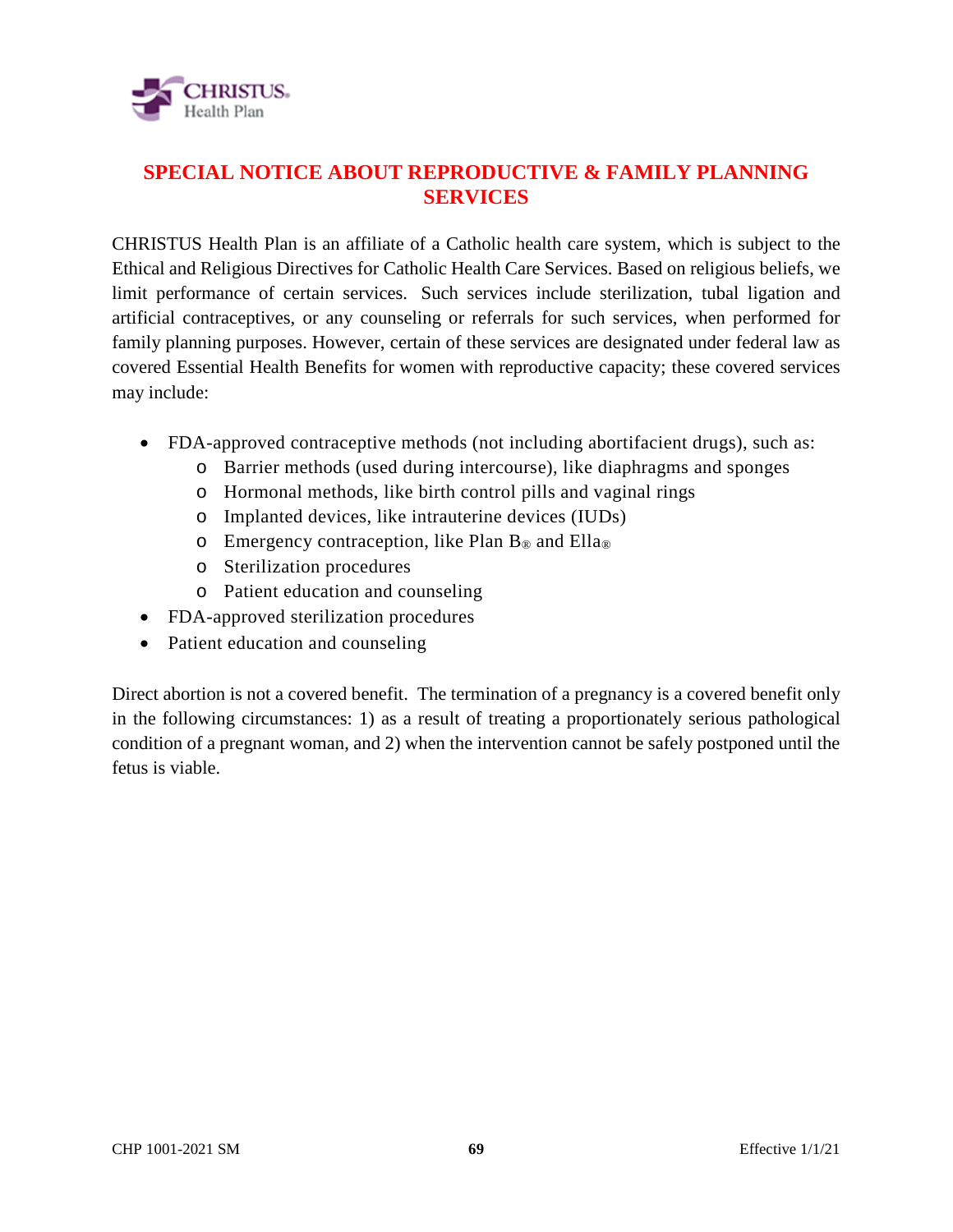

# **EXCLUSIONS**

**This Contract only covered certain Medically Necessary healthcare benefits. This EXCLUSIONS Section lists services that are specifically excluded from coverage under this Contract. All other benefits and services not specifically listed in the COVERED BENEFITS section of this Contract are also Excluded Services.** 

If You are uncertain about whether a service or item is covered by this Contract, please contact Member Services at 1-844-282-3025 before the service or item is provided.

### **The following are specifically excluded from coverage:**

- **Acupuncture**
- **Accident and Emergency Care Services**
	- o Use of an emergency facility for non-emergent services (including without limitation, Urgent Care or observation)
- **Autopsies and Ambulance Services** 
	- o Autopsy costs for deceased Members.
	- o Ambulance services to the coroner's office or to a mortuary, unless the Ambulance has been dispatched prior to the pronouncement of death by an individual authorized under state law to make such pronouncements.
- **Bariatric Surgery**
- **Before or After Coverage Period** 
	- o Services received, items purchased, prescriptions filled or expenses incurred before the effective date of coverage under this Policies or after the effective date of termination of Coverage.

### **Cancer Clinical Trials**

- o Any Cancer Clinical Trials provided outside of Texas, as well as those that do not meet the requirements of the COVERED BENEFITS section of this Contract.
- o Costs of Cancer Clinical Trials that are customarily paid for by government, biotechnical, pharmaceutical or medical device industry sources.
- o Services from non-Participating Providers, unless services are not available from a Participating Provider. Preauthorization is required for any Out-of-Network Services, which must be provided in Texas.
- o Costs of a non-FDA approved Investigational drug, device or procedure.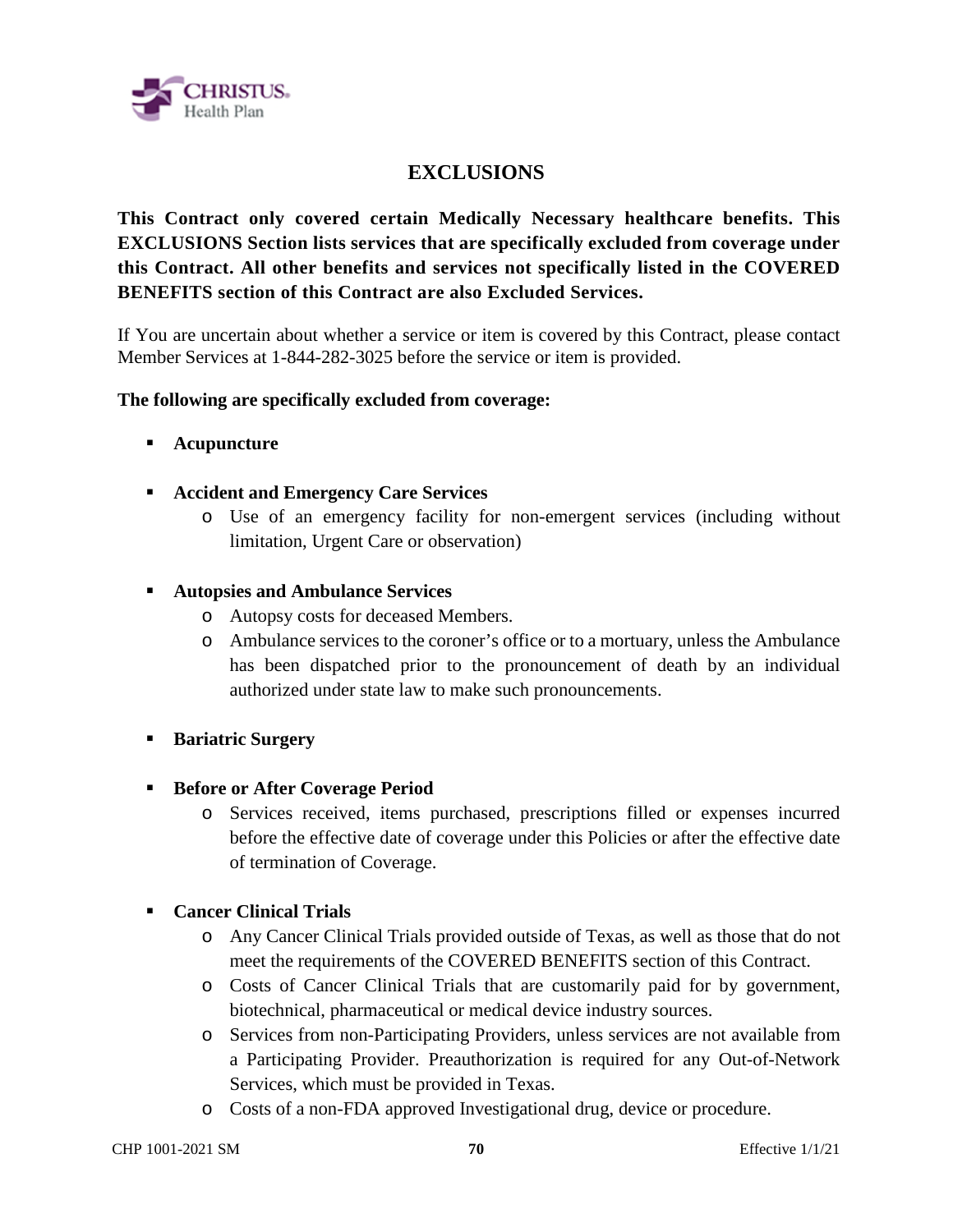

- o Costs associated with managing the research associate with the Cancer Clinical Trial.
- o Costs of tests necessary for the research of the Cancer Clinical Trial.
- o Costs paid for or not charged by the Cancer Clinical Trial Providers.

### **Certified Hospital Care Benefits**

- o Food, housing and delivered meals.
- o Volunteer services.
- o Personal or comfort items.
- o Homemaker or housekeeping services.
- o Private duty nursing (Except medically necessary or authorized by the PCP).
- o Bereavement counseling.

### **Circumcisions**

o Performed other than for newborn stays, unless Medically Necessary.

### **Clothing or Protective Devices**

o Clothing or other protective devices, including photoprotective clothing, windshield tinting, lighting fixtures or other items or devices whether prescribed or not.

# **Complementary Therapies**

- o Acupuncture, except as specified in COVERED BENEFITS.
- o Chiropractic Services, except as specified in COVERED BENEFITS.
- o Biofeedback, except as specified in COVERED BENEFITS.

### **Cosmetic Surgery**

- o Cosmetic therapy, drugs or medications, or procedures for the purpose of changing appearance.
- o Any surgical or non-surgical procedures that are primarily for the purpose of altering appearance and not performed for the purpose of correcting functional disorders resulting from injury, congenital defects or disease.
- o Reconstructive surgery following a mastectomy is not considered Cosmetic Surgery and will be covered.
- **Dental Services** 
	- o There is no dental coverage for adults.
- **Durable Medical Equipment** 
	- o Upgraded or deluxe Durable Medical Equipment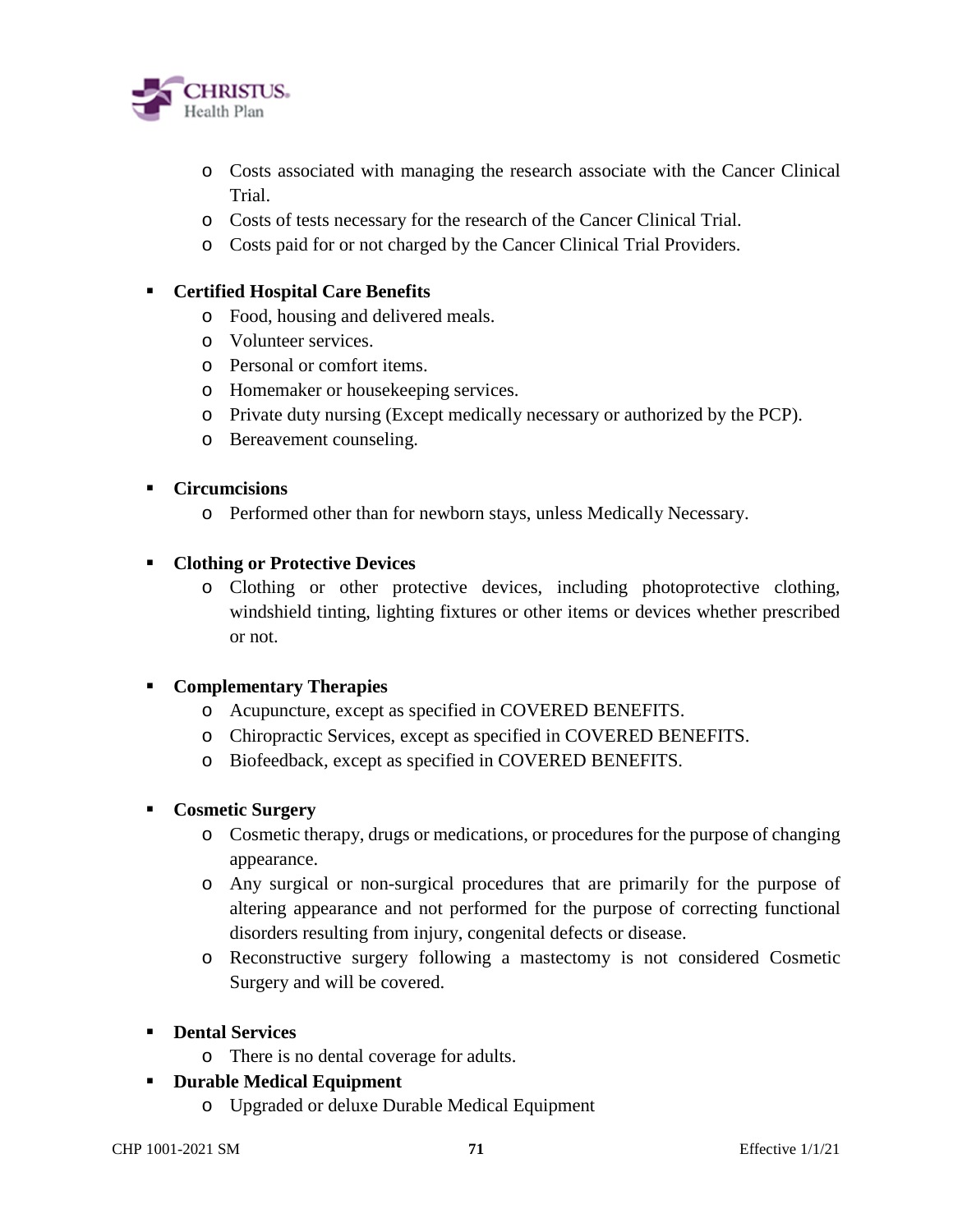

- o Convenience items, including items for comfort and ease and not primarily medical in nature, such as shower seats, bath grab bars, shades for wheelchairs, pillows, fans, special beds and chairs, and other items.
- o Duplicate Durable Medical Equipment items.
- o Repair or replacement of Durable Medical Equipment due to loss, neglect, misused, abuse to, or to improve appearance or convenience.
- o Repair or replacement of items under the manufacturer or supplier's warranty.
- o Additional wheelchairs, if the Member has a functional wheelchair.

### **Excessive Charges**

o Charges or costs in excess of Usual, Customary and Reasonable Charges.

### **Exercise Equipment and Services**

- o Exercise equipment, videos, personal trainers, club memberships and weight reduction programs.
- **Experimental, Investigational or Unproven Drugs, Medicines, Treatments, Procedures, Devices or Services**
- **Extracorporeal shock wave therapy**
- **Foot Care** 
	- o Routine foot care, such as treatment of flat feet or other structural misalignments of the removal of corns, and calluses, unless Medically Necessary due to diabetes or other significant peripheral neuropathies.
- **Hair Loss** 
	- o Hair loss or baldness treatments, medications, supplies and devices, regardless of medical cause of hair loss or baldness.

### **Home Health Care Services**

- o Custodial Care needs that can be performed by non-licensed medical personnel to meet normal activities of daily living.
- o Respite care.
- **Hospital Services** 
	- o Rehabilitation as part of acute medical detoxification.
- **Infertility Services**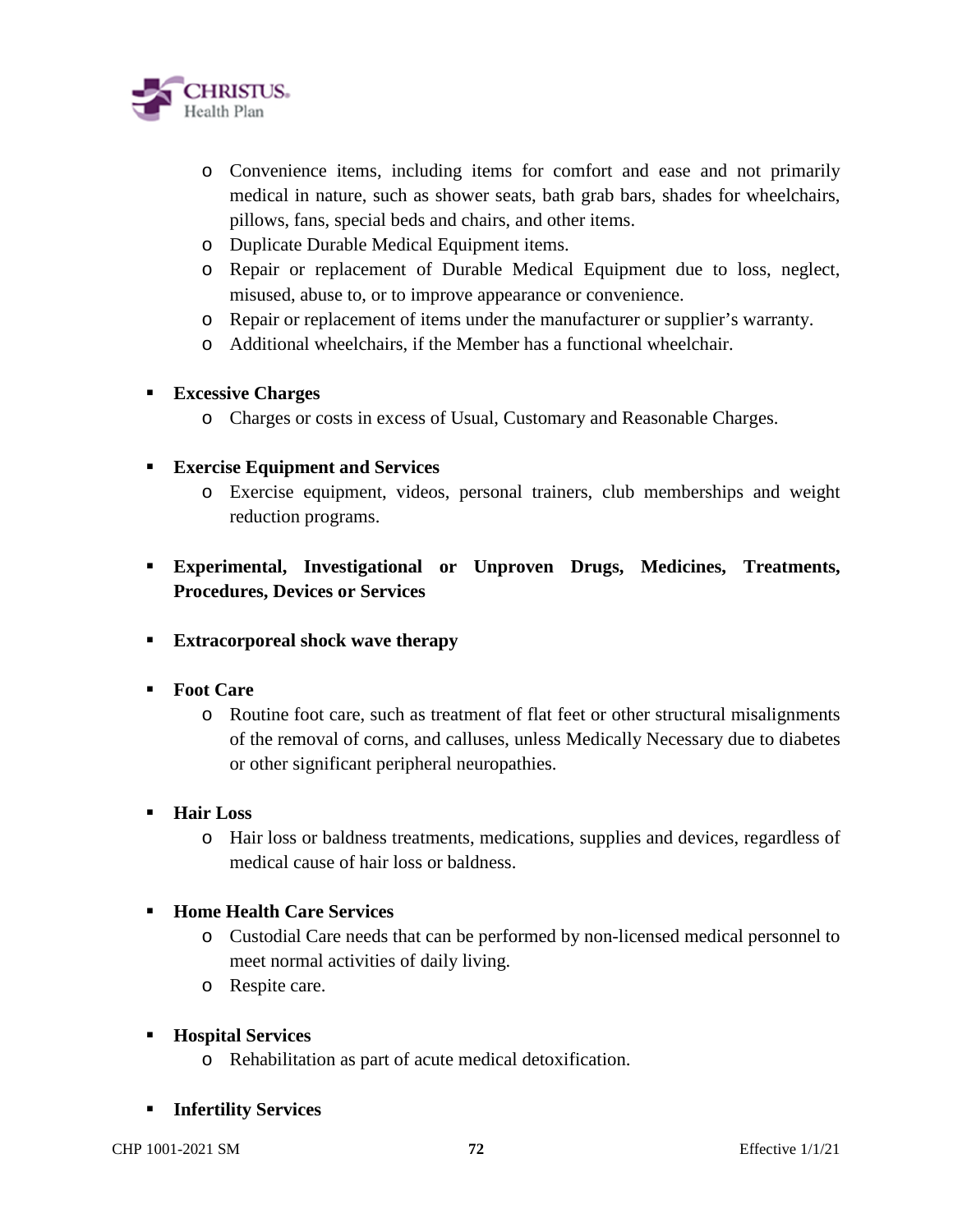

## **Long-Term Care**

o Not covered for adults or children

## **Male Health Care**

- o Contraceptive Coverage
- o Family planning services
- o Sterilization procedures

### **Mental Health and Alcoholism and Substance Abuse**

- o Codependency treatment.
- o Bereavement and sexual counseling.
- o Psychological testing when not Medically Necessary.
- o Special education, school testing or evaluations, counseling, therapy or care for learning deficiencies or disciplinary or behavioral problems.
- o Treatment in a halfway house.
- o Alcohol or Substance Abuse Services (Except as specified in COVERED BENEFITS)
	- Treatment in a halfway house.
	- Codependency treatment.
	- Bereavement and sexual counseling.
	- Court-ordered treatment, or treatment that is a condition of parole or probation in lieu of sentence, unless a Preauthorization is obtained.
	- Any treatment for Alcoholism or Substance Abuse services after the maximum episodes of treatment allowed under this Contract.

### **Military Service Disabilities**

o Care for military service connected disabilities to which You are legally entitled to and for which facilities are reasonable available to You.

### **Nutritional Supports and Supplements**

o Baby food (including formula or breast milk) or other regular grocery products that can be used with the enteral system for oral or tube feedings.

### **Out-of-Network Services Not Authorized**

o Services received out of network that require Preauthorization, if Preauthorization was not obtained.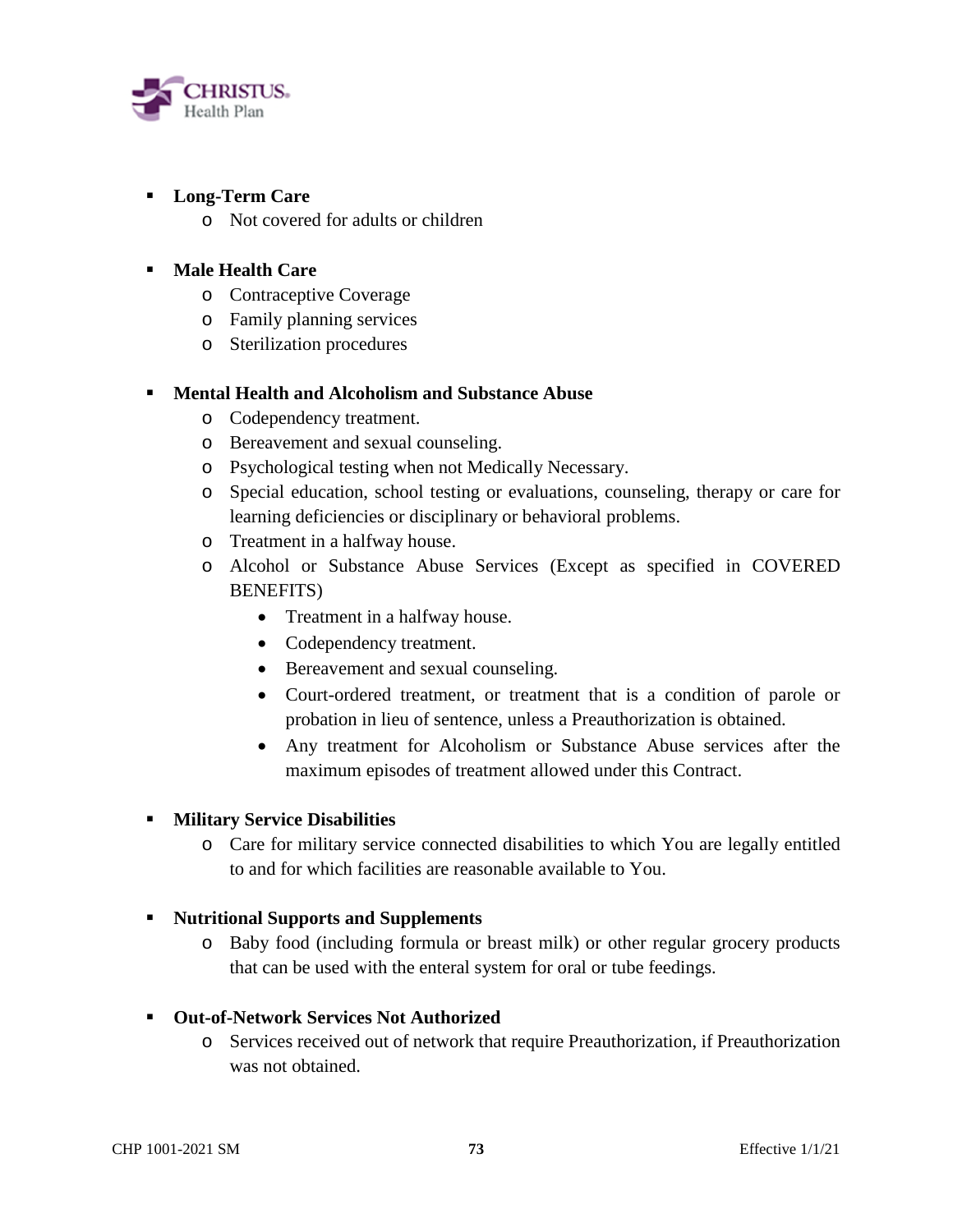

## **Orthotic Appliances**

- o Functional foot Orthotics, including those for plantar fasciitis, pes planus (flat feet), heel spurs and other Conditions, Orthopedic or corrective shoes, arch supports, shoe appliances, foot Orthotics, and custom fitted braces or splints, except for Members with diabetes or other significant peripheral neuropathies.
- o Custom-fitted Orthotics, except for knee-foot-ankle Orthosis (KAFO) and/or ankle-foot Orthosis (AFO) for Members who meet nationally recognized guidelines.

## **Prescription Drugs/Medicines**

- o New Medications for which the determination of criteria for Coverage have not yet been established by Us.
- o Over the counter (OTC) medications and drugs, except as listed on the *Formulary*.
- o Prescription Drugs/Medicines that require a Preauthorization if no Preauthorization was obtained.
- o Prescription Drugs/Medicines purchased outside the United States.
- o Replacement Prescription Drugs/Medicines resulting from loss, theft or destruction.
- o Prescription Drugs/Medicine, medicines, treatments, or devices that We determine are Experimental, Investigational or Unproven.
- o Disposable medical supplies, except when provided in a Hospital or a Participating Provider's office.
- o Treatments and medications for the purpose of weight reduction or control, except as specified in COVERED BENEFITS.
- o Nutritional supplements as prescribed by the attending Provider or as sole source of nutrition.
- o Infant formula, under any circumstance.
- o Prescription Drugs/Medicines for the treatment of sexual dysfunction or Infertility.
- o Prescription Drugs/Medicines for cosmetic purposes.

### **Provider Services**

- o Services provided by an Excluded Provider.
- o Telephone visits, except as set forth in COVERED BENEFITS.
- o Electronic mail by a Provider or consultation by telephone for which a charge is made to the patient.
- o Get acquainted visits without physical assessment or diagnostic or therapeutic intervention.

### **Prosthetic Devices**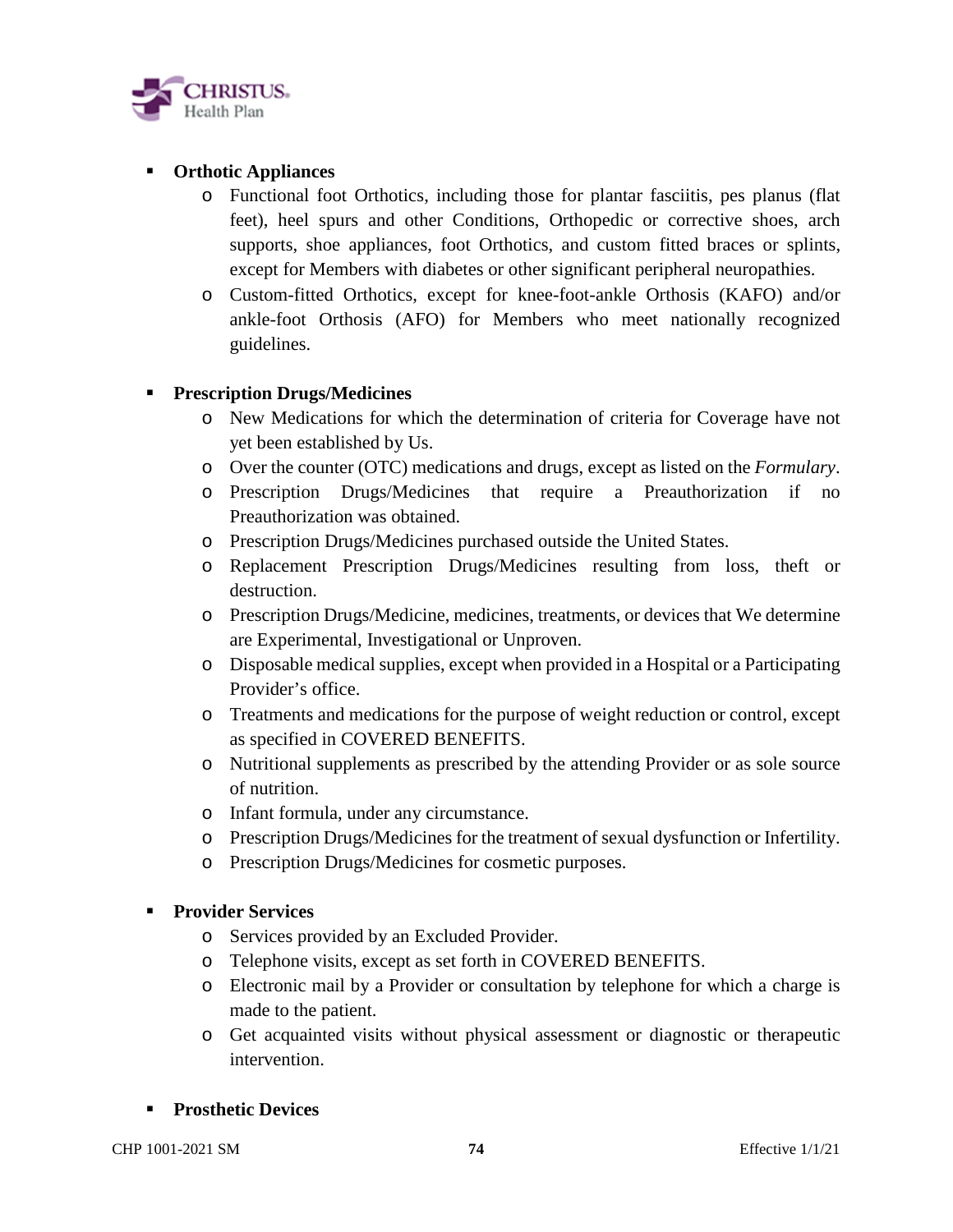

o Artificial aids including speech synthesis devices, except as specified in COVERED BENEFITS.

## **Reconstructive Surgery for Cosmetic Purposes**

o Cosmetic Surgery (examples include breast augmentation, dermabrasion, dermaplaning, excision of acne scarring, acne surgery, asymptomatic scar revision, microphlebectomy, sclerotherapy (except for truncal veins), and nasal rhinoplasty.

## **Rehabilitation and Therapy**

- o Athletic trainers or treatments by athletic trainers.
- o Vocational rehabilitation services
- o Long-term therapy or rehabilitation services, including treatment for chronic or incurable Conditions for which rehabilitation produces minimal or temporary change or relief. If You have reached maximum rehabilitation potential, a point where a significant improvement is unlikely to occur, or therapy for 4 consecutive months, additional therapy is considered long-term therapy or rehabilitation.
- o Treatment of chronic Conditions (such as muscular dystrophy, down syndrome, cerebral palsy).

### **Services Covered Under Another Program**

- o Services for which You or Your Dependent are eligible under any governmental program (except Medicaid), to the extent determined by law.
- o Services for which, in the absence of any health service plan, no charge would be made to You or Your Dependent.

### **Services Provided Outside the United States**

o Any services or materials for non-Emergency Care or non-Urgent Care received outside the United States.

### **Sex Dysfunction**

o Treatment for sexual dysfunction, including medication, counseling and clinics.

### **Sex Transformation**

o Surgery and drugs related to sex transformation.

## **Skilled Nursing Facility Care**

o Custodial or domiciliary care.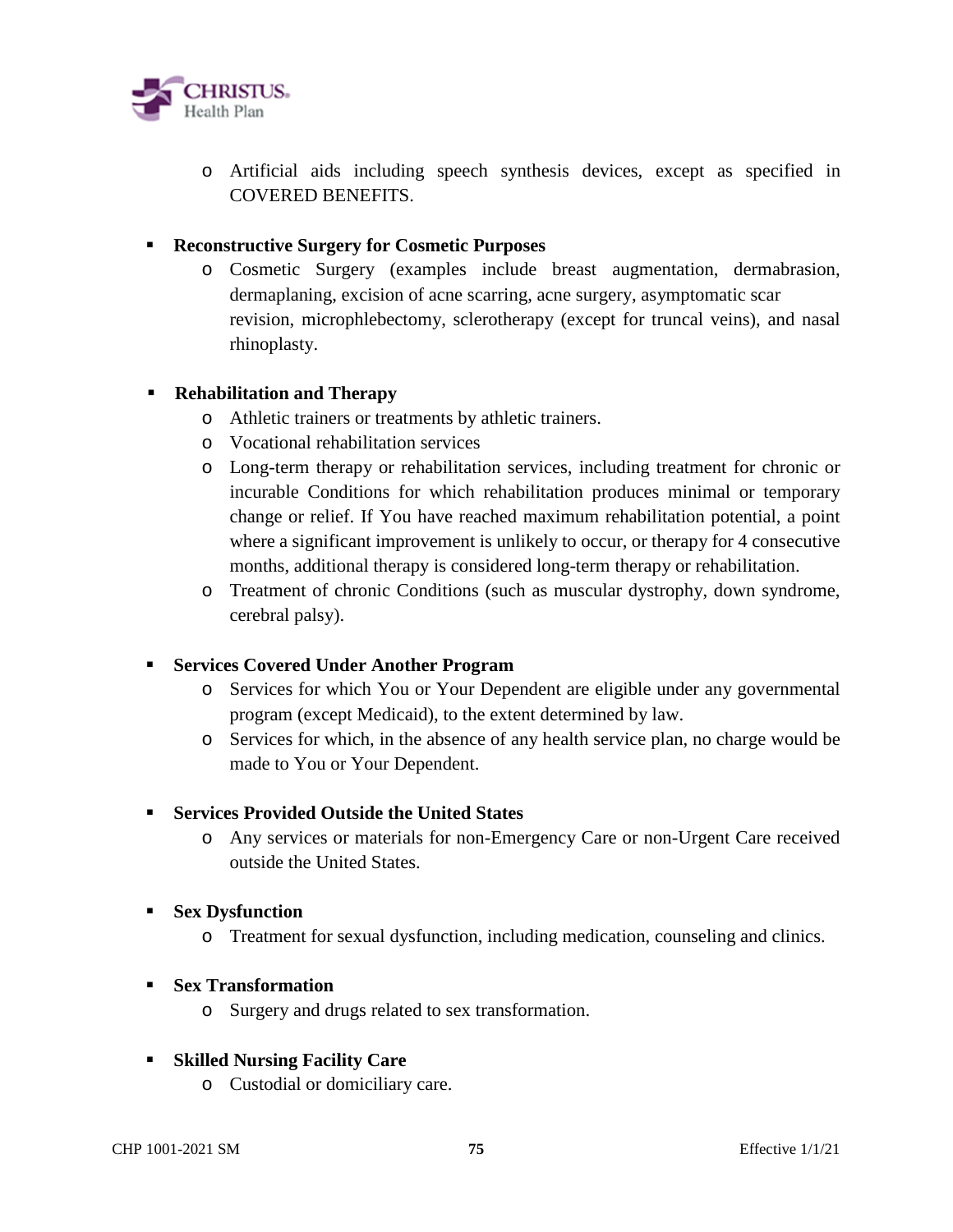

## **Smoking Cessation**

- o Hypnotherapy for smoking cessation counseling
- o Over the counter drugs, unless listed on the *Formulary*.
- o Acupuncture for smoking cessation purposes.

## **Speech Therapy**

- o Therapy for stuttering.
- o Additional benefits beyond those listed in COVERED BENEFITS.

### **Transplant Services**

- o Transportation costs for deceased Members
- o Medical and Hospital Services of an organ transplant donor when the transplant recipient is not a Member or the transplant procedure is not a Covered Benefit.
- o Travel and lodging, except as specified in COVERED BENEFITS.

## **Treatment While Incarcerated**

o Services or supplies a Member receives while in custody of any state or federal law enforcement authorities, including while in jail or prison.

## **Vision Care**

- o Routine vision care and eye refractions, except as specified in COVERED BENEFITS.
- o Corrective eyeglasses or sunglasses, frames, lenses, contact lenses, or fittings, except as specified in COVERED BENEFITS.
- o Eye refractive procedures, including radial keratotomy, laser procedures and other techniques.
- o Eye movement therapy.

### **Weight Loss Programs**

- o Not covered for adults or children.
- **Women's Health Care** 
	- o Abortifacient drugs.
	- o Family planning services, excepted as specified in SPECIAL NOTICE ABOUT REPRODUCTIVE & FAMILY PLANNING SERVICES Section of this Contract.
- **Work-Related Illnesses or Injuries**, under any circumstances.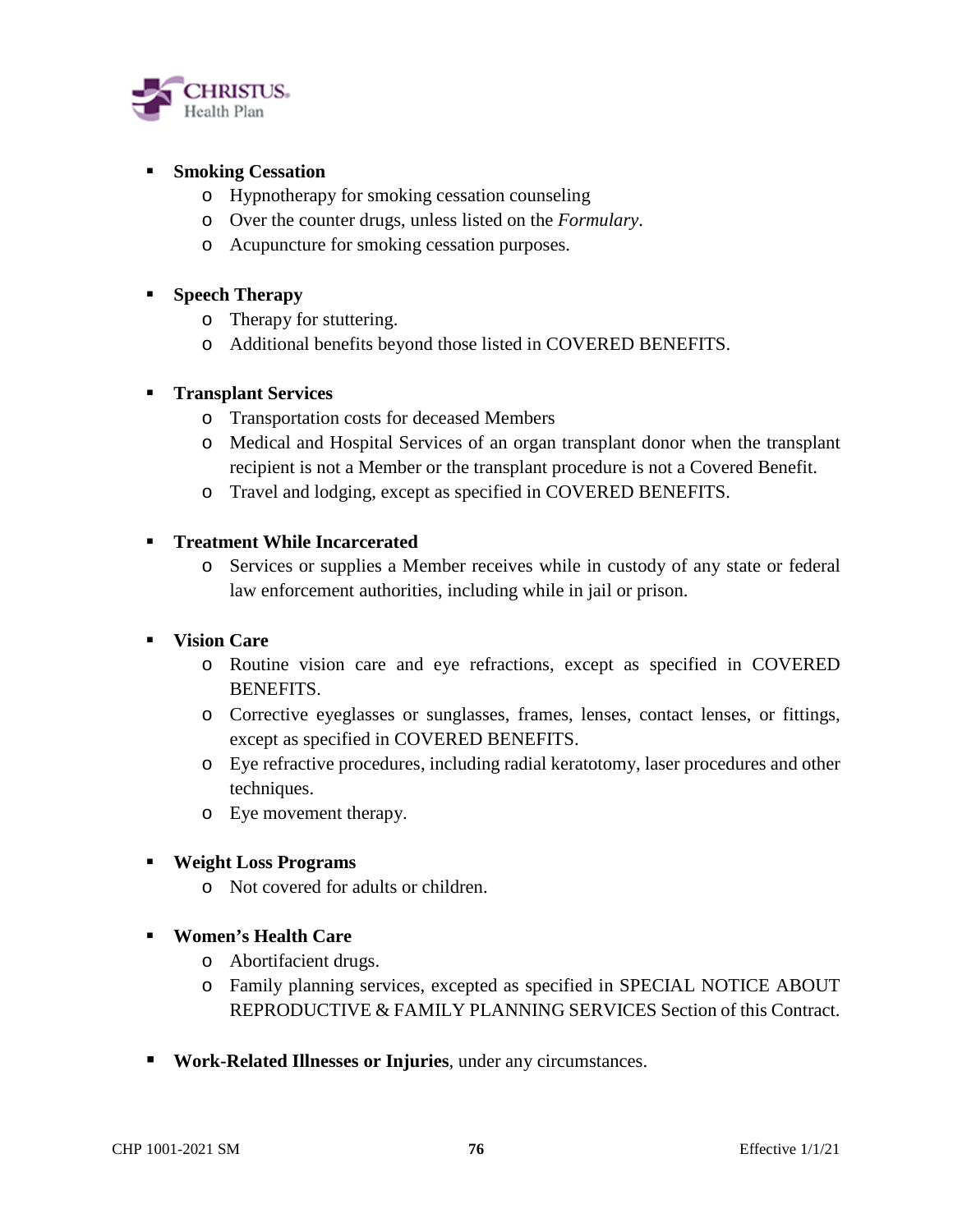

# **CLAIMS**

## **Notice of Claim**

Written notice of any Claim must be given to Us within **20 days** after the occurrence or commencement of any loss covered by the Plan, or as soon thereafter or as reasonably possible. Failure to give notice within 20 days will not invalidate or reduce a claim if notice is given as soon as reasonably possible.

Notice given by or on behalf of the Member to Us or to any authorized agent of the Plan, with information sufficient to identify the Member, shall be deemed notice to Us.

## **Claim Forms**

You may call or write to Us to notify Us of a Claim. Upon receipt of notice from You, we will furnish You, or the Member who is the Contract holder for this Contract, the forms needed for filing a proof of loss (a "Claim"). Forms will be furnished within 15 days after We receive notice from You.

You may also access our website, www.christushealthplan.org, to obtain a claim form.

### **Claim Submission**

Written Claims must be furnished to Us within 365 days after the date of service. However, in case of a Claim for loss for which We provide any periodic payment contingent upon continuing loss, this Claim may be furnished within 365 days after termination of each period for which We are liable. Failure to submit a Claim within the time required will not invalidate nor reduce any benefit if it is not reasonably possible to submit a Claim within 365 days, provided:

- 1) it was not reasonably possible to provide proof in that time; and
- 2) the proof is given within one year from the date Proof of Loss was otherwise required. This one-year limit will not apply in the absence of legal capacity.

### **Payment of Claims**

Benefits payable under this Contract will be paid immediately upon receipt of a clean Claim, unless the Contract provides for periodic payment. Where the Contract provides for periodic payments, the benefits will accrue and be paid monthly, subject to submission of a clean Claim.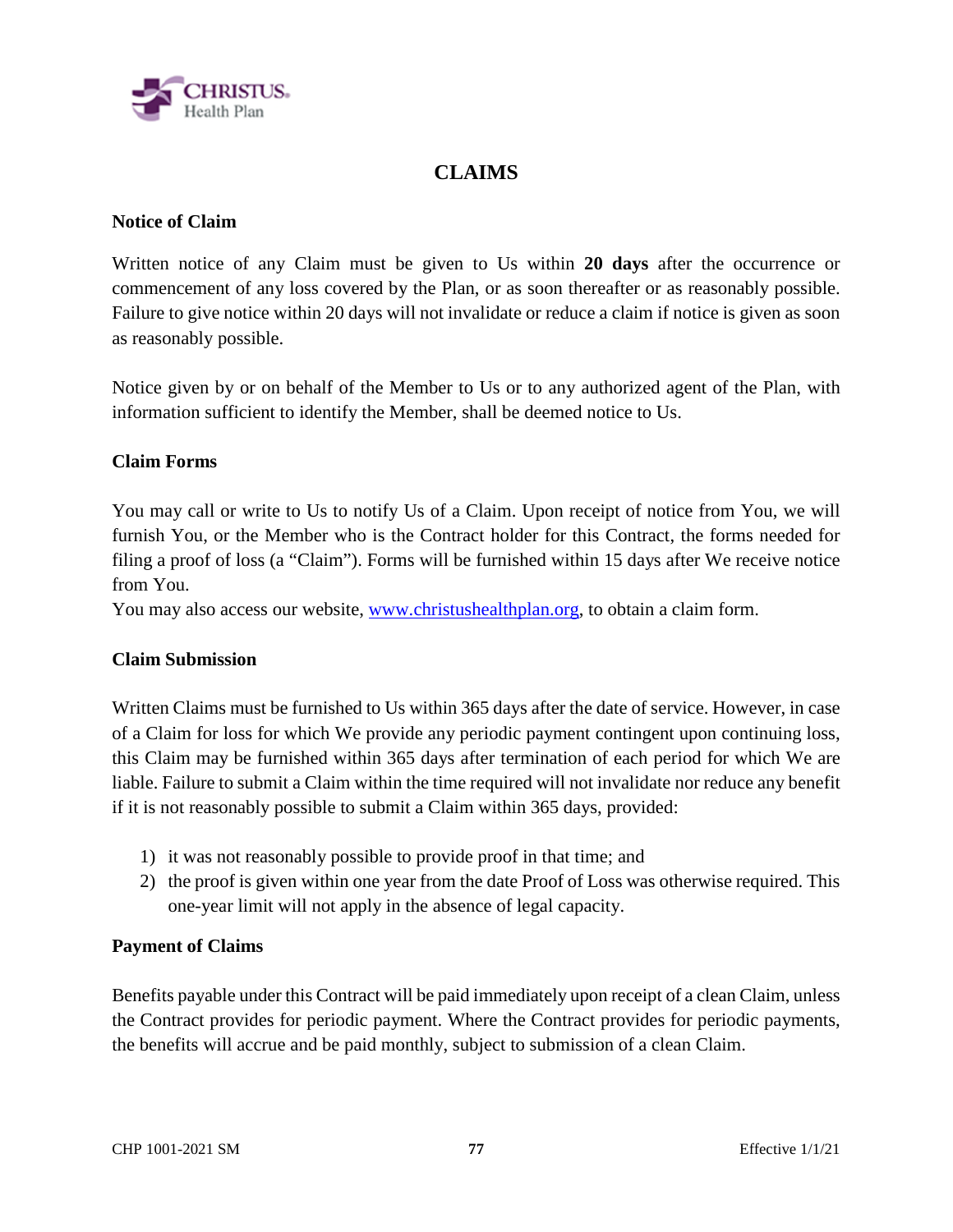

A Claim will be considered a "clean" Claim if it contains all of the information required by Us to process for payment in accordance with the benefits without additional information. For example, a Claim may not be "clean" if it is incomplete, lacks medical record documentation, is suspicious or appears to be fraudulent, or suggests improper medical practice by the Provider.

Claims submitted for services received by a deceased Member will be payable in accordance with the beneficiary designation and the provisions respecting such payments. If no such designation or provision is provided, claims will be payable to the estate of the Member. Any other claims unpaid at the Member's death may, at Our option, be paid to the beneficiary. All other claims will be payable to the Member or to the Provider, at Our option.

## **Out-of-Network Emergency Claims and Payment**

If You receive Emergency Care Services from Non-Participating Providers, You are responsible for submitting the Claim. The Claim must contain an itemized statement of treatment, expenses, and diagnosis. The itemized Claim or statement must be submitted to Us as soon as possible at the following address:

> CHRISTUS Health Plan Attn: Claims Department 919 Hidden Ridge Irving, Texas 75038

### **Fraud and Abuse**

Anyone who knowingly presents a false or fraudulent claim for payment of a loss is guilty of a crime and subject to fines and confinement in state prison.

We may terminate Coverage for any type of fraudulent activity by You or the Members covered by this Contract.

### **Subrogation**

This section will apply when another party is, or may be considered liable for a Member's injury, illness or other Condition. This includes insurance carriers who are financially liable; settlements or awards relating to the Member's injury, sickness, or other condition; medical malpractice lawsuits; and other sources of liability other than this Contract.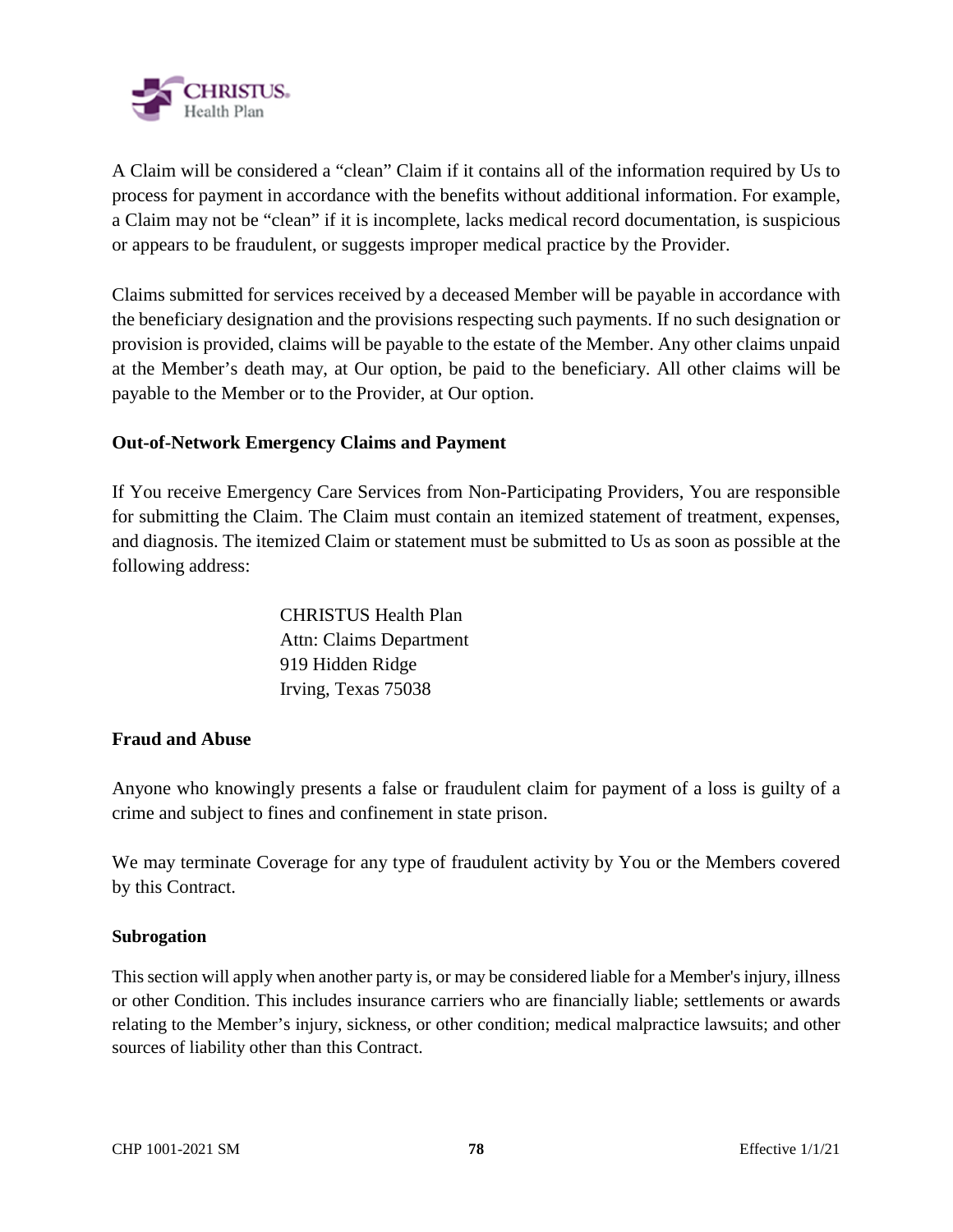

We are subrogated to all of the rights of the Member against any party liable for the Member's injury or illness; or is or may be liable for the payment for the medical treatment of such injury or occupational illness (including any insurance carrier), to the extent of the value of the medical benefits that may have been paid by Us. We may assert this right without consent from the Member.

This right includes, but is not limited to, the Member's rights under uninsured and underinsured motorist coverage; any no-fault insurance; medical payment coverage (auto, homeowners or otherwise); Workers' Compensation coverage; or other insurance, as well as the Member's rights under the Plan to bring an action to clarify his or her rights under that insurance.

We are not obligated in any way to pursue this right independently or on behalf of the Member, but may choose to pursue Our rights to reimbursement at Our sole discretion.

The Member is obligated to cooperate with Us and its agents in order to protect Our subrogation rights. Cooperation with Us means You will:

- provide Us with any relevant information requested;
- sign and deliver such documents as reasonably requested by Us to secure the subrogation Claim;
- obtain Our consent of the Plan or its agents before releasing any party from liability for payment of medical expenses.

If the Member enters into litigation or settlement negotiations regarding the obligations of other parties, the Member must not prejudice Our subrogation rights. If a Member fails to obtain prior written consent from Us and agrees to a settlement or releases any party from liability for payment of medical expenses, or otherwise fails to cooperate with this provision, including executing any documents required herein, the Member will be required to repay CHP for the value of any benefits that were paid under Us.

If You are in an accident and another person or entity may be legally liable to You, notify the Plan's Subrogation Services immediately at:

> CHRISTUS Health Plan Attn: COB, Subrogation and Recovery Department PO Box 169001 Irving, Texas 75016-9001

Written proof of loss must be furnished to the insurer at its said office in case of claim for loss for which this contract provides any periodic payment contingent upon continuing loss within ninety days after the termination of the period for which the insurer is liable and in case of claim for any other loss within ninety days after the date of such loss. Failure to furnish such proof within the time required shall not invalidate nor reduce any claim if it was not reasonably possible to give proof within such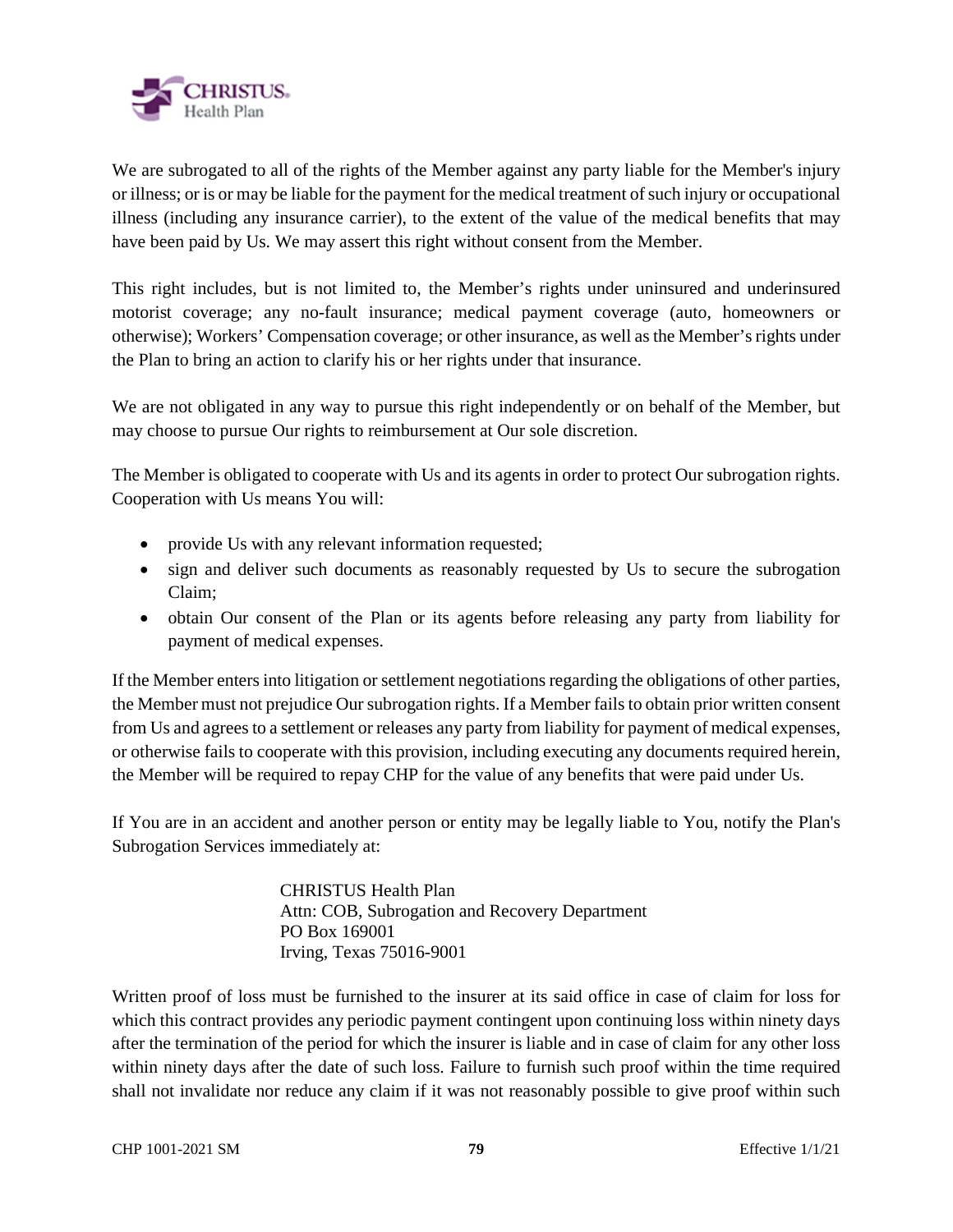

time, provided such proof is furnished as soon as reasonably possible and in no event, except in the absence of legal capacity, later than one year from the time proof is otherwise required.

Indemnities payable under this contract for any loss other than loss for which this contract provides any periodic payment will be paid immediately upon receipt of due written proof of such loss. Subject to due written proof of loss, all accrued indemnities for loss for which this contract provides periodic payment will be paid monthly and any balance remaining unpaid upon the termination of liability will be paid immediately upon receipt of due written proof.

The Plan may pursue recovery against underinsured/uninsured motorist coverage or medical payments coverage only if the covered individual or the covered individual's immediate family did not pay the premiums for the coverage.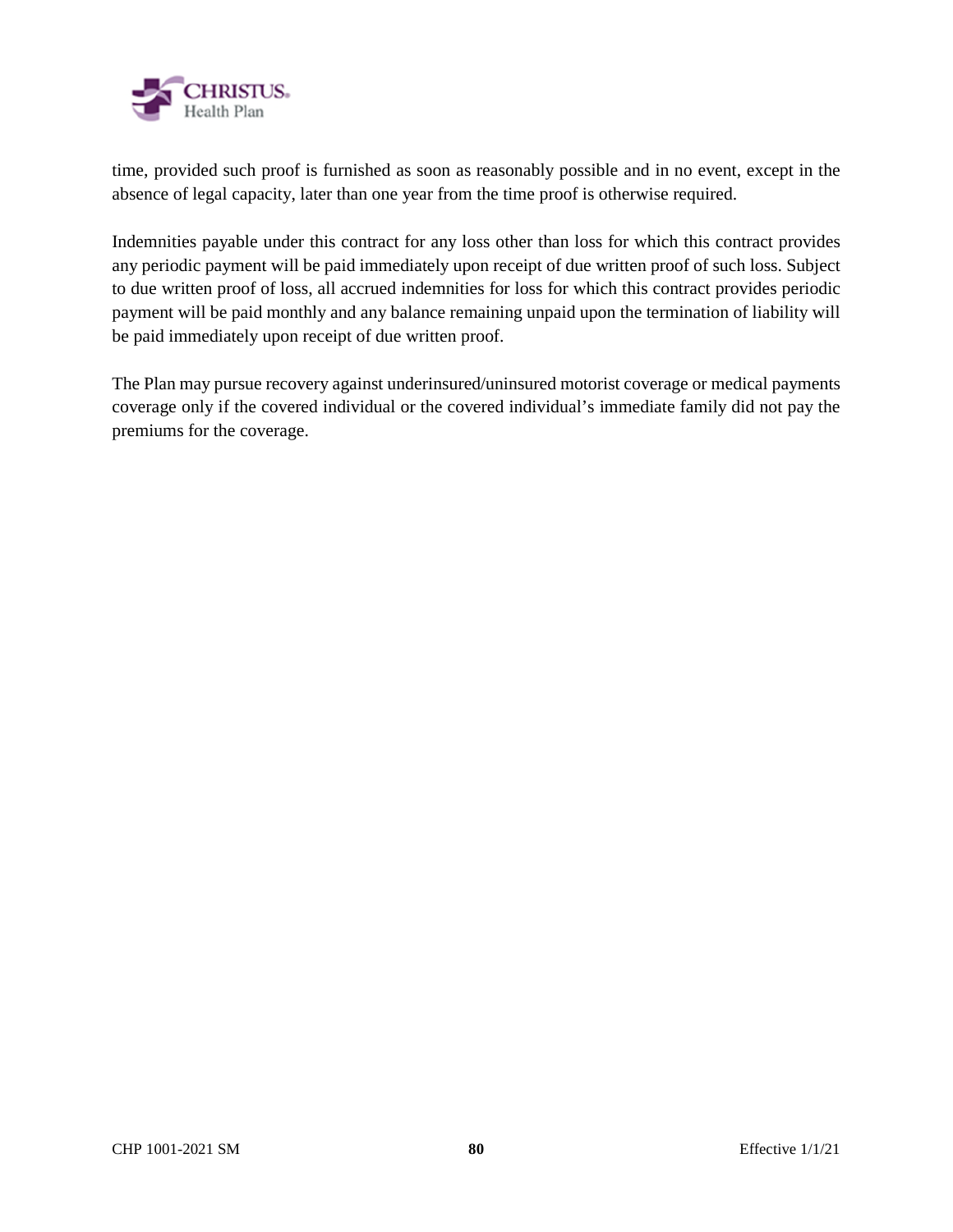

# **COORDINATION OF THIS CONTRACT'S BENEFITS WITH OTHER BENEFITS**

This section of the Contract applies when a person has health care coverage under more than one health plan. "Health plan" is defined below.

The rules in this section govern the order in which each health plan, including this Plan, will pay a claim for benefits. The order process is called "COB."

The health plan that pays first is called the primary plan. The primary plan must pay benefits in accord with its contract terms without regard to the possibility that another health plan may cover some expenses.

The health plan that pays after the primary plan is the secondary plan. The secondary plan may reduce the benefits it pays so that payments from all plans equal 100 percent of the total allowable expense.

## **Definitions**

(a) A "health plan" is any of the following that provides benefits or services for medical or dental care or treatment. If separate contracts are used to provide coordinated health for members of a group, the separate contracts are considered parts of the same health plan and there is no coordination among those separate contracts.

(1) Health plan includes:

- group, blanket, or franchise accident and health insurance policies, excluding disability income protection coverage;
- individual and group health maintenance organization evidences of coverage; individual accident and health insurance policies;
- individual and group preferred provider benefit plans and exclusive provider benefit plans;
- group insurance contracts, individual insurance contracts and Subscriber contracts that pay or reimburse for the cost of dental care;
- medical care components of individual and group long-term care contracts;
- limited benefit coverage that is not issued to supplement individual or group inforce policies;
- uninsured arrangements of group or group-type coverage;
- the medical benefits coverage in automobile insurance contracts; and
- Medicare or other governmental benefits, as permitted by law.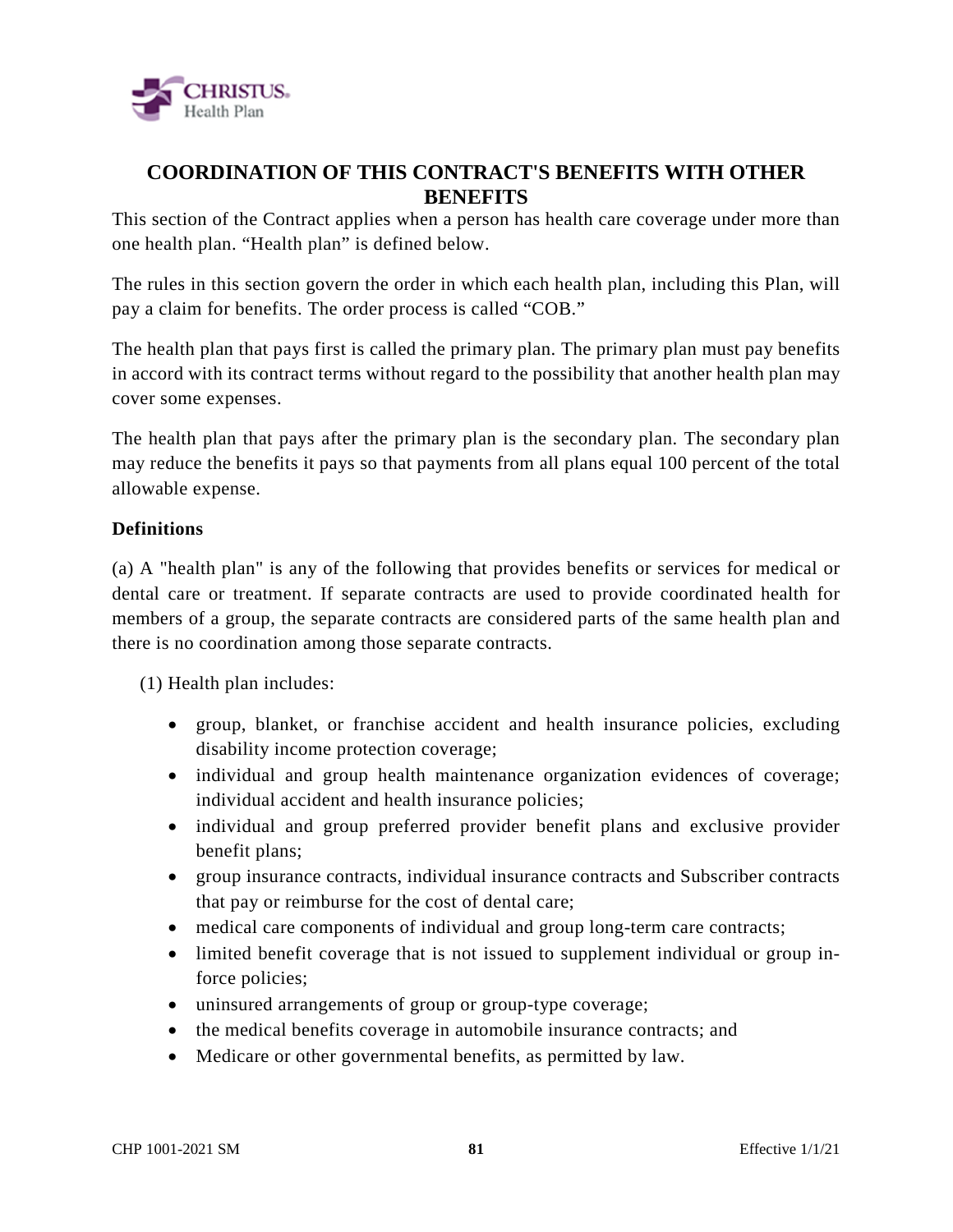

- (2) Health plan does not include:
	- disability income protection coverage;
	- the Texas Health Insurance Pool;
	- workers' compensation insurance coverage;
	- hospital confinement indemnity coverage or other fixed indemnity coverage; specified disease coverage;
	- supplemental benefit coverage;
	- accident only coverage;
	- specified accident coverage;
	- school accident-type coverages that cover students for accidents only, including athletic injuries, either on a "24-hour" or a "to and from school" basis;
	- benefits provided in long-term care insurance contracts for non-medical services, for example, personal care, adult day care, homemaker services, assistance with activities of daily living, respite care, and custodial care or for contracts that pay a fixed daily benefit without regard to expenses incurred or the receipt of services;
	- Medicare supplement policies;
	- a state plan under Medicaid;
	- a governmental plan that, by law, provides benefits that are in excess of those of any private insurance plan or other nongovernmental plan; or
	- an individual accident and health insurance contract that is designed to fully integrate with other policies through a variable deductible.

Each contract for coverage under (a)(1) or (a)(2) is a separate health plan. If a health plan has two parts and COB rules apply only to one of the two, each of the parts is treated as a separate health plan.

(b) "This Plan" means, in this section, the part of this Contract providing the health care benefits to which this section applies and which may be reduced because of the benefits of other health plans. Any other part of the Contract providing health care benefits is separate from this Plan. A contract may apply one COB provision to certain benefits, such as dental benefits, coordinating only with like benefits, and may apply other separate COB provisions to coordinate other benefits.

The "**Order of Benefit Determination Rules**" below determine whether this Plan is a primary plan or secondary plan when a Member has health care coverage under more than one health plan. When this Plan is primary, it determines payment for its benefits first before those of any other health plan without considering any other health plan's benefits. When this Plan is secondary, it determines its benefits after those of another health plan and may reduce the benefits it pays so that all health plan benefits equal 100 percent of the total allowable expense.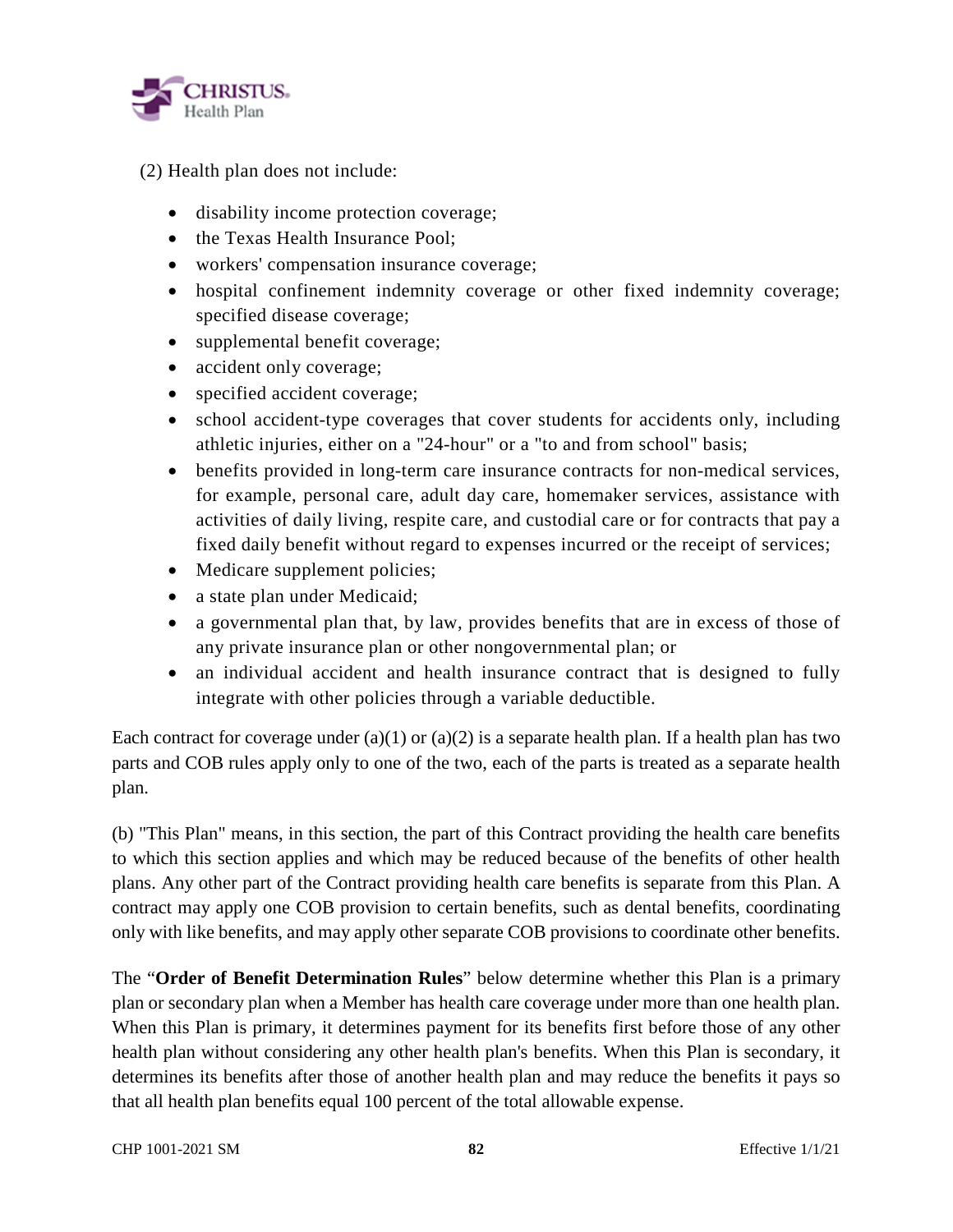

(c) "Allowable expense" is a health care expense, including deductibles, coinsurance, and copayments, that is covered at least in part by any health plan covering the Member. When a health plan provides benefits in the form of services, such as this Plan, the reasonable cash value of each service will be considered an allowable expense and a benefit paid. An expense that is not covered by any health plan covering the Member is not an allowable expense. In addition, any expense that a health care provider or physician by law or in accord with a contractual agreement is prohibited from charging the Member is not an allowable expense.

The following are examples of expenses that are not allowable expenses:

- (1) The difference between the cost of a semi-private hospital room and a private hospital room is not an allowable expense, unless one of the health plans provides coverage for private hospital room expenses.
- (2) If a Member is covered by two or more health plans that do not have negotiated fees and compute their benefit payments based on the usual and customary fees, allowed amounts, or relative value schedule reimbursement methodology, or other similar reimbursement methodology, any amount in excess of the highest reimbursement amount for a specific benefit is not an allowable expense.
- (3) If a Member is covered by two or more health plans that provide benefits or services on the basis of negotiated fees, an amount in excess of the highest of the negotiated fees is not an allowable expense.
- (4) If a Member is covered by one health plan that does not have negotiated fees and that calculates its benefits or services based on usual and customary fees, allowed amounts, relative value schedule reimbursement methodology, or other similar reimbursement methodology, and another health plan that provides its benefits or services based on negotiated fees, the primary plan's payment arrangement must be the allowable expense for all health plans. However, if the health care provider or physician has contracted with the secondary plan to provide the benefit or service for a specific negotiated fee or payment amount that is different than the primary plan's payment arrangement and if the health care provider's or physician's contract permits, the negotiated fee or payment must be the allowable expense used by the secondary plan to determine its benefits.
- (5) The amount of any benefit reduction by the primary plan because a Member has failed to comply with the primary plan's provisions is not an allowable expense. Examples of these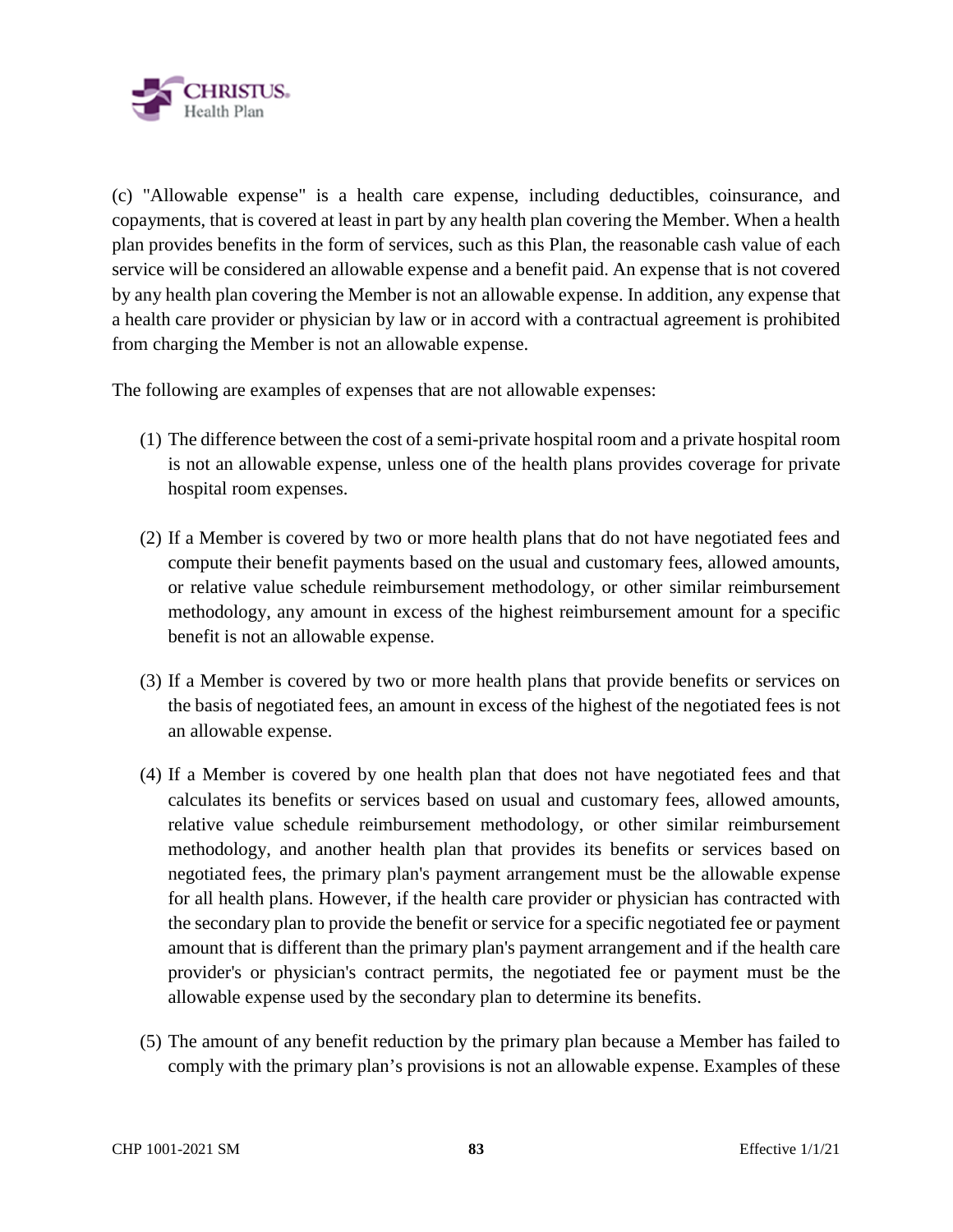

types of provisions include second surgical opinions, prior authorization of admissions, and preferred health care provider and physician arrangements.

(d) "Allowed amount" is the amount of a billed charge that a health plan determines to be covered for services provided by a non-preferred health care provider or physician. The allowed amount includes both the health plan's payment and any applicable deductible, copayment, or coinsurance amounts for which the Member is responsible.

(e) "Closed panel plan" is a health plan that provides health care benefits to covered persons primarily in the form of services through a panel of health care providers and physicians that have contracted with or are employed by the health plan, and that excludes coverage for services provided by other health care providers and physicians, except in cases of emergency or referral by a panel member.

(f) "Custodial parent" is the parent with the right to designate the primary residence of a child by a court order under the Texas Family Code or other applicable law, or in the absence of a court order, is the parent with whom the child resides more than one-half of the calendar year, excluding any temporary visitation.

### **Order of Benefit Determination Rules**

When a Member is covered by two or more health plans, the rules for determining the order of benefit payments are as follows:

- (a) The primary plan pays or provides its benefits according to its terms of coverage and without regard to the benefits under any other health plan.
- (b) Except as provided in (c), a health plan that does not contain a COB provision that is consistent with this Contract is always primary unless the provisions of both health plans state that the complying plan is primary.
- (c) Coverage that is obtained by virtue of membership in a group that is designed to supplement a part of a basic package of benefits and provides that this supplementary coverage must be excess to any other parts of the health plan provided by the contract holder. Examples of these types of situations are major medical coverages that are superimposed over base plan hospital and surgical benefits, and insurance type coverages that are written in connection with a closed panel plan to provide out-ofnetwork benefits.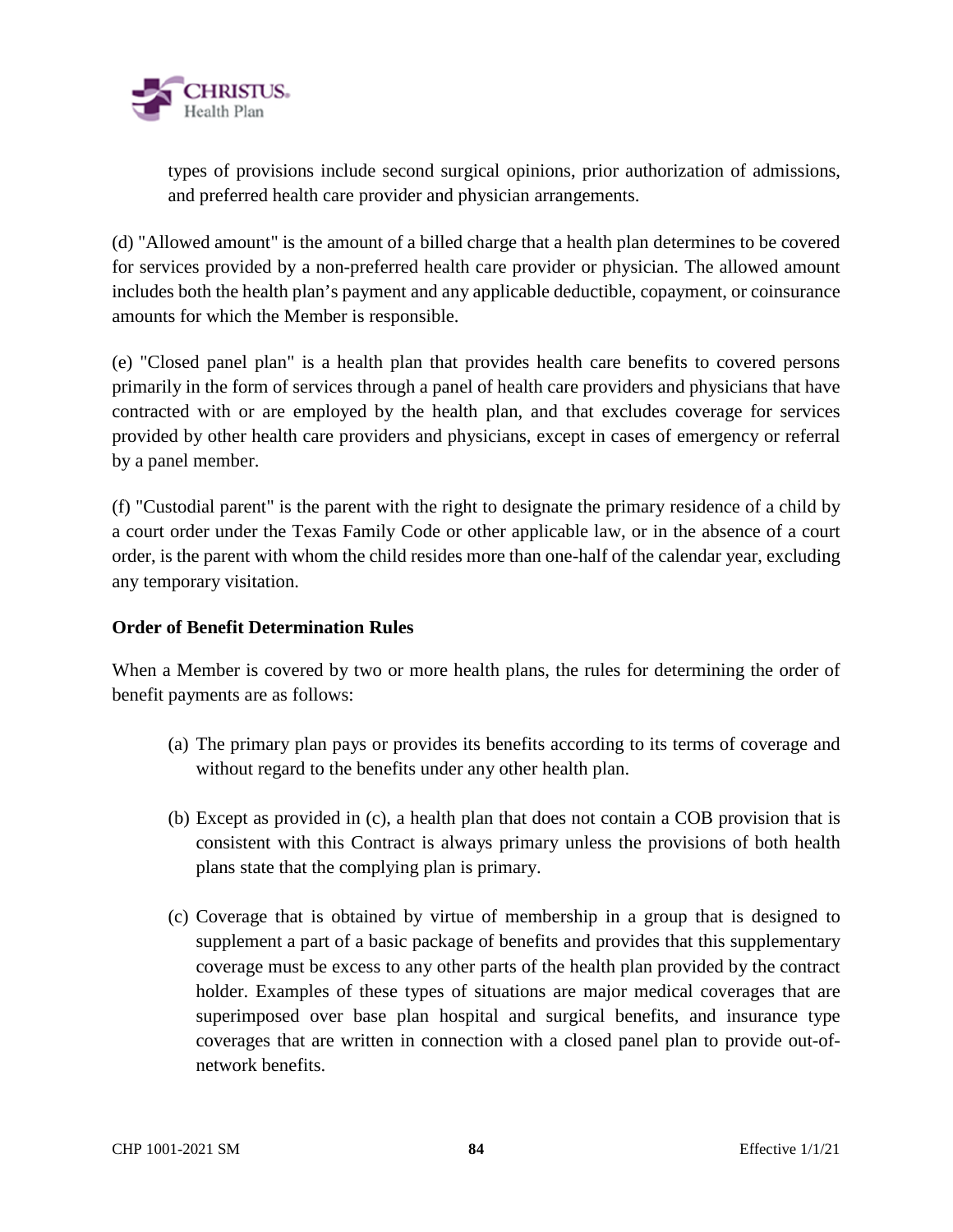

- (d) A health plan may consider the benefits paid or provided by another health plan in calculating payment of its benefits only when it is secondary to that other health plan.
- (e) If the primary plan is a closed panel plan and the secondary plan is not, the secondary plan must pay or provide benefits as if it were the primary plan when a covered person uses a non-contracted health care provider or physician, except for emergency services or authorized referrals that are paid or provided by the primary plan.
- (f) When multiple contracts providing coordinated coverage are treated as a single plan under this section, this section applies only to the health plan as a whole, and coordination among the component contracts is governed by the terms of the contracts. If more than one carrier pays or provides benefits under the health plan, the carrier designated as primary within the health plan must be responsible for the health plan's compliance with this subchapter.
- (g) If a person is covered by more than one secondary plan, the order of benefit determination rules of this section decide the order in which secondary plans' benefits are determined in relation to each other. Each secondary plan must take into consideration the benefits of the primary plan or plans and the benefits of any other health plan that, under the rules in this section, has its benefits determined before those of that secondary plan.
- (h) Each health plan determines its order of benefits using the first of the following rules that apply:
	- 1. Nondependent or Dependent. The health plan that covers the Member other than as a dependent, for example as an employee, member, contractholder, Subscriber, or retiree, is the primary plan, and the health plan that covers the Member as a dependent is the secondary plan. However, if the Member is a Medicare beneficiary and, as a result of federal law, Medicare is secondary to the health plan covering the Member as a dependent and primary to the plan covering the Member as other than a dependent, then the order of benefits between the two health plans is reversed so that the health plan covering the Member as an employee, member, contractholder, Subscriber, or retiree is the secondary plan and the other health plan is the primary plan. An example includes a retired employee.
	- 2. Dependent Child Covered Under More Than One Health Plan. Unless there is a court order stating otherwise, health plans covering a dependent child must determine the order of benefits using the following rules that apply: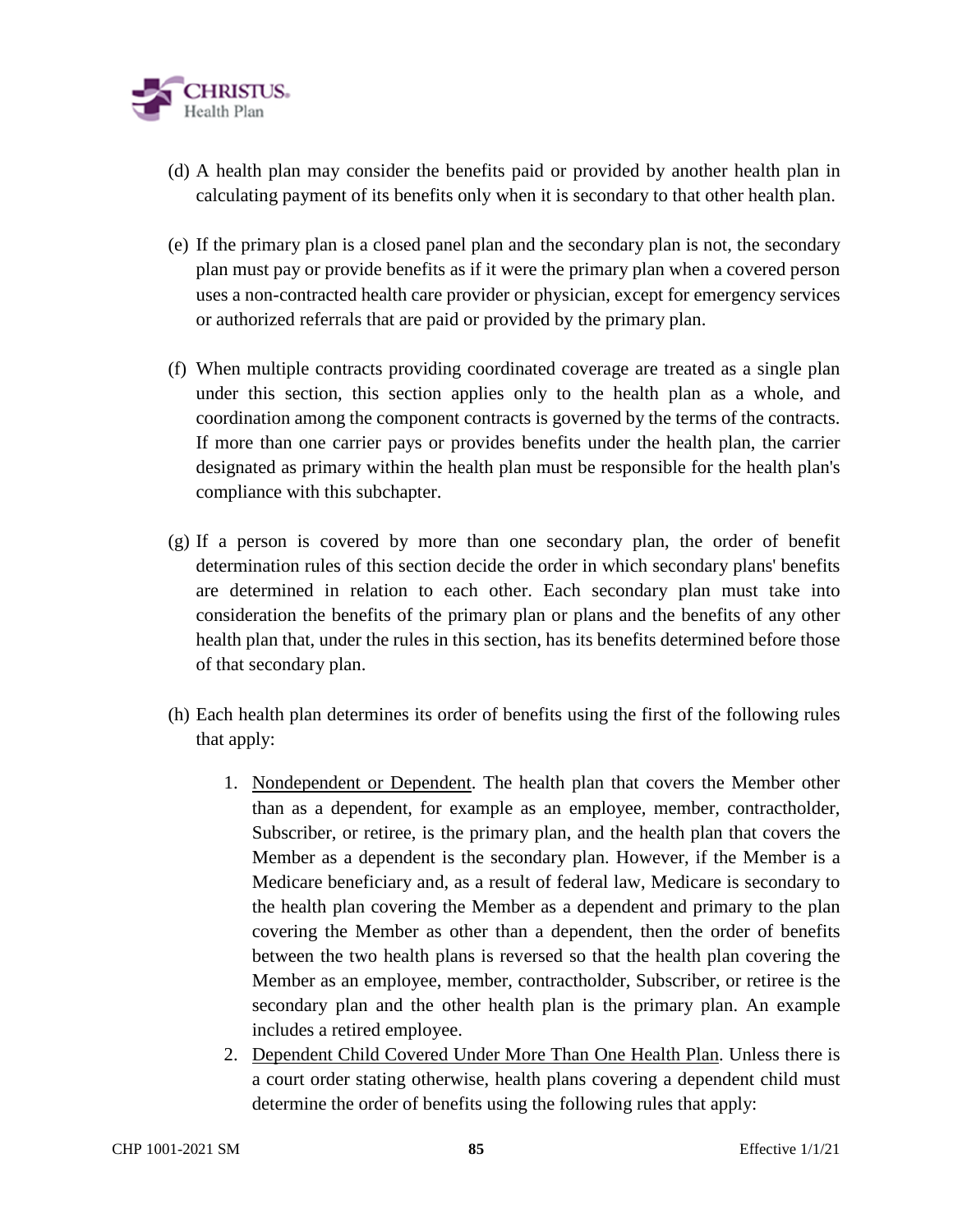

- A. For a dependent child whose parents are married or are living together, whether or not they have ever been married: (A) The health plan of the parent whose birthday falls earlier in the calendar year is the primary plan; or (B) If both parents have the same birthday, the health plan that has covered the parent the longest is the primary plan.
- B. For a dependent child whose parents are divorced, separated, or not living together, whether or not they have ever been married:
	- i. if a court order states that one of the parents is responsible for the dependent child's health care expenses or health care coverage and the health plan of that parent has actual knowledge of those terms, that health plan is primary for plan years commencing after the health plan is given notice of the court decree;
	- ii. if a court order states that both parents are responsible for the dependent child's health care expenses or health care coverage, the provisions of  $(h)(2)(A)$  determine the order of benefits;
- iii. if a court order states that the parents have joint custody without specifying that one parent has responsibility for the health care expenses or health care coverage of the dependent child, the provisions of  $(h)(2)(A)$  determine the order of benefits;
- iv. if there is no court order allocating responsibility for the dependent child's health care expenses or health care coverage, the order of benefits for the child are as follows: (I) the health plan covering the custodial parent; (II) the health plan covering the spouse of the custodial parent; (III) the health plan covering the noncustodial parent; then (IV) the health plan covering the spouse of the noncustodial parent.
- C. For a dependent child covered under more than one health plan of individuals who are not the parents of the child, the provisions of  $(h)(2)(A)$ or  $(h)(2)(B)$  above determine the order of benefits as if those individuals were the parents of the child.
- D. For a dependent child who has coverage under either or both parents' health plans and has his or her own coverage as a dependent under a spouse's health plan, (h)(5) applies.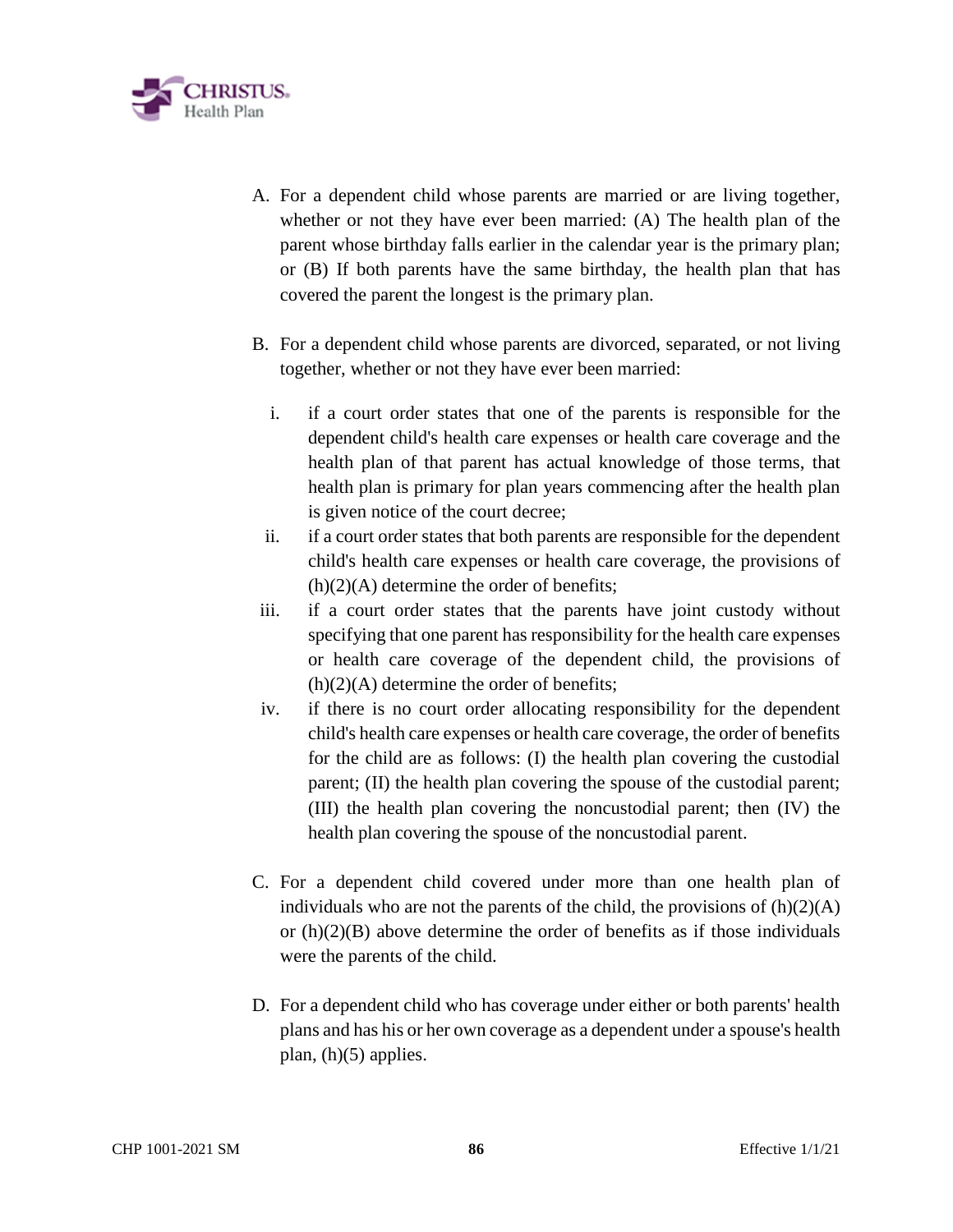

- E. In the event the dependent child's coverage under the spouse's health plan began on the same date as the dependent child's coverage under either or both parents' health plans, the order of benefits must be determined by applying the birthday rule in  $(h)(2)(A)$  to the dependent child's parent(s) and the dependent's spouse.
- 3. Active, Retired, or Laid-off Employee. The health plan that covers a person as an active employee, that is, an employee who is neither laid off nor retired, is the primary plan. The health plan that covers that same person as a retired or laid-off employee is the secondary plan. The same would hold true if a person is a dependent of an active employee and that same person is a dependent of a retired or laid-off employee. If the health plan that covers the same person as a retired or laid-off employee or as a dependent of a retired or laid-off employee does not have this rule, and as a result, the health plans do not agree on the order of benefits, this rule does not apply. This rule does not apply if (h)(1) can determine the order of benefits.
- 4. COBRA or State Continuation Coverage. If a person whose coverage is provided under COBRA or under a right of continuation provided by state or other federal law is covered under another health plan, the health plan covering the person as an employee, member, Subscriber, or retiree or covering the person as a dependent of an employee, member, Subscriber, or retiree is the primary plan, and the COBRA, state, or other federal continuation coverage is the secondary plan. If the other health plan does not have this rule, and as a result, the health plans do not agree on the order of benefits, this rule does not apply. This rule does not apply if (h)(1) can determine the order of benefits.
- 5. Longer or Shorter Length of Coverage. The health plan that has covered the person as an employee, member, contractholder, Subscriber, or retiree longer is the primary plan, and the health plan that has covered the person the shorter period is the secondary plan.
- 6. If the preceding rules do not determine the order of benefits, the allowable expenses must be shared equally between the health plans meeting the definition of health plan. In addition, this Plan will not pay more than it would have paid had it been the primary plan.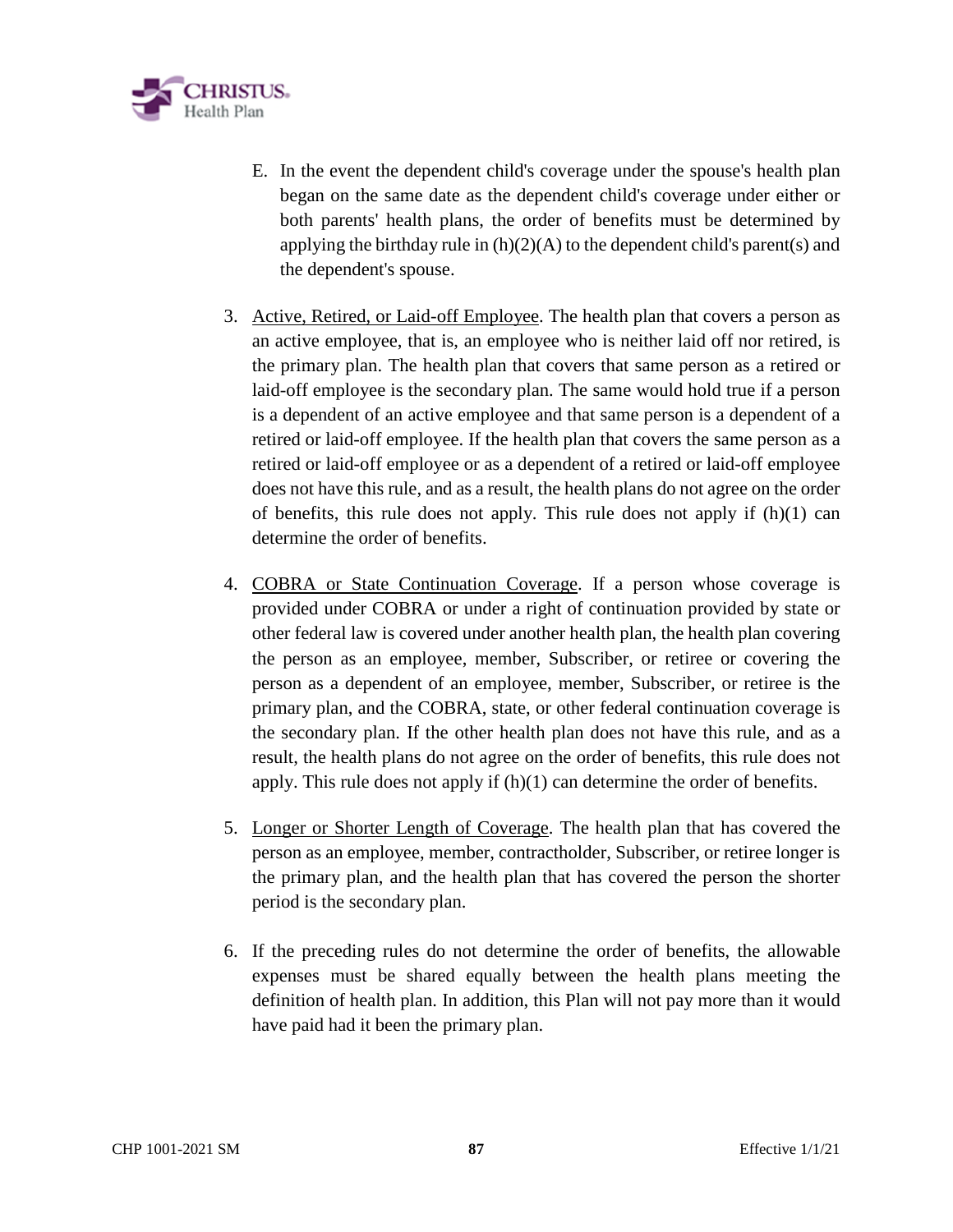

## **Effect on the Benefits of this Plan**

(a) When this Plan is secondary, it may reduce its benefits so that the total benefits paid or provided by all health plans are not more than the total allowable expenses. In determining the amount to be paid for any claim, the secondary plan will calculate the benefits it would have paid in the absence of other health care coverage and apply that calculated amount to any allowable expense under its health plan that is unpaid by the primary plan. The secondary plan may then reduce its payment by the amount so that, when combined with the amount paid by the primary plan, the total benefits paid or provided by all health plans for the claim equal 100 percent of the total allowable expense for that claim. In addition, the secondary plan must credit to its plan deductible any amounts it would have credited to its deductible in the absence of other health care coverage.

(b) If a covered person is enrolled in two or more closed panel plans and if, for any reason, including the provision of service by a non-panel provider, benefits are not payable by one closed panel plan, COB must not apply between that plan and other closed panel plans.

## **Compliance with Federal and State Laws Concerning Confidential Information**

Certain facts about health care coverage and services are needed to apply these COB rules and to determine benefits payable under this Plan and other health plans.

HMS, the Plan's COB contractor, will comply with federal and state law concerning confidential information for the purpose of applying the rules in this section and determining benefits payable under this Plan and other health plans covering the person claiming benefits.

Each Member claiming benefits under this Plan must give HMS any facts it needs to apply these rules and determine benefits.

### **Facility of Payment**

A payment made under another health plan may include an amount that should have been paid under this Plan.

If it does, HMS may pay that amount to the organization that made that payment. That amount will then be treated as though it were a benefit paid under this plan. HMS will not have to pay that amount again. The term "payment made" includes providing benefits in the form of services, in which case "payment made" means the reasonable cash value of the benefits provided in the form of services.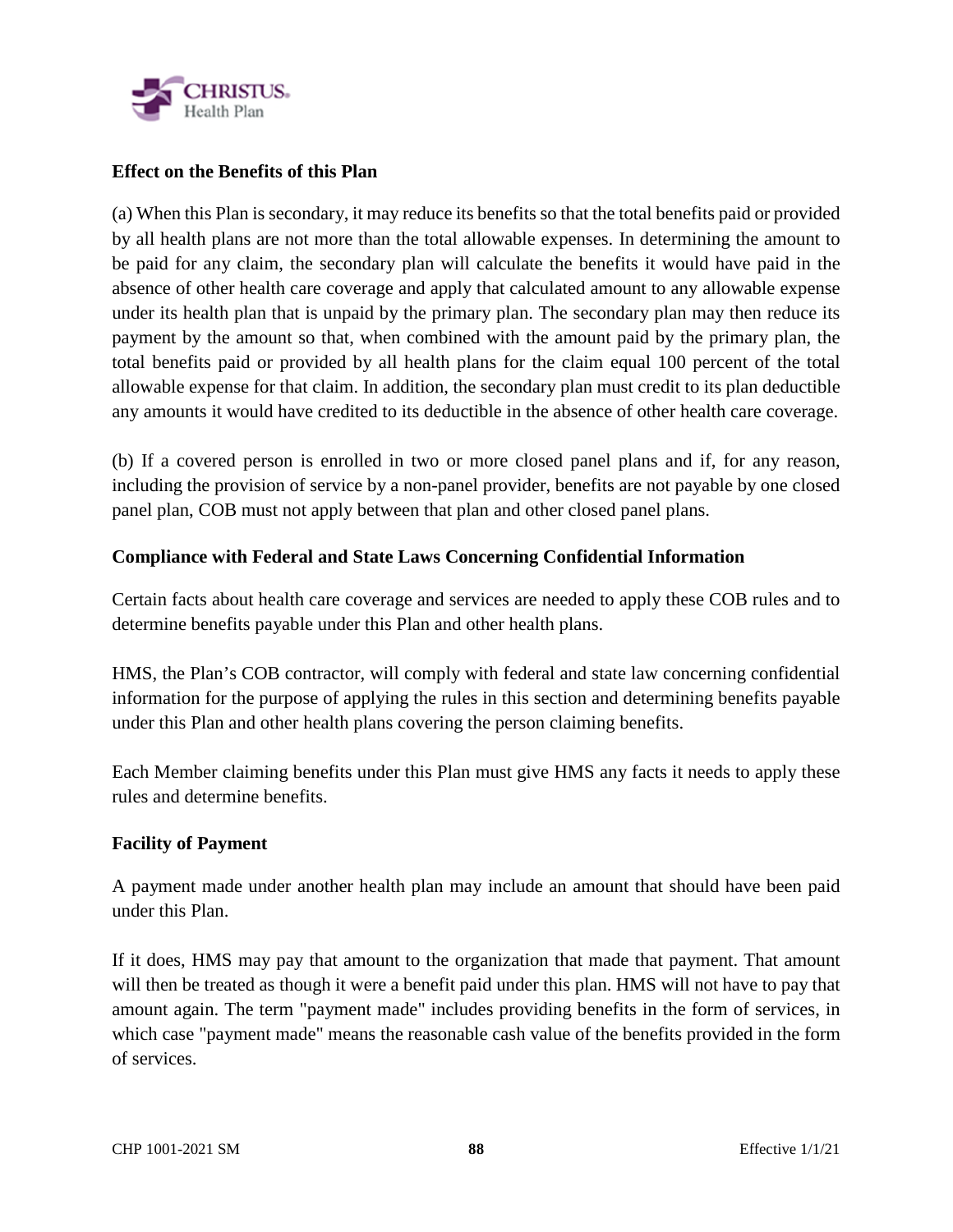

# **Right of Recovery**

If the amount of the payments made by HMS is more than it should have paid under this COB provision, it may recover the excess from one or more of the persons it has paid or for whom it has paid or any other person or organization that may be responsible for the benefits or services provided for the covered person. The "amount of the payments made" includes the reasonable cash value of any benefits provided in the form of services.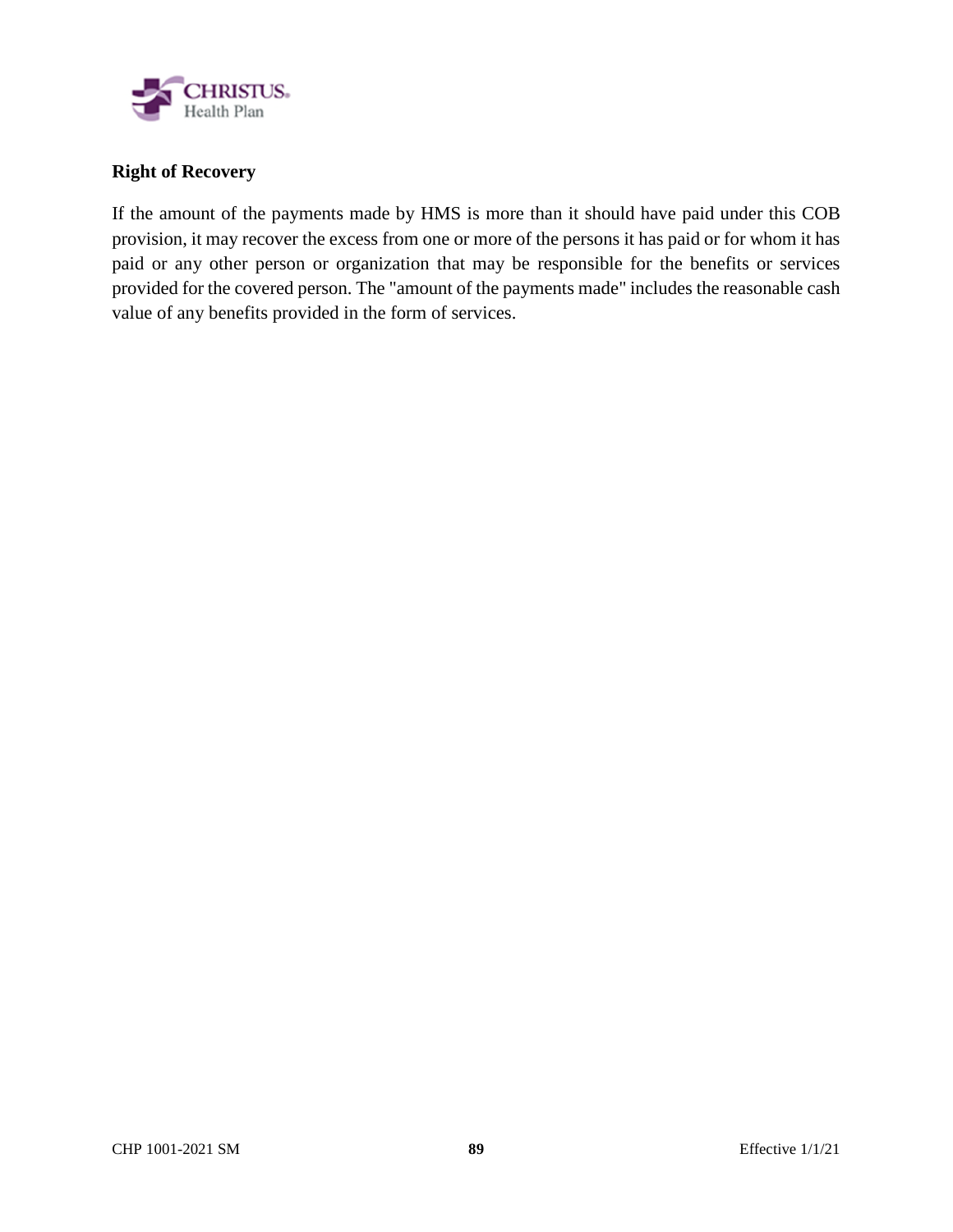

# **APPEALS AND COMPLAINT PROCESS**

You have a right to Appeal any determination We make that denies payment on Your claim or Your request for coverage of a health care service or treatment. You have the right to:

- appeal an Adverse Determination to Us;
- to External Review; and/or
- to file a Complaint.

We have a department that takes care of Appeals and Complaints. If You disagree with Our decision, You may ask for a review by filing an Appeal or Complaint. We will never retaliate against a Member in any way for filing an Appeal or Complaint.

## **Confidentiality**

CHRISTUS Health Plan, the Commissioner, independent co-hearing officers, and all others who acquire access to identifiable medical records and information of members when reviewing Complaints shall treat and maintain such records and information as confidential except as otherwise provided by federal and Texas law.

We have procedures to ensure the confidential treatment and maintenance of identifiable medical records and information submitted as part of any Complaint.

### **Who Can Help You**

Member Services can help You. If You have a Concern about a person, a service, the quality of Your care, or Your benefits, You can contact the Member Services toll-free at 1-844-282-3025.

Member Services will make every effort to resolve Your Complaint or Concern the first time it is brought to our attention. If the Member Services representative is not able to resolve Your Complaint or Concern, You can file an appeal or complaint.

**Appeal from an Adverse Determination (Treatment or Service)** If We find that the requested Health Care Service is not covered by the health benefits plan, We will not address the issue of medical necessity. If We determine that Health Care Services provided or proposed to be provided to You are not Medically Necessary or appropriate or are experimental or investigational, We will notify You, an individual acting on Your behalf and Your Provider of Record, including the Provider who provided the Health Care Service, of Our determination, along with Your right to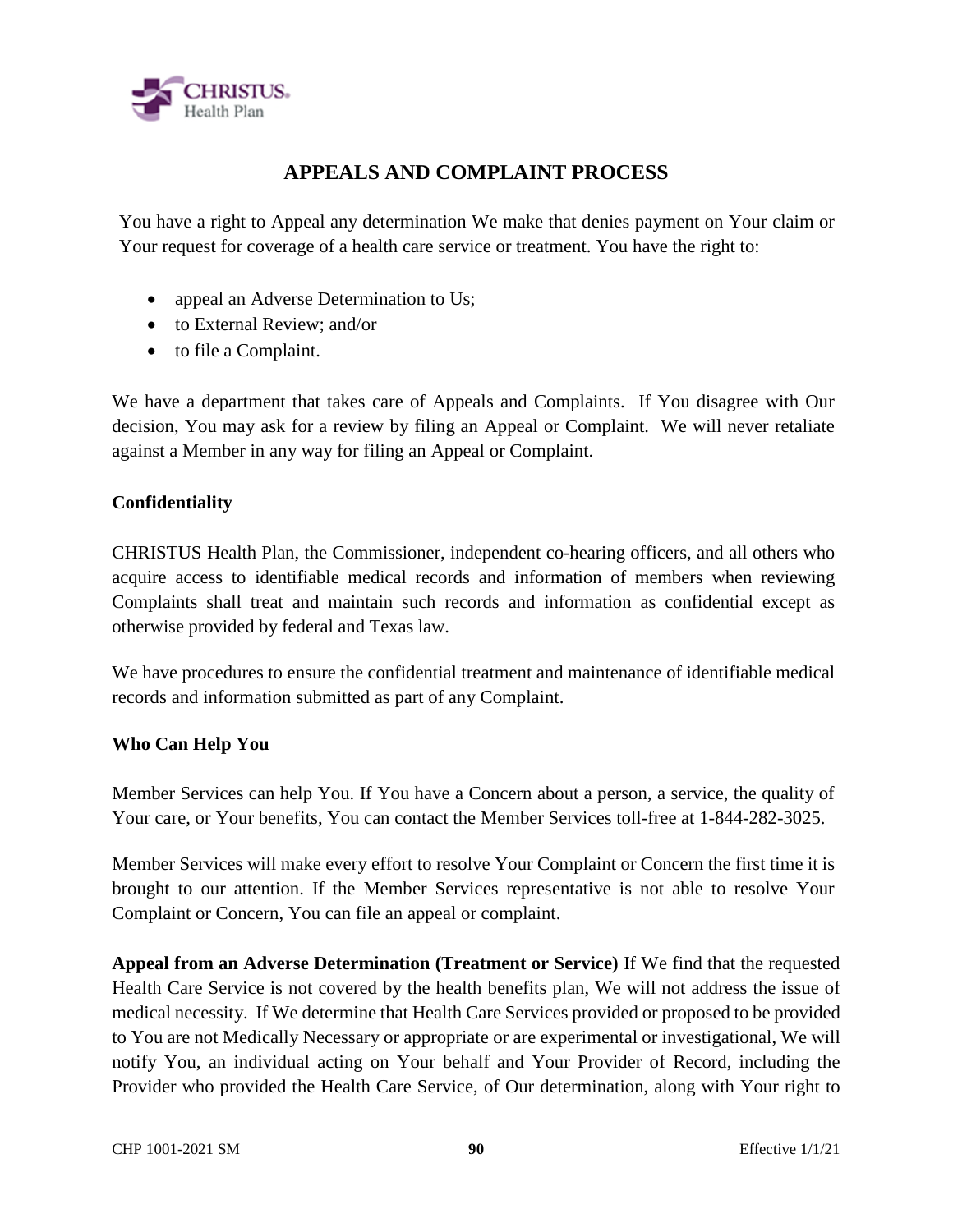

Appeal the Adverse Determination and the process for requesting that Appeal. We will always mail or otherwise transmit notice of Our review within the second working day of the request for Utilization Review and We receive all information necessary to complete the review.

An Adverse Determination is a determination by Us that the health care services provided or proposed to be provided are not medically necessary or appropriate, or are experimental or investigational. It does not mean a denial of Health Care Services due to the failure to request prospective or Concurrent Utilization Review.

We will notify You, an individual acting on Your behalf, and Your Provider of Record of an Adverse Determination by telephone or electronic transmission within the time period appropriate to the circumstances relating to the delivery of the Health Care Services and Your condition, but in no case to exceed one hour after the time of the request when denying post-stabilization care subsequent to emergency treatment as requested by a treating Health Care Professional or other Provider or if You are hospitalized, within one working day. If the Health Care Service is denied based on Medical Necessity or because it is experimental or investigational, You are entitled to an Appeal for external review by MAXIMUS Federal Services. If You have a life-threatening Condition, You are entitled to an immediate Appeal to MAXIMUS Federal Services and are not required to comply with Our procedures for an internal review.

We shall provide You notice of an Adverse Determination for a Concurrent Utilization Review for the provision of prescription drugs or intravenous infusions for which You are receiving health benefits no later than the  $30<sup>th</sup>$  day before the date on which the prescription drug or intravenous infusions will be discontinued.

You, an individual acting on Your behalf, or Your Provider of Record may appeal the Adverse Determination and may ask for an expedited Appeal for emergency care denials, denials of care for life-threatening Conditions, and denials of continued stays for hospitalization. The expedited review will be a review by a health care Provider who has not previously reviewed the case and who is of the same or similar specialty as the health care Provider that typically manages the medical condition, procedure, or treatment under review.

Your expedited Appeal will be completed based on the immediacy of Your Condition, the procedure, or treatment, but in no event will exceed 72 hours from the date that CHRISTUS Health receives the request.

Our determination in an expedited Appeal may be provided by telephone or electronic transmission within 72 hours, but will be followed with a letter within 72 hours after the plan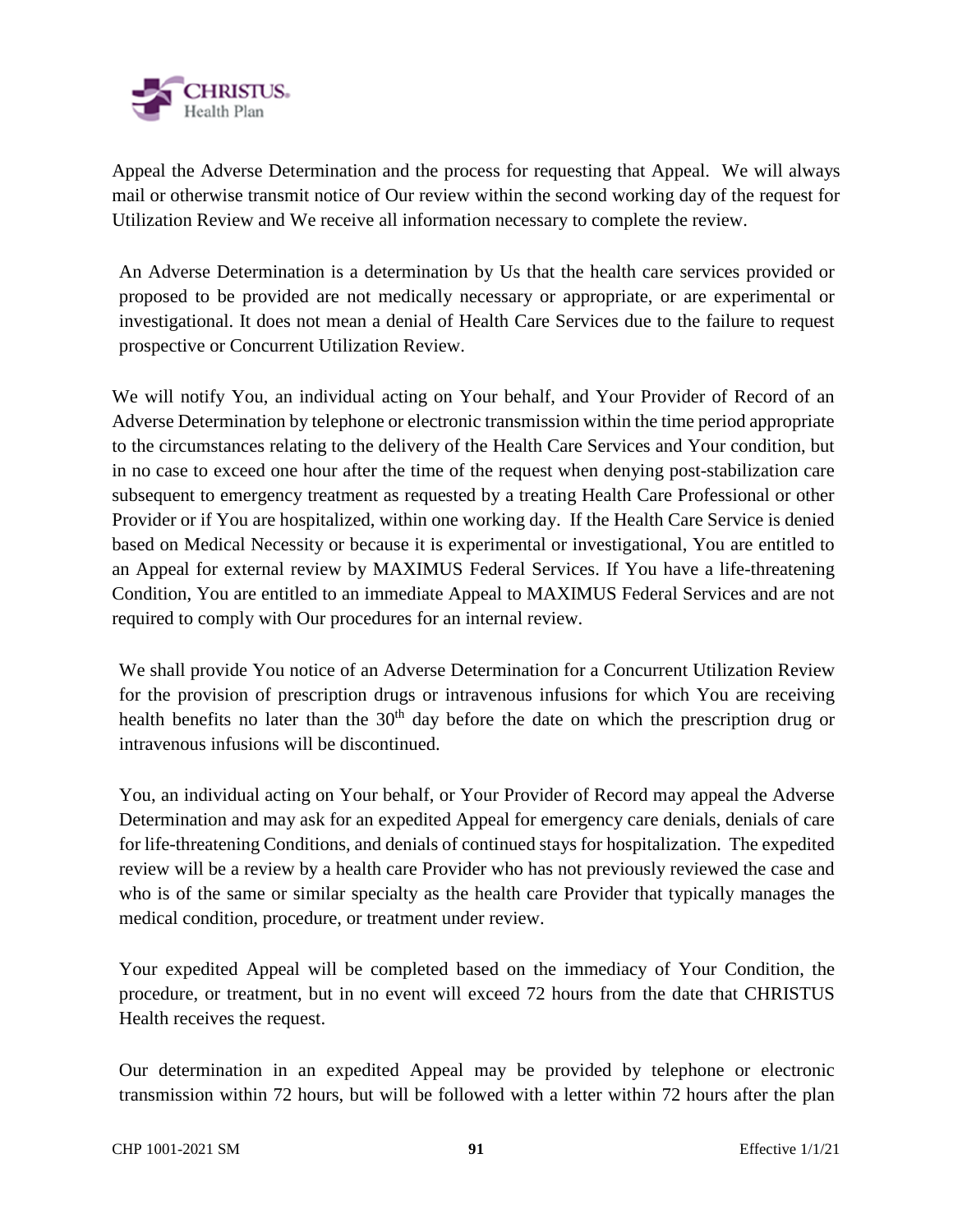

receives the initial telephone or electronic notification. We will provide notification of Our determination through a direct telephone contact to the individual making the request within 72 hours for an Appeal concerning an acquired brain injury.

If We receive a standard internal reviews of pre-service or post-service, We will send to the appealing party within five (5) working days from receipt of the Appeal a letter acknowledging the date We received the Appeal. Our letter will include a list of relevant documents that must be submitted by the appealing party to Us, and if the Appeal was received orally, a one-page Appeal form to be filled out by the appealing party. Our letter will also include the Appeal procedures and the time frames required for resolution.

In any instances in which the Medical Necessity or appropriateness or the experimental or investigational nature of the Health Care Services is in question prior to issuance of an Adverse Determination, We will afford the Provider of Record a reasonable opportunity to discuss the plan of treatment for You with a Physician. This discussion will include, at a minimum, the clinical basis for Our decision.

After review of the Appeal, We will issue a response letter to You, an individual acting on Your behalf, and the Provider of Record, explaining the resolution of the Appeal as soon as practical, in no case later than 30 calendar days after We receive the Appeal. If the Appeal is for Emergency Care, or denial of a continued stay for Hospitalization, the time frame for resolution will be completed based on the immediacy of Your Condition, the procedure, or treatment, but may not exceed 72 hours from the date that CHRISTUS Health receives the request.

Our response letter will contain a statement of the specific medical, dental, or contractual reasons for the resolution; the clinical basis for the decision; a description of or the source of the screening criteria that were utilized in making the determination; the professional specialty of the Physician who made the determination; notice of the appealing party's right to seek review of the Adverse Determination with MAXIMUS Federal Services; notice of the external review process; a copy of a request for an external review by MAXIMUS Federal Services ; and procedures for filing a complaint.

If the Appeal of an Adverse Determination is denied and, within ten (10) working days from the denial, the Appeal denial will be reviewed by a Participating Provider in the same or similar specialty that typically manages the medical, dental or specialty condition, procedure, or treatment under discussion for review of the Adverse Determination. This specialty review will be completed within fifteen (15) business days of receipt of the request.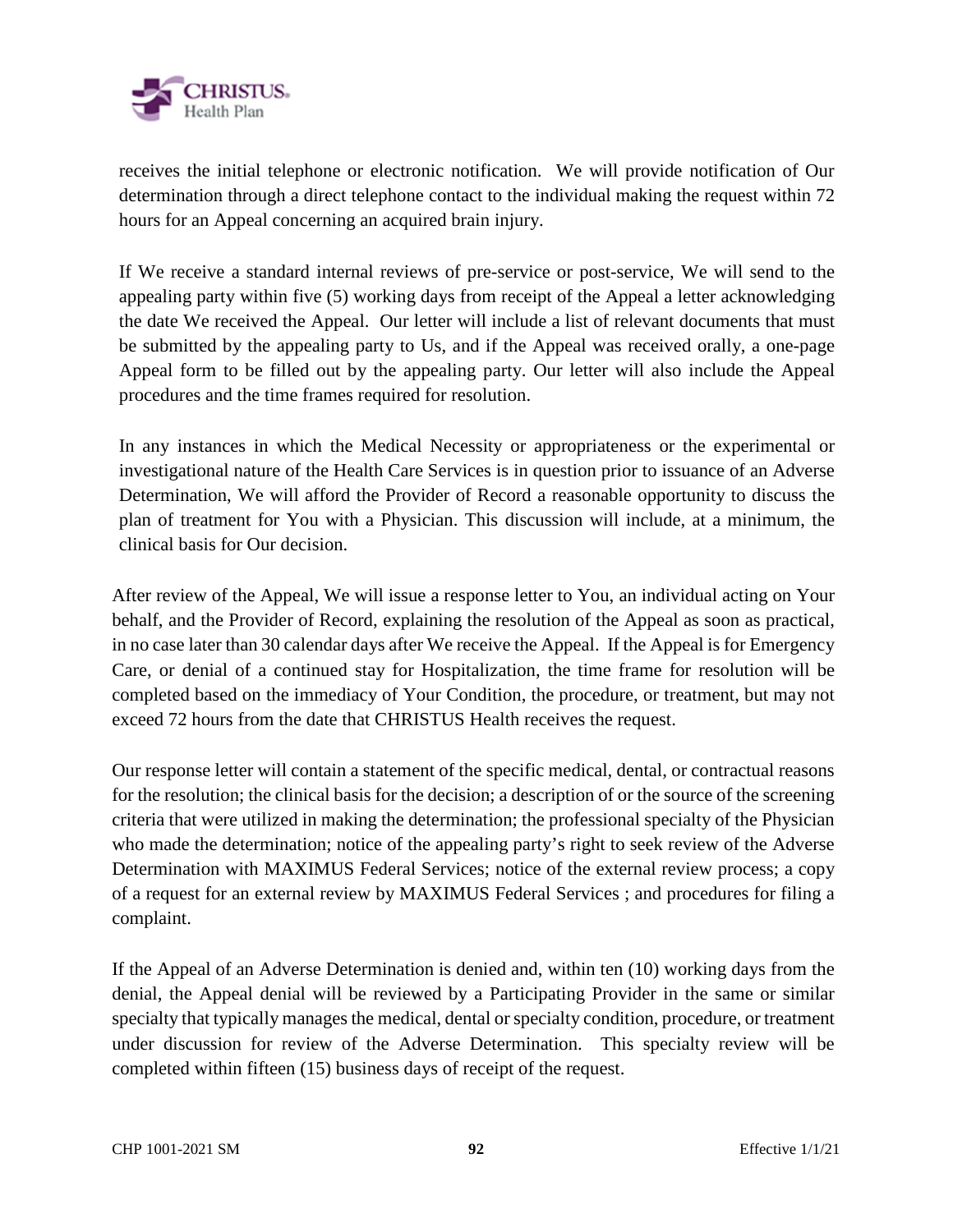

## **External Review by** MAXIMUS Federal Services

You, an individual acting on Your behalf, or Your Provider has the right to request an immediate review of Our Appeal decision with MAXIMUS Federal Services. You do not have to exhaust Our Appeal process before asking for an external review if the Appeal process timelines are not met or if You have an urgent care situation. Our notice of determination of the Appeal will include a form for making a request for an external review with MAXIMUS Federal Services. MAXIMUS Federal Services is required to issue an urgent care decision to Us and You no later than 72 hours from receipt of the request for external review and no later than 45 days for Standard request. There is no cost to You for the external review.

### **Retrospective Utilization Review**

If a retrospective Utilization Review is conducted and results in an Adverse Determination, the We will notify You and Your Provider of the Adverse Determination within a reasonable period, but not later than thirty (30) days after the date when the claim was received.

The thirty (30) day period may be extended for another fifteen (15) days if We determine that an extension is necessary due to matters beyond Our control and You and Your Provider are notified of the extension with expected determination date within thirty (30) days of when the claim was received.

If an extension is necessary due to a failure of You or Your provider to submit information necessary to reach a determination on the request, the notice will specifically describe the required information necessary to make the determination and will give You and Your Provider at least forty-five (45) days from the date of the receipt of the notice of extension to provide the specified information.

### **Complaint Process**

If You notify Us with an oral or written Complaint, We will send You, not later than the fifth business day after the date of receiving the Complaint, a letter acknowledging the date We received the Complaint. If Your Complaint was received orally, We will enclose a one-page Complaint form with a complaint acknowledgement letter. You do not have to return the complaint form but we ask that You send it back because the form will help us resolve Your complaint. We will resolve Your Complaint not later than the thirtieth (30th) calendar day after the date We receive Your written Complaint or Oral Complaint. If Your Complaint concerns an emergency or a denial of continued hospitalization, We shall investigate and resolve Your Complaint in accordance with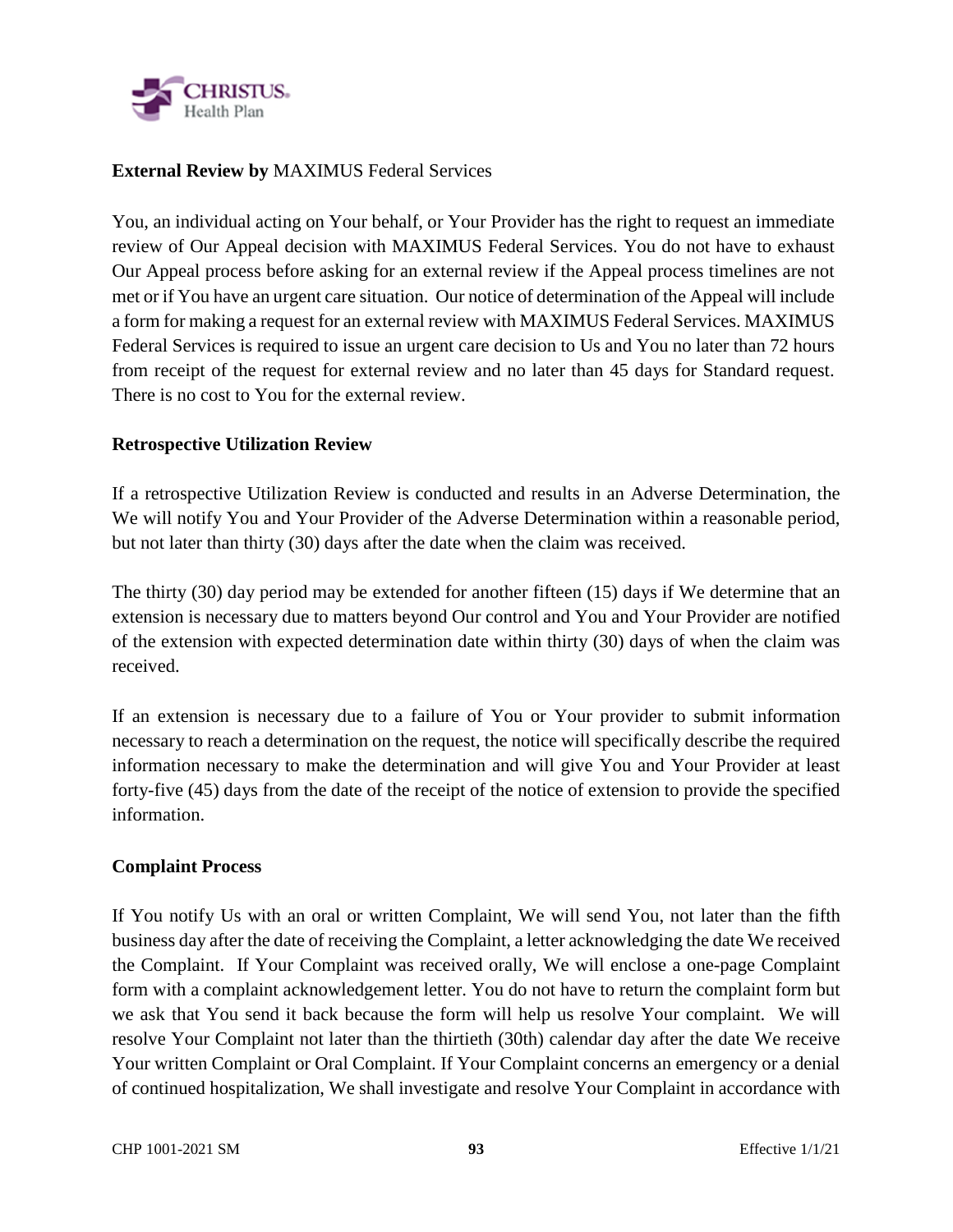

the immediacy of Your Condition, but in no event later than one business day after We receive Your Complaint. After We have reviewed Your Compliant, We will issue You a response letter that:

- explains the resolution of the complaint,
- states the specific medical or contractual reasons for the resolution,
- states the specialization of any physician or provider consulted, and
- contains a complete description of the process for appealing the decision, along with the deadlines for the appeals process and the deadlines for the final decision on the appeal.

## **Appeals from a Complaint**

If Your Complaint is not resolved to Your satisfaction, You have the right to either appear in person before a complaint appeal panel in a location in which You normally receive Health Care Services or another location to which You find agreeable, or to address a written Appeal to the complaint appeal panel. We will complete the complaint appeal process not later than the thirtieth (30th) calendar day after the date of the receipt of Your request for Appeal. If Your Appeal of a Complaint relates to an ongoing emergency or denial of continued hospitalization, the resolution shall be concluded in accordance with the immediacy of Your case and not later than one business day after Your request for Appeal is received.

### **Composition of Complaint Appeal Panel**

We shall appoint members to the complaint appeal panel, which will advise Us on the resolution of the dispute. The appeal panel will be composed of an equal number of the Plan staff, Physicians or other Providers, and Plan enrollees. A member of a complaint appeal panel may not have been previously involved in the disputed decision. The Physicians or other Providers on a complaint appeal panel must have experience in the area of care that is in dispute and must be independent of any Physician or Provider who made any previous determination.

If specialty care is in dispute, the complaint appeal panel must include a person who is a specialist in the field of care to which the appeal relates. The enrollee members of a complaint appeal panel may not be employees of the Plan.

We shall provide You or Your designated representative within five (5) business days any documentation to be presented to the complaint appeal panel by Our staff; the specialization of any Physicians or Providers consulted during the investigation; and the name and affiliation of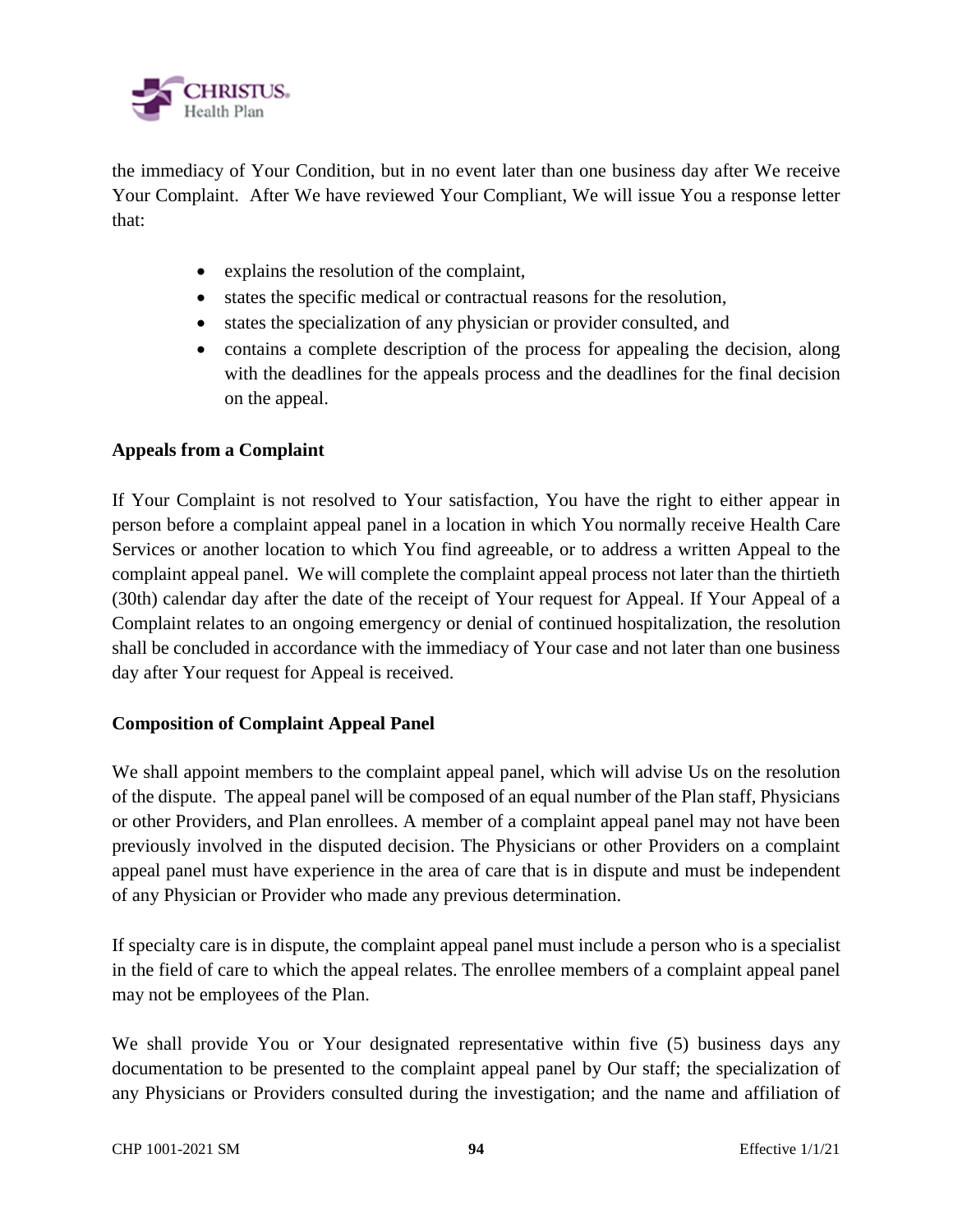

each Plan representative on the complaint appeal panel.

You or your designated representative has the right to:

- appear in person before the complaint appeal panel;
- present alternative expert testimony; and
- request the presence of and question any person responsible for making the disputed decision that resulted in the appeal.

Our notice of the final decision on an Appeal shall include a statement of the specific medical determination, clinical basis, and contractual criteria used to reach the final decision, along with the toll-free telephone number and address of TDI.

We shall maintain a Complaint and Appeal log for each Complaint. You are entitled to a copy of the record of Your Complaint and any proceeding relating to that Complaint. If We decide in favor of paying for the Health Care Services, We will provide payment within 45 days after the day of the final decision.

## **Filing Complaints with the Texas Department of Insurance**

Any person, including persons who have attempted to resolve a Complaint through Our Appeals and Complaint Process and who are dissatisfied with the resolution, may complain to the Texas Department of Insurance by calling toll-free to 1-800-252-3439. If You would like to make Your request in writing, send it to:

# **Texas Department of Insurance P.O. Box 149104 Austin, Texas 78714-9104**

If You can access the internet, You can send Your complaint in an email to:

### www.tdi.texas.gov/consumer/complfrm.html

The commissioner shall investigate a complaint against Us to determine compliance within 60 days after the Texas Department of Insurance's receipt of the complaint and all information necessary for the Department to determine compliance. The commissioner may extend the time necessary to complete an investigation in the event any of the following circumstances occur: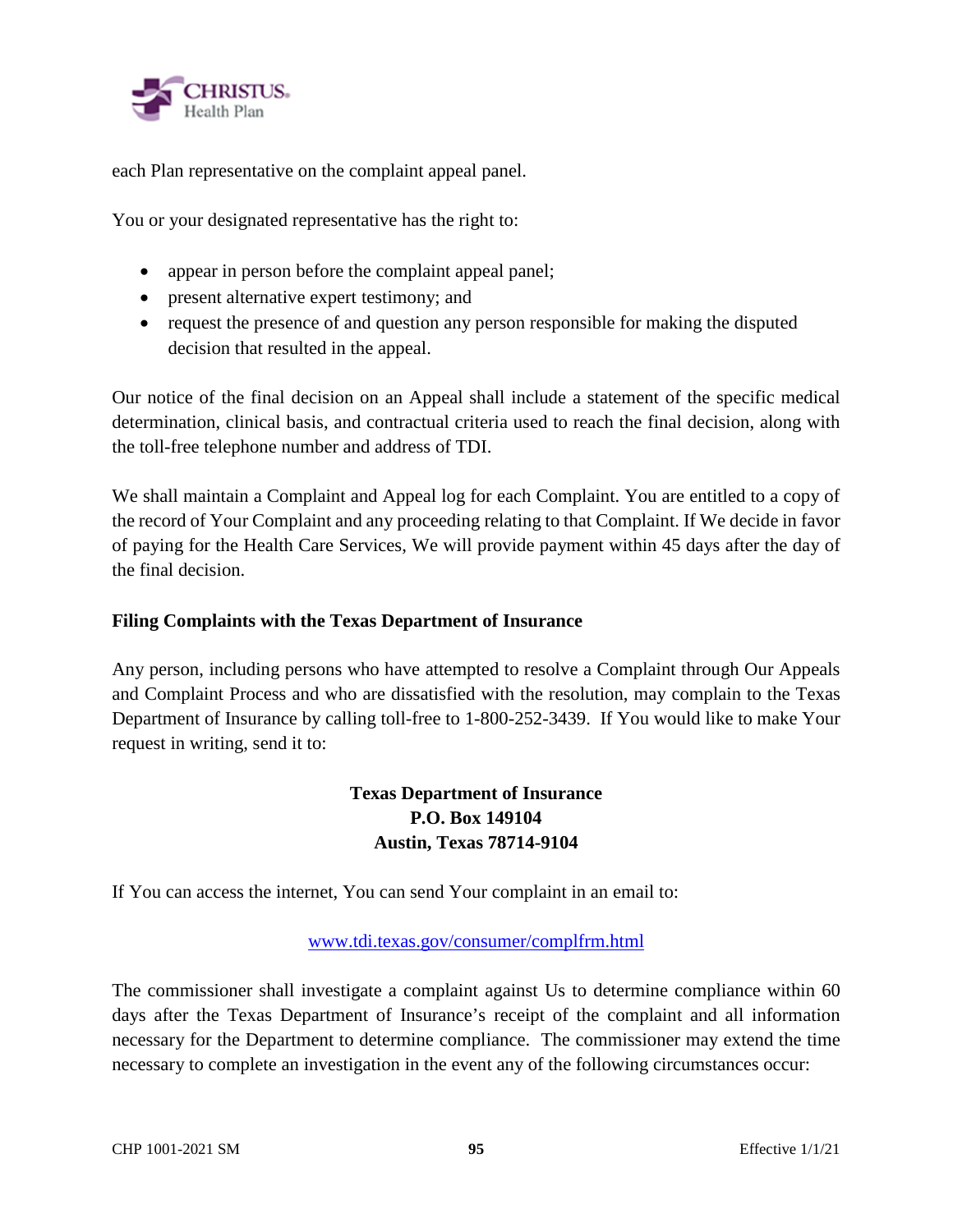

- Additional information is needed:
- An on-site review is necessary;
- We, the Physician or Provider, or You do not provide all documentation necessary to complete the investigation; or
- Other circumstances beyond the control of the Texas Department of Insurance occur.

## **Exhaustion of Remedies**

You must complete levels of Our Appeal and Complaint Process applicable to You and any regulatory/statutory review process available to You under state or federal law before You file a legal action. Completion of these administrative and regulatory processes assures that both You and We have a full and fair opportunity to resolve any disputes regarding the terms and conditions contained in this Contract.

If exhaustion of internal appeals is required prior to external review, exhaustion must be unnecessary and the internal appeals process will be deemed exhausted if:

- We waive the exhaustion requirement;
- We are considered to have exhausted the internal appeals process by failing to comply with the requirements of the internal appeals process; or
- You request an expedited internal appeal and an expedited internal appeal and an expedited external review at the same time.

### *Exception to exhaustion requirement.*

The internal claims and appeals process will not be deemed exhausted based on violations by the health care plan that are *de minimus* and do not cause, and are not likely to cause, prejudice or harm to the Complainant, so long as the health care plan demonstrates that the violation was for good cause or due to matters beyond the control of the health care plan, and that the violation occurred in the context of an ongoing, good faith exchange of information between the plan and the Complainant. This exception is not available if the violation is part of a pattern or practice of violations by the health care plan.

You may request a written explanation of the violation from Us. We must provide such explanation within 10 days. We must include a specific description of Our basis, if any, for asserting that the violation should not cause the internal claims and appeals process to be deemed exhausted.

If an external reviewer or a court rejects Your request for immediate review under this section on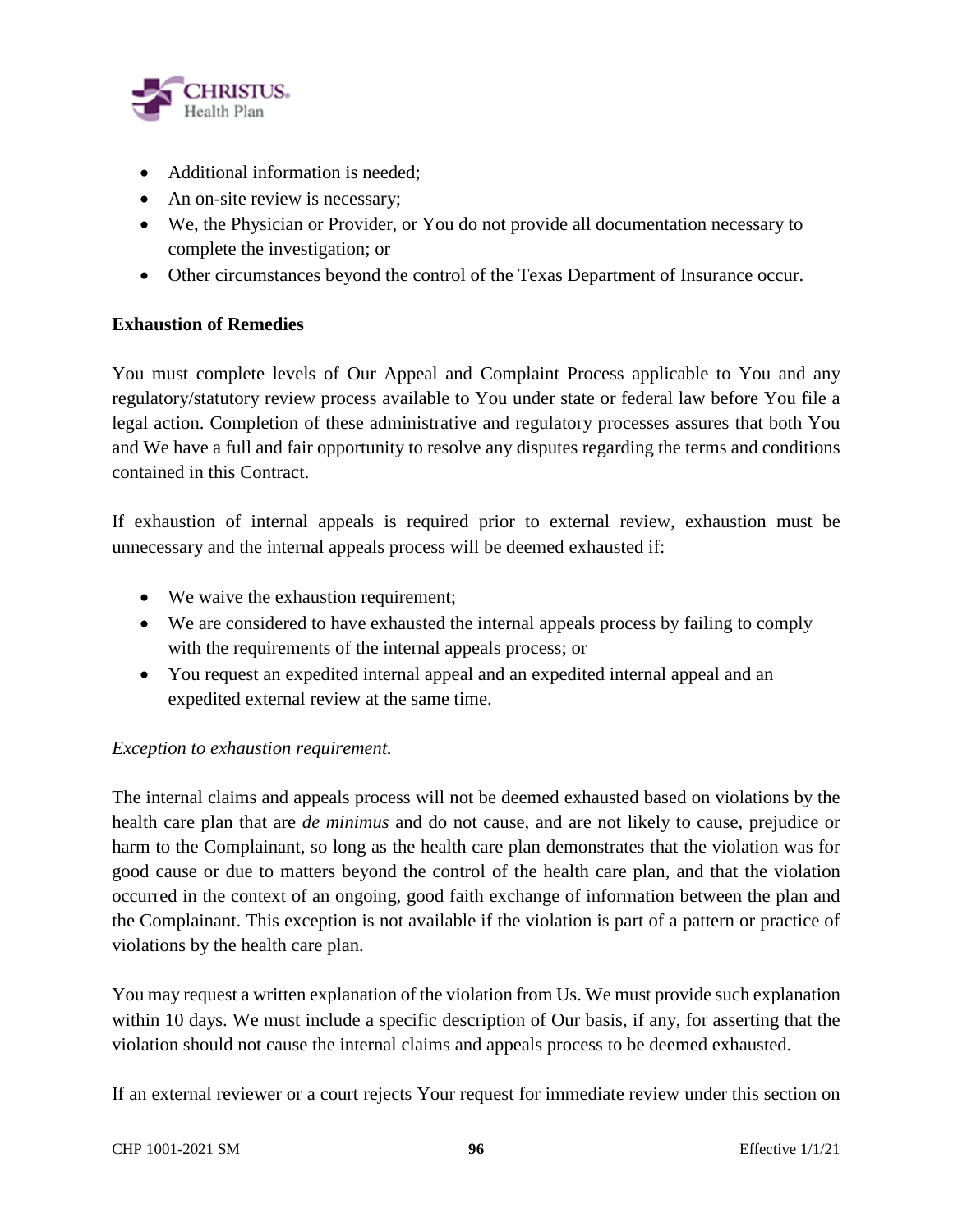

the basis that We met the standards for the exception of this section, You have the right to resubmit and pursue the internal appeal of the claim. In such a case, within a reasonable time after the external reviewer or court rejects the claim for immediate review (not to exceed 10 days), We must provide You with notice of the opportunity to resubmit and pursue the internal appeal of the claim. Time periods for re-filing the claim shall begin to run upon Complainant receipt of such notice.

## **Culturally and Linguistically Appropriate Manner of Notice**

As We work with You under this Section, We will ensure that We provide a culturally and linguistically appropriate manner of notice, which means notice to You will meet the following requirements:

- 1) We provide oral language services (such as a telephone customer assistance hotline) that includes answering questions in any applicable non-English language and providing assistance with filing claim and appeals (including external review) in any applicable non-English language;
- 2) We provide, upon request, a notice in any applicable non-English language; and
- 3) We include in the English versions of all notices, a statement prominently displayed in any applicable non-English language clearly indicating how to access the language services provided by the health care plan.

With respect to an address in any Texas county to which a notice is sent, a non-English language is an applicable non-English language if ten percent (10%) or more of the population residing in the county is literate only in the same non-English language, as determined by the department of health and human services (HHS); the counties that meet this ten percent (10%) standard, as determined by HHS, are found at http://cciio.cms.gov/resources/factsheets/clas-data.html and any necessary changes to this list are posted by HHS annually.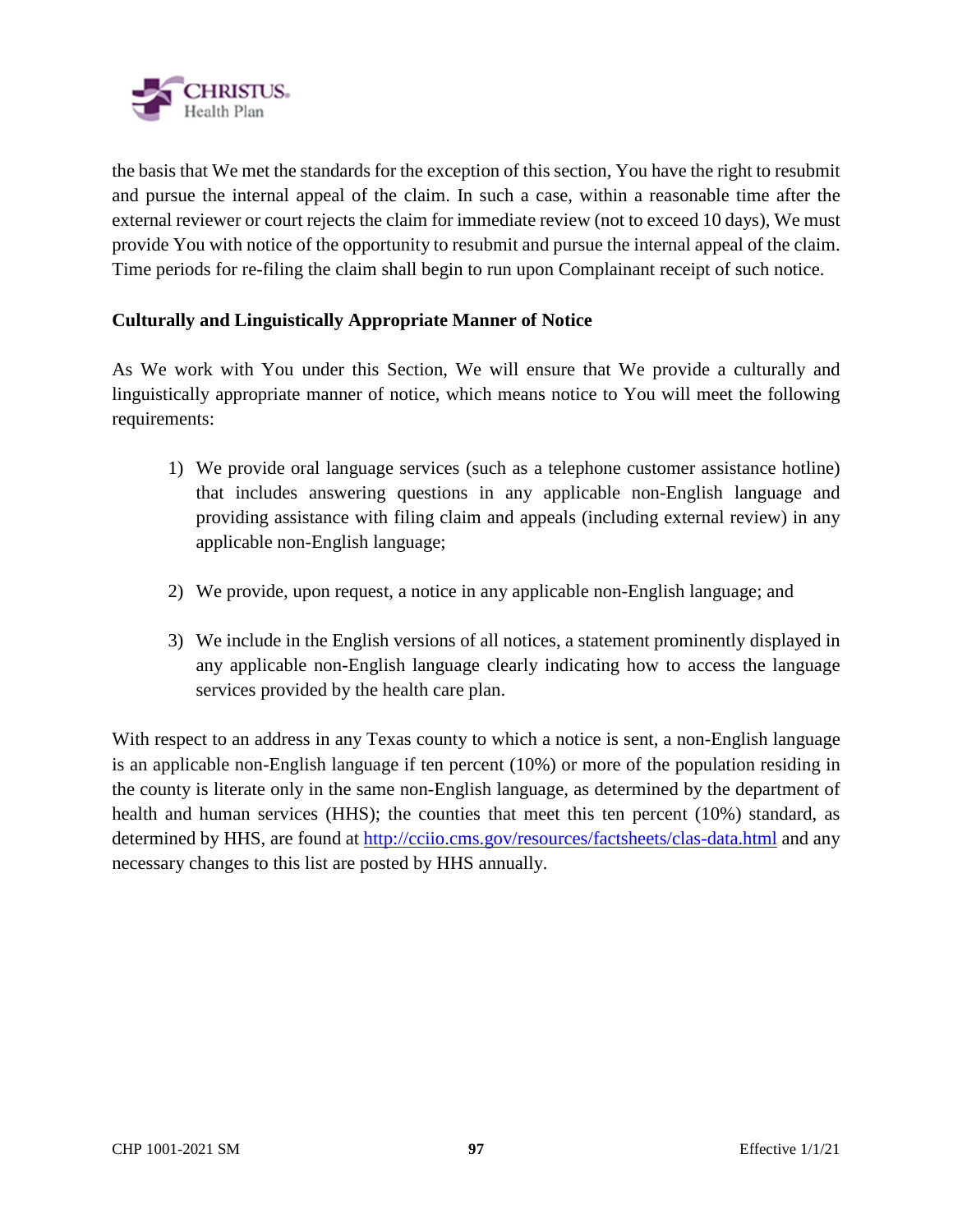

# **PAYMENT OF PREMIUM**

### **Payment of Premium**

You are responsible for the timely prepayment of all Premiums. The first premium is due with the enrollment application. Subsequent premiums are due on the first day of month for the coverage provided during that month Premium period means monthly. All premiums are payable to Us.

You must pay the required premium to Us as it becomes due. If We do not receive Your premium on time, or within the Grace Period We will terminate coverage in accordance with the TERMINATION OF COVERAGE section of this Contract. We will not be financially responsible for any services rendered after that date.

### **Grace Period**

A grace period of 30 days will be granted for the payment of each premium due after the first premium. During the grace period, coverage shall continue in force. If payment is not received within the 30 day grace period, coverage will be terminated as of the last day of the month before the grace period began.

Example: April payment is due April 1. If payment is not received by April 30, coverage is terminated retroactive to the last day of March.

#### **Changes in Premium Payments**

CHRISTUS Health Plan reserves the right to change the Premium Payment amount for the Covered Benefits upon at least 60 days' advance notice in writing. Your rate may change. A few examples of why are:

- 1) A change of residence;
- 2) The addition of a Dependent due to a Qualifying Event;
- 3) A request to change benefits that is approved by the Underwriting department; or
- 4) Termination of a Dependent on a family Contract.

### **Recovery of Excess Benefit Overpayments**

We have the right to recover any overpayments that We have made. Recovery may be sought from one or more of the following: any person to, for, or with respect to whom such services were provided or such payments were made; any third party payor; any health care plan or other organization. If We notify You (or Your legal representative if You are a minor or legally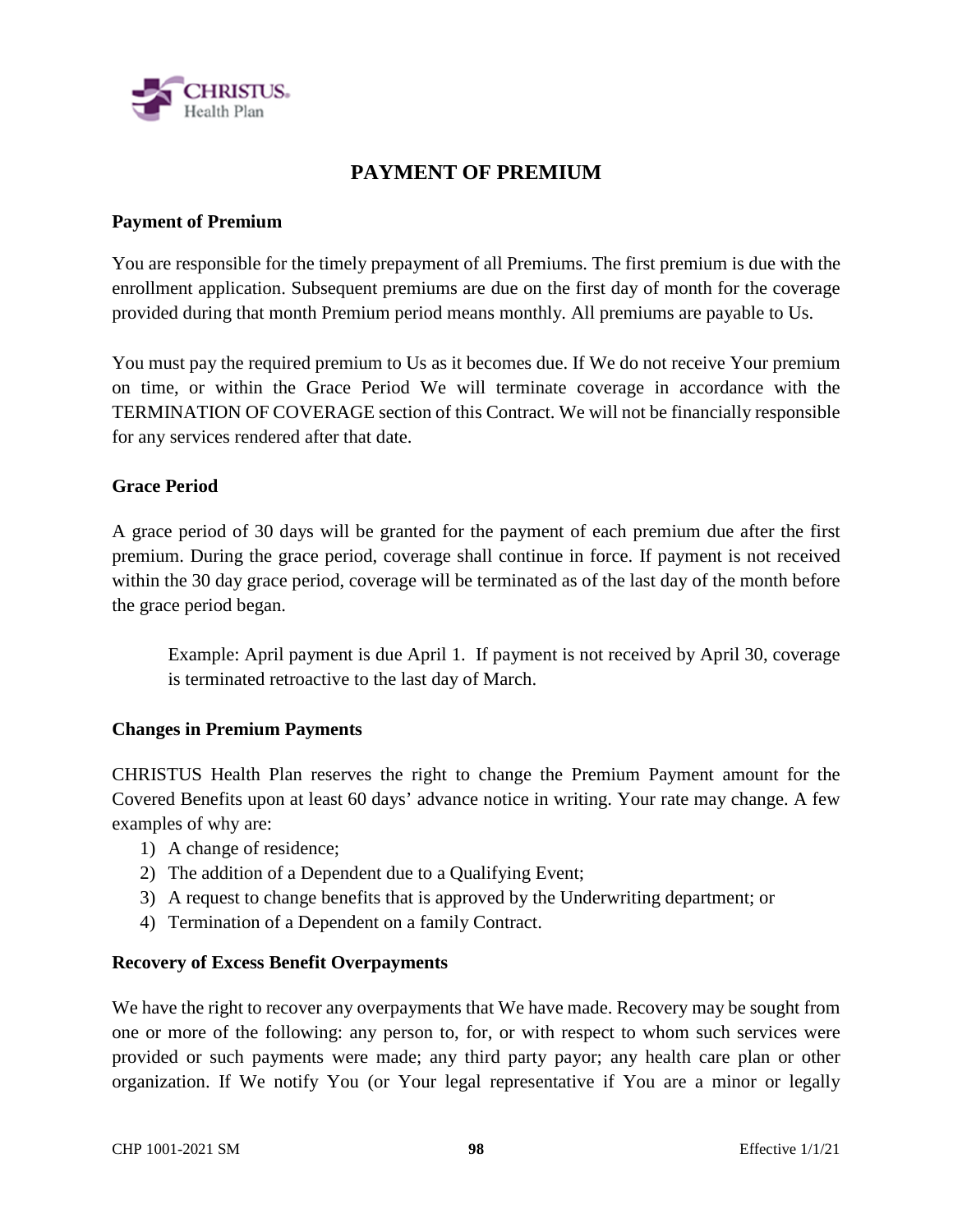

incompetent) that We are pursuing the recovery of these benefits, We ask that You cooperate with Us to secure these recovery rights.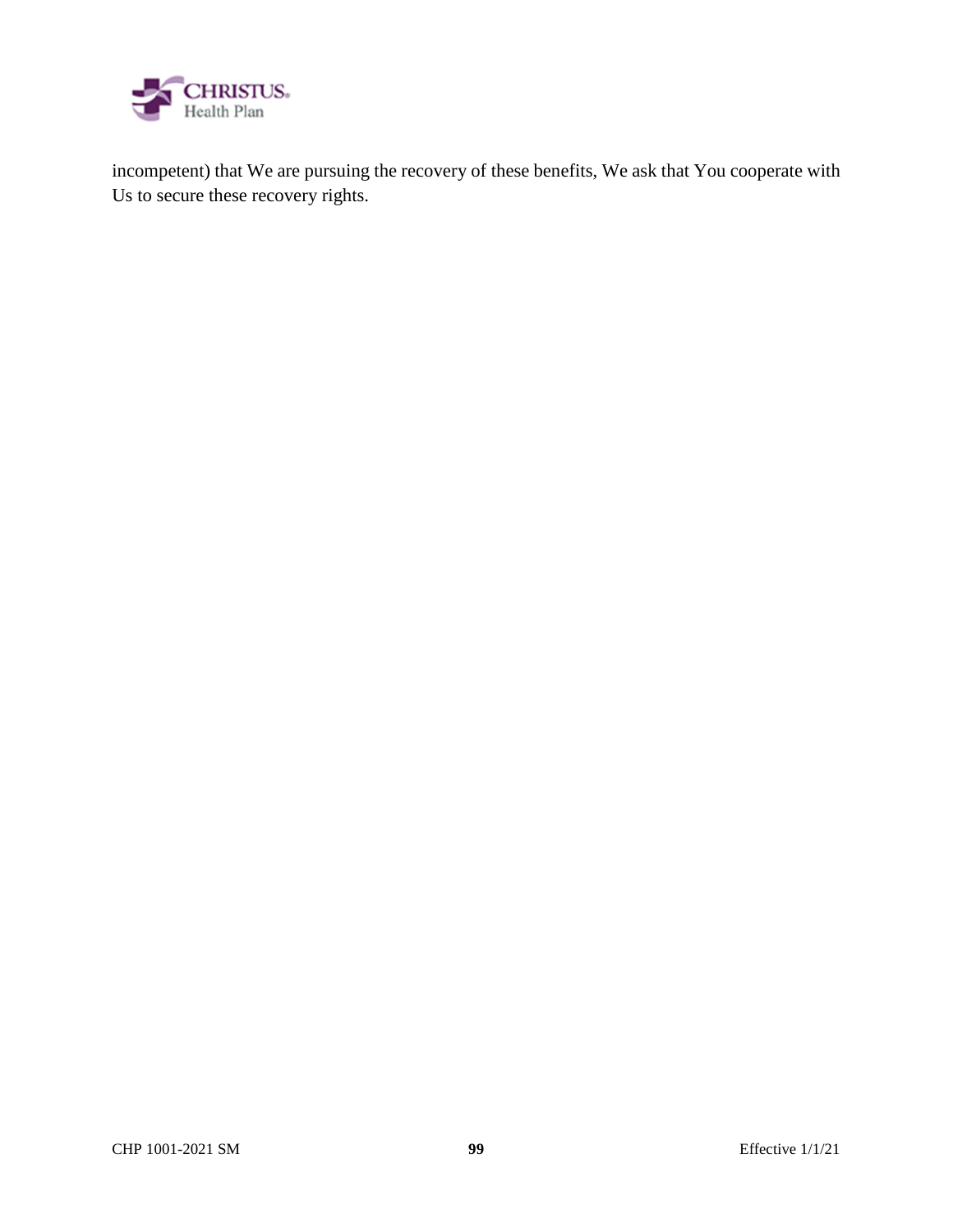

# **GENERAL PROVISIONS**

### **Amendments**

Your Contract may be changed at any time. We will give You sixty (60) days' notice prior to any change. You will receive an amendment to Your Contract showing any change.

### **Assignment**

We specifically reserve the right to pay You directly and to refuse to honor an assignment of benefits in any circumstances. No person may execute any power of attorney to interfere Our right to pay You instead of anyone else.

### **Availability of Provider Services**

We do not guarantee that a Hospital, Health Care Facility, Physician, or other Provider will be available in the Provider Network.

### **Circumstances Beyond Our Control**

If a disaster occurs, We will make a good faith effort to help You get Covered Services, and We will remain responsible for payment for Covered Services; however, We will not be liable for damages resulting from delays, or failures due to a lack of facilities or personnel that are beyond Our control. Examples of disasters are earthquakes, epidemics, war, and riots.

#### **Clerical Error**

A clerical error in record keeping will not void coverage otherwise validly in force, nor will it continue coverage otherwise validly terminated. Upon discovery of the error an equitable adjustment of premium shall be made.

#### **Computation of Time**

Whenever the Texas regulation requires that an action be taken within a certain period of time from receipt of a request or document, the request or document shall be deemed to have been received within 3 working days of the date it was mailed.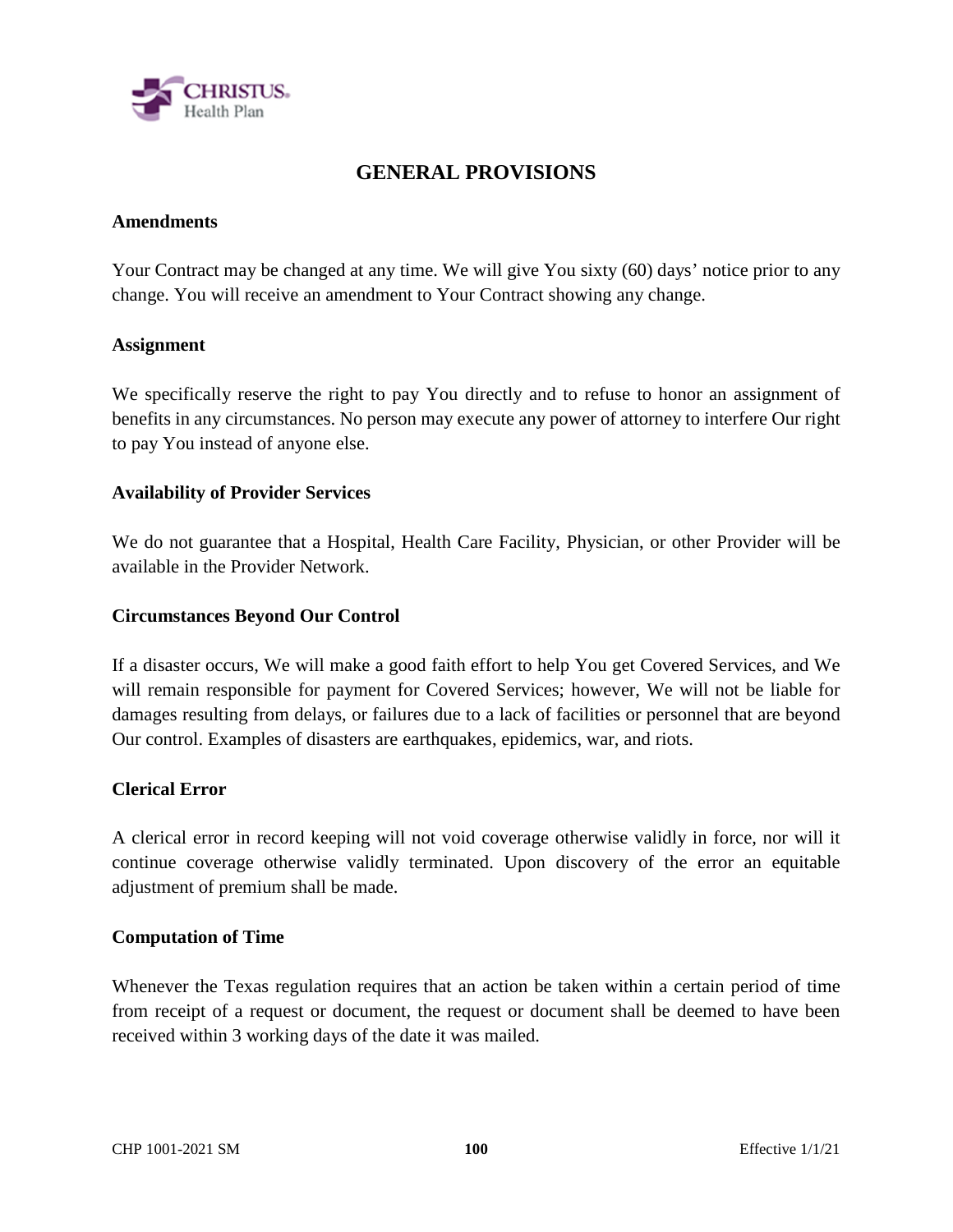

## **Conformity with State Statutes**

Any provision which, on its Effective Date, is in conflict with the statutes of the state in which You reside, is hereby amended to conform to the minimum requirements of such statutes and shall not be rendered invalid but shall be construed and applied as if it were in full compliance with all applicable laws.

### **Disclaimer of Liability**

We have no control over the diagnosis, treatment, care, or other service provided to a You by any facility or Provider, whether a Participating or Non-Participating Provider. We are not liable for loss or injury caused by any health care Provider by reason of negligence or otherwise.

### **Entire Contract**

This Contract and Evidence of Coverage, together with the *Schedule of Benefits* and *Formulary*; the Application; and any supplements; amendments; endorsements or riders collectively constitute the Entire Contract between Us and You. No change in this Contract is valid unless it is in writing and is approved by one of Our executive officers. You will be notified of any such changes. No agent may change this Evidence of Coverage or waive any of its provisions.

### **Execution of a Contract – Application for Coverage**

All statements, in the absence of fraud or the intentional misrepresentation of a material fact, made by any applicant (You and/or Your Dependents) shall be deemed representations and not warranties. No such statements shall void Coverage or reduce benefits unless contained in a written Application that is signed by the Subscriber and that has been furnished to the Subscriber or their representative.

### **Federal and State Health Care Reform**

This Contract shall comply with all applicable state and federal laws, rules and regulations. Upon the compliance date of any change in law, or the promulgation of any final rule or regulation which directly affects Our obligations under this Contract, this Contract will be modified and submitted for appropriate state and/or federal approval. We will notify You when this happens.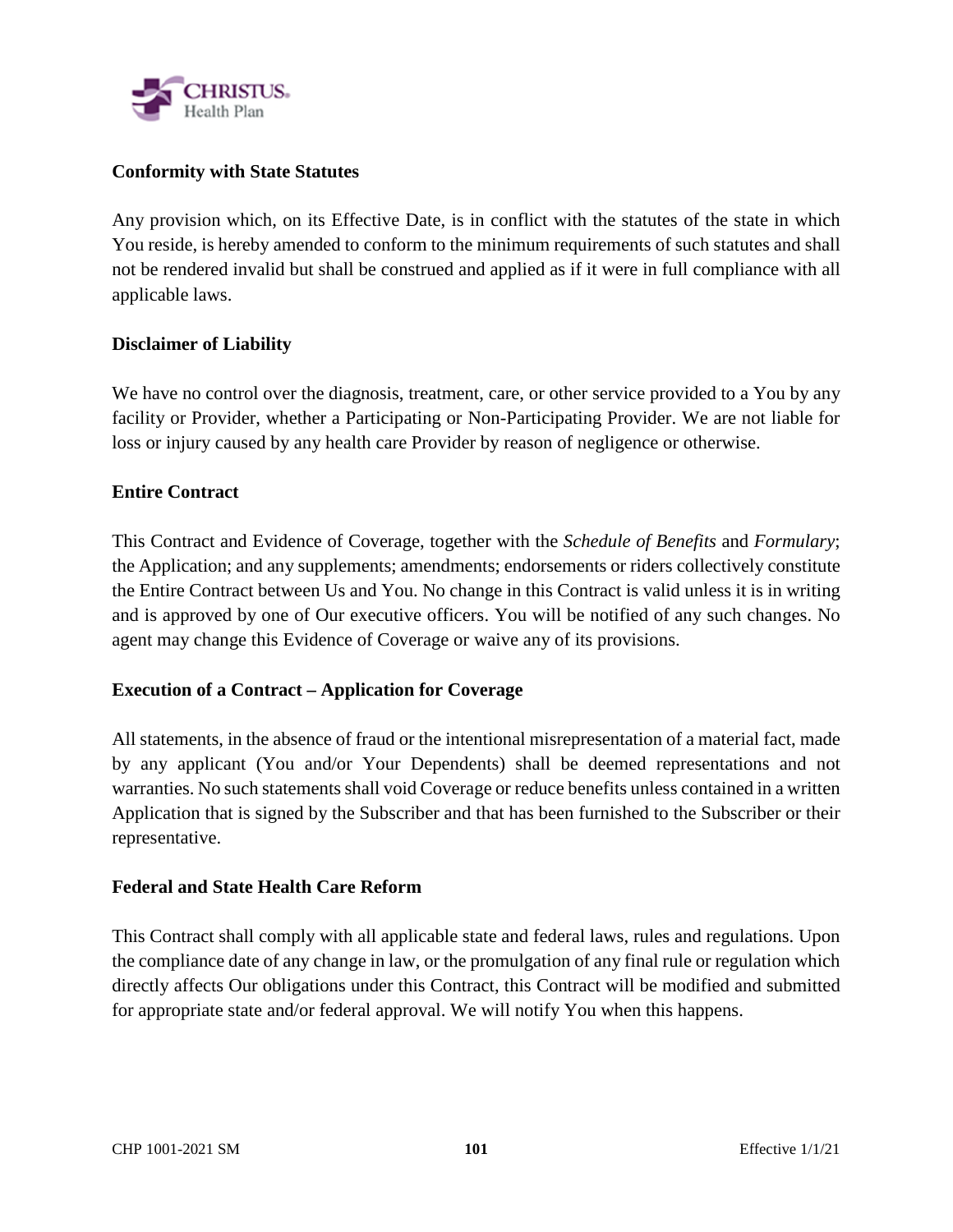

## **Fraud**

We are required to cooperate with government, regulatory and law enforcement agencies in reporting suspicious activity. This includes both Provider and Member activity.

## **Governing Law**

The Contract is issued in the State of Texas and shall be interpreted under the laws of the State of Texas and applicable federal rules and regulation.

## **Hospitalization on the Effective Date of Coverage**

If You are confined in a Hospital on the Effective Date of Your coverage, You must notify the Plan of the hospitalization within two (2) days; or as soon as reasonably possible thereafter.

### **Identification Cards**

We issue Identification (ID) Cards to You for identification purposes only. Possession of Our ID Card confers no rights to services or other benefits under this Contract. To be entitled to such services or benefits, the holder of the ID Card must, in fact, be a Member on whose behalf all applicable Contract charges have actually been paid. If You or any family member permits the use of Your ID Card by any other person, all Your rights and those of other members of Your family pursuant to this Contract may be immediately terminated at Our discretion. Any person receiving services or other benefits to which he or she is not then entitled pursuant to the provisions of this Contract shall be charged therefore at the rates generally charged in the area for medical, Hospital and other Health Care Services.

### **Independent Contractors**

Participating Providers are not employees, representatives or agents of the Plan. They are independent contractors. The Plan is not liable or responsible for their actions or failure to act. You are encouraged to contact Member Services at 1-844-282-3025 if You are not satisfied with Your care.

### **Legal Actions**

No legal action shall be brought to recover on this Plan by the Group or Member prior to the expiration of sixty (60) days after written proof of loss has been furnished, in accordance with the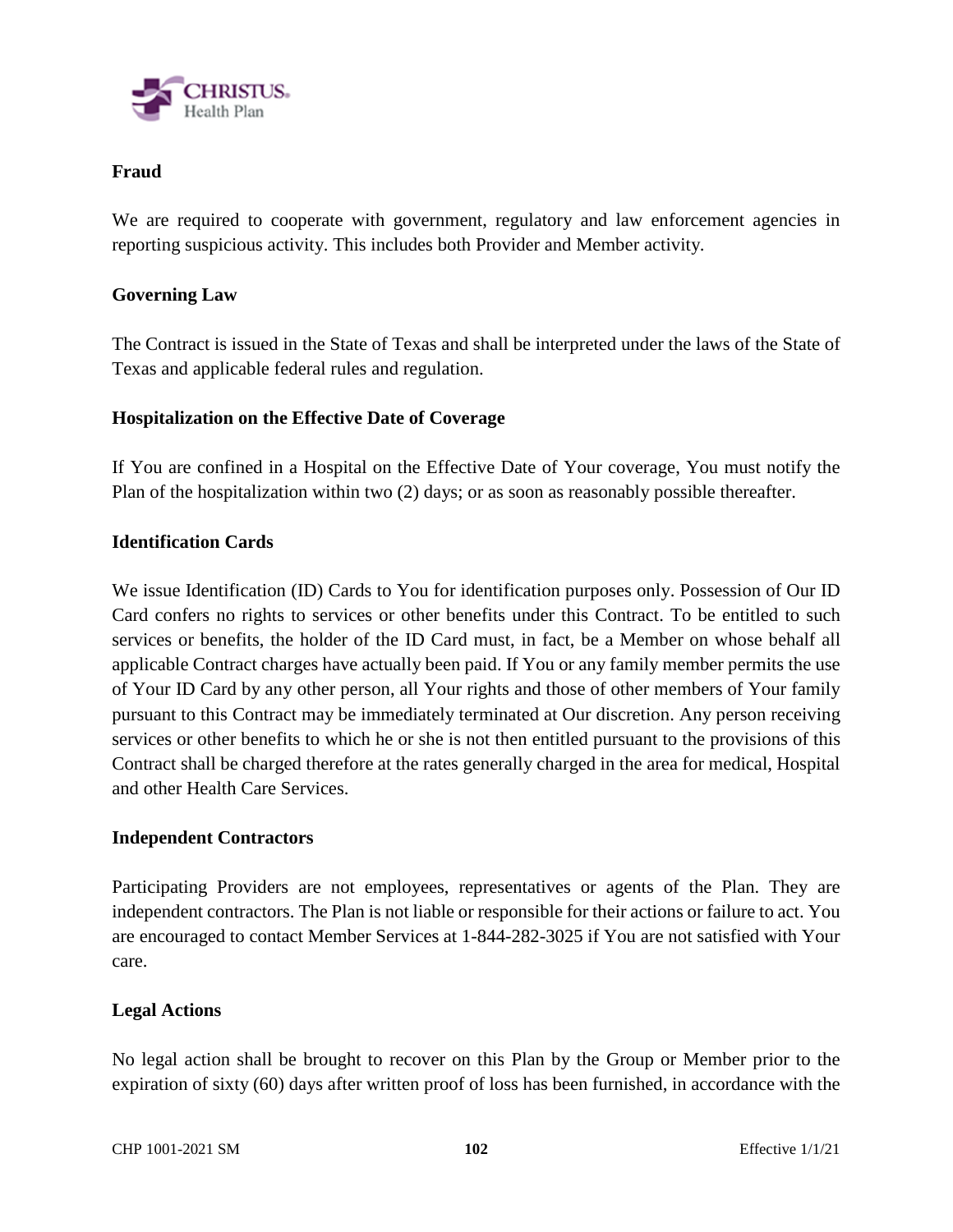

requirements of state law. No such action shall be brought after the expiration of three (3) years after the time written proof of loss is required to be furnished.

## **Member Activity**

Anyone who knowingly presents a false or fraudulent claim for payment of a loss is guilty of a crime and subject to fines and confinement in state prison. We may terminate enrollment for any Member for any type of fraudulent activity. Some examples of fraudulent activity are:

- Falsifying enrollment information;
- Allowing someone else to use Your ID Card;
- Forging or selling prescriptions; or
- Misrepresenting a medical condition in order to receive Covered benefits to which You would not normally be entitled.

### **Misrepresentation of Information**

If, in the first two (2) years from the effective date of Your and/or Your Dependents Coverage, You intentionally omitted information from Your Application and/or You provided fraudulent or false information, the Coverage for You and/or Your Dependent shall be null and void from the effective date. In the case of fraud, no time limits shall apply and You will be required to pay for all benefits that We have provided. We will furnish You a signed copy of the enrollment application.

If the age of the Member has been misstated all amounts payable under this Contract shall be adjusted to reflect the premium that would have been paid for the correct age.

### **Misstatements**

All statements made on the enrollment application shall be considered representations and not warranties. The statements are considered to be truthful and are made to the best of the Subscriber's knowledge and belief. A statement may not be used in a contest to void, cancel or non-renew a Member's coverage or reduce benefits unless:

(i) it is in a written enrollment application signed by the Subscriber; and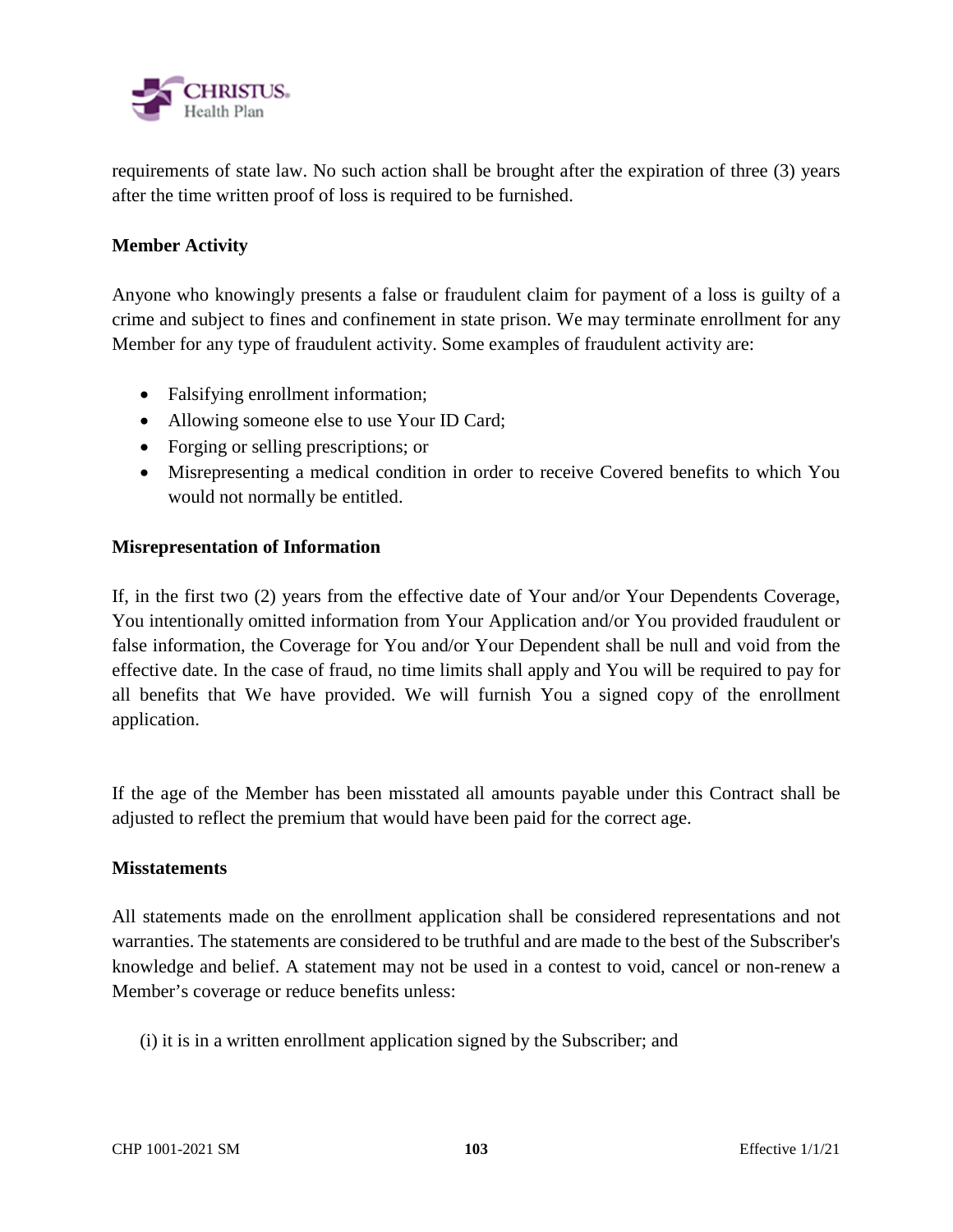

 (ii) a signed copy of the enrollment application is or has been furnished to the Subscriber or the Subscriber's personal representative.

This Contract may only be contested because of fraud or intentional misrepresentation of material fact made on the enrollment application.

## **Notice**

If We are required or permitted by this Contract to give any Notice to You, it shall be given appropriately if it is in writing and delivered personally or deposited in the United States mail with postage prepaid and addressed to You at the address of record on file at Our principal office. You are solely responsible for ensuring the accuracy of Your address of record on file with Us.

## **Opportunity to Examine the Plan Document**

The Subscriber to whom the contract is issued may examine it and You are not satisfied with it for any reason, You are permitted to return it within 10 days of receiving it and receive a refund of the premium paid. If services are rendered or claims paid during the 10 day examination period, You are responsible for repaying Us for such services or claims. This consideration, including premiums, application fee, and any other amounts to be paid for coverage will be expressed in the agreement or in the application.

### **Policies and Procedures**

We may adopt reasonable policies, procedures, rules, and interpretations for the purposes of promoting the orderly and efficient administration of the Contract.

### **Practitioner/Provider Activity**

If You suspect that a Practitioner, pharmacy, Hospital, facility or other Health Care Professional has done any of the items listed below, please call the Practitioner or Provider and ask for an explanation, as there may be an error.

- Charged for services that You did not receive
- Billed more than one time for the same service
- Billed for one type of service, but gave You another service (such as charging for one type of equipment but delivering another less expensive type)
- Misrepresented information to You (such as changing Your diagnosis or changing the dates that You were seen in the office)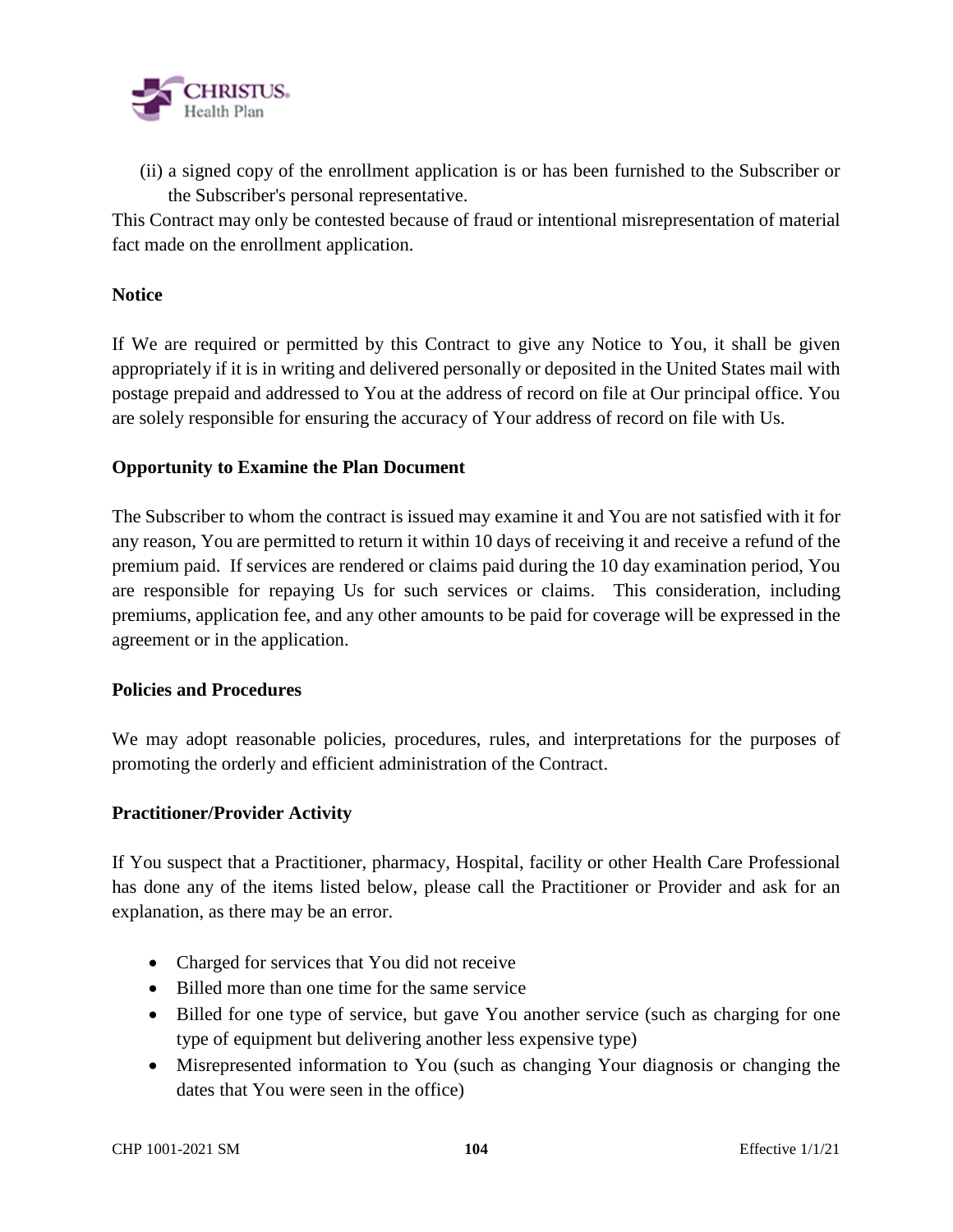

If You are unable to resolve the issue with the Provider, or if You suspect any other suspicious activity, please contact Our Member Services.

### **Reinstatements**

We may reinstate this Contract after termination without the execution of a new Application or the issuance of a new Identification Card or any notice to You. In any case where termination resulted from failure to make timely payment of premium, CHRISTUS will allow reinstatement within 30 days after termination was applied, if the member can prove that the original payment, or a payment attempt, was made before the original invoice due date. In such a case, the member must also pay all owed premium, both prior month(s) and current month, in order for reinstatement to be applied. There shall not be any gaps in coverage as a result of a reinstatement. If reinstatement is applied, the original Evidence of Coverage will be in effect.

### **Time Limit on Certain Defenses**

You must fully and accurately complete the enrollment application on behalf of Yourself and any eligible dependents that You wish to enroll in the Plan. All statements, in the absence of fraud, made by the applicant on the enrollment application shall be deemed representations and not warranties. No such statements shall be used to void coverage or to reduce benefits unless contained in a written application of this Contract. In the event that a misstatement in an application is made that was NOT fraudulent or willful, We may prospectively rate and collect from You the premium that would have been charged at the time coverage was effect had such misstatement not been made.

### **Waiver by Agents**

No agent or other person, except an officer of CHRISTUS Health Plan, has the authority to waive any conditions or restrictions of this Contract, to extend the time for making payment, or to bind CHRISTUS Health Plan, by making promise or representation or by giving or receiving any information. No such waiver, extension, promise, or representation shall be valid or effective unless evidenced by an Endorsement or amendment in writing to this Contract or a Letter of Agreement signed by a CHRISTUS Health Plan officer.

### **Workers' Compensation Insurance**

This Contract is not in lieu of and does not affect any requirement for Coverage by the Texas Workers Compensation Act. However, an employee of a professional or business corporation may

CHP 1001-2021 SM **105** Effective 1/1/21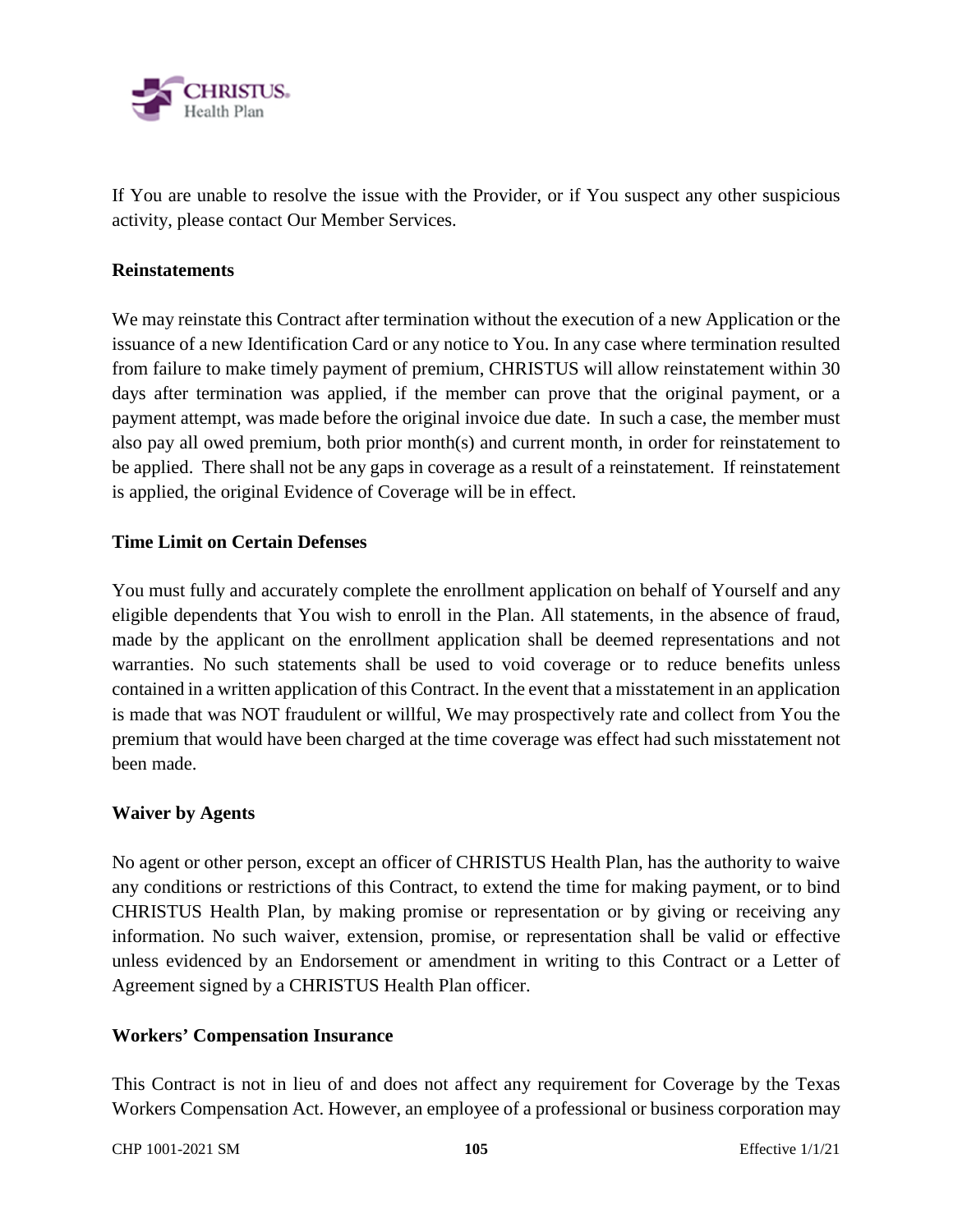

affirmatively elect not to accept the provisions of the Texas Workers Compensation Act if they are an executive officer of that professional or business corporation and owns ten percent (10%) or more of the outstanding stock of the professional business corporation.

For purposes of the Texas Workers Compensation Act, an executive officer means the chairman of the board, president, vice-president, secretary or treasurer of a professional or business corporation.

In the event that an employee chooses to opt out of worker's compensation coverage, and meets the criteria stated above, We will provide 24-hour health care Coverage to those employees, subject to the eligibility requirements for Coverage with Us.

In addition to meeting all of Our eligibility requirements, documentation indicating that the aforementioned criteria have been met will be required in order for Coverage with Us to become effective.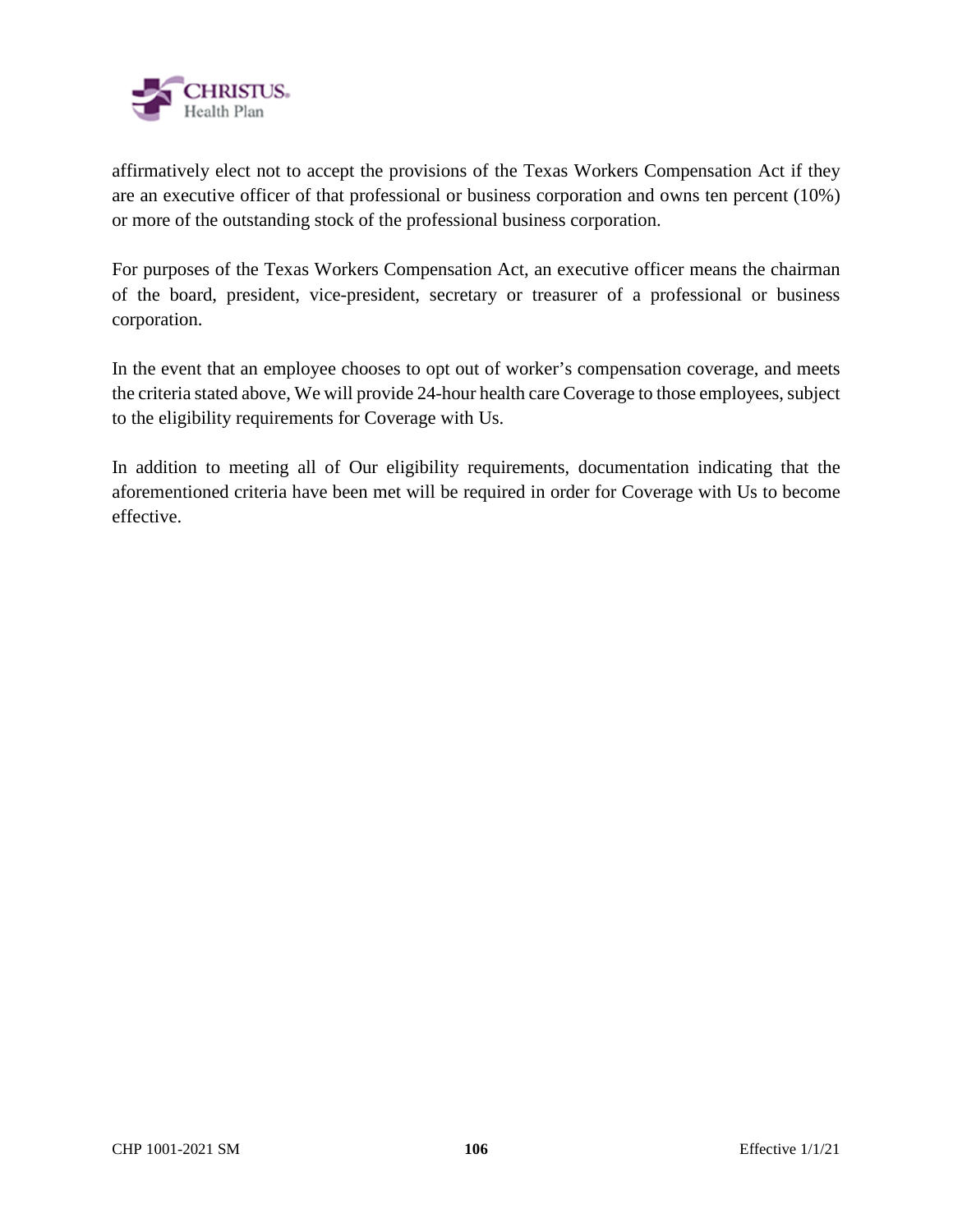

# **DEFINITIONS**

Unless specifically defined elsewhere, wherever used in this Contract, the following terms have the meanings given below:

**Accidental Injury** means a bodily injury caused solely by external, traumatic, and unforeseen means. Accidental Injury does not include disease or infection, hernia or cerebral vascular accident. Dental injury caused by chewing, biting, or malocclusion is not considered an Accidental Injury.

**Acquired Brain Injury** means an injury to the brain that occurs after birth, is non-congenital and non-degenerative and prevents the normal function of the brain. Brain injuries may be mild, moderate or severe and may result in memory loss, change in personality, behavior dysfunction, difficulty managing anger, impaired judgment, loss of judgment.

**Acupuncture** means the use of needles inserted into and removed from the body and the use of other devices, modalities and procedures at specific locations on the body for the prevention, cure or correction of any disease, Illness, injury, pain or other Condition by controlling and regulating the flow and balance of energy and functioning of the person to restore and maintain health.

**Administrative Complaint** means an oral or written complaint submitted by or on behalf of a Complainant regarding any aspect of a health benefits plan other than a request for Health Care Services, including but not limited to:

- administrative practices of the health care plan that affects the availability, delivery, or quality of Health Care Services;
- claims payment, handling or reimbursement for Health Care Services; and
- termination of coverage.

**Adverse Determination** means a determination by a health maintenance organization or a utilization review agent that health care services provided or proposed to be provided to an enrollee are not medically necessary or are not appropriate.

**Alcoholism** means alcohol dependence or alcohol abuse meeting the criteria as stated in the Diagnostic and Statistical Manual IV for these disorders.

**Allowable Charge** is the amount that We have determined to be the maximum amount payable for a Covered Service. For Covered Services provided by Non-Participating Providers, the amount payable will be either a rate agreed upon by Us and the Non-Participating Provider, or based upon Our out-of-network fee schedule. Our out-of-network fee schedule is based on generally accepted industry standards and practices for determining the customary billed charge for a service, and fairly and accurately reflects market rates, including geographic differences in costs, and is consistent with nationally recognized and generally accepted bundling edits and logic. Allowable Charge does not apply to contracted Providers.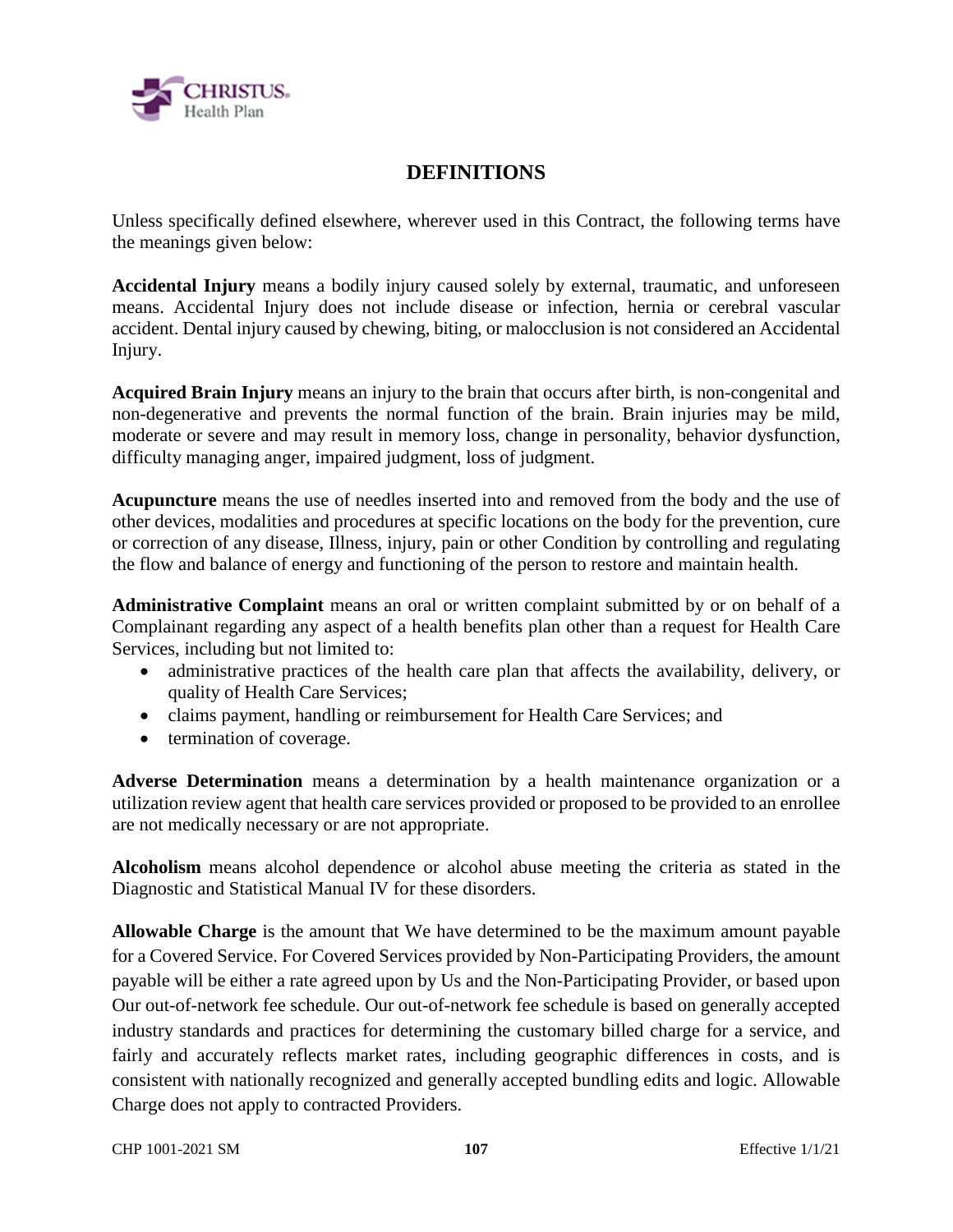

**Ambulance** is a vehicle which is licensed solely as an Ambulance by the local regulatory body to provide Emergency transportation to a Hospital or transportation from one Hospital to another Health Care Facility for those individuals who are unable to travel to receive medical care by any other means or the Hospital cannot provide the needed care. Air Ambulance charges are payable only for transportation from the site of an Emergency to the nearest Hospital that is equipped to treat the Condition instead of local Ambulance service.

**Ambulatory Services** are Health Care Services delivered at a Provider's office, clinic, medical center, or Ambulatory Surgical Facility in which the patient's stay is no longer than 24 hours.

**Ambulatory Surgical Facility** means a facility (other than a Hospital) whose primary function is the provision of surgical procedures on an ambulatory basis and which is duly licensed by the appropriate state and local authority to provide Ambulatory Services.

**Annual Out-of-pocket Maximum** means a specified dollar amount of Covered Services received in a Calendar Year that is the most the Member will pay (Cost Sharing responsibility) for that Calendar Year.

**Application** means the forms, including required medical underwriting questionnaires, if any, that each Subscriber is required to complete when enrolling for Our Coverage.

**Autism Spectrum Disorder** is a Condition that meets the diagnostic criteria for the pervasive developmental disorders published in the Diagnostic and Statistical Manual of Mental Disorders, fourth edition, text revision, also known as DSM-IV-TR, published by the American Psychiatric Association, including autistic disorder; Asperger's disorder; pervasive development disorder not otherwise specified; Rett's disorder; and childhood disintegrative disorder.

**Bariatric Surgery** means surgery that modifies the gastrointestinal tract with the purpose of decreasing calorie consumption and therefore decreasing weight.

**Behavioral Disorder** is a disability characterized by displayed behaviors of sufficient duration, frequency, and intensity over a long period of time which significantly deviates from socially acceptable norms for a person's age and situation.

**Biofeedback** means therapy that provides visual, auditory or other evidence of the status of certain body functions so that a person can exert voluntary control over the functions, and thereby alleviate an abnormal bodily condition.

**Biologicals** are medical compounds that are prepared from living organisms and/or their products.

**Calendar Year** is the period of time beginning January 1 and ending December 31 of any given year. The initial Calendar Year period is from a Member's Effective Date of coverage and ends on December 31, which may be less than 12 months.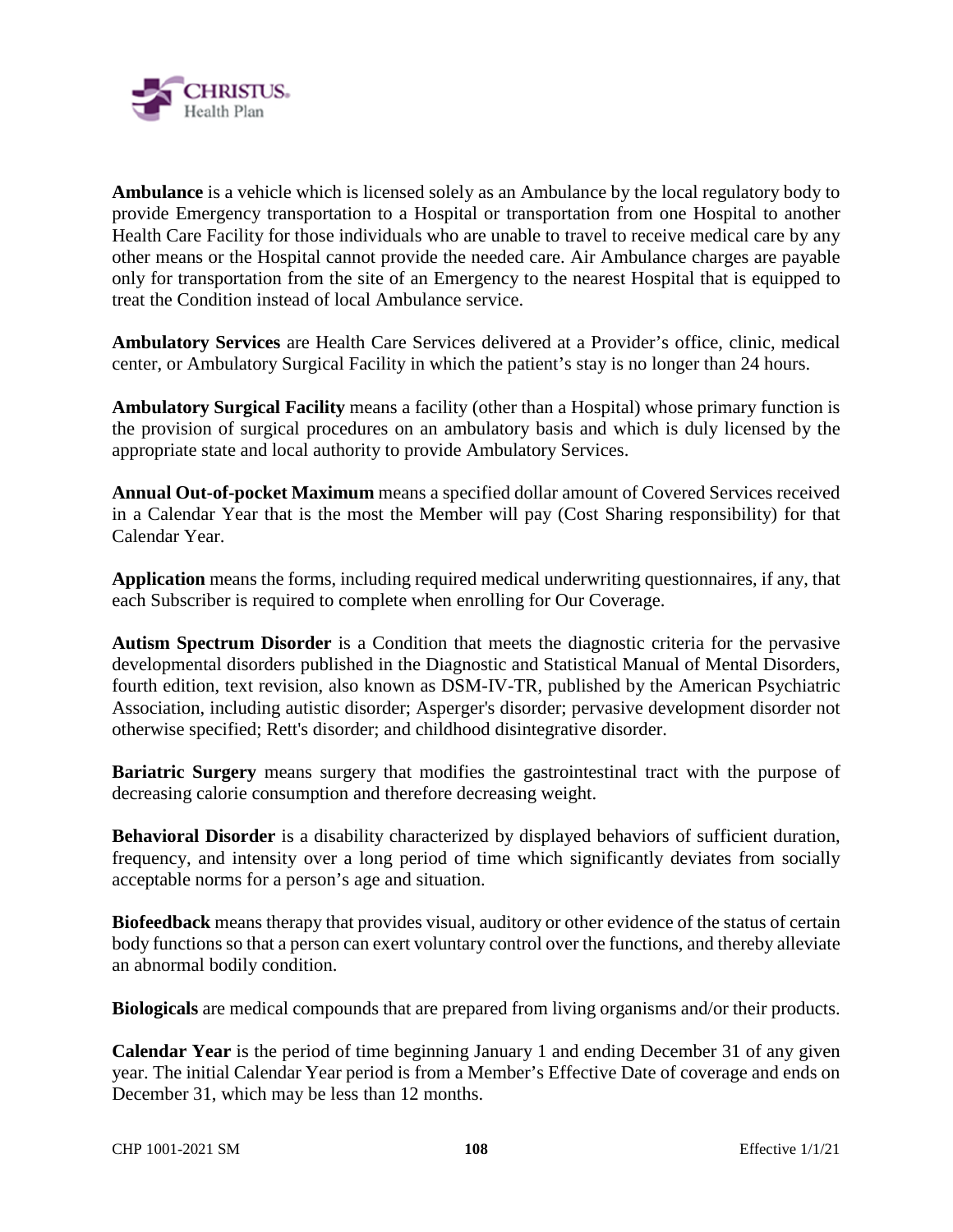

**Cancer Clinical Trial** means a course of treatment provided to a Member for the purpose of prevention or reoccurrence, early detection of treatment of cancer that is being provided in Texas.

**Certification** means a decision by a health plan that a Health Care Service requested by a Provider or Grievant has been reviewed and, based upon the information available, meets the health care plan's requirements for coverage and medical necessity, and the requested Health Care Service is therefore approved.

**Certified Nurse Midwife** is any person who is licensed by the board of nursing as a Registered Nurse and who is licensed by the Texas Department of Health as a Certified Nurse Midwife.

**Certified Nurse Practitioner** is a Registered Nurse endorsed by the Board of Nursing for the expanded practice as a Certified Nurse Practitioner. A Certified Nurse Practitioner's name and pertinent information is entered on the list of Certified Nurse Practitioners maintained by the Texas Board of Nursing.

**Codependency** means a popular term referring to all the effects that people who are dependent on alcohol or other substances have on those around them, including the attempts of those people to affect the dependent person.

**Commissioner** means the Texas Commissioner of Insurance.

**Complainant** means an enrollee, or a physician, provider, or other person designated to act on behalf of an enrollee, who files a complaint.

**Complaint** means any dissatisfaction expressed orally or in writing by a complainant to a health maintenance organization regarding any aspect of the health maintenance organization's operation. The term includes dissatisfaction relating to plan administration, procedures related to review or appeal of an adverse determination under Section 843.261, the denial, reduction, or termination of a service for reasons not related to medical necessity, the manner in which a service is provided, and a disenrollment decision. The term does not include a misunderstanding or a problem of misinformation that is resolved promptly by clearing up the misunderstanding or supplying the appropriate information to the satisfaction of the enrollee; or a provider's or enrollee's oral or written expression of dissatisfaction or disagreement with an adverse determination.

**Condition** is a group of related diagnoses dealing with the same organ, system, or disease process.

**Copayment** is the amount that Members are required to pay to a Participating Provider or other authorized provider in connection with the provision of Health Care Services. The Copayments for this Plan are shown on the *Schedule of Benefits*.

**Cosmetic Surgery** means surgery that is performed primarily to improve appearance and selfesteem, which may include reshaping normal structures of the body.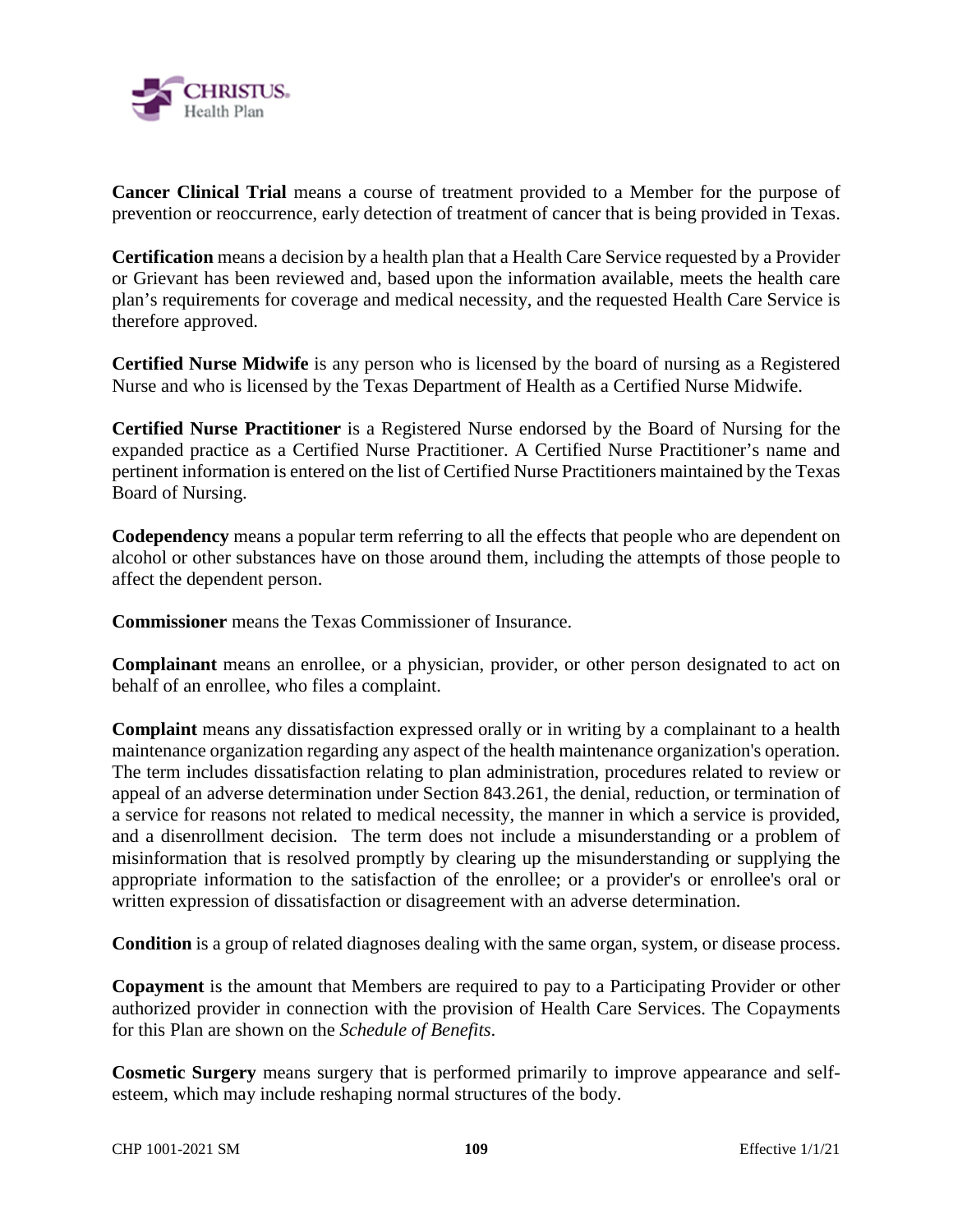

**Cost Sharing** means any contribution Members make towards the cost of their Covered Health Care Services as defined in their Contract. This includes Copayments.

**Coverage/Covered** means benefits extended under this Contract, subject to the terms, conditions, Limitations, and Exclusions of this Contract.

**Covered Benefit** or **Covered Service(s)** means a benefit or service incurred by or on behalf of a Member for those services or supplies which are:

- Administered or ordered by a Physician or other qualified Provider;
- Medically Necessary to the diagnosis and treatment of an Injury or Illness;
- Not excluded by any provision of the Contract; and
- Incurred while the Member's coverage is in force under the Contract.

A Covered Service is deemed to be incurred on the date such service or supply which gave rise to the expense or charge was rendered or obtained.

**Craniomandibular** means the joint where the jaw attaches to the skull. Also refer to Temporomandibular Joint (TMJ).

**Custodial Care** means any service primarily for personal comfort or convenience that provides general maintenance, preventive, and/or protective care without any clinical likelihood of improvement of a Member's Condition. Custodial Care also means those services which do not require the technical skills, professional training and clinical assessment ability of medical and/or nursing personnel in order to be safely and effectively performed. These services can be safely provided by trained or capable non-professional personnel, are to assist with routine medical needs (e.g. simple care and dressings, administration of routine drugs, etc.) and are to assist with activities of daily living (e.g. bathing, eating, dressing, etc.).

**Custom-fitted Orthotics** means an Orthosis which is individually made for a specific patient starting with the basic materials including, but not limited to, plastic, metal, leather, or cloth in the form of sheets, bars, etc. It involves substantial work such as cutting, bending, molding, sewing, etc. It may involve the incorporation of some prefabricated components. It involves more than trimming, bending, or making other modifications to substantially prefabricated item.

**Dependent** has the meaning set forth on page 12 of this Contract.

**Diagnostic Service** means procedures ordered by a Practitioner/Provider to determine a definite condition or disease or review the medical status of an existing condition or disease.

**Division** means the Texas division of insurance.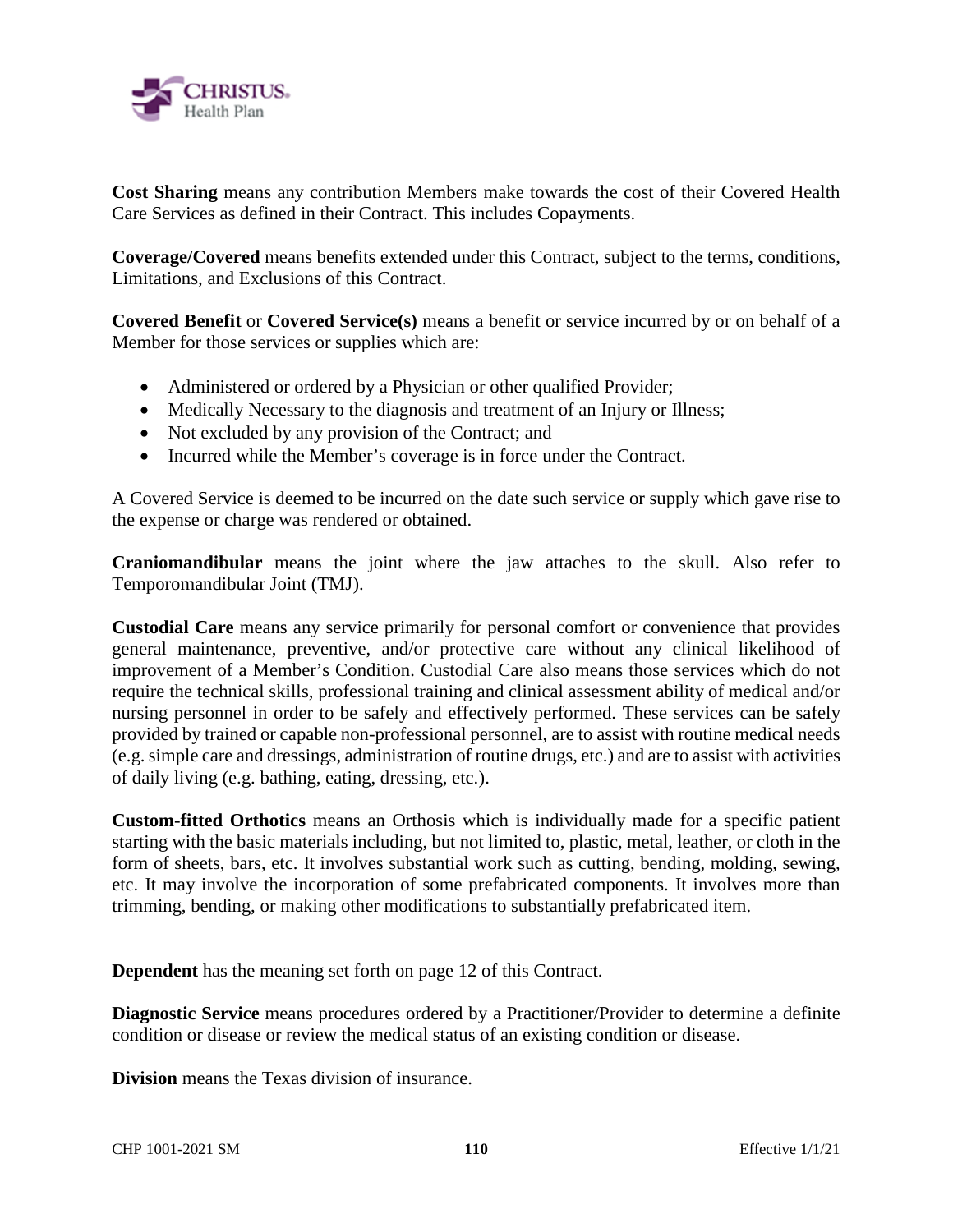

**Durable Medical Equipment** means equipment or supplies prescribed by a Practitioner/Provider that is Medically Necessary for the treatment of an Illness or Accidental Injury, or to prevent the Member's further deterioration. This equipment is designed for repeated use, generally is not useful in the absence of Illness or Accidental Injury, and includes items such as oxygen equipment, wheelchairs, Hospital beds, crutches, and other medical equipment.

**Effective Date** is 12:01 a.m. of the date on which the Member's coverage begins.

**Emergency Care** or **Emergency Care Services** are health care services provided in a hospital emergency facility, freestanding emergency medical care facility, or comparable emergency facility to evaluate and stabilize Emergency Medical Conditions.

**Emergency Medical Condition** is a severe Injury or a medical Condition of a recent onset and severity, including severe pain. The Injury or medical Condition must be one that would lead a prudent layperson with an average knowledge of medicine and health to believe that failure to get immediate medical care could: (a) place such person's life or health in serious jeopardy; (b) result in serious impairment to bodily functions; (c) result in serious impairment to a bodily organ or part; or (d) result in serious disfigurement; (e) or for a pregnant woman, result in serious jeopardy to the health of a fetus.

**Essential Health Benefits** are determined by HHS under PPACA and are subject to change, but currently include the following general categories of service: Ambulatory Services; Emergency Care Services; hospitalizations; maternity and newborn services; services for Behavioral Disorders, Mental Illness disorders or Substance Abuse Conditions; Prescription Drugs; rehabilitative and Habilitative Services and devices; lab services; preventive and wellness services; services related to chronic disease management; and pediatric services, including oral and vision care.

**Excluded Services** means Health Care Services that are not Covered Services and that We will not pay for.

**Experimental, Investigational** or **Unproven** means any treatment, procedure, facility, equipment, drug, device, or supply that is not accepted as standard medical practice in the state where services are provided. In addition, if a federal or other governmental agency approval is required for use of any items and such approval was not granted at the time services were administered, the service is Experimental. To be considered standard medical practice and not Experimental or Investigational, treatment must meet all five of the following criteria:

- 1) A technology must have final approval from the appropriate regulatory government bodies;
- 2) The scientific evidence as published in evidence-based, peer-reviewed literature must permit conclusions concerning the effect of the technology on health outcomes;
- 3) The technology must improve the net health outcome;
- 4) The technology must be as beneficial as any established alternatives; and
- 5) The improvement must be attainable outside the Investigational settings.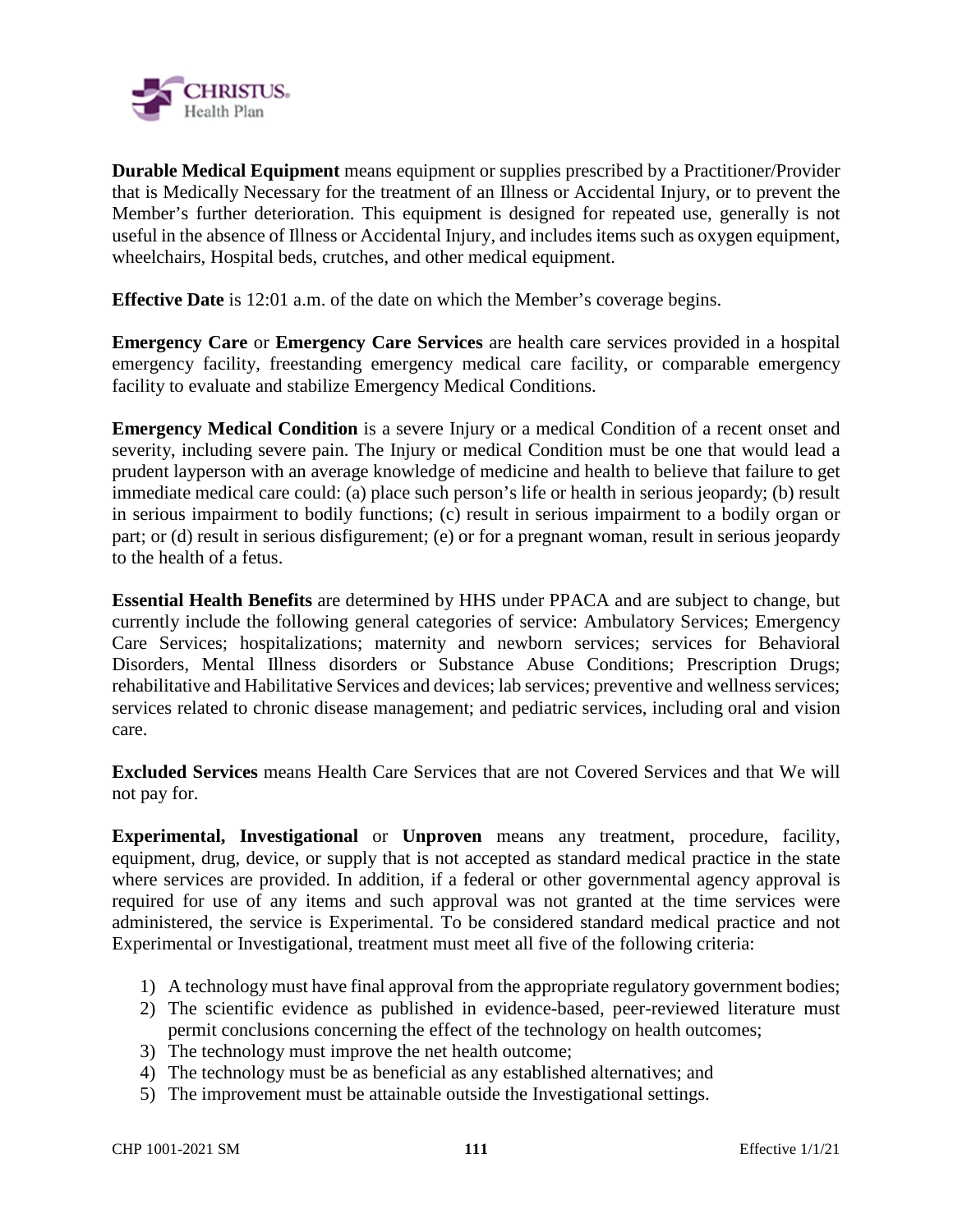

**External Review** means external appeal

**Follow-up Care** is the contact with, or re-examination of a patient at prescribed intervals following diagnosis or during a course of treatment.

**Formulary** is a listing of covered drug products selected by Us in consultation with a team of health care Providers, which represents the prescription therapies believed to be a necessary part of a quality treatment program. You may obtain Your *Formulary* by calling the telephone number on Your ID card.

**Genetic Inborn Errors of Metabolism (IEM)** means a rare, inherited disorder that is present at birth and results in death or mental retardation if untreated and requires consumption of special medical foods.

**Habilitative Services** means Health Care Services that help a person keep, learn or improve skills and functioning for daily living. Examples include therapy for a child who is not walking or talking at the expected age. These services may include Physical and Occupational Therapy, speechlanguage pathology, and other services for people with disabilities in a variety of Inpatient and/or outpatient settings.

**Health Benefits Plan** means a health plan or a Contract, contract, certificate or agreement offered or issued by a health care plan or plan administrator to provide, deliver, arrange for, pay for, or reimburse the costs of Health Care Services.

**Health Care Facility** means an institution providing Health Care Services, including a hospital or other licensed inpatient center; an ambulatory surgical or treatment center; a skilled nursing center; a residential treatment center; a home health agency; a diagnostic, laboratory or imaging center; and a rehabilitation or other therapeutic health setting.

**Health Care Plan** means a person that has a valid certificate of authority in good standing to act as a health maintenance organization, nonprofit health care plan or prepaid dental plan.

**Health Care Professional** means a physician or other health care practitioner, including a pharmacist, who is licensed, certified or otherwise authorized by the state to provide Health Care Services consistent with state law.

**Health Care Services** means, to the extent offered by the Plan, services, supplies, and procedures for the diagnosis, prevention, treatment, cure or relief of a health condition, illness, injury, or disease, and includes, to the extent offered by the health benefits plan, physical and mental health services, including community-based mental health services, and services for developmental disability or developmental delay.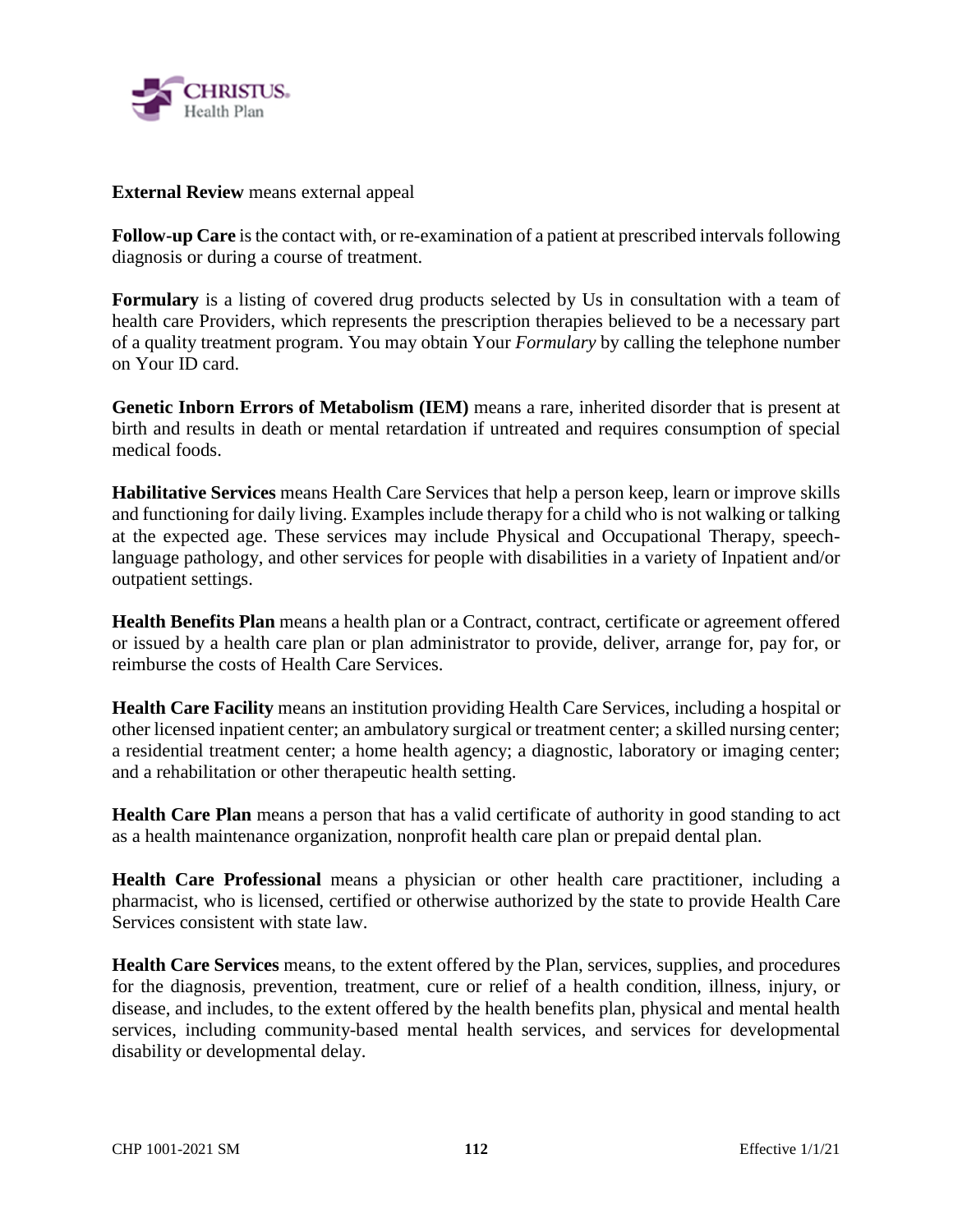

**Health Maintenance Organization** means any person who undertakes to provide or arrange for the delivery of basic Health Care Services to enrollees on a prepaid basis, except for enrollee responsibility for cost sharing.

**HHS** means the United States Department of Health and Human Services.

**Home Health Agency** means an agency or organization that:

- Specializes in giving nursing care or therapeutic services in the home;
- Is licensed to provide such care or services by the appropriate licensing agency where services are performed or is certified as a Home Health Agency under Title XVlll of the Social Security Act of 1965, as amended;
- Is operating within the scope of its license of certification; and
- Maintains a complete medical record for each patient.

Home Health Agency does not mean any other similar service or agency which does not meet this definition, even if the service or agency meets some of the above requirements or provides some or all of the services which may be provided by a Home Health Agency.

**Home Infusion Therapy** means the administration of fluids, nutrition, or medication (including all additives and chemotherapy) by intravenous or gastrointestinal (enteral) infusion or by intravenous injection in the home setting. Home Infusion Therapy includes:

- Drugs and IV solutions;
- Pharmacy compounding and dispensing services;
- All equipment and ancillary supplies necessitated by the defined therapy;
- Delivery services;
- Patient and family education; and
- Nursing services.

**Hospice Care Program** means an organization duly licensed to provide Hospice Care Program Services. An approved Hospice must be licensed when required, Medicare-certified as a Hospice, or accredited by the Joint Commission on Accreditation of Healthcare Organization (JCAHO) as a Hospice.

**Hospice Care Program Services** means a centrally administered program designed to provide for the physical, psychological and spiritual care for dying persons and their families. The goal of hospice care is to allow the dying process to proceed with a minimum of patient discomfort while maintaining dignity and a quality of life. Hospice Care Program Services is available in the home, in a Skilled Nursing Facility, or in a special hospice care unit.

**Hospital** is an institution licensed, accredited or certified by the State providing Health Care Services under the care of a Physician which:

1) Provides 24-hour nursing service by licensed Registered Nurses (R.N.);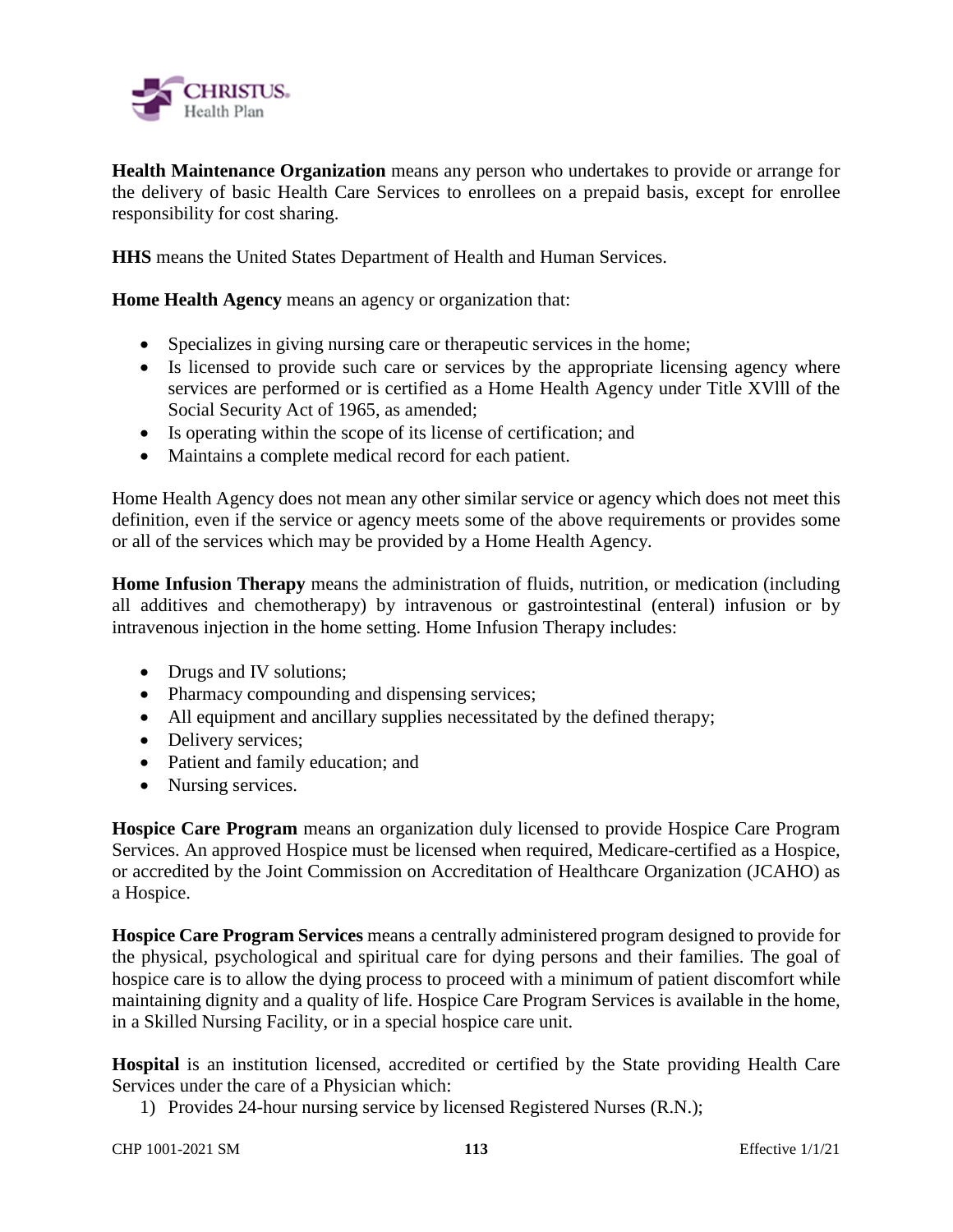

- 2) Mainly provides diagnostic and therapeutic care under the supervision of Physicians while Hospital Confined; and
- 3) Maintains permanent surgical facilities or has an arrangement with another surgical facility supervised by a staff of one or more Physicians.

Hospital also includes certain tax-supported institutions, which may not be required to maintain surgical facilities. Hospital does not mean health resorts, rest homes, nursing homes, skilled nursing facilities, convalescent homes, custodial homes of the aged or similar institutions.

**Illness** means a sickness or disease, including all related Conditions and occurrences, requiring Health Care Services.

**In-network** means care received from a Participating Provider.

**Injury** is bodily injury due to an accident which results solely, directly and independently of disease, bodily infirmity, or any other causes.

**Inpatient** means You are a registered bed patient and are treated as such in a Hospital.

**Licensed Practical Nurse (LPN)** means an individual who has received specialized nursing training and practical nursing experience and is duly licensed to perform nursing services by the state or regulatory agency responsible for such licensing in the state in which that individual performs such service.

**Managed Care** means a system or technique(s) generally used by third party payers or their agents to affect access to and control payment for Health Care Services. Managed care techniques most often include one or more of the following:

- Prior, concurrent, and retrospective review of the medical necessity and appropriateness of services or site of services;
- Contracts with selected health care providers;
- Financial incentives or disincentives for enrollees to use specific providers, services, or service sites;
- Controlled access to and coordination of services by a case manager; and
- Payer efforts to identify treatment alternatives and modify benefit restrictions for high cost patient care.

**Maternity** means Coverage for prenatal, intrapartum, perinatal or postpartum care.

**Medicaid** means Title XIX and/or Title XXI of the Social Security Act and all amendments thereto.

**Medical Director** is a Physician who serves to manage the provision of Health Care Services to Our Members.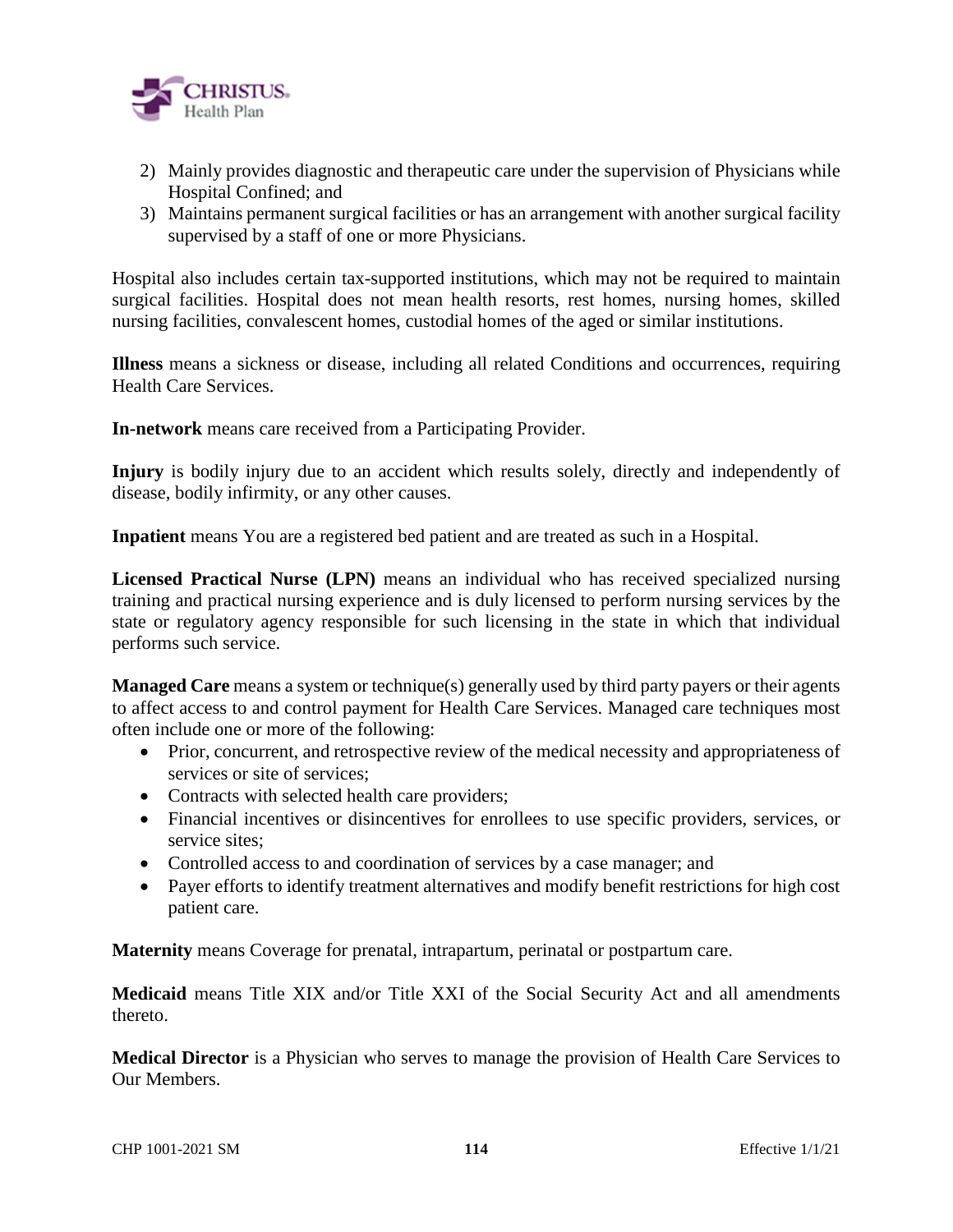

**Medically Necessary** means a treatment, drug, device, procedure, supply or service that is necessary and appropriate for the diagnosis or treatment of an Illness or Injury in accordance with generally accepted standards of medical practice in the United States at the time it is provided.

A treatment, drug, device, procedure, supply or service shall not be considered as Medically Necessary if it:

- Is Experimental, Investigational or Unproven or for research purposes;
- Is provided solely for educational purposes or the convenience of the patient, the patient's family, Physician, Hospital, or any other Provider;
- Exceeds in scope, duration, or intensity that level of care that is needed to provide safe, adequate, and appropriate diagnosis or treatment and where ongoing treatment is merely for maintenance or preventive care;
- Could have been omitted without adversely affecting the patient's Condition or the quality of medical care;
- Involves treatment of or the use of a medical device, drug, or substance not formally approved by the U.S. Food and Drug Administration (FDA); or
- Involves a service, supply, or drug not considered reasonable and necessary by the Healthcare Financing Administration Medicare Coverage Issues Manual.

We may require You or Your Provider to furnish peer-reviewed, evidence-based scientific literature that demonstrates that the service is required for the health of the Member.

**Medicare** means Title XVIII of the Social Security Act and all amendments thereto.

**Member** is an individual:

- who meets each of the enrollment and eligibility requirements described in this Contract;
- who has been properly enrolled in coverage with Us; and
- for whom We have received any required Premium for the enrolled coverage.

**Mental Illness/Disorder** is any Condition listed in the Diagnostic and Statistical Manual of Mental Disorders (DSM IV, or current edition), and/or Mental Disorders Section of the International Classification of Disease.

**Non-Participating Provider** means a Provider that is not a Participating Provider and that offers out-of-area services.

**Nutritional Support** means the administration of solid, powder or liquid preparations provided either orally or by enteral tube feedings. It is Covered only when enteral tube feedings are required.

**Obstetrician/Gynecologist (OB/GYN)** is a Physician that is board eligible or certified by the American Board of Obstetricians and Gynecologists, or by the American College of Osteopathic Obstetricians and Gynecologists.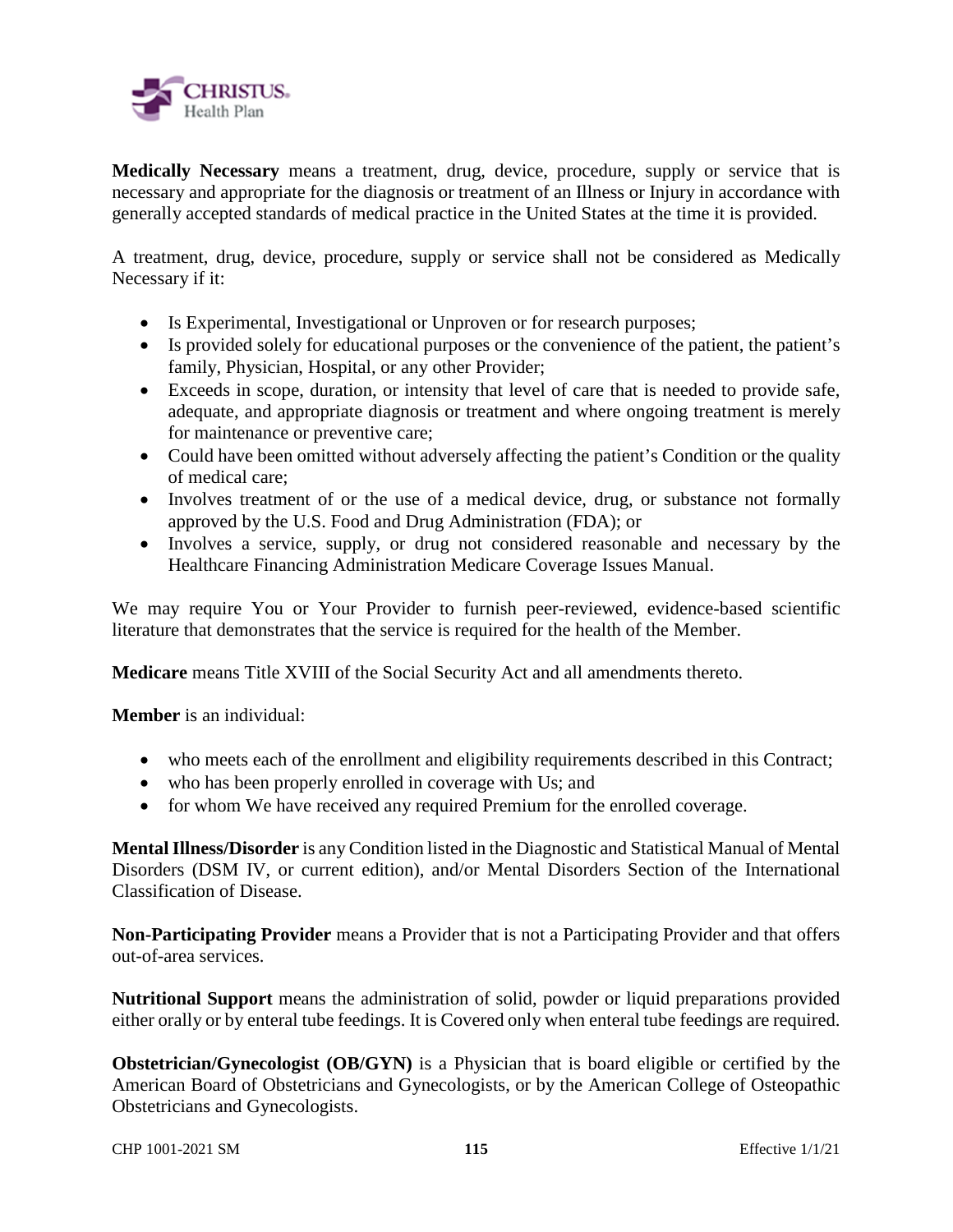

**Occupational Therapy** means constructive therapeutic activity designed and adapted to promote the restoration of useful physical function and improve a Member's functional ability to perform activities of daily living.

**Orthotic Appliances/Devices/Orthosis** means an individualized rigid or semi-rigid supportive device constructed and fitted by a licensed orthopedic technician which supports or eliminates motion of a weak or diseased body part.

**Out-of-Network Services** means Health Care Services Obtained from a Non-Participating Provider.

**Outpatient Hospital** is a place to receive Covered Services while not an Inpatient. Services considered Outpatient include, but are not limited to, services in an Emergency room regardless of whether You are subsequently admitted as an Inpatient in a Hospital.

Participating Provider is a Physician, Provider, Hospital or Health Care Facility that has an agreement with Us to accept Our rates and payments as payment in full when providing Health Care Services to Members.

**PPACA** means the federal Patient Protection and Affordable Care Act.

**Physical Therapy** is therapy for the preservation, enhancement, or restoration of movement and physical function impaired or threatened by Illness or Injury that utilizes therapeutic exercise, physical modalities (as massage and electrotherapy), assistive devices, and patient education and training.

**Physician** is one of the following:

- A doctor of medicine, surgery, or osteopathy;
- A doctor of podiatry or a doctor of chiropractic; or
- Any other licensed Provider who is required to be recognized as a Physician by state law and acts within the scope of his/her license to treat an Illness or Injury.

**Physician Assistant** is a person who has graduated from a nationally-recognized physician assistant or assistant surgeon program; or who is currently certified by the national commission of Physician Assistants. A Physician Assistant must be licensed to practice medicine under the supervision of a licensed Physician in the state in which they practice.

**Plan** means the health benefit plan established by CHRISTUS Health Plan and selected by the Member to provide Health Care Services to Members, as it exists on the Effective Date of this Contract or as subsequently amended as provided herein.

**Preauthorization** means a decision by a Health Care Plan that a Health Care Service requested by a Practitioner/Provider or Covered Person has been reviewed and, based upon the information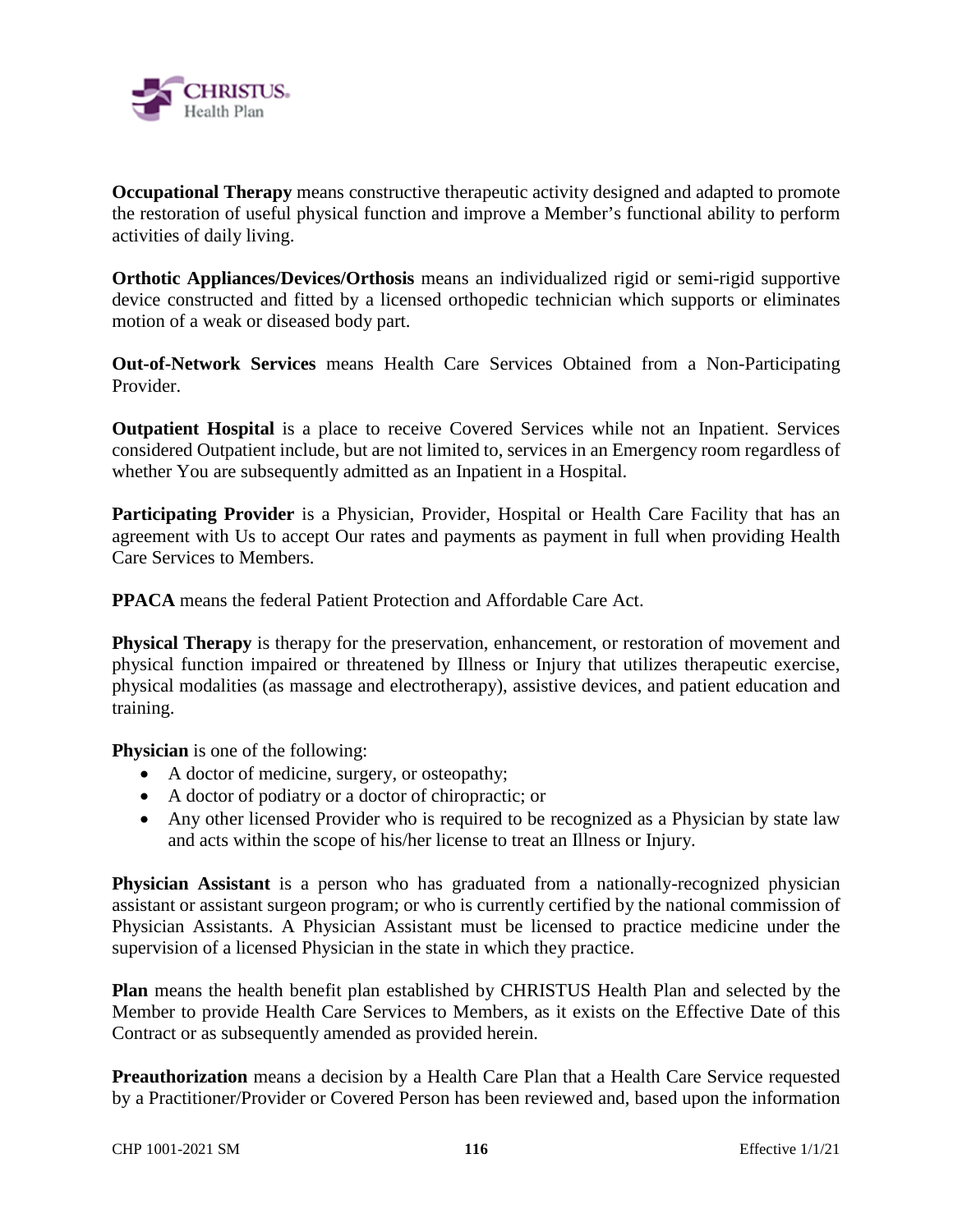

available, meets the Health Care Plan's requirements for Coverage and Medical Necessity, and the requested Health Care Service is therefore approved.

**Prescription Drugs** are drugs for which sale or legal dispensing requires the order of a Provider with legal authority to prescribe drugs.

**Primary Care Physician** or **Primary Care Provider** or **PCP** is the Physician or other Provider You see first for most health problems. Your PCP makes sure You get the care You need to keep You healthy. Your PCP also may talk with other Physicians and Providers about Your care and refer You to them. PCPs include, but are not limited to family practice Physicians; general practitioners; internists; pediatricians; Obstetricians and/or Gynecologists (OB/GYNs). Your PCP is responsible for providing Your Primary Care Services. These include annual examinations; routine immunizations; and treatment of non-emergency acute illnesses and injuries.

**Primary Care Services** are services provided by a PCP or primary Provider of Health Care Services.

**Provider** means a duly licensed Hospital, Physician, or other practitioner of the healing arts that is authorized to render Health Care Services within the scope of their license.

**Provider Network** means a list of the Providers that are Participating Providers.

**Qualified Medical Child Support Order** is an order from a State or Federal government agency or court. It requires a person to provide health care coverage for specific dependents.

**Reconstructive Surgery for Craniofacial Abnormalities** means surgery to improve the function of, or to attempt to create a normal appearance of, an abnormal structure caused by congenital defects, developmental deformities, trauma, tumors, infections, or disease.

**Rescission of Coverage** means a cancellation or discontinuance of coverage that has retroactive effect; a cancellation or discontinuance of coverage is not a rescission if:

- the cancellation or discontinuance of coverage has only a prospective effect; or
- the cancellation or discontinuance of coverage is effective retroactively to the extent it is attributable to a failure to timely pay required premiums or contributions towards the cost of coverage.

**Registered Nurse** is an individual who has received specialized nursing training, is authorized to use the designation of (R.N.) and who is duly licensed by the state or regulatory agency responsible for such licensing in the state in which the individual performs such nursing services.

**Rehabilitation** means care for restoration (including by education or training) of a Member's prior ability to function at a level of maximum therapeutic benefit. This type of care must be acute Rehabilitation, sub-acute Rehabilitation, or intensive day Rehabilitation, and it includes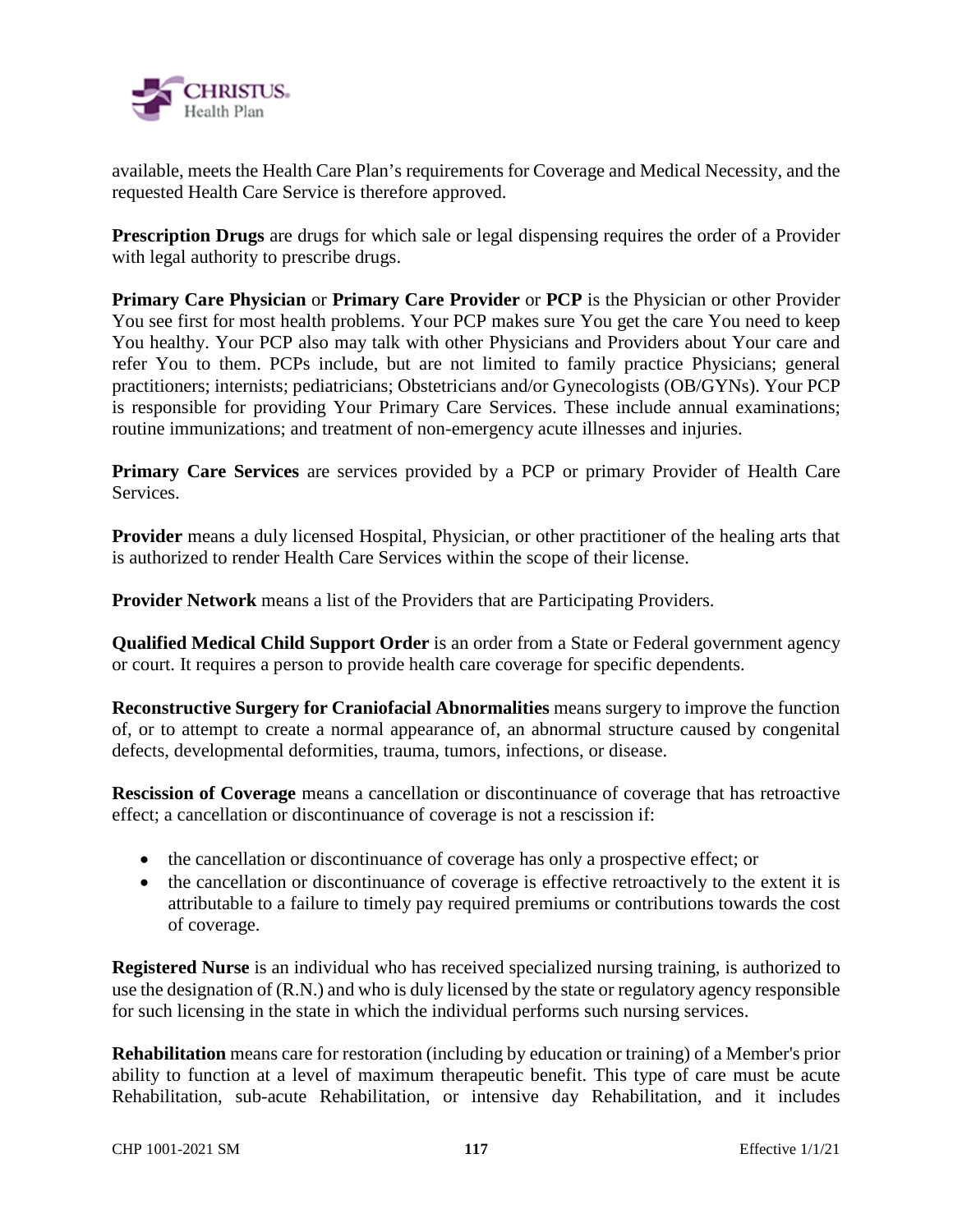

Rehabilitation Therapy and pain management programs. An Inpatient Hospitalization will be deemed to be for Rehabilitation at the time the Member has been medically stabilized and begins to receive Rehabilitation Therapy or treatment under a pain management program.

**Rehabilitation Therapy** means Physical Therapy, Occupational Therapy, Speech Therapy, or Respiratory Therapy.

**Residential Treatment Center** means a non-acute level facility that is credentialed and provides overnight lodging that is monitored by medical personnel, has a structured treatment program, and has staff available 24 hours a day.

**Respiratory Therapy** means a medically supervised, individualized, physical conditioning program designed and adapted to promote and improve the lung and breathing health and wellbeing of a Member and would include simple breathing exercises and advice on posture and the use of supplementary devices that aid in removing mucus from the airways and improve the strength of the lungs. Respiratory therapists train You in bronchial hygiene, proper use of inhalers, and proper breathing.

**Schedule of Benefits** means the written materials required by NMSA 1978 Section 59A-57-4 to be given to the Grievant by the health care plan or group contract holder.

**Screening Mammography,** or "low-dose mammography", means the x-ray examination of the breast using equipment dedicated specifically for mammography, including an x-ray tube, filter, compression device, screens, films, and cassettes, with an average radiation exposure delivery of less than one radiation mid-breast, with two views for each breast.

**Second Opinions** provide an opportunity or requirement to obtain a clinical evaluation by a Provider other than the one originally making a recommendation for a proposed health service to assess the Medical Necessity and appropriateness of the initial proposed health service.

**Service Area** is the geographical area that CHRISTUS Health Plan is authorized by law to serve. CHRISTUS Health Plan's Service Area map is provided in this booklet.

**Skilled Nursing Care** refers to services ordered by a Physician which require the clinical skills and professional personnel of a Registered Nurse (RN) or Licensed Practical Nurse (LPN). Skilled Care is provided directly by or under the supervision of such personnel to a patient who needs those services twenty-four (24) hours a day, along with other treatment, for recovery from illness or injury. Skilled Care does not include Custodial Care.

**Skilled Nursing Facility** means a place that:

- 1) Is legally operated as a Skilled Nursing Facility;
- 2) Primarily engaged in providing, in addition to room and board accommodations, Skilled Nursing Care under the supervision of a Physician;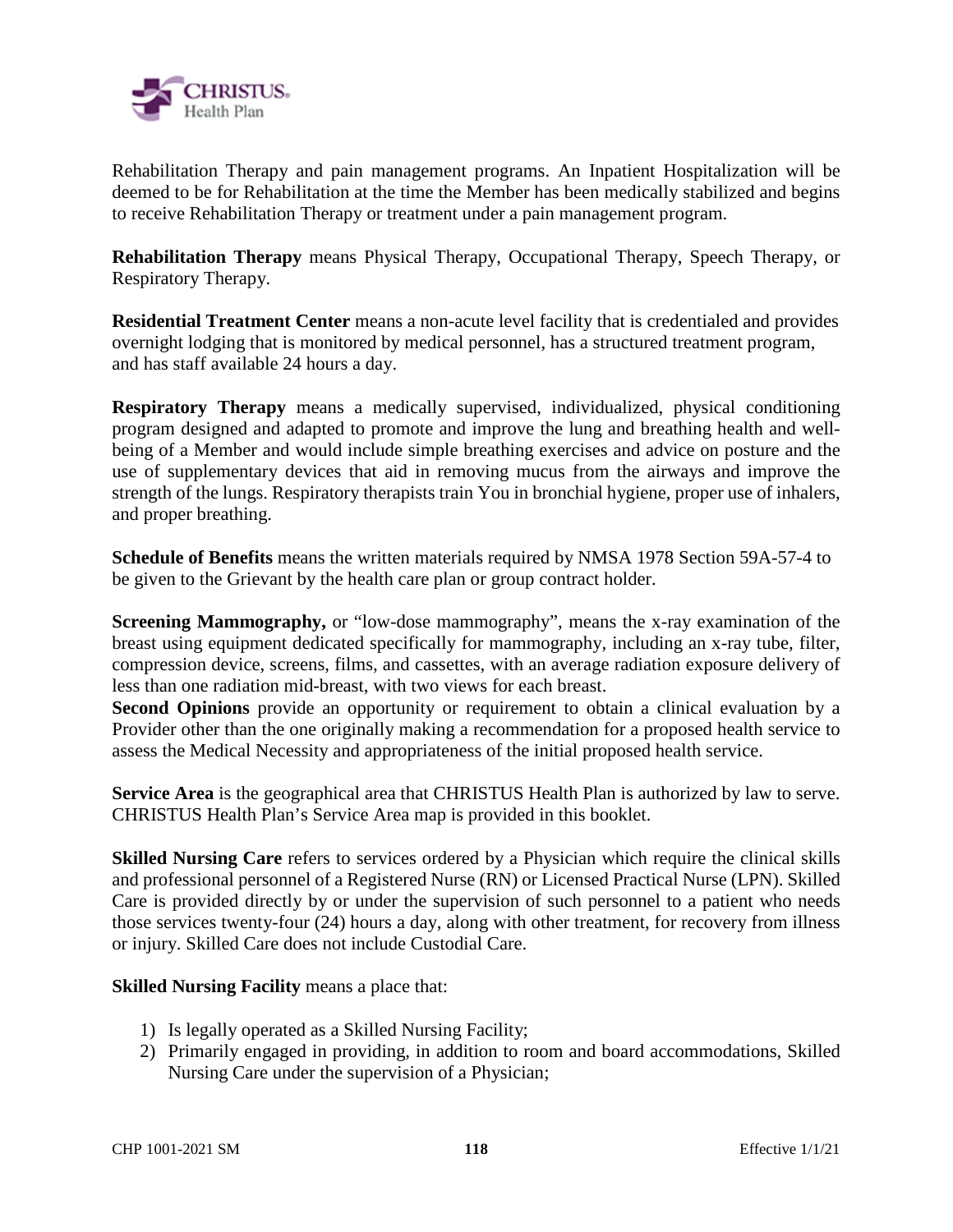

- 3) Provides continuous 24 hours a day nursing service by or under the supervision of a Licensed Practical Nurse;
- 4) Maintains a daily medical record on each patient; and
- 5) Provides Rehabilitation services, such as Physical, Occupational and Speech therapy, and may provide other multidisciplinary services, such as Respiratory Therapy, dietician/nutrition services, and medical social work.

**Skilled Nursing Facility** does not include any facility that is primarily a rest home, a facility for the care of the aged, or for treatment of drug abuse, Mental Disorder, tuberculosis, or for intermediate, custodial or educational care.

**Specialist** is a Physician who provides Covered Services for a specific disease or part of the body. Examples include internists who care for diseases of internal organs in adults; oncologists who care for patients with cancer; cardiologists who care for patients with heart Conditions; and orthopedists who care for patients with certain bone, joint, or muscle Conditions and psychiatrists care for Members with Behavioral Disorders or Mental Illness/Disorders.

**Speech Therapy** is the treatment and exercises for treating voice and speech and swallowing disorders due to diagnosed Illness or Injury provided by a qualified Provider.

**Subluxation** means misalignment, demonstrable by x-rays or Chiropractic examination, which produces pain and is correctible by manual manipulation

**Subscriber** means an individual who is the contract holder and is responsible for payment of premiums to CHRISTUS Health Plan.

**Substance Abuse** means alcohol, drug, or chemical abuse, overuse, or dependency.

**Termination Date** is 11:59 pm on the last day of the month for which premiums were paid and the date that the Member's coverage ends.

**Termination of Coverage** means the cancellation or non-renewal of coverage provided by a health care plan to a Grievant but does not include a voluntary termination by a Grievant or termination of a health benefits plan that does not contain a renewal provision;

**Tertiary Care Facility** is a Hospital unit that provides specialized care for high-risk patients. The facility provides and coordinates transport, communication, education and data analysis systems for the geographic area that it serves.

**Uniform Standards** means all generally accepted practice guidelines, evidence-based practice guidelines or practice guidelines developed by the federal government or national and professional medical societies, boards and associations, and any applicable clinical review criteria, policies, practice guidelines, or protocols developed by the health care plan consistent with the federal,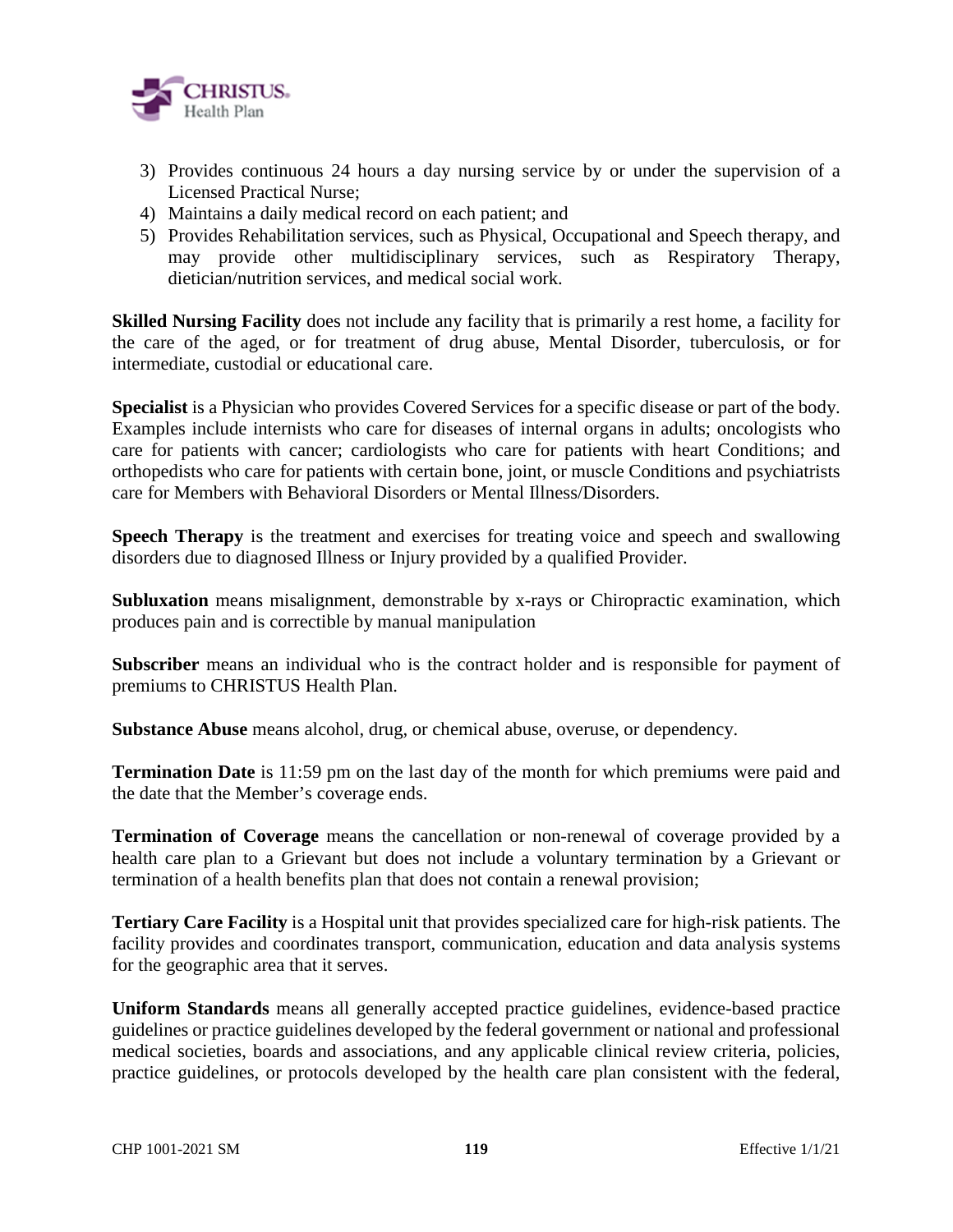

national, and professional practice guidelines that are used by a health care plan in determining whether to certify or deny a requested Health Care Service.

**Urgent Care** means Medically Necessary Health Care Services provided in emergencies or after a Primary Care Provider's normal business hours for unforeseen Conditions due to Illness or Injury that are not life-threatening but require prompt medical attention.

**Urgent Illness** is a non-life-threatening illness that requires prompt medical attention. Some examples of urgent situations are sprains; a rising fever despite having taken medication; new ear pain; an asthma attack where medications are not helping; an animal bite; an object in the eye or eye infection; a cut that may need stitches; a child with severe vomiting or diarrhea; a possible broken bone; shortness of breath; a sore throat; flu symptoms; a urinary tract infection; or a migraine headache where medicines are not relieving the pain.

**Utilization Review** or **Utilization Management** is the process of reviewing and managing a Member's medical Conditions so that the Member receives the right care, by the right Provider, at the right time. This process maximizes benefits and ensures quality health care.

**Workers' Compensation** refers to the workers' compensation plan of any of the 50 United States, the District of Columbia, American Samoa, Guam, Puerto Rico, and the Virgin Islands; as well as the systems provided under the Federal Employees' Compensation Act and the Longshoreman's and Harbor Workers' Compensation Act; and any other federal, state, county, or municipal workers' compensation; occupational disease or other employer liability laws; or other legislation of similar purpose or intent.

**We**, **Our**, **Us**, and **CHRISTUS** refers to CHRISTUS Health Plan.

**You**, **Your**, and **Yours** refers to the Member.